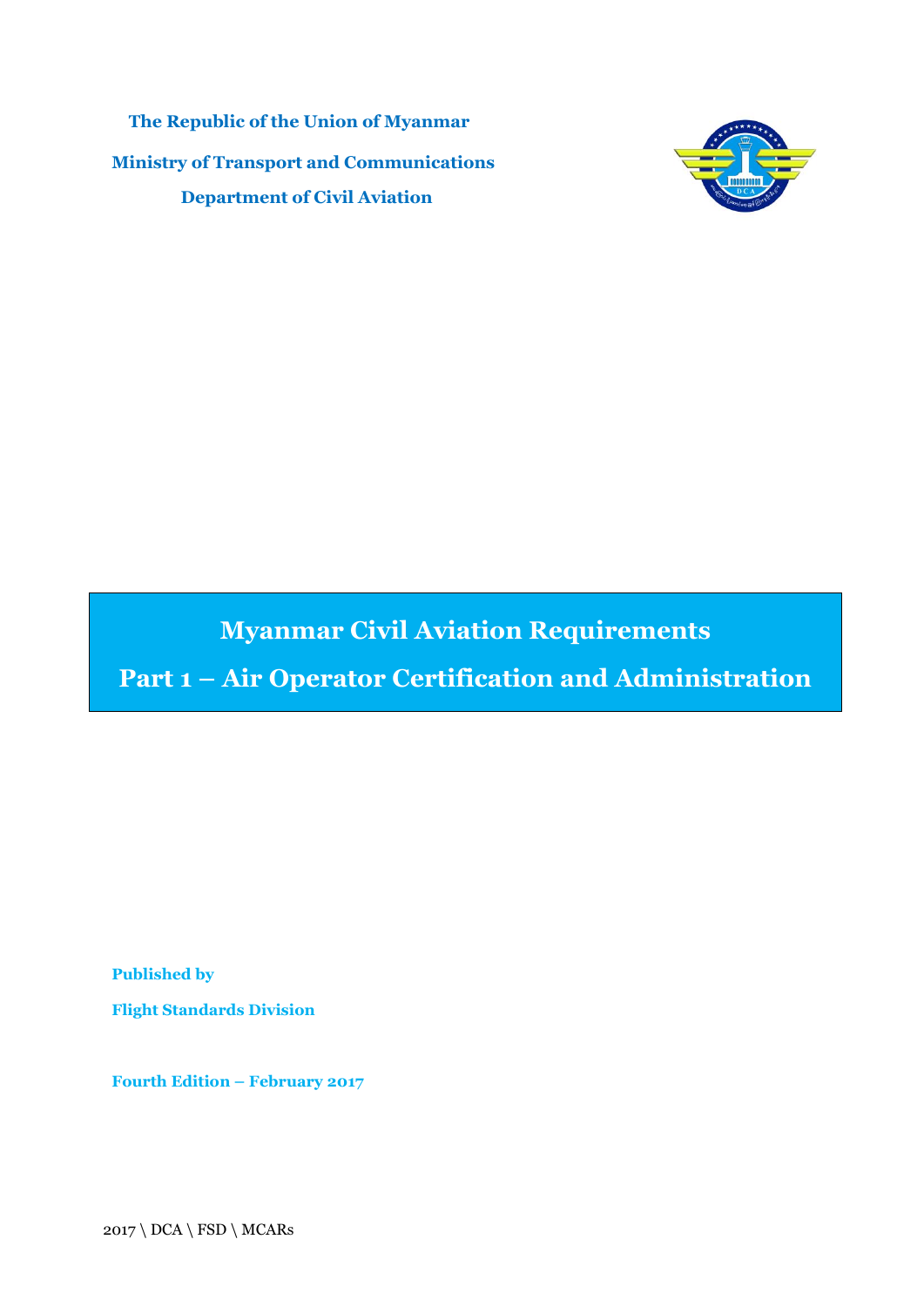# **CIVIL AVIATION REQUIREMENTS**

# **MYANMAR**

# **MCAR PART - 1 – AIR OPERATOR CERTIFICATION AND ADMINISTRATION**

# **FOURTH EDITION- FEBRUARY 2017**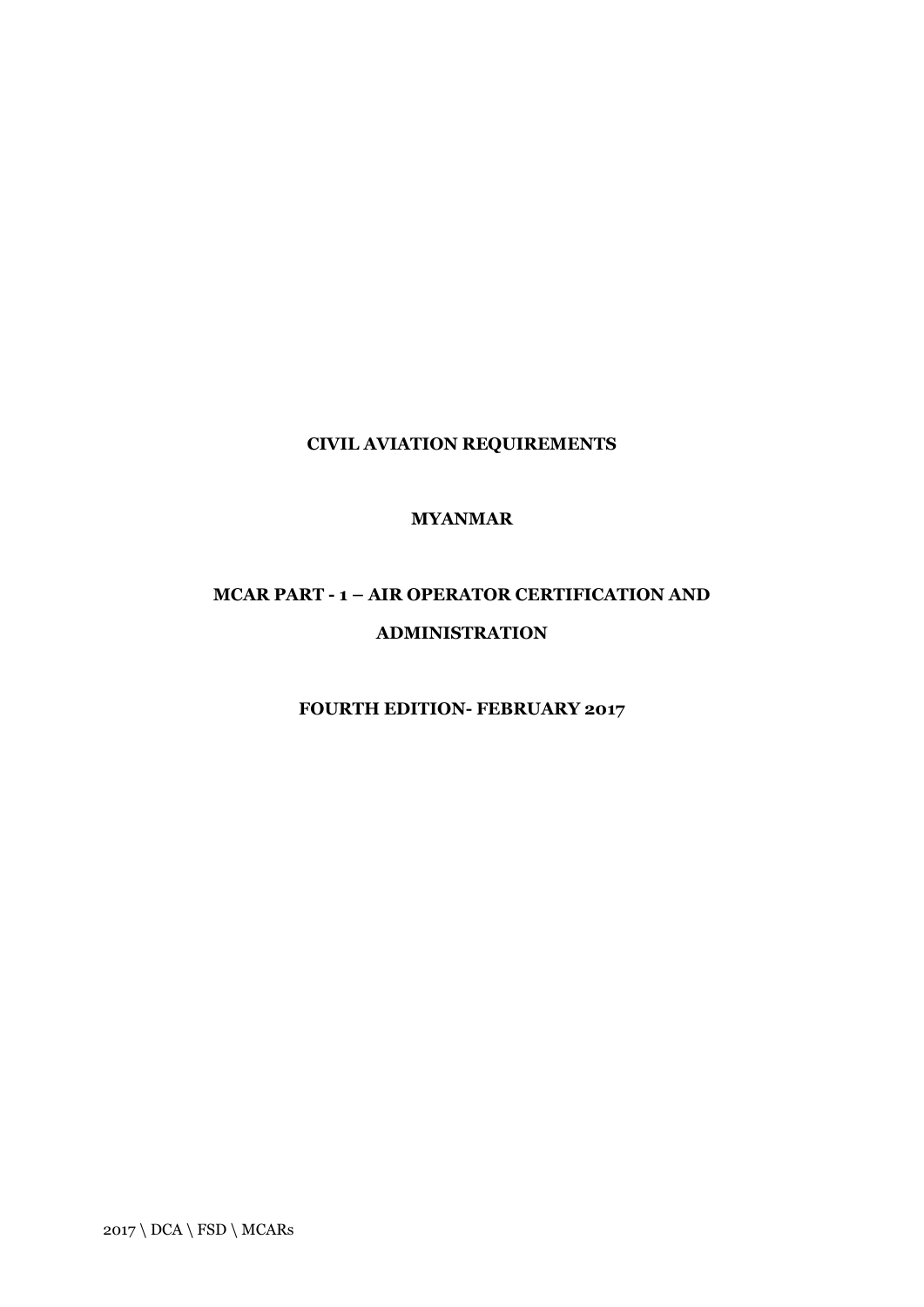**[THIS PAGE INTENTIONALLY LEFT BLANK]**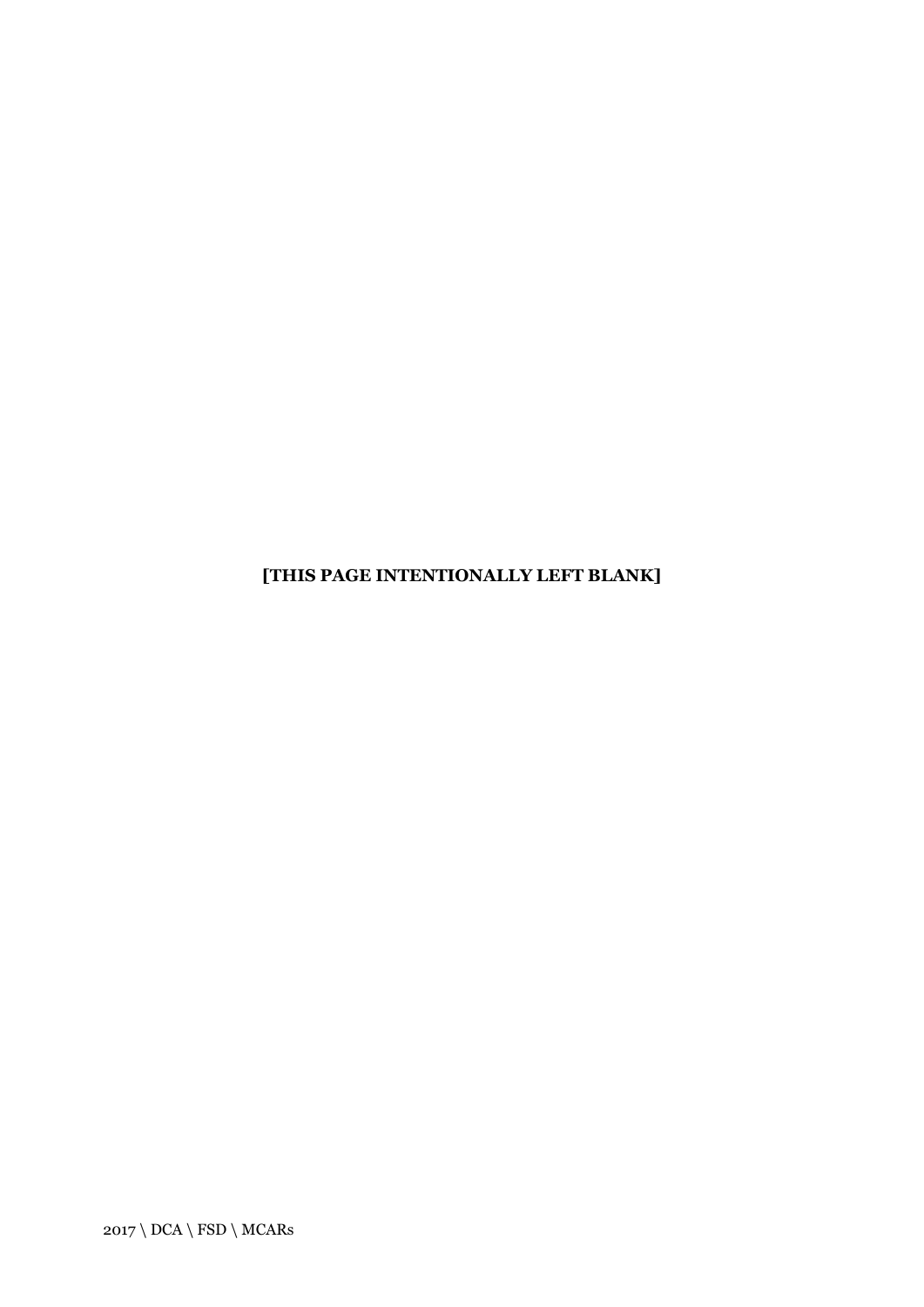# Foreword

a) In exercise of the powers conferred by Section 5 (A) (C) of the Myanmar Aircraft Act (Amended 15th October, 2013) and the delegated powers from the Ministry of Transport and Communications as per Notification No.118/2009 dated 9 October 2009, the requirements for the MCAR Part - 1 Air Operator Certification and Administration, Fourth Edition (February 2017) is prescribed and shall take effect from 1st March 2017.

This Fourth Edition of MCAR Part - 1 superseded the Third Edition of MCAR Part - 1 Air Operator Certification and Administration and Second Edition of MCAR Part -13 The Safe Transport of Dangerous Goods by Air .Those have been issued since 2013.

- b) The content of this MCAR is intended to be harmonized with contents of other related MCARs issued by DCA, Myanmar.
- c) "SAFETY is our top priority" and will never be compromised. Which are hereby strongly encouraged to all safety concerns and sustainable development for all operators.

Min Lwin Director General Department of Civil Aviation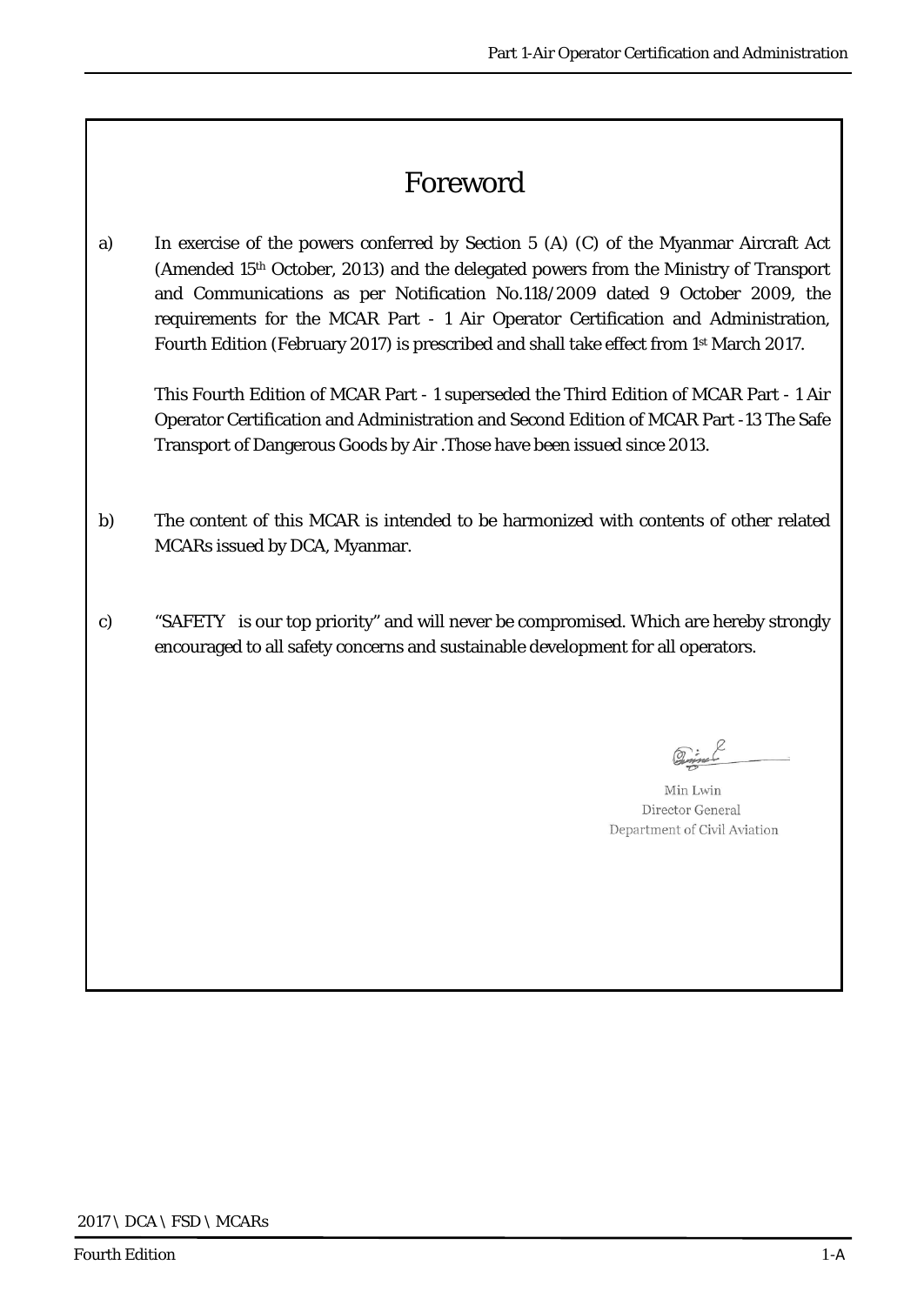# **TABLE OF DISTRIBUTION LIST OF FLIGHT STANDARDS DIVISION (MCARs)**

| <b>No</b> | <b>Description</b> | <b>Subject</b>                                           | <b>Last Issue</b>                       | <b>Distribution List</b>                                                                                                                                                    |
|-----------|--------------------|----------------------------------------------------------|-----------------------------------------|-----------------------------------------------------------------------------------------------------------------------------------------------------------------------------|
| 1.        | <b>MCAR Part.1</b> | <b>Air Operator</b><br>Certificate and<br>Administration | <b>Fourth Edition</b><br>February, 2017 | DG Office<br>DY-DG Office(Operations and<br>Inspections)<br>DY-DG Office (Planning<br>and<br><b>Safety Oversight)</b><br><b>DCA Library</b><br>All Divisions & All Airlines |
|           |                    |                                                          |                                         |                                                                                                                                                                             |
|           |                    |                                                          |                                         |                                                                                                                                                                             |
|           |                    |                                                          |                                         |                                                                                                                                                                             |
|           |                    |                                                          |                                         |                                                                                                                                                                             |
|           |                    |                                                          |                                         |                                                                                                                                                                             |
|           |                    |                                                          |                                         |                                                                                                                                                                             |
|           |                    |                                                          |                                         |                                                                                                                                                                             |
|           |                    |                                                          |                                         |                                                                                                                                                                             |
|           |                    |                                                          |                                         |                                                                                                                                                                             |
|           |                    |                                                          |                                         |                                                                                                                                                                             |

 $2017 \setminus DCA \setminus FSD \setminus MCARS$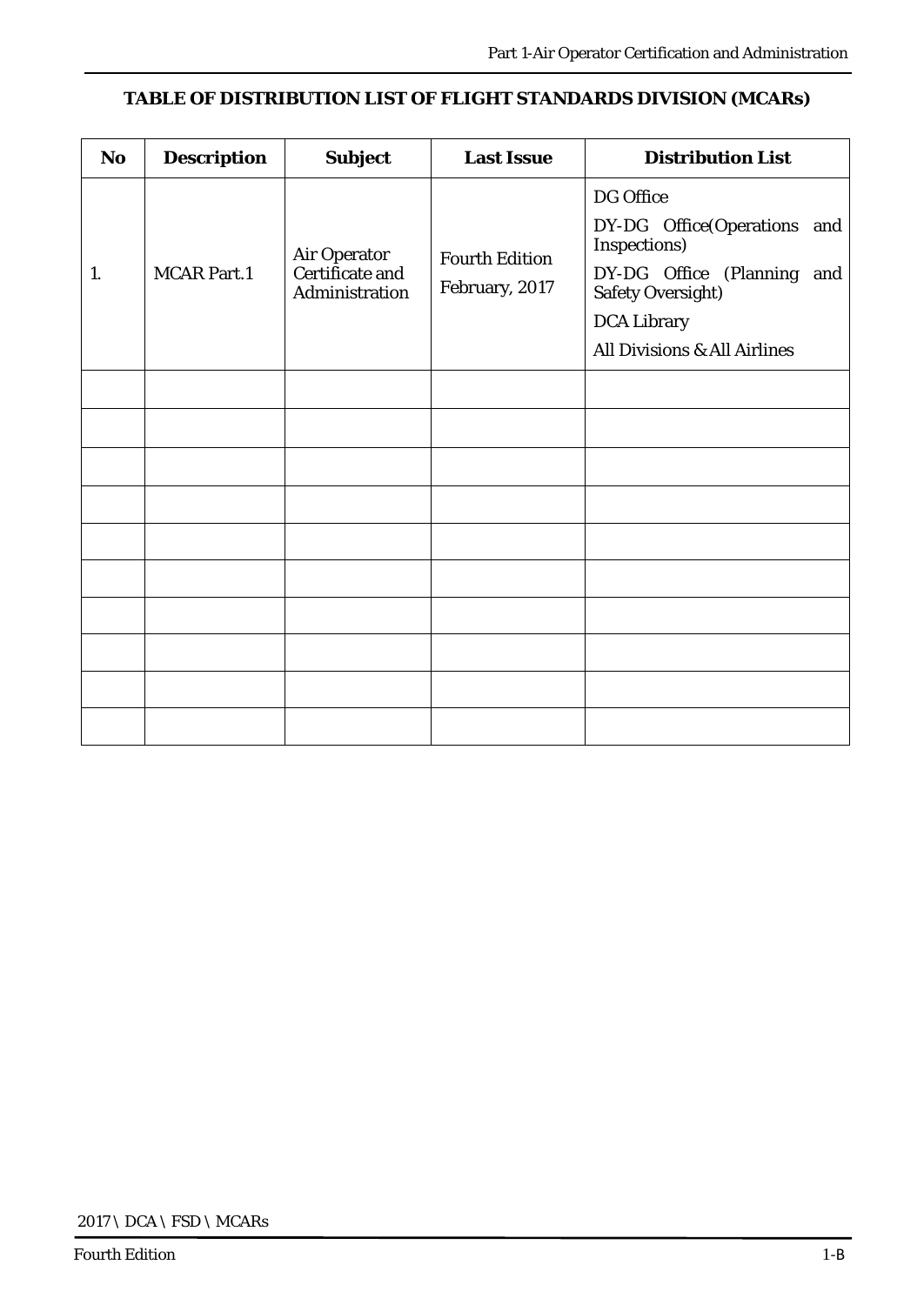| <b>Location</b>   | <b>Date</b> | <b>Description</b>                                                    | <b>Sign</b>                                      |
|-------------------|-------------|-----------------------------------------------------------------------|--------------------------------------------------|
| $1.2.2.1(b)$ (4)  | 10.4.2017   | Deleted subsection (4)                                                |                                                  |
| $1.2.2.1$ (b) (6) | 10.4.2017   | Deleted text "(Engineering / Maintenance)"                            |                                                  |
| 1.2.2.9           | 10.4.2017   | Deleted original paragraph (b) and replaced with<br>new paragraph (b) |                                                  |
| 1.2.2.9           | 10.4.2017   | Added new paragraph (c)                                               |                                                  |
| 1.2.2.9           | 10.4.2017   | Renumbered original paragraph (c) to (d)                              |                                                  |
| IS 1.2.2.1 (e)    | 10.4.2017   | Deleted paragraph "(h)"                                               |                                                  |
| IS 1.2.2.1 (e)    | 10.4.2017   | Deleted original paragraph (g) and replaced with<br>new paragraph (g) |                                                  |
| IS 1.3.1.2 (3.4)  | 10.4.2017   | Renumbered 3.4.1 and added new text in 3.4.2                          |                                                  |
| 1.1.1.8(a)        |             | Added new text                                                        |                                                  |
|                   |             |                                                                       | Min Lwin                                         |
|                   |             |                                                                       | Director General<br>Department of Civil Aviation |
|                   |             |                                                                       |                                                  |
|                   |             |                                                                       |                                                  |
|                   |             |                                                                       |                                                  |
|                   |             |                                                                       |                                                  |
|                   |             |                                                                       |                                                  |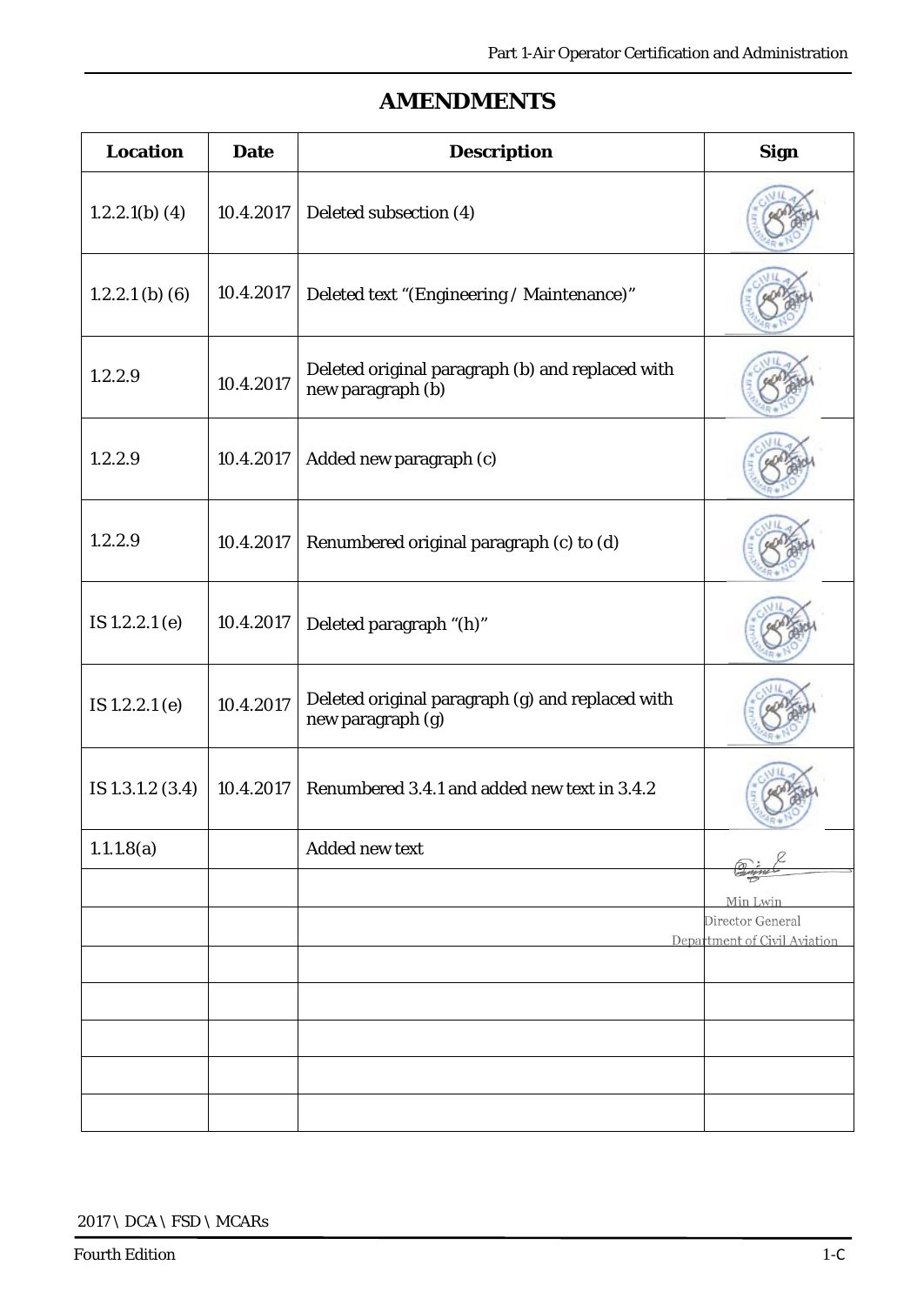| <b>Location</b>                                                         | <b>Date</b> | <b>Description</b>                                                                                            | <b>Sign</b> |
|-------------------------------------------------------------------------|-------------|---------------------------------------------------------------------------------------------------------------|-------------|
| 1.1.1.8(a)                                                              | 4.8.2017    | Changed "effective for two years" to "initial issue<br>for one year and every renewal is two years".          |             |
| $1.1.1.8$ (b)                                                           | 4.8.2017    | Added new paragraph (b)                                                                                       |             |
| $1.1.1.8$ (c)                                                           | 4.8.2017    | Changed "at least 30 days" to "at least 60 days"                                                              |             |
| 1.1.1.12                                                                | 4.8.2017    | Added new paragraph                                                                                           |             |
| IS 1.2.3.2 (c)-<br>(d)                                                  | 4.8.2017    | Changed "on the lessor" to " on the foreign air<br>operator lessee"                                           |             |
| IS 1.2.3.4 (c)-<br>(a)                                                  | 4.8.2017    | Changed "the wet lease" to "the wet lease<br>agreement"                                                       |             |
| IS $1.2.3.4(c)$<br>(c)                                                  | 4.8.2017    | Changed "its operations specifications" to<br>"supplement operations specifications" (see<br>$paragraph - d)$ |             |
| IS $1.2.3.4(c)$ -<br>$(c)$ - (7, 8, 9,<br>10, 11, 12, 13,<br>14 and 15) | 4.8.2017    | Added new paragraphs (7 to 15)                                                                                |             |
| IS $1.2.3.4(c)$ -<br>(d)                                                | 4.8.2017    | Added new paragraph                                                                                           |             |

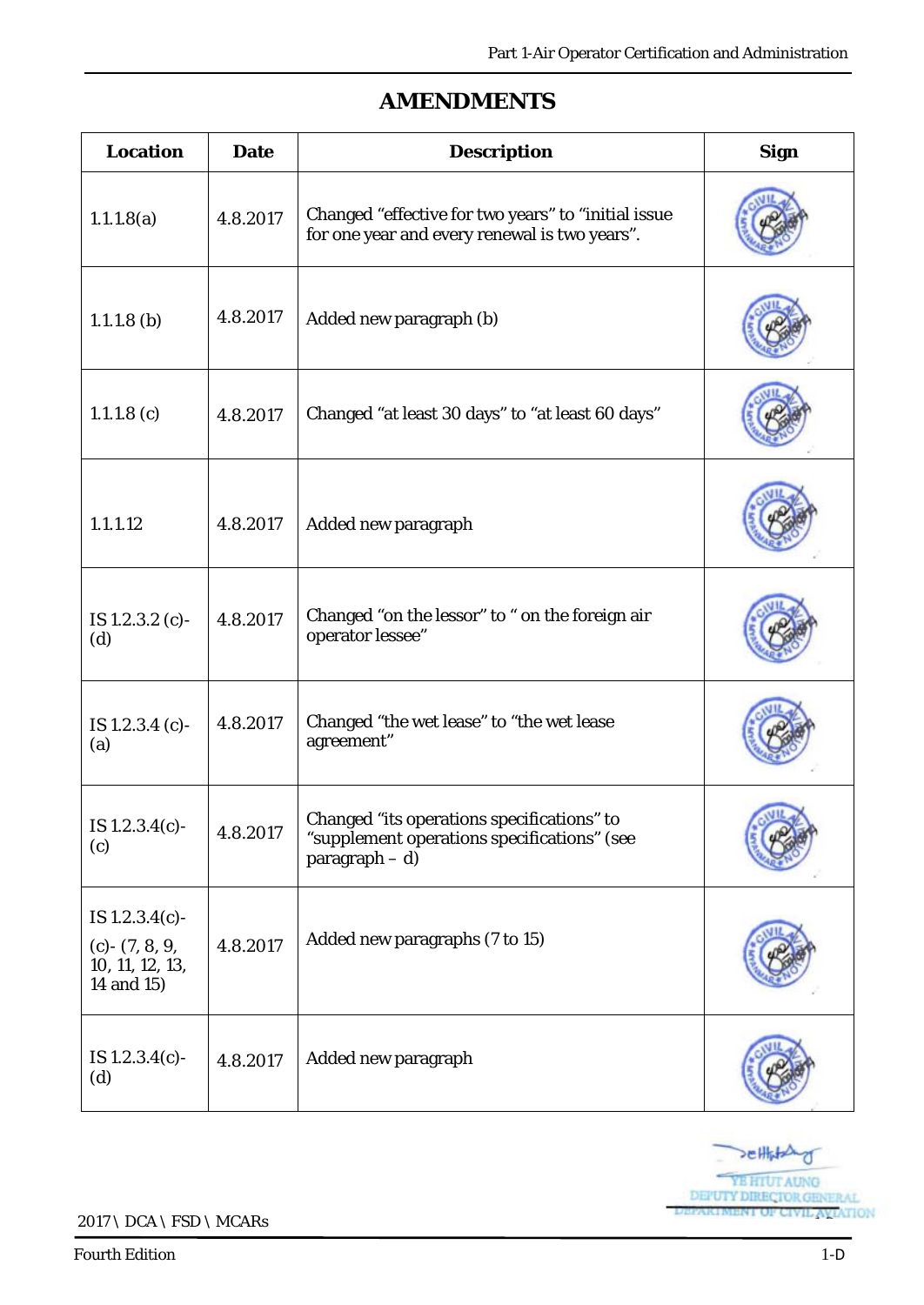| <b>Location</b> | <b>Date</b> | <b>Description</b>              | <b>Sign</b> |
|-----------------|-------------|---------------------------------|-------------|
| 1.1.1.4         | 8.6.2018    | Added new paragraph (e) (f) (g) |             |
| 1.2.2.1(a)      | 8.6.2018    | Added new paragraph (1)         |             |
| IS 1.2.2.1(e)   | 8.6.2018    | Added new paragraph (h)         |             |

ę  $\supset$ 

**MIN LWIN**  $\begin{array}{c} \text{MIN LWIN} \\ \text{DIRECTOR GENERAL} \\ \text{DEPARTMENT OF CIVIL AVIATION} \end{array}$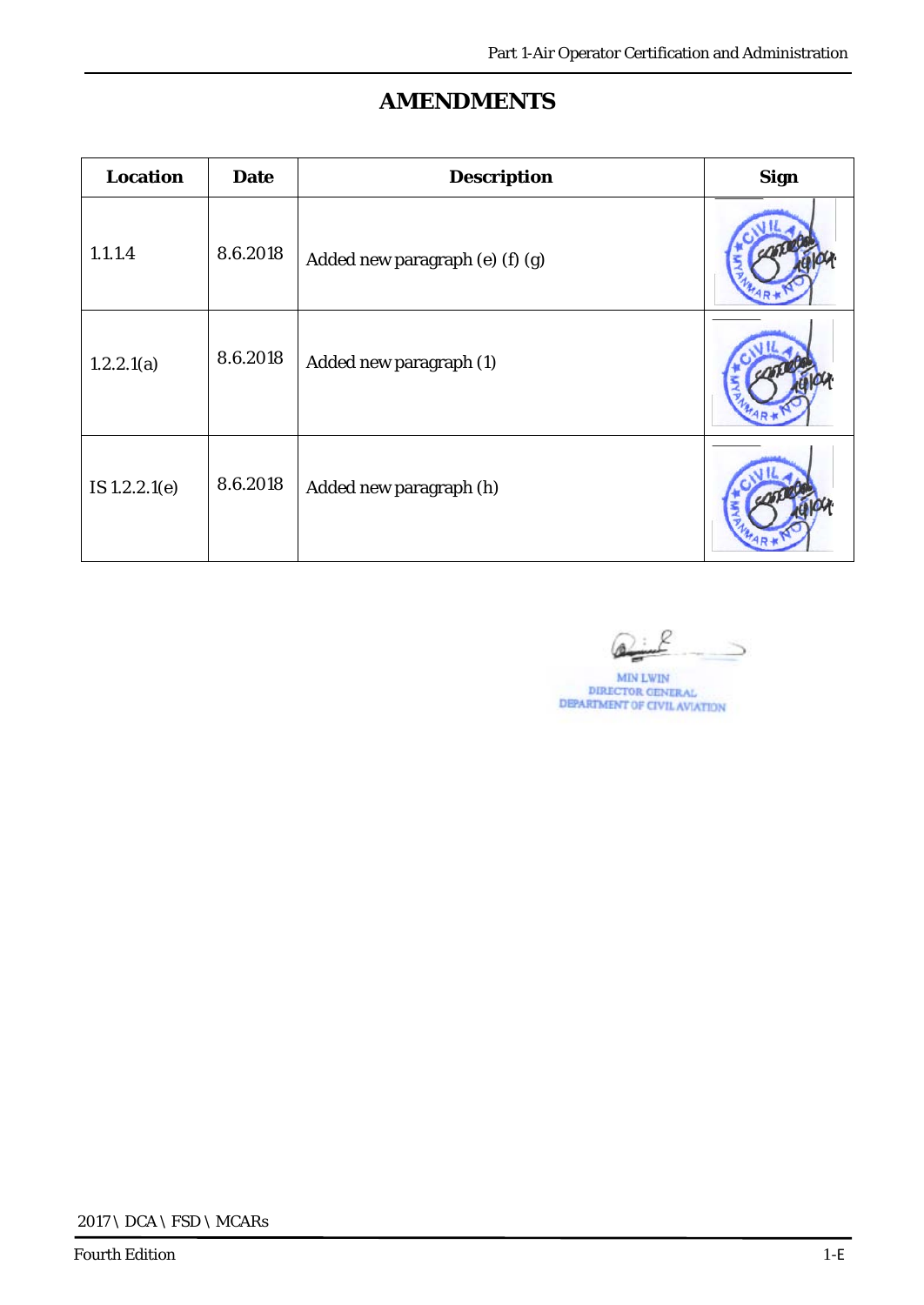| <b>Location</b> | <b>Date</b> | <b>Description</b>         | <b>Sign</b> |
|-----------------|-------------|----------------------------|-------------|
| 1.2.2.3         | 17.10.2018  | Added new paragraph (d)    |             |
| 1.3.1.2         | 17.10.2018  | Added new paragraph (h)(i) |             |
| 1.6.1.14        | 17.10.2018  | <b>Added new text</b>      |             |
| IS 1.3.1.3      | 17.10.2018  | <b>Changed text</b>        |             |

ę  $\tilde{C}$ 

 $\begin{minipage}{0.03\linewidth} \begin{tabular}{c} \multicolumn{2}{c}{MIN LWIN} \\ \multicolumn{2}{c}{DIRECTOR GENERAL} \\ \multicolumn{2}{c}{DEPARTMENT OF CIVIL AVIATION} \end{tabular} \end{minipage}$ 

 $2017 \setminus DCA \setminus FSD \setminus MCARS$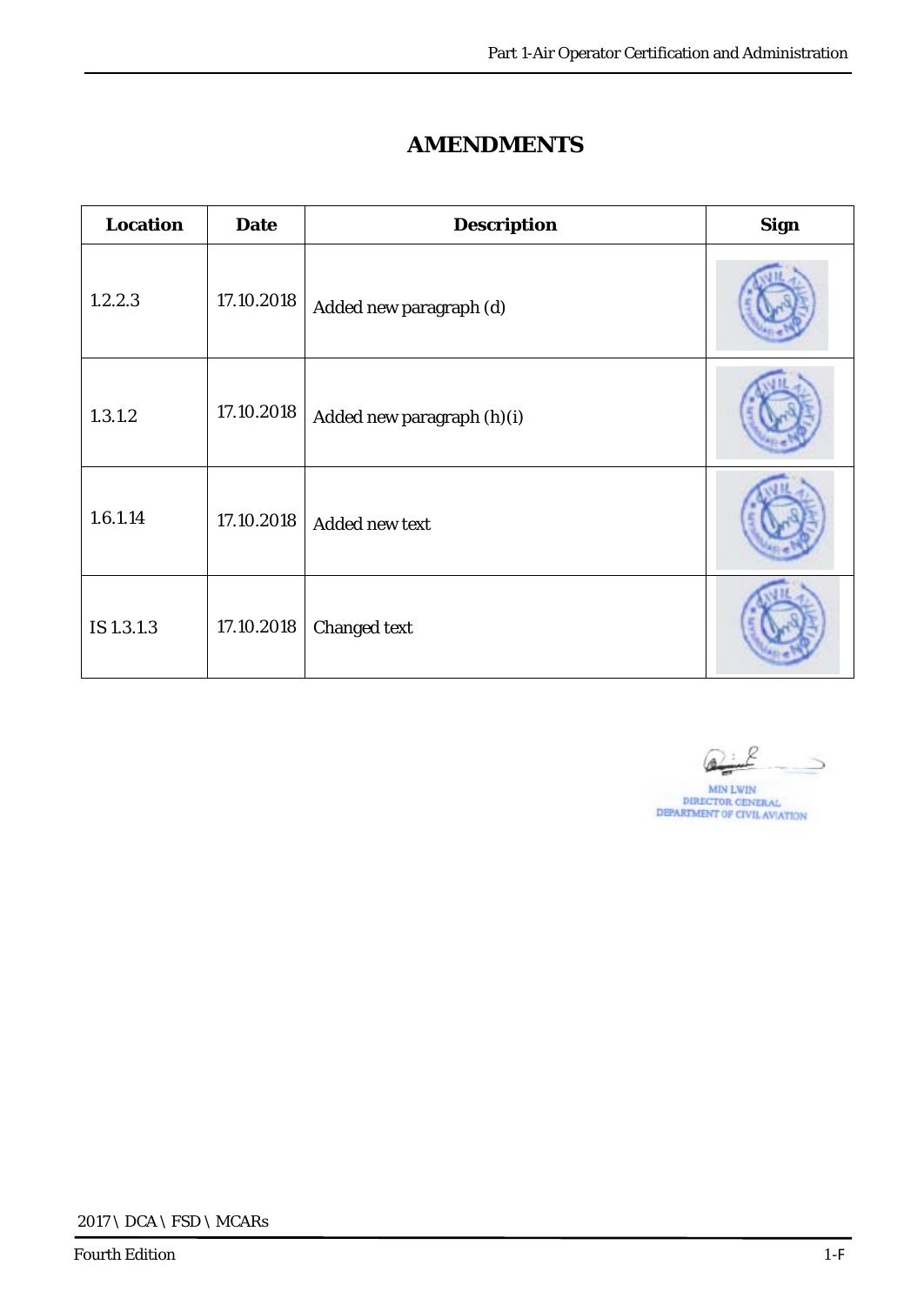# **INTRODUCTION**

MCAR Part - 1 of Air Operator Certification and Administration sets forth the requirements for persons or entities to be granted an AOC certification from Myanmar. This part includes requirements concerning the AOC certificate, flight operations management, maintenance requirements, security management, and dangerous goods management and shipping. The requirements in this Part address the standards in ICAO Annex 18, amendment 12, and the air operator requirements of ICAO Annex 6, Part I, amendment 41.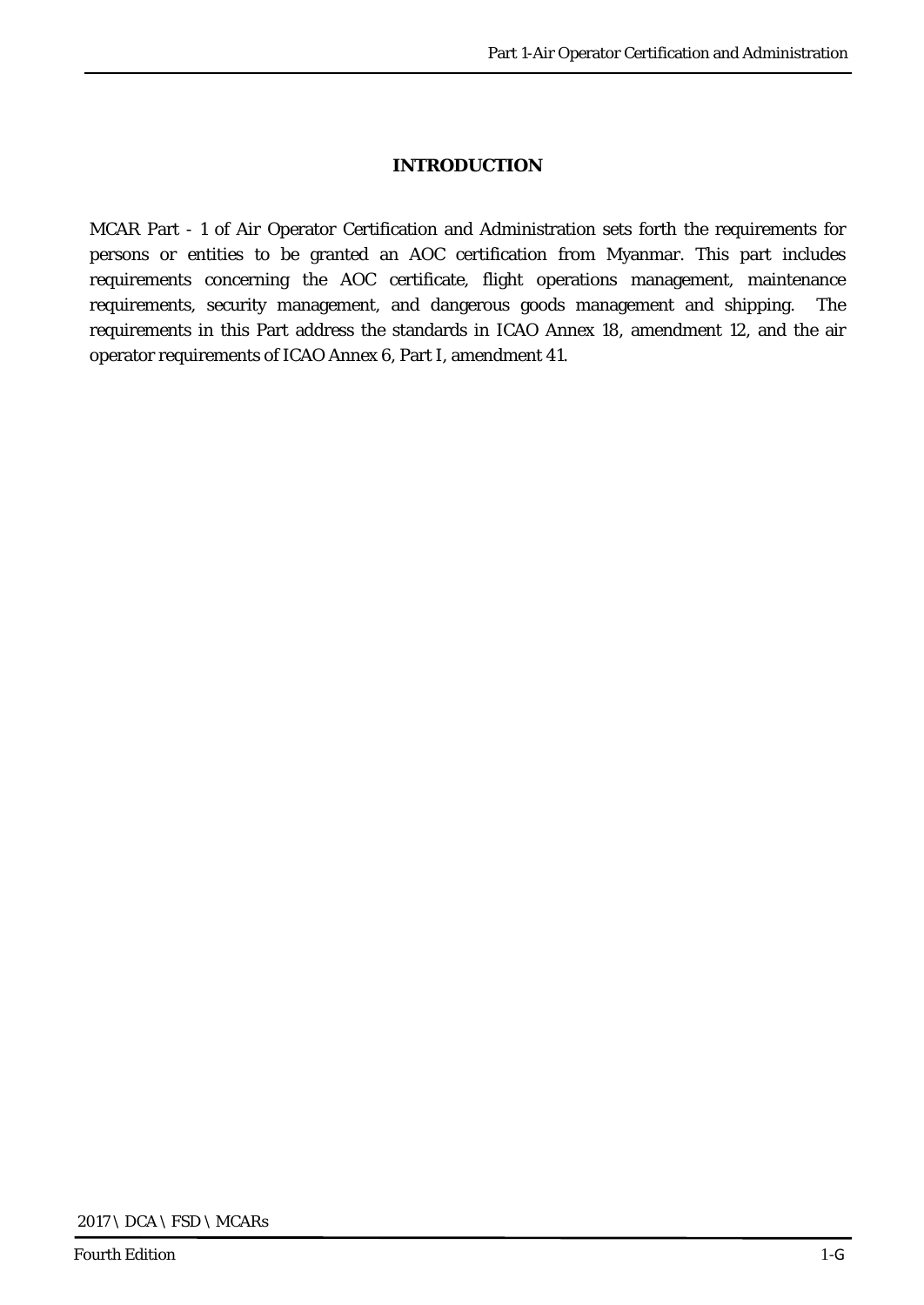# **CONTENTS**

| PART <sub>1</sub><br>AIR OPERATOR CERTIFICATION AND ADMINISTRATION |                       |                                                                       | $\mathbf{1}$     |
|--------------------------------------------------------------------|-----------------------|-----------------------------------------------------------------------|------------------|
| 1.1                                                                |                       | <b>AIR OPERATOR CERTIFICATE</b>                                       | 1                |
|                                                                    | 1.1.1.1               | <b>Applicability</b>                                                  | $\mathbf{1}$     |
|                                                                    | 1.1.1.2               | <b>Definitions</b>                                                    | $\mathbf{1}$     |
|                                                                    | 1.1.1.3               | <b>Abbreviations</b>                                                  | $\mathbf{1}$     |
|                                                                    | 1.1.1.4               | <b>Compliance with an Air Operator Certificate</b>                    | $\boldsymbol{2}$ |
|                                                                    | 1.1.1.5               | <b>Application for an Air Operator Certificate</b>                    | $\boldsymbol{2}$ |
|                                                                    | 1.1.1.6               | <b>Issuance or Denial of Air Operator Certificate</b>                 | 3                |
|                                                                    | 1.1.1.7               | <b>Contents of Air Operator Certificate</b>                           | 3                |
|                                                                    | 1.1.1.8               | <b>Duration of an Air Operator Certificate</b>                        | 4                |
|                                                                    | 1.1.1.9               | Amendment of an Air Operator Certificate                              | 4                |
|                                                                    | 1.1.1.10              | <b>Access for Inspection</b>                                          | $5^{\circ}$      |
|                                                                    | 1.1.1.11              | <b>Conducting Tests and inspections</b>                               | $5\phantom{.0}$  |
|                                                                    | 1.1.1.12              | <b>Training Requirements of Authority</b>                             | 6                |
| 1.2                                                                |                       | AIR OPERATOR CERTIFICATION AND CONTINUED VALIDITY                     | 7                |
|                                                                    | 1.2.1.1               | Applicability                                                         | 7                |
| 1.2.2                                                              | <b>ADMINISTRATION</b> |                                                                       | 7                |
|                                                                    | 1.2.2.1               | Management Personnel Required for Commercial Air Transport Operations | 7                |
|                                                                    | 1.2.2.2               | <b>Quality System</b>                                                 | 8                |
|                                                                    | 1.2.2.3               | Submission and Revision of Policy and Procedure Manuals               | 9                |
|                                                                    | 1.2.2.4               | <b>Retention of Records</b>                                           | 9                |
|                                                                    | 1.2.2.5               | <b>Cockpit Voice and Flight Data Recorder Records</b>                 | 10               |
|                                                                    | 1.2.2.6               | Aircraft Operated by the AOC Holder                                   | 11               |
|                                                                    | 1.2.2.7               | Aircraft technical Log                                                | 11               |
|                                                                    | 1.2.2.8               | <b>Company Procedures Indoctrination</b>                              | 11               |
|                                                                    | 1.2.2.9               | <b>Safety Management System</b>                                       | 12               |
|                                                                    | 1.2.2.10              | <b>Flight Safety Document System</b>                                  | 12               |
| 1.2.3                                                              | <b>AIRCRAFT</b>       |                                                                       | 12               |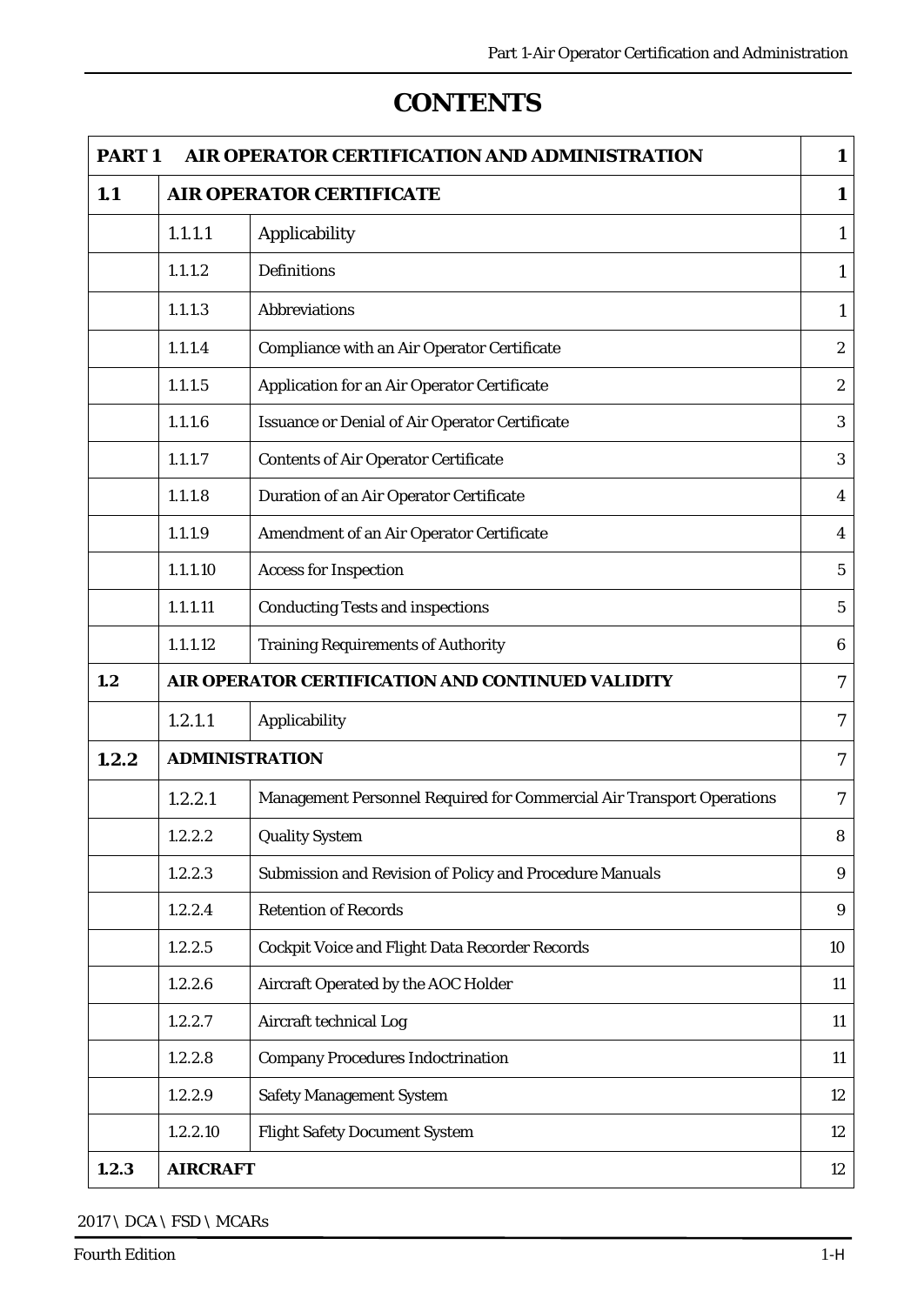|       | 1.2.3.1           | <b>Authorized Aircraft</b>                                    | 12 |
|-------|-------------------|---------------------------------------------------------------|----|
|       | 1.2.3.2           | Dry Leasing of Foreign Registered Aircraft                    | 13 |
|       | 1.2.3.3           | Aircraft Interchange                                          | 13 |
|       | 1.2.3.4           | <b>Wet-Leasing</b>                                            | 13 |
|       | 1.2.3.5           | <b>Emergency Evacuation Demonstration</b>                     | 14 |
|       | 1.2.3.6           | <b>Demonstration Flights</b>                                  | 14 |
| 1.2.4 | <b>FACILITIES</b> |                                                               | 15 |
| 1.3   |                   | AOC FLIGHT OPERATIONS MANAGEMENT                              | 16 |
|       | 1.3.1.1           | Applicability                                                 | 16 |
|       | 1.3.1.2           | <b>Operations Manual</b>                                      | 16 |
|       | 1.3.1.3           | <b>Aircraft Operating Information Manual</b>                  | 17 |
|       | 1.3.1.4           | <b>Training Prgramme Manual</b>                               | 17 |
|       | 1.3.1.5           | <b>Aircraft Technical Log Entries-Journey Records Section</b> | 17 |
|       | 1.3.1.6           | Designation of PIC for Commercial Air Transport               | 18 |
|       | 1.3.1.7           | <b>Required Cabin Crew Members</b>                            | 18 |
|       | 1.3.1.8           | <b>Crew Member Checking and Standardization Programme</b>     | 19 |
|       | 1.3.1.9           | Reserved                                                      | 19 |
|       | 1.3.1.10          | <b>Cockpit Check Procedure</b>                                | 19 |
|       | 1.3.1.11          | Minimum Equipment List and Configuration Deviation List       | 19 |
|       | 1.3.1.12          | <b>Aircraft Performance</b>                                   | 20 |
|       | 1.3.1.13          | <b>Aircraft Performance Data</b>                              | 20 |
|       | 1.3.1.14          | <b>Aircraft Loading and Handling Manual</b>                   | 20 |
|       | 1.3.1.15          | <b>Mass and Balance Data Control System</b>                   | 20 |
|       | 1.3.1.16          | <b>Cabin Crew Member Manual</b>                               | 21 |
|       | 1.3.1.17          | <b>Passenger Briefing Cards</b>                               | 21 |
|       | 1.3.1.18          | <b>Aeronautical Data Control System</b>                       | 21 |
|       | 1.3.1.19          | Route Guide - Areas, Routes and Aerodromes                    | 21 |
|       | 1.3.1.20          | <b>Weather Reporting Sources</b>                              | 22 |
|       | 1.3.1.21          | Deicing and Anti-icing Programme                              | 22 |
|       | 1.3.1.22          | <b>Flight Supervision and Monitoring System</b>               | 22 |
|       |                   |                                                               |    |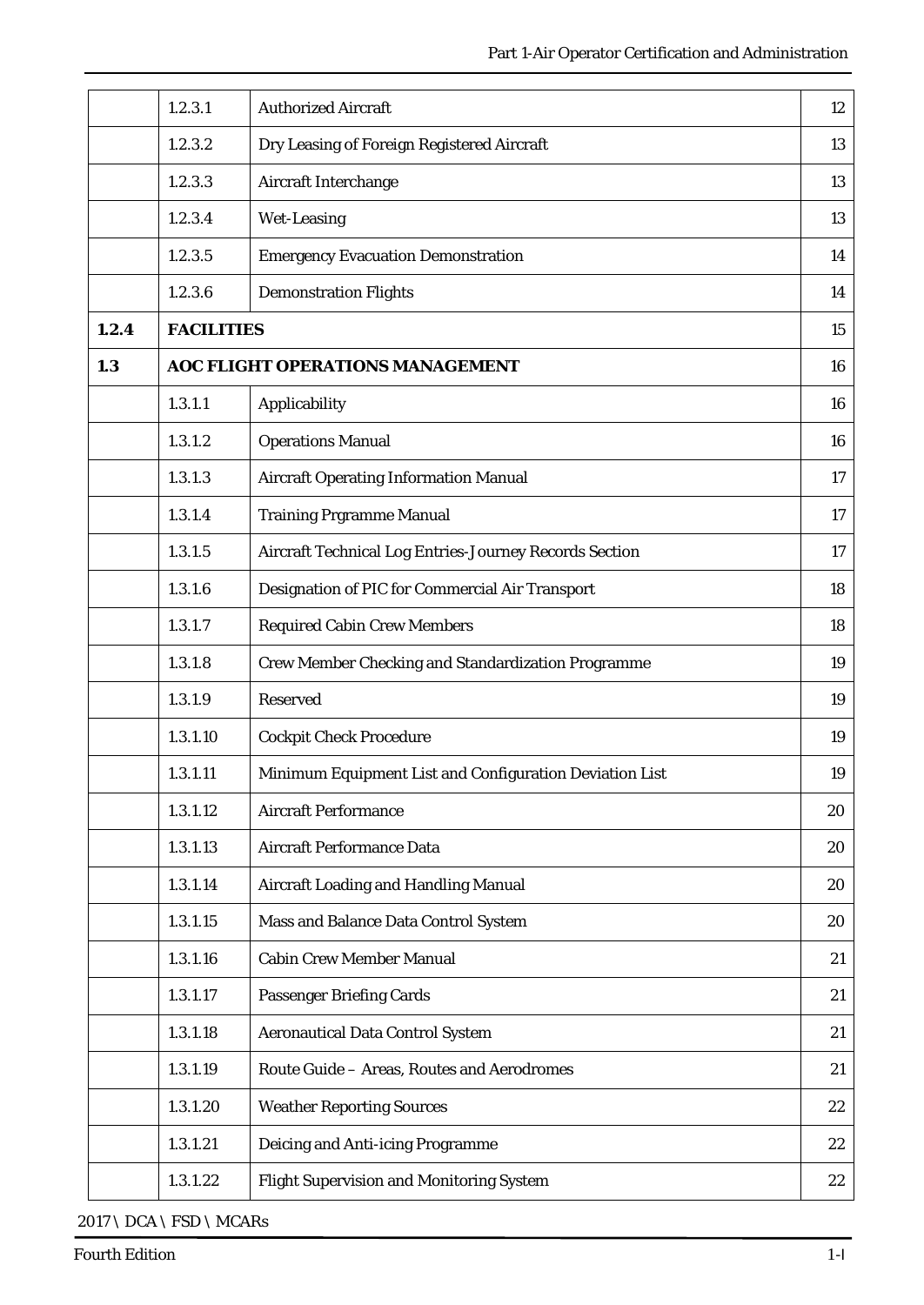|     | 1.3.1.23 | <b>Managing Fatigue Related Safety Risks</b>                                                            | 23 |
|-----|----------|---------------------------------------------------------------------------------------------------------|----|
|     | 1.3.1.24 | <b>Communications Facilities</b>                                                                        | 24 |
|     | 1.3.1.25 | <b>Routes and Areas of Operation</b>                                                                    | 24 |
|     | 1.3.1.26 | <b>Navigational Accuracy</b>                                                                            | 25 |
| 1.4 |          | <b>AOC MAINTENANCE REQUIREMENTS</b>                                                                     | 26 |
|     | 1.4.1.1  | Applicability                                                                                           | 26 |
|     | 1.4.1.2  | <b>Maintenance Responsibility</b>                                                                       | 26 |
|     | 1.4.1.3  | Rest and Duty Limitations for Persons Performing Maintenance Functions on<br><b>AOC Holder Aircraft</b> | 26 |
| 1.5 |          | <b>AOC Security Management</b>                                                                          | 27 |
|     | 1.5.1.1  | Applicability                                                                                           | 27 |
|     | 1.5.1.2  | <b>Security Requirements</b>                                                                            | 27 |
|     | 1.5.1.3  | <b>Security Training Programmes</b>                                                                     | 27 |
|     | 1.5.1.4  | <b>Reporting Acts of Unlawful Interference</b>                                                          | 28 |
|     | 1.5.1.5  | <b>Aircraft Search Procedure Checklist</b>                                                              | 28 |
|     | 1.5.1.6  | Flight Crew Compartment Doors, if installed Security Procedures                                         | 28 |
|     | 1.5.1.7  | Flight Crew Compartment Doors, Large Aeroplanes Security Procedures                                     | 29 |
|     | 1.5.1.8  | <b>Carriage of Weapons</b>                                                                              | 29 |
| 1.6 |          | AOC DANGEROUS GOODS MANAGEMENT                                                                          | 30 |
|     | 1.6.1.1  | Applicability                                                                                           | 30 |
|     | 1.6.1.2  | <b>Dangerous Goods Technical Instructions</b>                                                           | 30 |
|     | 1.6.1.3  | <b>Approval to Transport Dangerous Goods</b>                                                            | 30 |
|     | 1.6.1.4  | Scope, Exception and Operations Responsibilities                                                        | 31 |
|     | 1.6.1.5  | <b>Limitations on the Transport of Dangerous Goods</b>                                                  | 31 |
|     | 1.6.1.6  | Classification                                                                                          | 32 |
|     | 1.6.1.7  | Packing                                                                                                 | 32 |
|     | 1.6.1.8  | <b>Labeling and Marking</b>                                                                             | 33 |
|     | 1.6.1.9  | <b>Dangerous Goods Transport Document</b>                                                               | 33 |
|     | 1.6.1.10 | <b>Acceptance of Dangerous Goods</b>                                                                    | 33 |
|     | 1.6.1.11 | Inspection for Damage, Leakage or Contamination                                                         | 34 |
|     |          |                                                                                                         |    |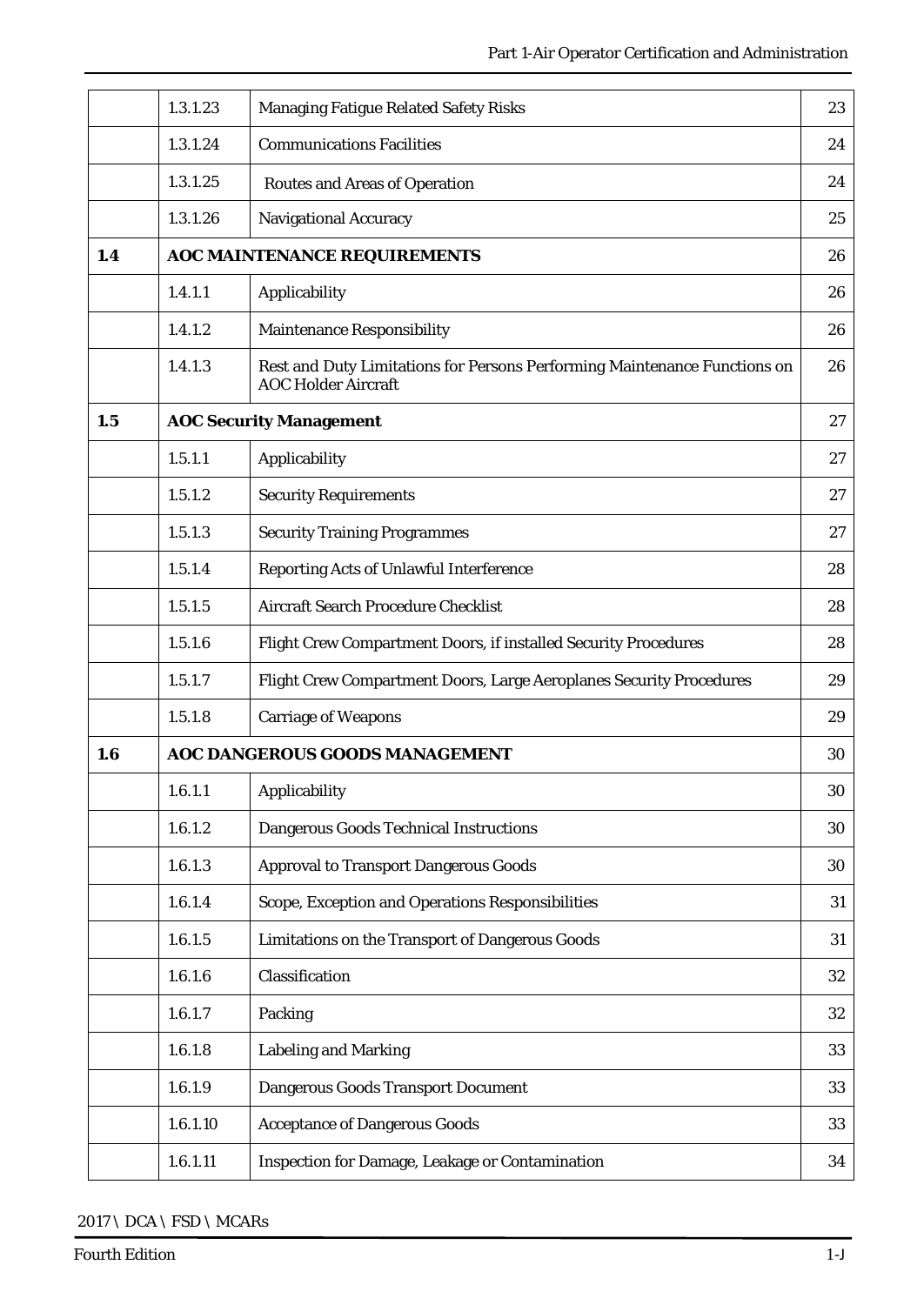|     | 1.6.1.12 | <b>Removal of Contamination</b>                            | 34 |
|-----|----------|------------------------------------------------------------|----|
|     | 1.6.1.13 | <b>Loading Restrictions and Stowage of Dangerous Goods</b> | 35 |
|     | 1.6.1.14 | <b>Provision of Information</b>                            | 36 |
|     | 1.6.1.15 | Dangerous Goods Training Programme and Manual              | 37 |
|     | 1.6.1.16 | Dangerous Goods Incident and Accident Reports              | 38 |
|     | 1.6.1.17 | <b>Shipper's Responsibilities</b>                          | 38 |
|     | 1.6.1.18 | <b>Dangerous Goods Security Provisions</b>                 | 38 |
|     | 1.6.1.19 | Compliance                                                 | 39 |
|     | 1.6.1.20 | Dangerous Goods by Mail                                    | 39 |
| 1.7 |          | <b>CERTIFICATE HOLDER OVERSIGHT</b>                        | 40 |
|     | 1.7.1.1  | <b>Indications of Unfavorable Financial Conditions</b>     | 40 |

| <b>PART 1 - IMPLEMENTING STANDARDS</b> |                                                                                                                       |                |
|----------------------------------------|-----------------------------------------------------------------------------------------------------------------------|----------------|
| IS $1.1.1.7(c)$                        | <b>Contents of Air Operator Certificate</b>                                                                           | 3              |
| IS $1.1.1.7(e)$                        | <b>Contents of Operations Specifications</b>                                                                          | $\overline{5}$ |
| IS $1.2.2.1(e)$                        | Management Personnel Required for Commercial Air Transport Operations                                                 | 7              |
| IS $1.2.2.2(d)$                        | <b>Quality System</b>                                                                                                 | 9              |
| IS $1.2.2.4(a)$                        | <b>Retention of Records</b>                                                                                           | 17             |
| IS $1.2.2.9(a)$                        | Framework for a Safety Management System(SMS)                                                                         | 19             |
| IS 1.2.2.10(b)                         | <b>Flight Safety Documents System</b>                                                                                 | 22             |
| IS $1.2.3.2(c)$                        | Dry Leasing of Foreign Registered Aircraft                                                                            | 24             |
| IS $1.2.3.3(b)$                        | Aircraft Interchange                                                                                                  | 24             |
| IS $1.2.3.4(c)$                        | <b>Wet Leasing</b>                                                                                                    | 25             |
| IS $1.2.3.5(e)$                        | <b>Emergency Evacuation Demonstration</b>                                                                             | 28             |
| IS $1.2.3.6(d)$                        | <b>Demonstration Flights</b>                                                                                          | 29             |
| IS 1.3.1.2                             | <b>Operations Manual - General (Part-A)</b>                                                                           | 30             |
| IS 1.3.1.3                             | Aircraft Operating Information Manual (Part-B) and Route and Airport<br>Instructions and Information Manual (Part -C) | 38             |
| IS 1.3.1.4                             | <b>Training Programme Manual (Part-D)</b>                                                                             | 44             |
| IS $1.3.1.17(c)$                       | <b>Passenger Briefing Cards</b>                                                                                       | 46             |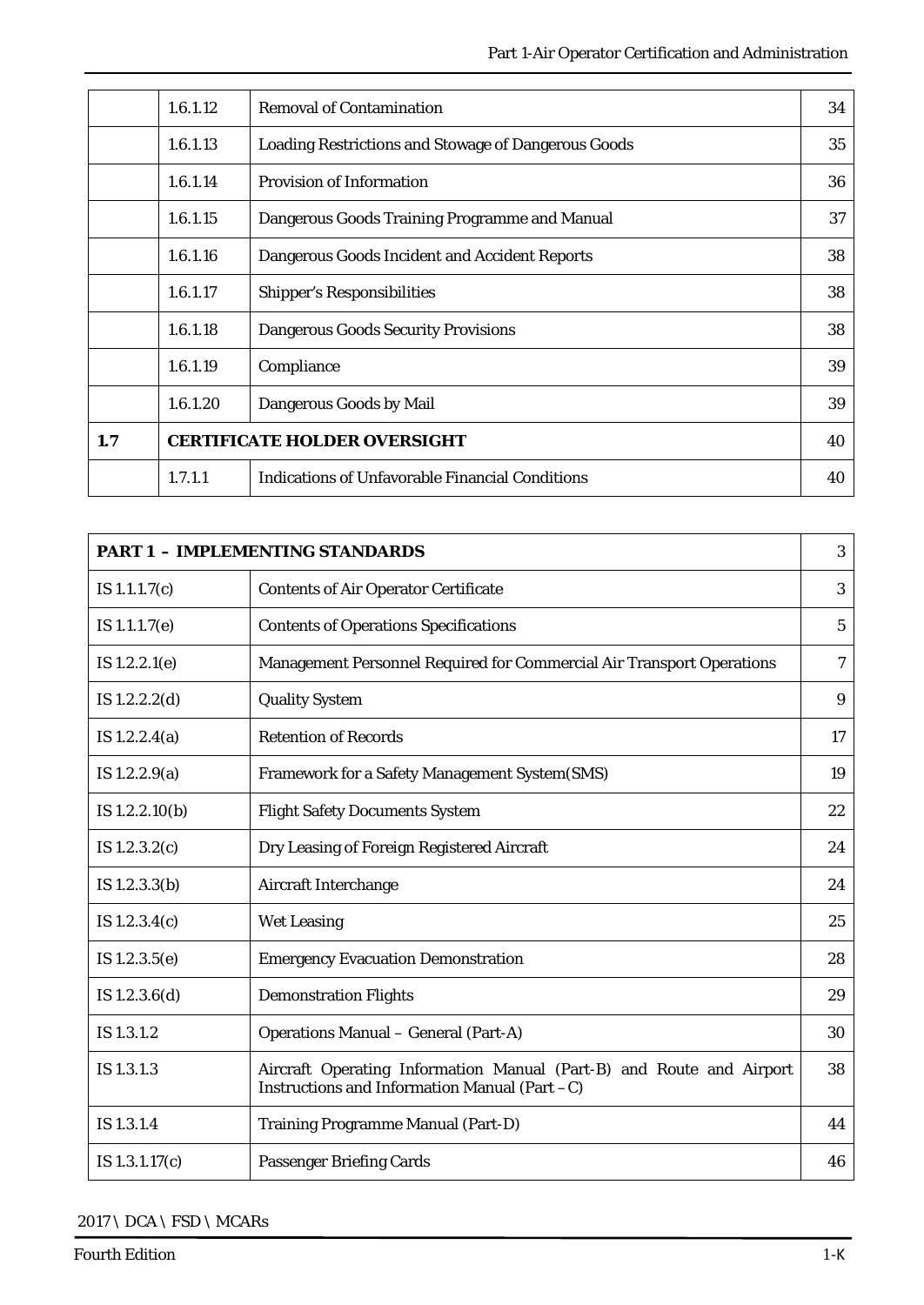| IS $1.3.1.18(b)$ | <b>Aeronautical Data Control System</b>            | 47  |
|------------------|----------------------------------------------------|-----|
| IS 1.3.1.19      | <b>Route Guide-Areas, Routes and Aerodromes</b>    | 48. |
| IS $1.3.1.20(c)$ | <b>Weather Reporting Sources</b>                   | 48  |
| IS $1.3.1.21(b)$ | Deicing and Anti-icing Programme                   | 49  |
| IS $1.3.1.22(d)$ | <b>Flight Monitoring System</b>                    | 50  |
| IS $1.3.1.23(f)$ | <b>Fatigue Risk Management System Requirements</b> | 51  |

 $2017 \smallsetminus DCA \smallsetminus FSD \smallsetminus MCARS$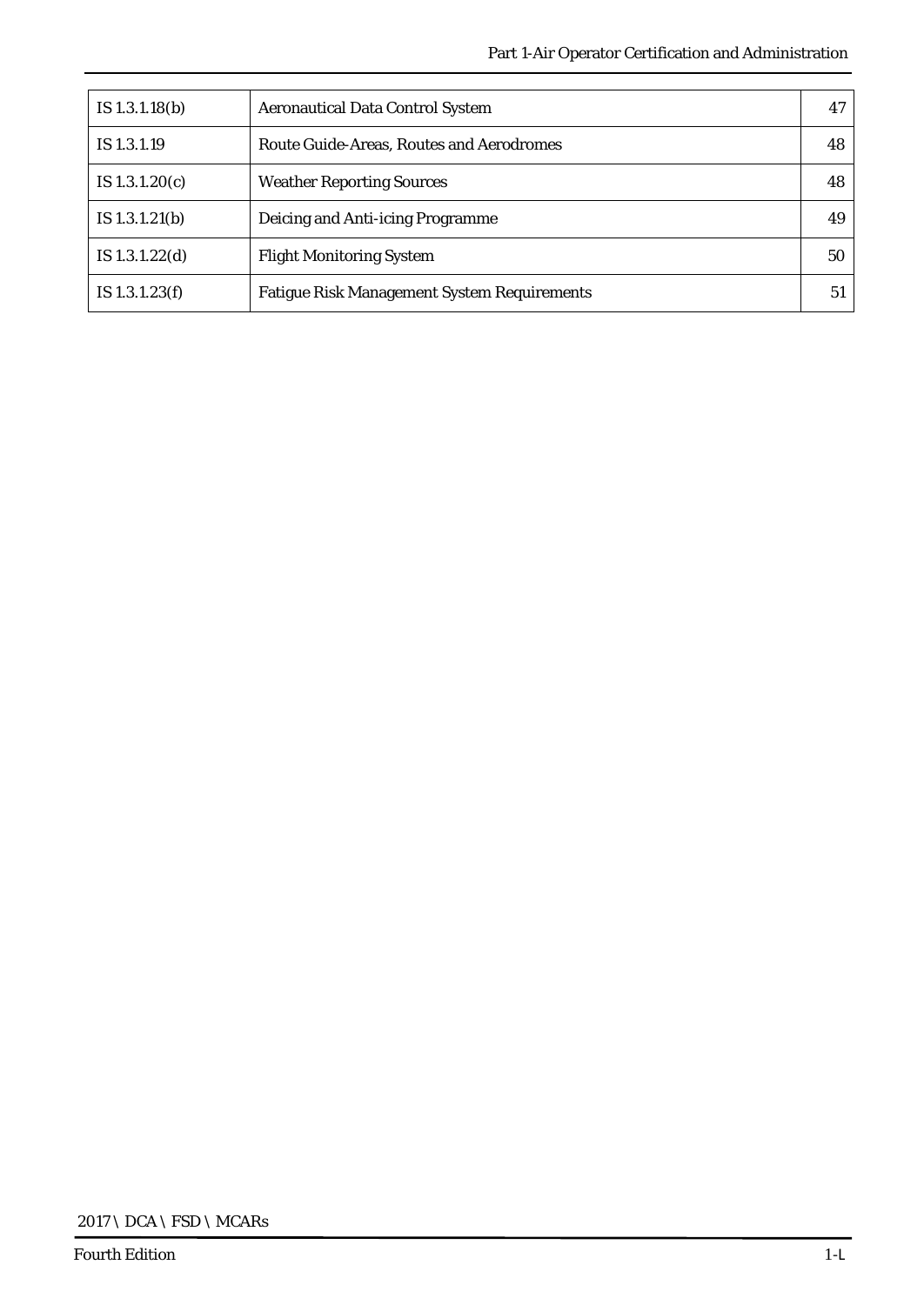# **[THIS PAGE INTENTIONALLY LEFT BLANK]**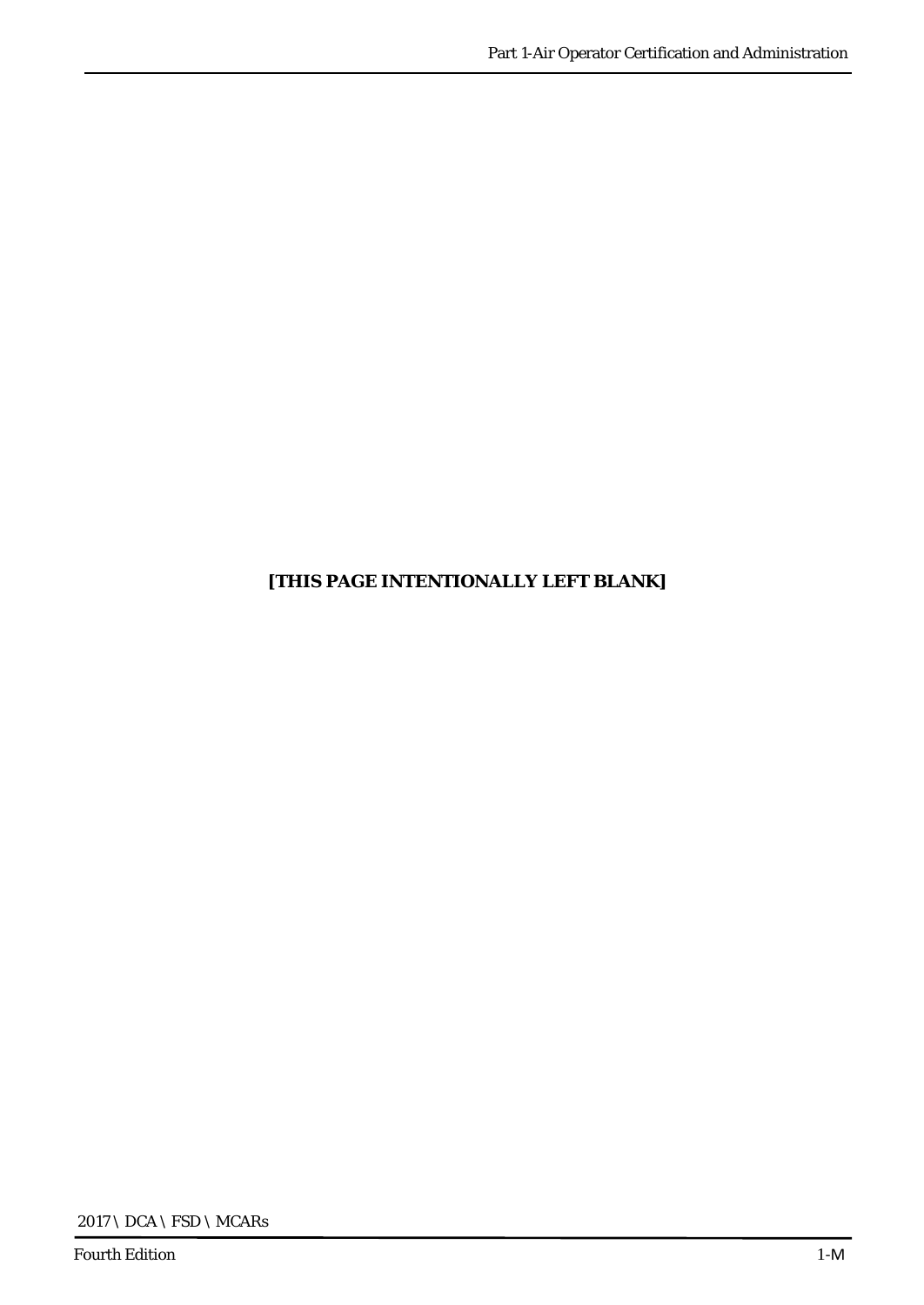# **Part- I AIR OPERATOR CERTIFICATION AND ADMINISTRATION**

#### **1.1 AIR OPERATOR CERTIFICATE**

#### **1.1.1.1 APPLICABILITY**

- (a) MCAR Part 1 applies to the carriage of passengers, cargo or mail for remuneration or hires by persons whose principal place of business or permanent residence is located in Myanmar.
- (b) This Part of the requirements prescribes requirements for the original certification and continued validity of air operator certificates (AOC) issued by Myanmar.
- (c) Except where specifically noted, this partapplies to all commercial air transport operations by AOC holders for which Myanmaris the State of the Operator under the definitions provided in Annex 6 to the Convention on International Civil Aviation.

#### **1.1.1.2 DEFINITIONS**

Definitions are contained in MCAR Part 8.

#### **1.1.1.3 ABBREVIATIONS**

- (a) The following abbreviations are used in Part 1.
	- (1) **AOC** Air Operator Certificate
	- (2) **AMO** Approved Maintenance Organization
	- (3) **ATP** Air Transport Pilot
	- (4) **CAT**-Category [of instrument approach operation: Type B (CAT I, II, IIIA, IIIB, IIIC )
	- (5) **CDL** Configuration Deviation List
	- (6) **DCA**-Department Of Civil Aviation
	- (7) **DH** Decision Height
	- (8) **EDTO** Extended Diversion Time Operation
	- (9) **FRMS** Fatigue Risk Management System
	- (10) **IFR** Instrument Flight Rules
	- (11) **IMC** Instrument Meteorological Conditions
	- (12) **MEL** Minimum Equipment List
	- (13) **PIC** Pilot-In-Command
	- (14) **RFFS** Rescue and Fire Fighting Service
	- (15) **RVR** Runway Visual Range
	- (16) **RVSM** Reduced Vertical Separation Minimum
	- (17) **UN** United Nations
	- (18) **SMS** Safety Management System
	- (19) **VFR** Visual Flight Rules
	- (20) **VMC** Visual Meteorological Conditions
	- (21) **CAMO** Continuing Airworthiness Management Organization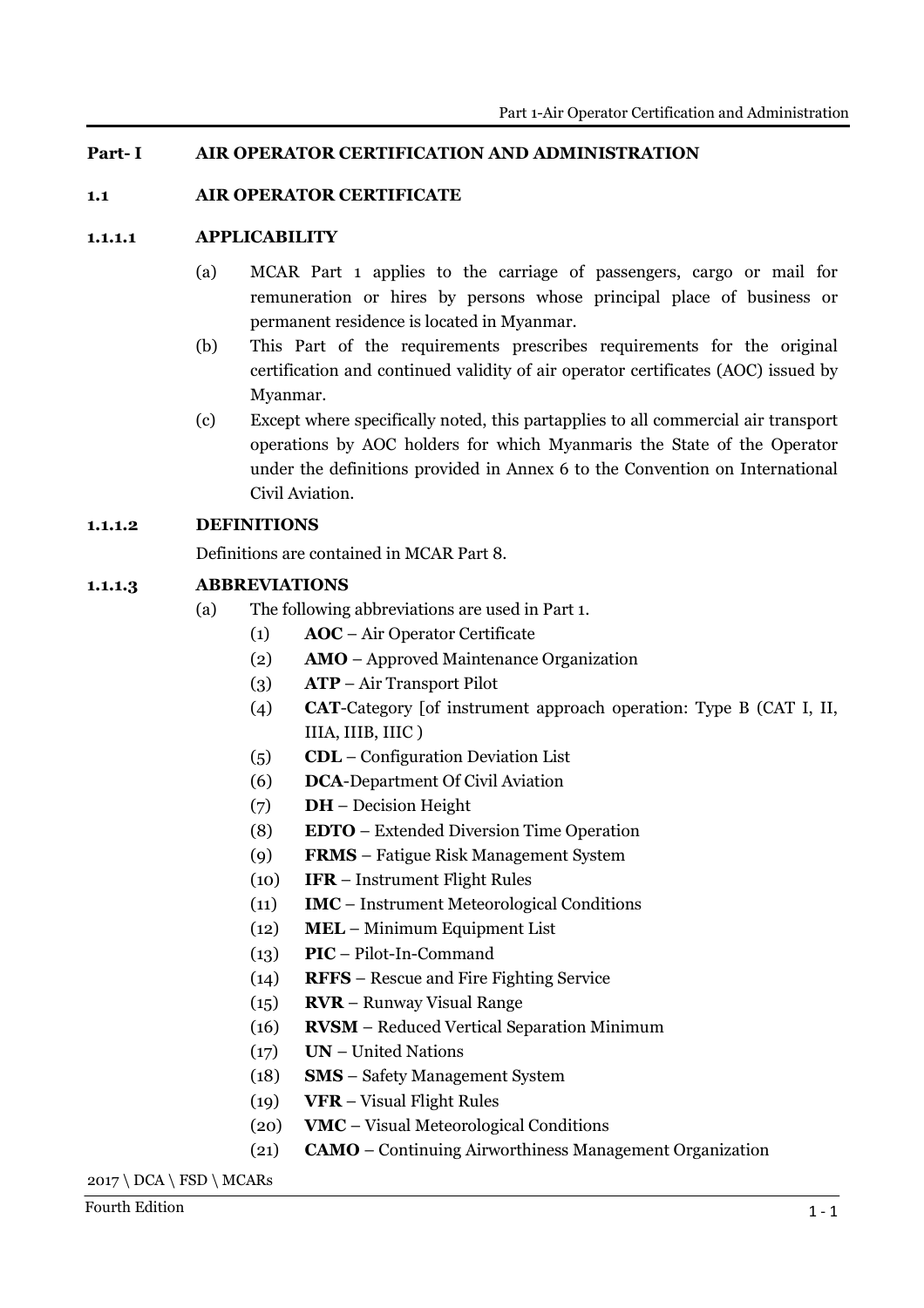|         |     | Part 1-Air Operator Certification and Administration                                                                                                                                                                                                                                                                                                                                                                |
|---------|-----|---------------------------------------------------------------------------------------------------------------------------------------------------------------------------------------------------------------------------------------------------------------------------------------------------------------------------------------------------------------------------------------------------------------------|
| 1.1.1.4 |     | <b>Compliance with an Air Operator Certificate</b>                                                                                                                                                                                                                                                                                                                                                                  |
|         | (a) | No operator may operate an aircraft in commercial air transport unless that<br>operator holds an AOC for the operations being conducted.                                                                                                                                                                                                                                                                            |
|         | (b) | No person may operate an aircraft in commercial air transport operations which<br>are not authorized by the terms and conditions of its AOC.                                                                                                                                                                                                                                                                        |
|         | (c) | Each AOC holder shall carry a certified true copy of the air operator certificate<br>and a copy of the operations specifications relevant to the aircraft type, issued in<br>conjunction with the certificate on board its aircraft. When the certificate and<br>the associated operations specifications are issued by DCA Myanmar in a<br>language other than English, and English translation shall be included. |
|         | (d) | Each AOC holder shall, at all times, continue in compliance with the AOC terms,<br>conditions of issuance, and maintenance requirements in order to hold that<br>certificate.                                                                                                                                                                                                                                       |
|         | (e) | The issue of an air operator certificate by the Authority shall be dependent upon<br>the operator demonstrating an adequate organization, method of control and<br>supervision of flight operations, training programme as well as ground handling<br>and maintenance arrangements consistent with the nature and extent of the<br>operations specified.                                                            |
|         | (f) | Each AOC holder shall develop policies and procedures for third parties that<br>perform work on its behalf.                                                                                                                                                                                                                                                                                                         |
|         | (g) | The continued validity of an air operator certificate shall depend upon the<br>operator maintaining the requirements of 1.1.1.4 (e) and 1.1.1.8 under the<br>supervision of Authority.                                                                                                                                                                                                                              |
| 1.1.1.5 |     | <b>APPLICATION FOR AN AIR OPERATOR CERTIFICATE</b>                                                                                                                                                                                                                                                                                                                                                                  |
|         | (a) | An operator applying to the Authority for an AOC shall submit an application—<br>In a formDCA/FSD/CA-OPS/AOC-oo1and manner prescribed by the<br>(1)<br>Authority; and<br>Containing any information the Authority requires the applicant to<br>(2)                                                                                                                                                                  |
|         | (b) | submit.<br>Each applicant shall make the application for an initial issue of an AOC at least<br>90 days before the date of intended operation.                                                                                                                                                                                                                                                                      |
|         | (c) | At the time of application, the applicant shall provide all information and<br>manuals required under this Part, and the safety management system<br>documentation required by this Part.                                                                                                                                                                                                                           |
|         |     |                                                                                                                                                                                                                                                                                                                                                                                                                     |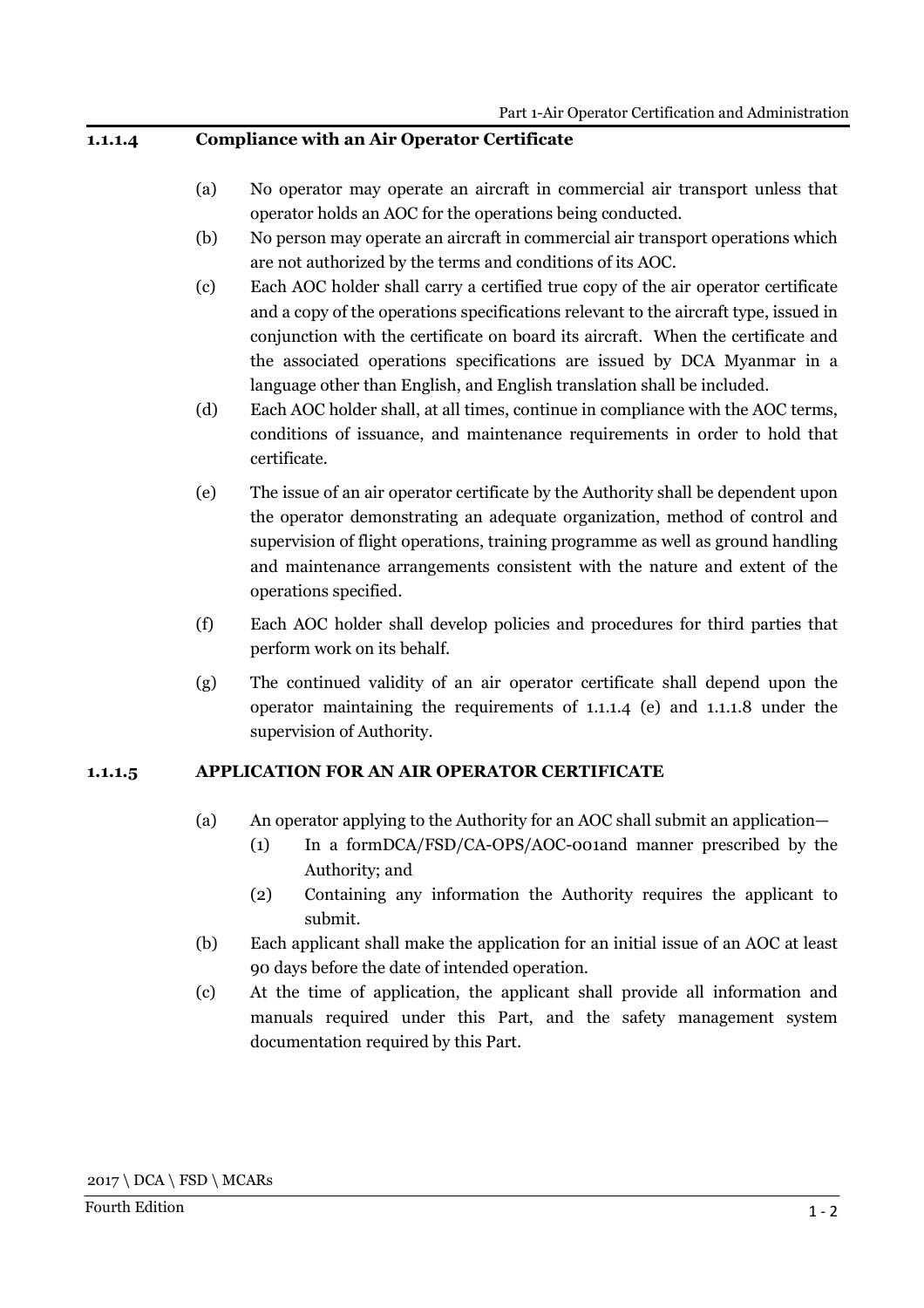# **1.1.1.6 ISSUANCE OR DENIAL OF AIR OPERATOR CERTIFICATE**

- (a) The Authority may issue an AOC if, after investigation, the Authority finds that the applicant—
	- (1) Is a citizen of the Myanmar;
	- (2) Has its principle place of business and its registered office, if any, located in Myanmar;
	- (3) Meets the applicable regulations and standards for the holder of an AOC;
	- (4) Is properly and adequately equipped for safe operations in commercial air transport and maintenance of the aircraft; and
	- (5) Holds the economic authority issued by the Myanmar Investment Commission (MIC) under the provisions of the Myanmar Investment Law.
- (b) The Authority may deny application for an AOC if the Authority finds that—
	- (1) The applicant is not properly or adequately equipped or is not able to conduct safe operations in commercial air transport;
	- (2) The applicant previously held an AOC which was revoked; or
	- (3) An individual that contributed to the circumstances causing the revocation process of an AOC obtains a substantial ownership or is employed in a position required by this requirement.

#### **1.1.1.7 CONTENTS OF AIR OPERATOR CERTIFICATE**

- (a) The AOC will consist of two documents—
	- (1) A one-page certificate for public display signed by the Authority, and
	- (2) Operations specifications containing the terms and conditions applicable to the AOC holder's certificate.
- (b) The Authority will issue an AOC which will contain—
	- (1) The State of the Operator and the issuing authority;
	- (2) The Air Operator Certificate number and its expiration date;
	- (3) The operator name, trading name (if different) and address of the principal place of business;
	- (4) The date of issue and the name, signature and title of the Authority representative, and
	- (5) The location, in a controlled document carried on board, where the contact details of operational management can be found.
- (c) See IS 1.1.1.7(c) for detailed requirements on the layout and content of the Air Operator Certificate.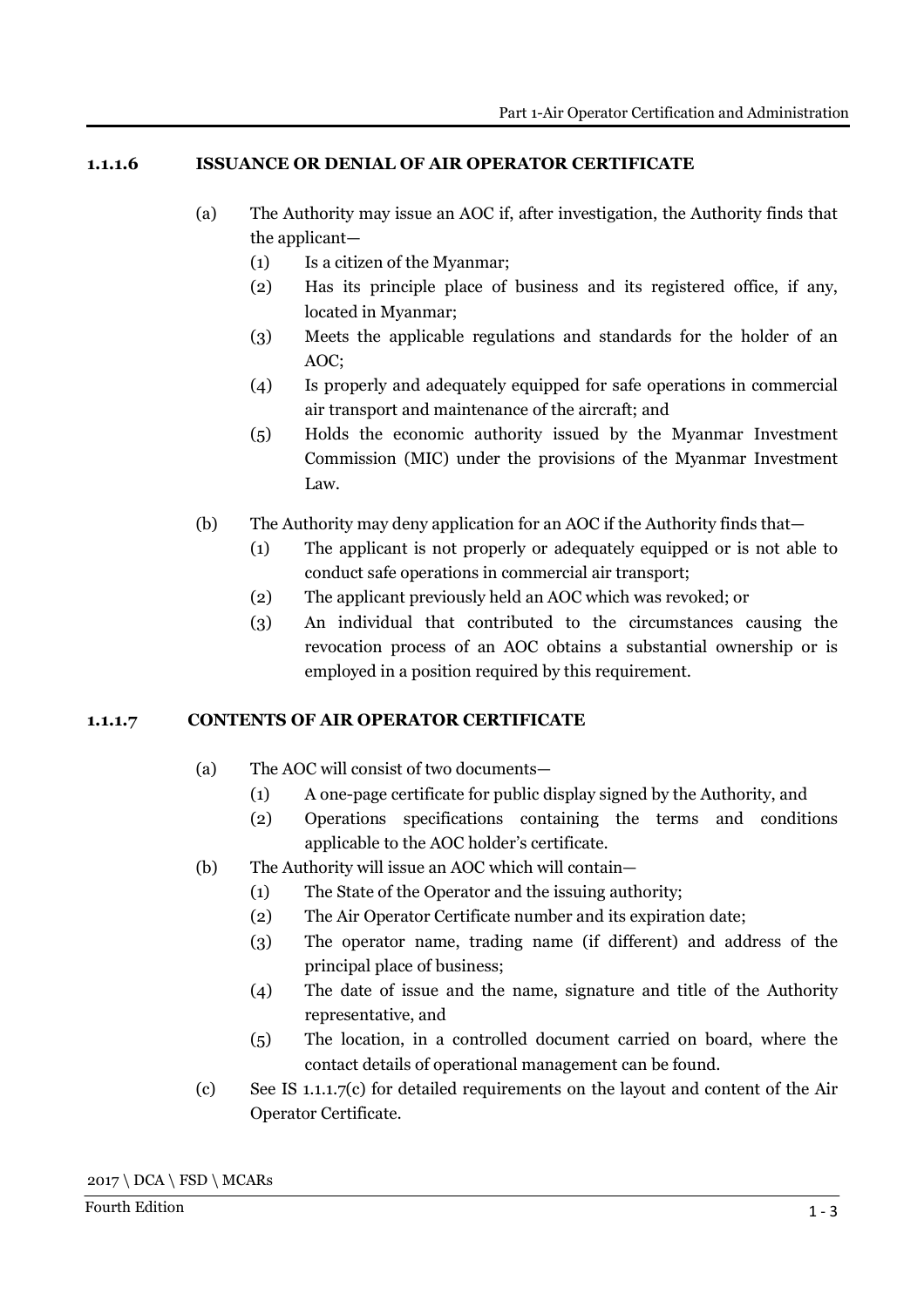- (d) The operations specifications associated with the Air Operator Certificate shall contain the authorizations, conditions, limitations and approvals issued by the authority in accordance with the standards which are applicable to operations and maintenance conducted by the AOC holder.
- (e) See IS 1.1.1.7(e) for the layout and content of the Operations Specifications.

# **1.1.1.8 DURATION OF AN AIR OPERATOR CERTIFICATE**

- (a) An AOC, or any portion of the AOC, issued by the Authority is initial issue for one year and every renewal is two years unless-
	- (1) The Authority amends, suspends, revokes or otherwise terminates the certificate;
	- (2) The AOC holder surrenders it to the Authority; or
	- (3) The AOC holder suspends operations for more than 60 days.
- (b) The AOC certificate shall be issued for the specified period less than mention above paragraph (a) by the Authority due to failure of compliance with Myanmar Civil Aviation Requirements.
- (c) An AOC holder shall make application for renewal of an AOC at least 60days before the end of the existing period of validity.

# **1.1.1.9 AMENDMENT OF AN AIR OPERATOR CERTIFICATE**

- (a) The Authority may amend any AOC if—
	- (1) The Authority determines that safety in commercial air transport and the public interest require the amendment; or
	- (2) The AOC holder applies for an amendment, and the Authority determines that safety in commercial air transport and the public interest allows the amendment.
- (b) If the Authority stipulates in writing that an emergency exists requiring immediate amendment in the public interest with respect to safety in commercial air transportation, such an amendment is effective without stay on the date the AOC holder receives notice.
- (c) An AOC holder may appeal the amendment, but shall operate in accordance with it, unless it is subsequently withdrawn.
- (d) Amendments proposed by the Authority, other than emergency amendments, become effective 30 days after notice to the AOC holder, unless the AOC holder appeals the proposal in writing prior to the effective date. The filing of an appeal stays the effective date until the appeal process is completed.
- (e) Amendments proposed by the AOC holder shall be made at least 30 days prior to the intended date of any operation under that amendment.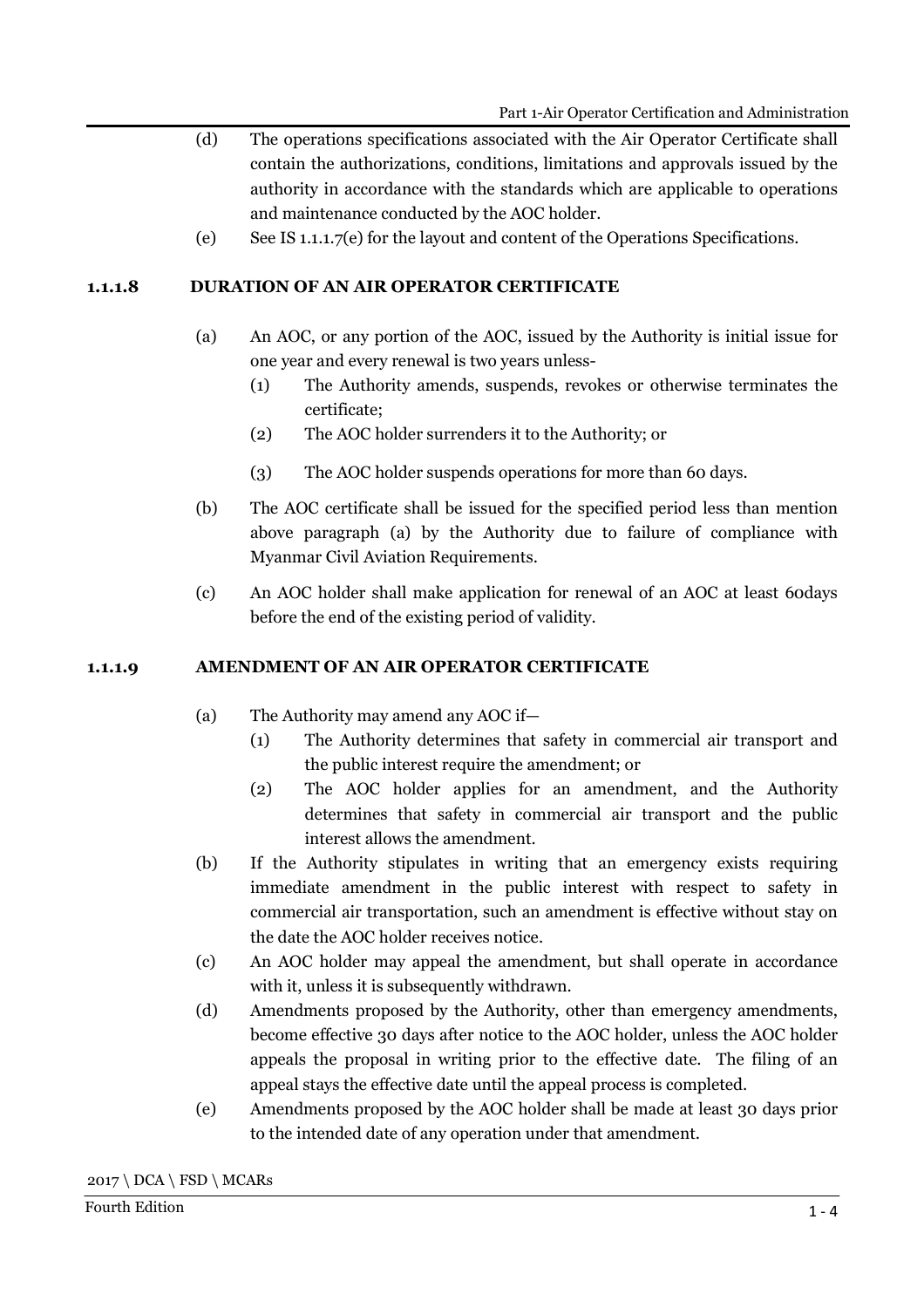(f) No person may perform a commercial air transport operation for which an AOC amendment is required, unless it has received notice of the approval from the Authority.

# **1.1.1.10 ACCESS FOR INSPECTION**

- (a) To determine continued compliance with the applicable regulations, the AOC holder shall—
	- (1) Grant the Authority access to and co-operation with any of its organizations, facilities and aircraft;
	- (2) Ensure that the Authority is granted access to and co-operation with any organization or facilities that it has contracted for services associated with commercial air transport operations and maintenance for services; and
	- (3) Grant the Authority free and uninterrupted access to the flight deck of the aircraft during flight operations.
- (b) Each AOC holder shall provide to the Authority a forward observer's seat on each of the AOC holder's aircraft from which the flight crew's actions and conversations may be easily observed.

# **1.1.1.11 CONDUCTING TESTS AND INSPECTIONS**

- (a) The Authority will conduct on-going validation of the AOC holder's continued eligibility to hold its AOC and associated approvals.
- (b) The AOC holder shall allow the Authority to conduct tests and inspections, at any time or place, to determine whether an AOC holder is complying with the applicable laws, requirements and AOC's terms and conditions.
- (c) The AOC holder shall make available at its principal base of operations—
	- (1) All portions of its current Air Operator Certificate;
	- (2) All portions of its Operations and Maintenance Manuals; and
	- (3) A current listing that includes the location and individual positions responsible for each record, document and report required to be kept by the AOC holder under the applicable aviation law, requirements or standards.
- (d) Failure by any AOC holder to make available to the Authority upon request, all portions of the AOC, Operations and Maintenance Manuals and any required record, document or report is grounds for suspension of all or part of the AOC.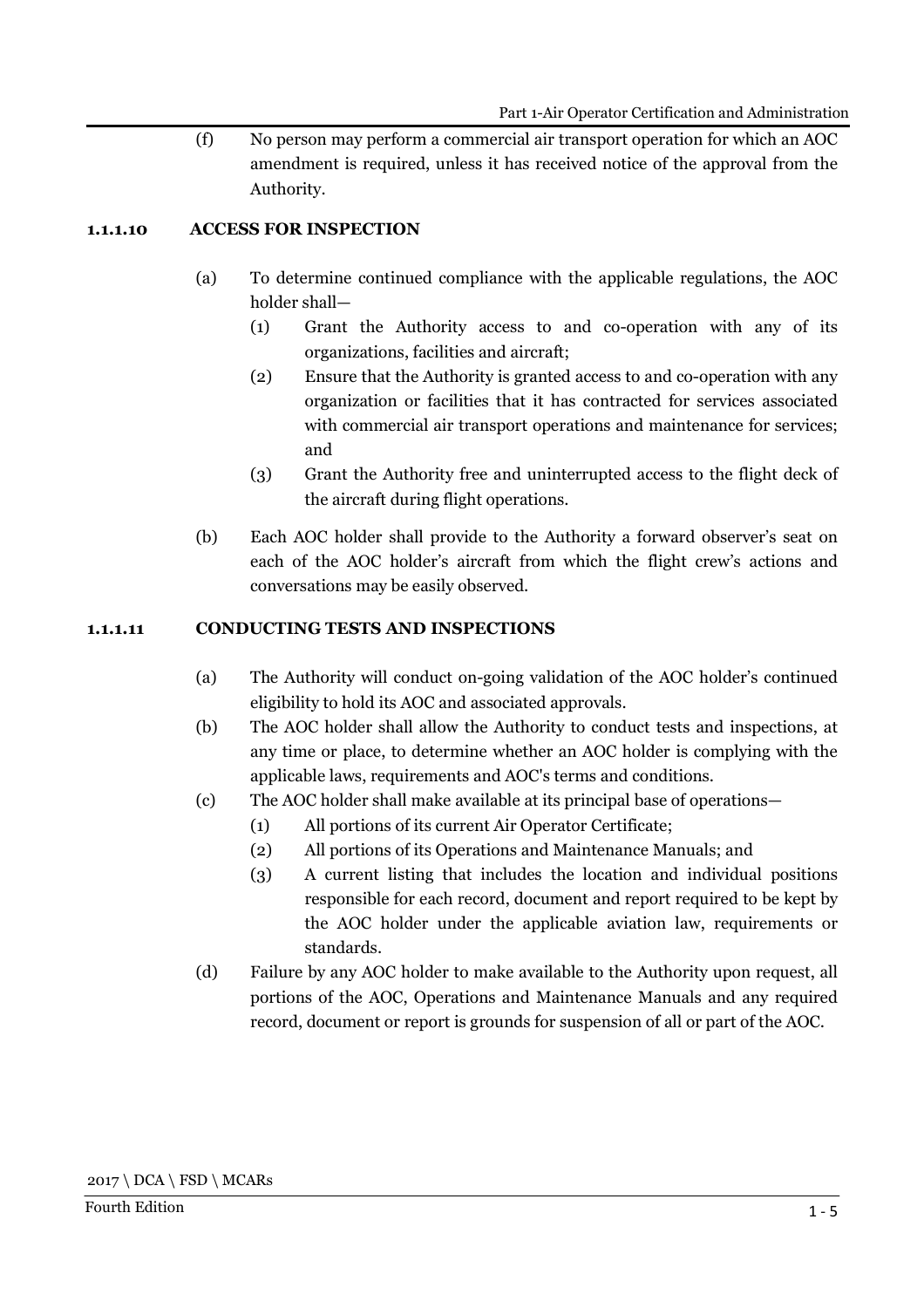# **1.1.1.12 TRAINING REQUIREMENTS OF AUTHORITY**

- (a) AOC applicant shall provide required specific aircraft on type training (initial and recurrent training) for FOIs of Authority on the aircraft used in their respective fleet.
- (b) Each AOC holder to be obtaining for special operational approval such as RNP, RVSM, EDTO, CAT II and CAT III, LVTO and all weather operation shall provide required training for FOIs of Authority.
- (c) Each AOC holder shall provide required specific aircraft on type training for FOIs of Authority if any new aircraft type is to be used into their fleet.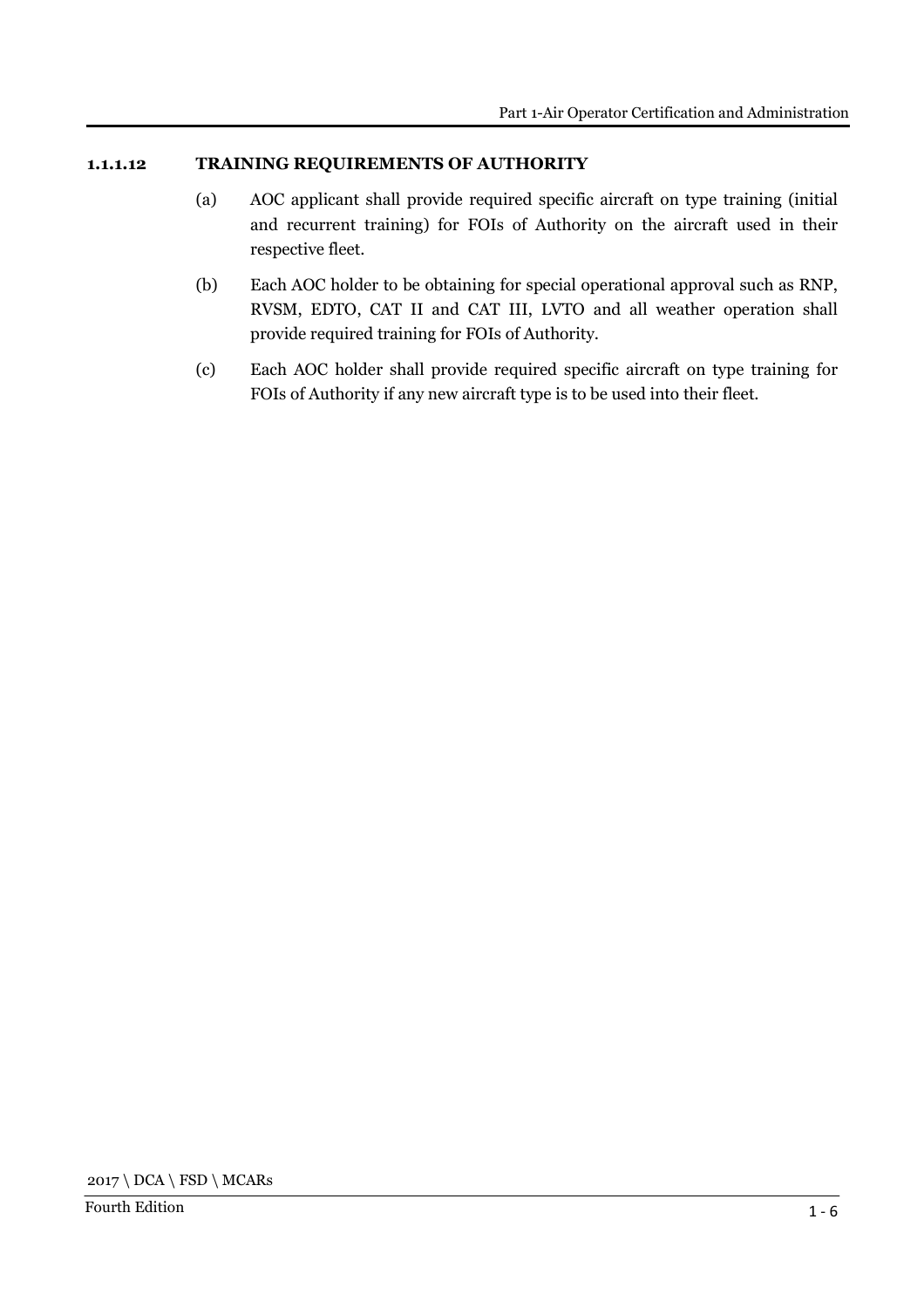#### **1.2 AIR OPERATOR CERTIFICATION AND CONTINUED VALIDITY**

# **1.2.1.1 APPLICABILITY**

Subpart 1.2 provides requirements applicable to the certification and continued validity of all AOC holders.

#### **1.2.2 ADMINISTRATION**

#### **1.2.2.1 MANAGEMENT PERSONNEL REQUIRED FOR COMMERCIAL AIR TRANSPORT OPERATIONS**

- (a) Each AOC holder shall have an accountable manager, acceptable to the Authority, who has corporate authority for ensuring that all flight operations and maintenance activities can be financed and carried out to the highest degree of safety standards required by the Authority.
	- (1) The accountable person means the person who has ultimate authority over the safe operation of the organization, typically known as the chief executive officer, the accountable executive establishes and promotes the safety policy and safety objectives that instil safety as a core organizational value. They should : have the authority to make decisions on behalf of the organization; have control of resources, both financial and human; and be responsible for ensuring appropriate actions are taken to address safety issues and safety risks, and responding to accidents and incidents.
- (b) When conducting commercial air transport operations, the AOC holder shall have qualified personnel, with proven competency in civil aviation, available and serving full-time in the following positions or their equivalent:
	- (1) Nominated post holder (Head of Operations).
	- (2) Chief Pilot.
	- (3) Nominated post holder (Head of Safety).
	- (4) Head of Engineering / Maintenance.
	- (5) Head of Quality.
- (c) Each AOC holder shall assignnominated contact persons (as a liaison) for AOC operationsand other departmental related matters to communicate and coordinate with DCAMyanmar.
- (d) The Authority may approve positions or numbers of positions, other than those listed, if the AOC holder is able to show that it can perform the operations with the highest degree of safety under the direction of fewer or different categories of management personnel due to the—
	- (1) The kind of operations involved;
	- (2) The number of aircraft used; and
	- (3) The area of operation.
- (e) See IS: 1.2.2.1(e) for additional management personnel requirements.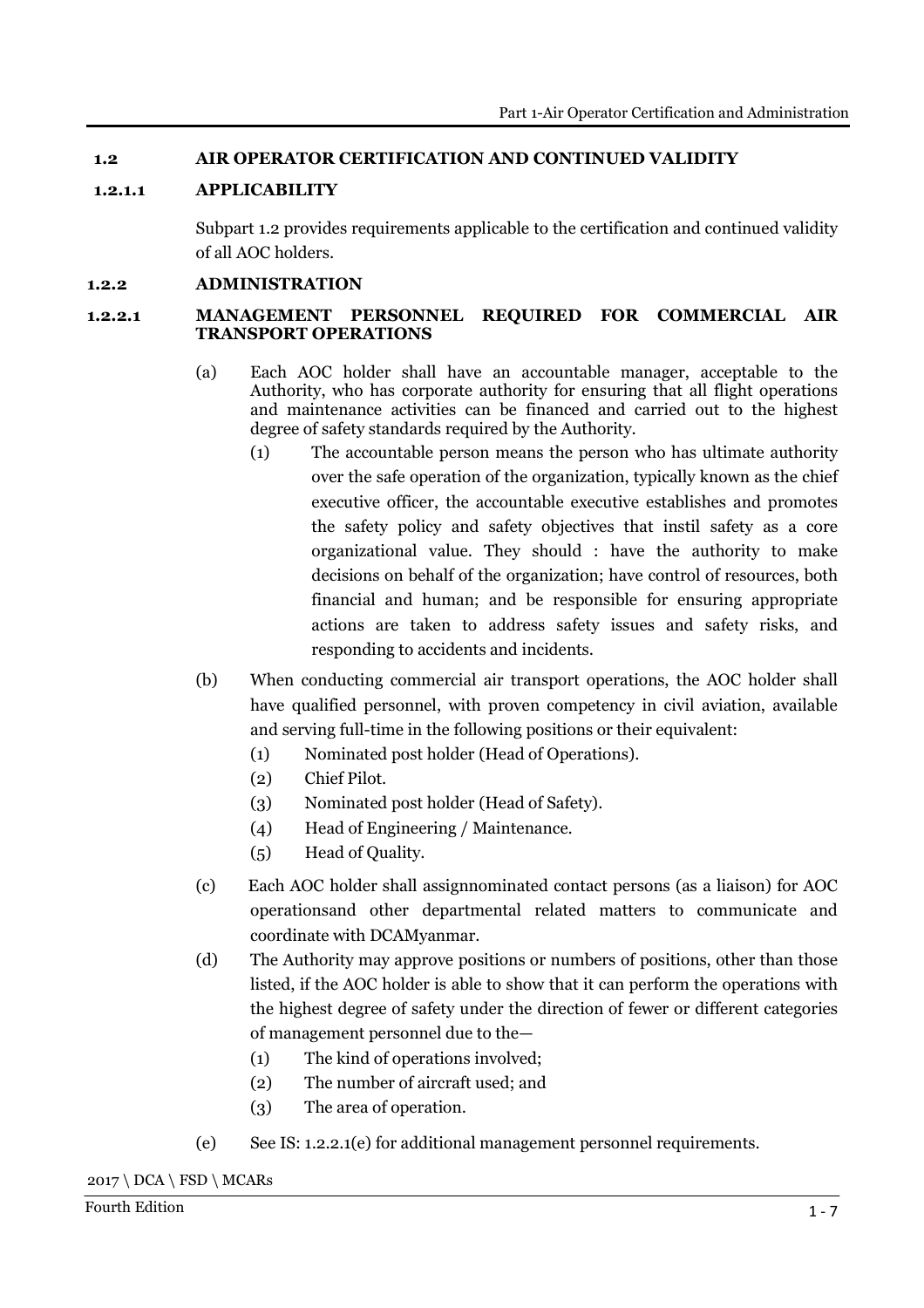- (f) The individuals who serve in the positions required or approved under this section and anyone in a position to exercise control over operations conducted under the AOC must:
	- (1) Be qualified through training, experience, and expertise;
	- (2) Discharge their duties to meet applicable legal requirements and to maintain safe operations; and
	- (3) To the extent of their responsibilities, have a full understanding of the following materials with respect of the AOC holder's operation:
		- (i) Aviation safety standards and safe operating practices;
		- (ii) Myanmar Aircraft Act, Rules, MCARs, Notices,Advisory Circulars and Orders.
		- (iii) The AOC holder's operations specifications;
		- (iv) All appropriate maintenance and airworthiness requirements of this Part;
		- (v) The manuals requirements of this Part.
- (g) Each AOC holder must:
	- (1) State in the general policy provisions of the operations manual the duties, responsibilities and authority of personnel required by this section;
	- (2) List in the operations manual the names and business addresses of the individuals assigned to those positions; and
	- (3) Notify the Authority within 10 days of any change in personnel or any vacancy in any position listed.

#### **1.2.2.2 QUALITY SYSTEM**

- (a) Each AOC holder shall establish a quality system and designate a quality manager to monitor compliance with, and adequacy of, procedures required to ensure safe operational practices and airworthy aircraft. Compliance monitoring shall include a feedback system to the accountable manager to ensure corrective action as necessary.
- (b) Each AOC holder shall ensure that the quality system includes a quality assurance programme that contains procedures designed to verify that all operations are being conducted in accordance with all applicable requirements, standards and procedures.
- (c) The quality system, and the quality manager, shall be acceptable to the Authority.
- (d) Each AOC holder shall describe the quality system in relevant documentation as outlined in IS: 1.2.2.2(d).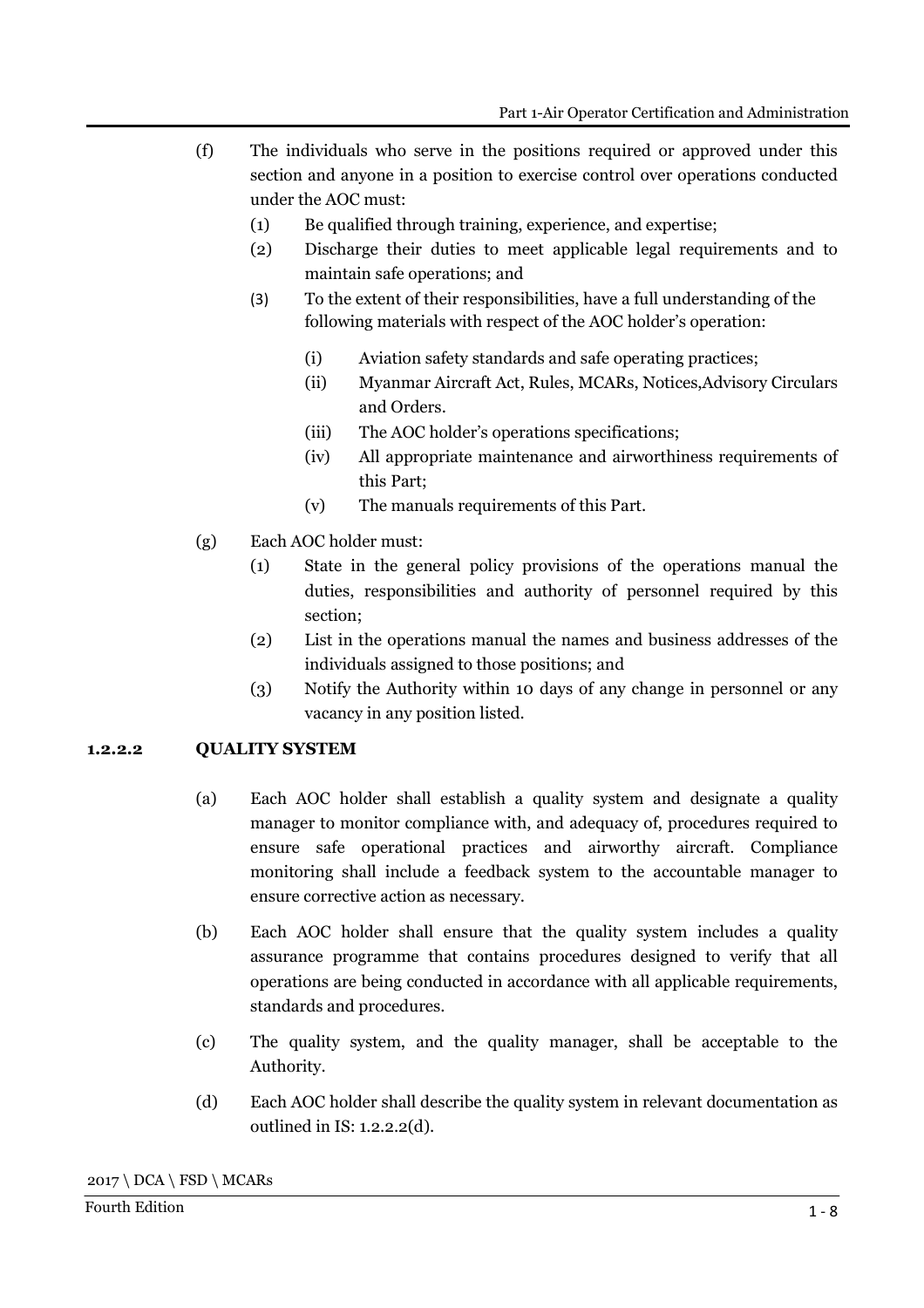- (e) Notwithstanding (a) above, the Authority may accept the nomination of two Quality Managers, one for operations and one for maintenance, provided that the operator has designated one Quality Management Unit to ensure that the Quality System is applied uniformly throughout the entire operation.
- (f) Where the AOC holder is also an AMO, the AOC holder's quality management system may be combined with the requirements of an AMO and submitted for acceptance to the Authority, and State of Registry for aircraft not registered in Myanmar.

# **1.2.2.3 SUBMISSION AND REVISION OF POLICY AND PROCEDURE MANUALS**

- (a) Each manual required by this part must:
	- (1) Include instructions and information necessary to allow the personnel concerned to perform their duties and responsibilities with a high degree of safety;
	- (2) Be in a form that is easy to revise and contains a system which allows personnel to determine the current revision status of each manual;
	- (3) Have a date of the last revision on each page concerned;
	- (4) Not be contrary to any applicable Myanmarrequirement and the AOC holder's operations specifications; and
	- (5) Each manual will include a reference to appropriate civil aviation requirements.
- (b) No person may cause the use of any policy and procedure for flight operations or airworthiness function prior to co-ordination with the Authority.
- (c) Each AOC holder shall submit the proposed policy or procedure to the Authority at least 30days prior to the date of intended implementation.
- (d) Each AOC holder shall maintain the validity of its manuals at all times including during certification process. In compliance with this requirement the operator shall ensure the following:
	- (1) Operator to authenticate with evidence to confirm implementation (e.g. distribution of manuals, update to the manuals when the regulation changes, etc.).

# **1.2.2.4 RETENTION OF RECORDS**

- (a) Each AOC holder shall retain the following records for the period specified in IS: 1.2.2.4 (a).
	- (1) Flight and duty records.
	- (2) Flight crew records.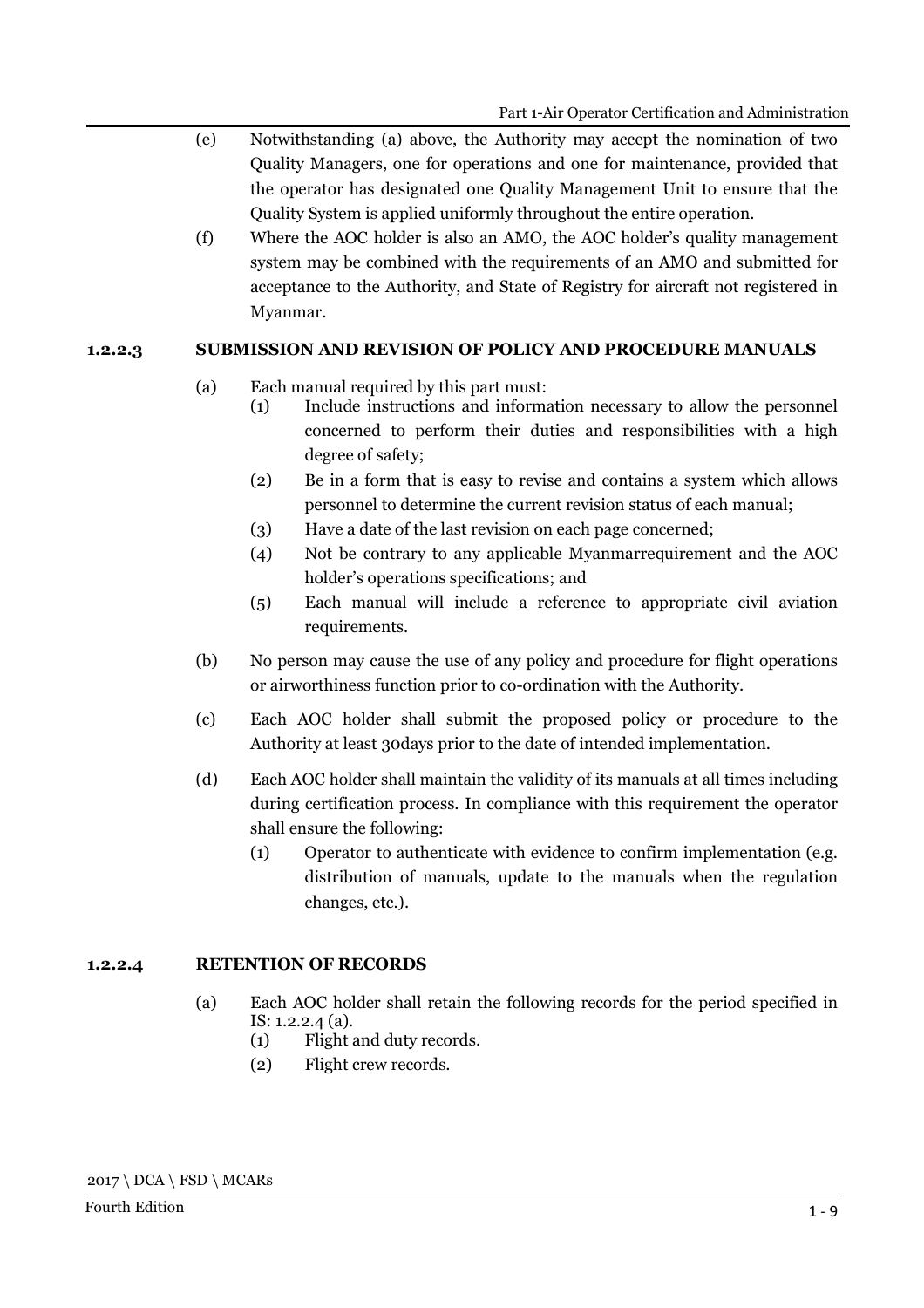- (3) Other AOC holder personnel for which a training programme is required.
- (4) Fuel and oil records.
- (5) Maintenance records of the aircraft (According to MCAR Part M)
- (6) Operational flight plan.
- (7) Flight Preparation forms listed below
	- (i) Completed load manifests.
	- (ii) Mass and balance records.
	- (iii) Dispatch releases.
	- (iv) Flight plans.
	- (v) Passenger manifests.
	- (vi) Weather reports.
- (8) Aircraft technical logbook, including the following sections listed below—
	- (i) Journey records section.
	- (ii) Maintenance records section(According to MCAR Part M)
	- (iii) Flight recorder records.
	- (iv) Ouality system records.
- (9) Dangerous goods transport document.
- (10) Dangerous goods acceptance checklist.
- (11) Other records as may be required by the Authority.
- (b) For the records identified in paragraph  $(a)(1)(2)$  and  $(3)$  above, the AOC holder shall maintain:
	- (1) Current records which detail the qualifications and training of all its employees, and contract employees, involved in the operational control, flight operations, ground operations and maintenance of the air operator.
	- (2) Records for those employees performing crew member or flight operations officer duties in sufficient detail to determine whether the employee meets the experience and qualification for duties in commercial air transport operations.
- (c) Each AOC holder shall maintain records in a manner acceptable to the Authority.

#### **1.2.2.5 COCKPIT VOICE AND FLIGHT DATA RECORDER RECORDS**

- (a) Each AOC holder shall retain:
	- (1) The most recent flight data recorder calibration, including the recording medium from which this calibration is derived; and
	- (2) The flight data recorder correlation for one aircraft of any group of aircraft operated by the AOC holder—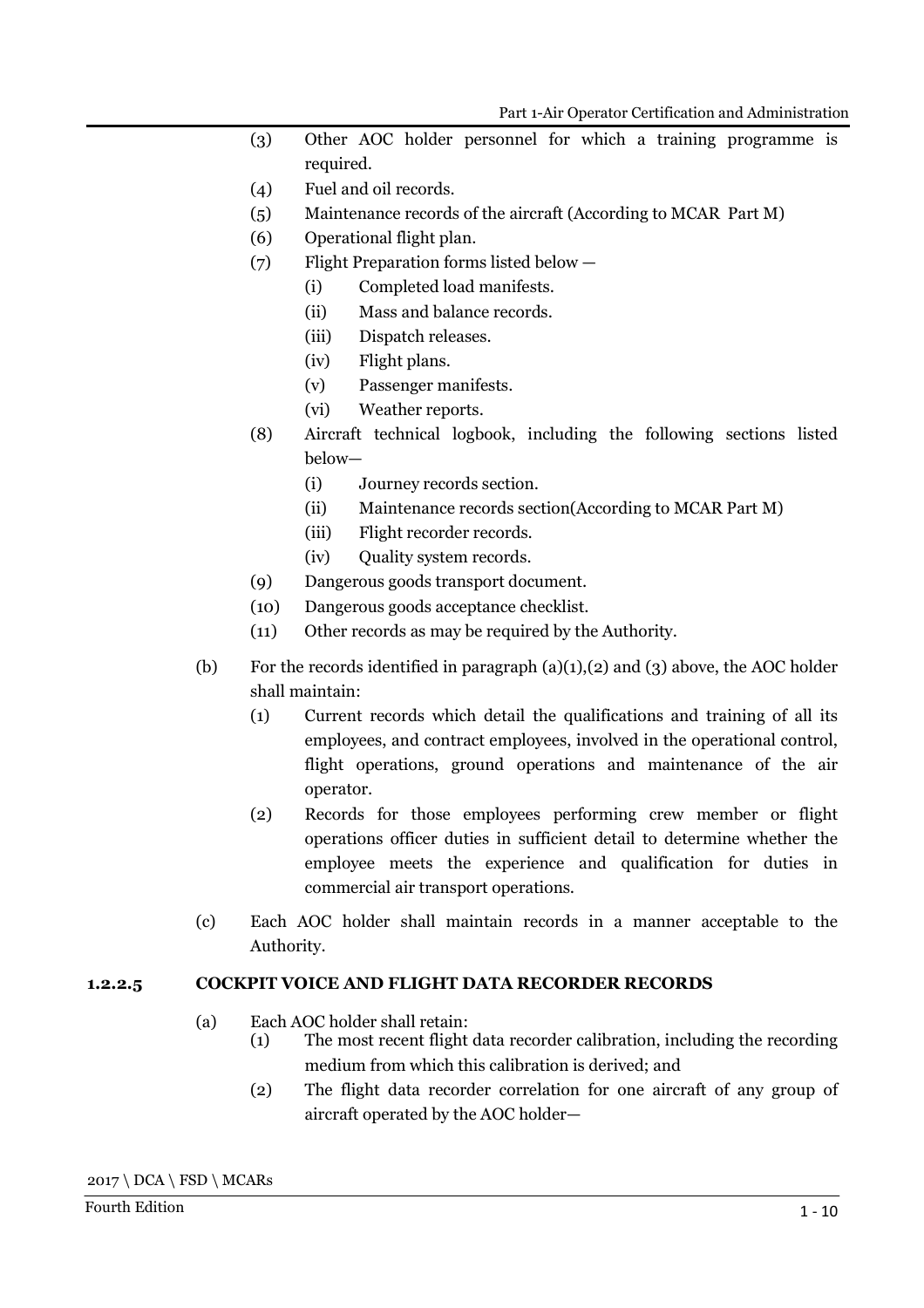- (i) That are of the same type;
- (ii) On which the model flight recorder and its installation are the same; and
- (iii) On which there is no difference in type design with respect to the original installation of instruments associated with the recorder.
- (b) In the event of an accident or incident requiring immediate notification of the Authority, the AOC holder shall remove and keep recorded information from the cockpit voice recorder and flight data recorder for at least 60 days or, if requested by the Authority, for a longer period.

#### **1.2.2.6 AIRCRAFT OPERATED BY THE AOC HOLDER**

- (a) The AOC holder shall list in its operations specifications the aircraft make, model and series with the following list of authorizations, conditions and limitations:
	- (1) Issuing authority contact details;
	- (2) Operator name and AOC number;
	- (3) Date of issue and signature of the Authority representative;
	- (4) Aircraft model;
	- (5) Types and areas of operations, and
	- (6) Special limitations and authorizations.
- (b) Each AOC holder shall apply to the Authority for an amendment to its operations specifications in advance of any intended change of aircraft.
- (c) Aircraft of another certificate holder operated under an interchange agreement shall be incorporated to the operations specifications as required by paragraph (a) above.

#### **1.2.2.7 AIRCRAFT TECHNICAL LOG**

Each AOC holder shall have an aircraft technical log and a journey logbook that are needed to be carried on the aircraft .The technical log and journey logbook may be combined into one logbook as a technical log. The journey logbook is further described in 1.3.1.5 and the technical log is further described in MCAR Part M, M.306.

#### **1.2.2.8 COMPANY PROCEDURES INDOCTRINATION**

- (a) No person may serve nor may any AOC holder use a person in its employ unless that person has completed the company indoctrination curriculum approved by the Authority, appropriate to that person's duties and responsibilities.
- (b) The indoctrination curriculum shall include training in knowledge and skills related to human performance, including co-ordination with other AOC personnel.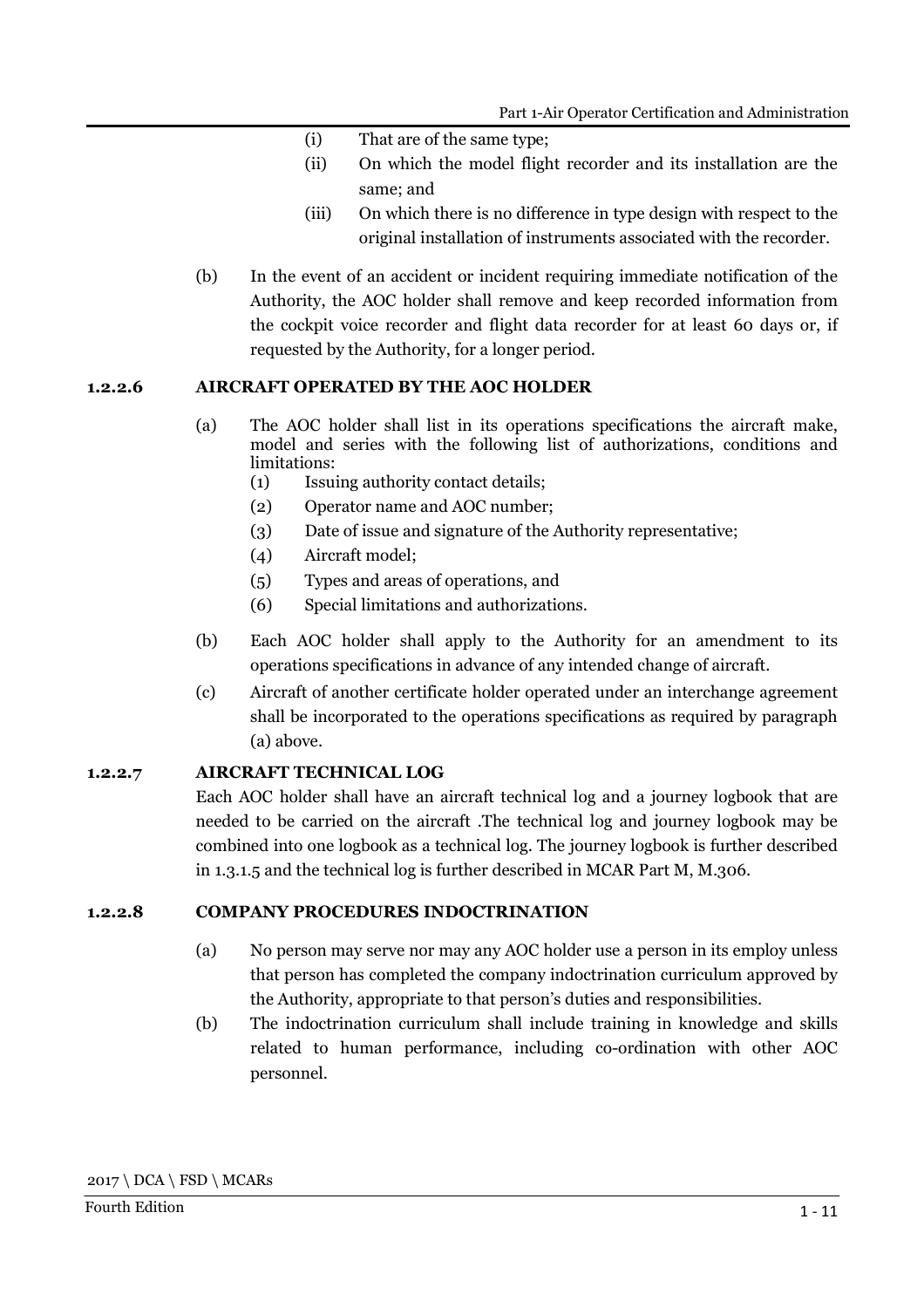# **1.2.2.9 SAFETY MANAGEMENT SYSTEM**

- (a) An AOC holder shall implement a safety management system acceptable to the Authority as outlined in IS 1.2.2.9(a).
- (b) An AOC holder operating aircraft with a maximum take-off mass over 20,000 kg should establish and maintain a flight data analysis programme as part of its safety management system.
- (c) An AOC holder operating aircraft with a maximum take-off mass over 27,000 kg shall establish and maintain a flight data analysis programme as part of its safety management system.
- (d) The AOC holder's flight data analysis programme shall be non-punitive and contain adequate safeguards to protect the source(s) of data.

#### **1.2.2.10 FLIGHT SAFETY DOCUMENT SYSTEM**

- (a) An AOC holder shall establish a flight safety document system for the use and guidance of operational personnel, as part of its safety management system.
- (b) The development and organization of a flight safety document system shall contain the minimum elements of the outline provided in the IS: 1.2.2.10(b).

# **1.2.3 AIRCRAFT**

#### **1.2.3.1 AUTHORIZED AIRCRAFT**

- (a) No person may operate an aircraft in commercial air transport unless that aircraft has an appropriate current airworthiness certificate, is in an airworthy condition, and meets the applicable airworthiness requirements for these operations, including those related to identification and equipment.
- (b) No person may operate any specific type of aircraft in commercial air transport until it has completed satisfactory initial certification, which includes the issuance of an AOC listing that type of aircraft.
- (c) No person may operate additional or replacement aircraft of a type for which it is currently authorized unless it can show that each aircraft has completed an evaluation process for inclusion in the AOC holder's fleet.
- (d) From the effective date of 16 May, 2012, No person may operate anaircraft in commercial air transport unless the aircraft to be importedinto Myanmar shall have the aircraft service life of less than 20 yearsor 50,000 cycles whichever is earlier.
- (e) From the effective date of 16 May, 2012, No person may operate anaircraft in commercial air transport unless the aircraft which arecurrently operated in commercial air transport shall have the aircraftservice life of less than 25 years or 70,000 cycles whichever is earlier.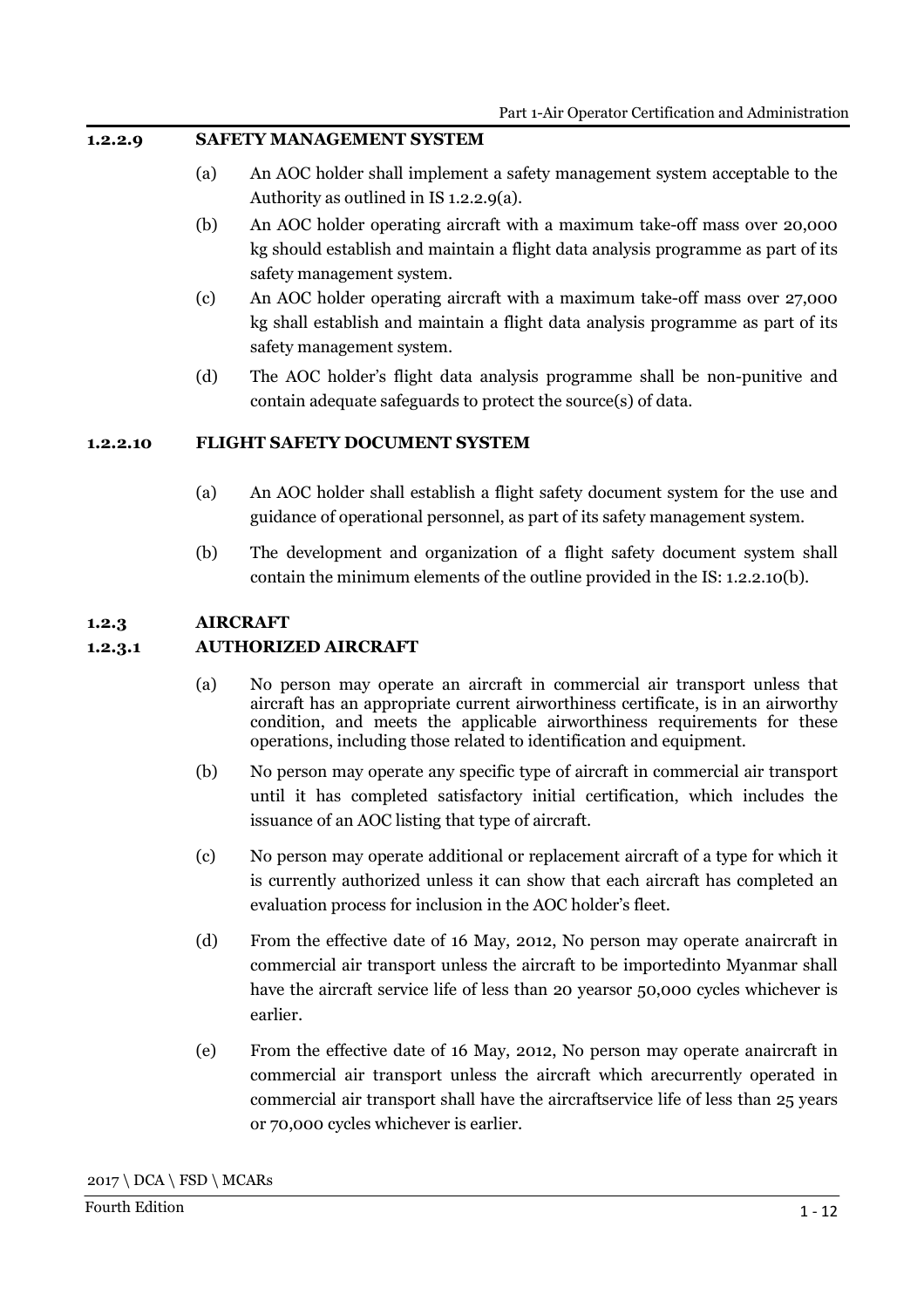# **1.2.3.2 DRY LEASING OF FOREIGN REGISTERED AIRCRAFT**

- (a) An AOC holder may dry-lease a foreign aircraft for commercial air transport as authorized by the Authority.
- (b) No person may be authorized to operate a foreign registered aircraft unless—
	- (1) There is in existence a current agreement between the Authority and the State of Registry that, while the aircraft is operated by the Myanmar AOC holder, the operations requirements of Myanmarare applicable;
	- (2) There is in existence a current agreement between the Authority and the State of Registry that—
		- (i) While the aircraft is operated by the AOC holder, the airworthiness regulations of the State of Registry are applicable; or,
		- (ii) If the State of Registry agrees to transfer some or all of the responsibility for airworthiness to the Authority under Article 83bis of the Chicago Convention, the airworthiness requirements of Myanmarshall apply to the extent agreed upon by the Authority and the State of Registry.
		- (iii) The agreement acknowledges that the Authority shall have free and uninterrupted access to the aircraft at any place and any time.
- (c) See IS: 1.2.3.2(c) for additional requirements for dry leasing of foreignregistered aircraft.

#### **1.2.3.3 AIRCRAFT INTERCHANGE**

- (a) No person may interchange aircraft with another AOC holder without the approval of the Authority.
- (b) See IS: 1.2.3.3(b) for requirements pertaining to aircraft interchange agreements approved by the Authority.

#### **1.2.3.4 WET-LEASING**

- (a) No person may conduct wet-lease operations on behalf of another air operator except in accordance with the applicable laws and requirements of the country in which the operation occurs and the restrictions imposed by the Authority.
- (b) No person may allow another entity or air operator to conduct wet-lease operations on its behalf unless—
	- (1) That air operator holds an AOC or its equivalent from a Contracting State that authorizes those operations; and
	- (2) The AOC holder advises the Authority of such operations and provides a copy of the AOC under which the operation was conducted.
- (c) See IS: 1.2.3.4(c) for additional requirements when wet leasing aircraft.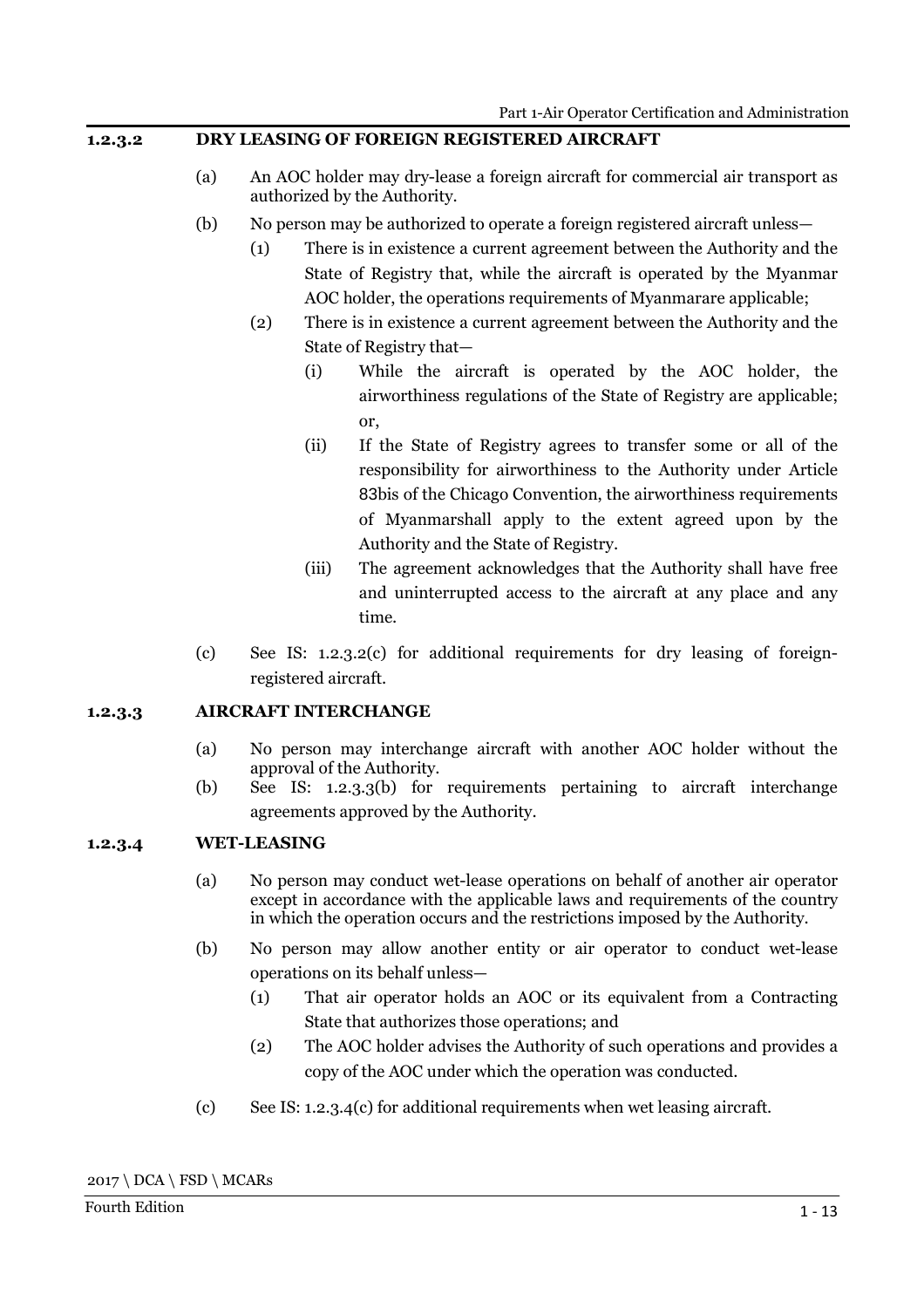# **1.2.3.5 EMERGENCY EVACUATION DEMONSTRATION**

- (a) No person may use an aircraft type and model in commercial air transport passenger-carrying operations unless it has first conducted, for the Authority, an actual full capacity emergency evacuation demonstration for the configuration in 90 seconds or less.
- (b) The full capacity actual demonstration may not be required, if the AOC holder provides a written petition for deviation with evidence that—
	- (1) A satisfactory full capacity emergency evacuation for the aircraft to be operated was demonstrated during the aircraft type certification or during the certification of another air operator; and
	- (2) There is an engineering analysis, which shows that an evacuation is still possible within the 90-second standard, if the AOC holder's aircraft configuration differs with regard to number of exits or exit type or number of cabin crew members or location of the cabin crew members.
- (c) If a full capacity demonstration is not required, no person may use an aircraft type and model in commercial air transport passenger-carrying operations unless it has first demonstrated to the Authority that its available personnel, procedures and equipment could provide sufficient open exits for evacuation in 15 seconds or less.
- (d) No person may use a land plane in extended overwater operations unless it has first demonstrated to the Authority that it has the ability and equipment to efficiently carry out its ditching procedures.
- (e) See IS: 1.2.3.5(e) for additional requirements concerning emergency evacuation demonstrations.

#### **1.2.3.6 DEMONSTRATION FLIGHTS**

- (a) No person may operate an aircraft type in commercial air transport unless it first conducts satisfactory demonstration flights for the Authority in that aircraft type.
- (b) No person may operate an aircraft in a designated special area, or using a specialized navigation system, unless it conducts a satisfactory demonstration flight for the Authority.
- (c) Demonstration flights required by paragraph (a) shall be conducted in accordance with the requirements applicable to the type of operation and aircraft type used.
- (d) The number of hours and type of demonstration flights shall be conducted in accordance with IS: 1.2.3.6(d).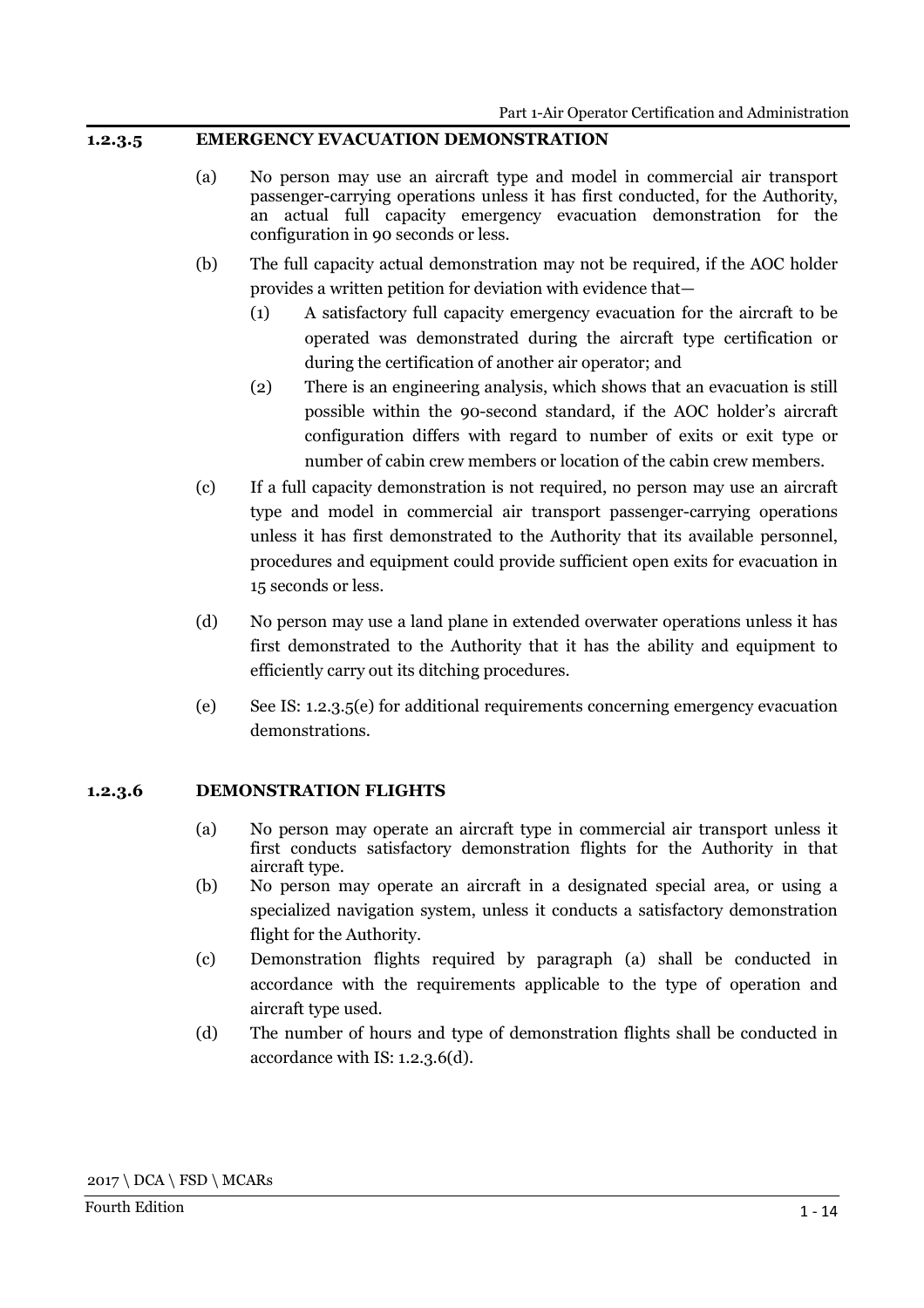# **1.2.4 FACILITIES**

- (a) Each AOC holder shall maintain operational and airworthiness support facilities at the main operating base, appropriate for the area and type of operation.
- (b) Each AOC holder shall arrange appropriate ground handling facilities at each airport used to ensure the safe servicing and loading of its flights.
- (c) Each AOC holder shall not commence a flight unless it has been ascertained by every reasonable means available that the ground and/or water facilities available and directly required on such flight, for the safety operation of the aircraft and the protection of the passengers, are adequate for type of operation under which the flight is to be conducted and are adequately operated for this purpose.
- (d) Each AOC holder shall ensure that any inadequacy of facilities observed in the course of operations is reported to the authority responsible without delay.
- (e) Each AOC holder shall, as part of its safety management system, assess the level or rescue and firefighting service (RFFS) protection available at any aerodrome intended to be specified in the operational flight plan in order to ensure that an acceptable level of protection is available for the aircraft intended to be used.
- (f) Each AOC holder shall include in its operations manual information related to the level of RFFS protection that is deemed acceptable.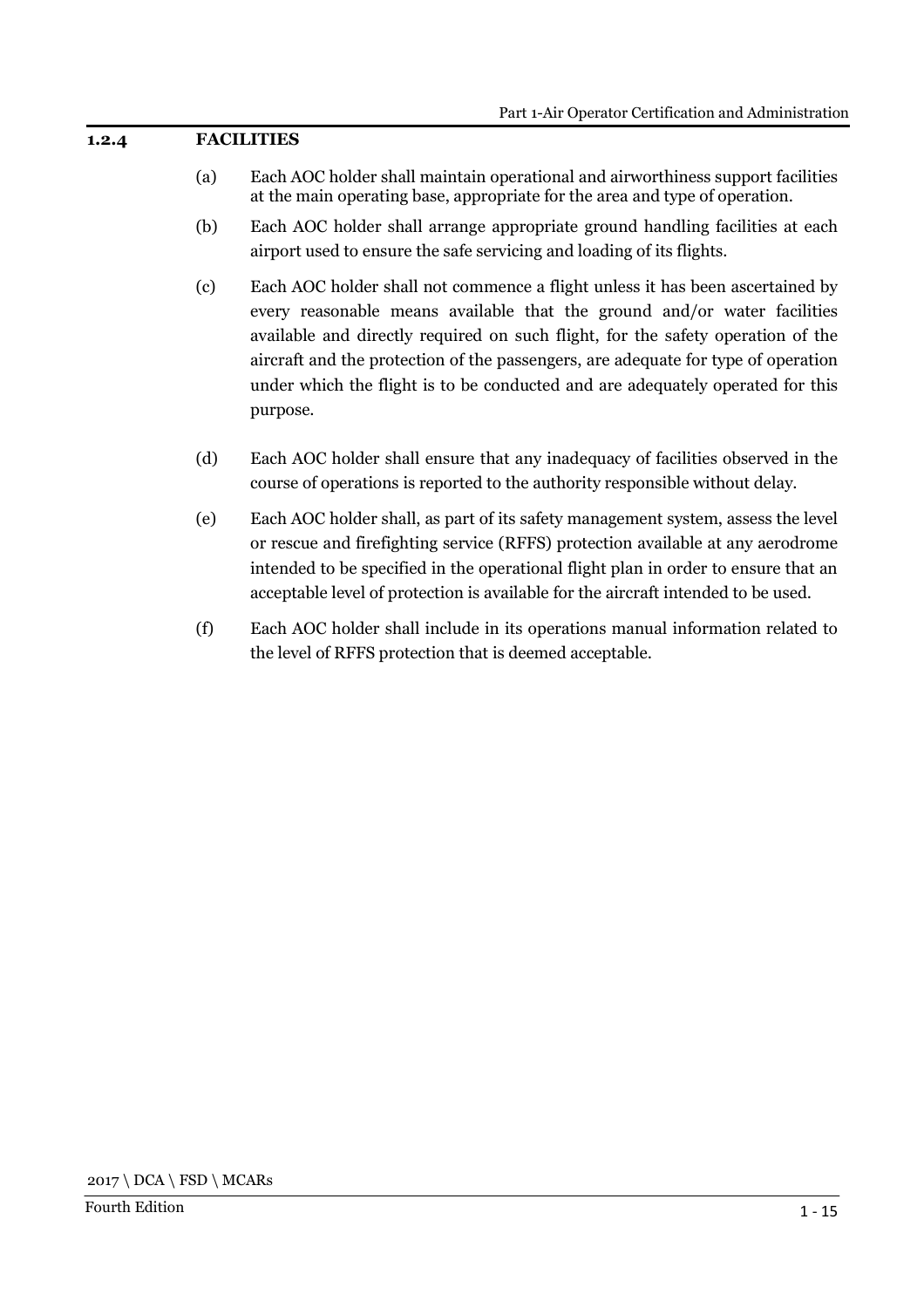#### **1.3 AOC FLIGHT OPERATIONS MANAGEMENT**

#### **1.3.1.1 APPLICABILITY**

Subpart 1.3 provides those certification requirements that apply to management of flight operations personnel and their functions.

#### **1.3.1.2 OPERATIONS MANUAL**

- (a) Each AOC holder shall issue to the crewmembers and persons assigned operational control functions, an Operations Manual acceptable to the Authority.
- (b) The Operations Manual shall contain the overall (general) company policies and procedures regarding the flight operations it conducts.
- (c) Each AOC holder shall prepare and keep current an Operations Manual which contains the AOC procedures and policies for the use and guidance of its personnel.
- (d) Each AOC holder shall issue the Operations Manual, or pertinent portions, together with all amendments and revisions to all personnel that are required to use it.
- (e) No person may provide for use of its personnel in commercial air transport any Operations Manual or portion of this manual which has not been reviewed and found acceptable or approved for the AOC holder by the Authority.
- (f) Each AOC holder shall ensure that the contents of the Operations Manual includes at least those subjects designated by the Authority that are applicable to the AOC holder's operations.
- (g) The Operations Manual shall contain the specific areas listed below, and may be issued in separate parts.
	- (1) General, as specified in IS: 1.3.1.2,
	- (2) Aircraft Operating Information Manual, as specified in paragraph 1.3.1.3 and IS: 1.3.1.3.
	- (3) Route Guide -- Areas, Routes and Aerodromes, as specified in paragraph 1.3.1.19 and IS: 1.3.1.19.
	- (4) Training, as specified in paragraph 1.3.1.4, and IS: 1.3.1.4.
- (h) Each AOC shall establish Standard Operating Procedures (SOPs) for each phase of flight in accordance with SOP AIC 03/2007.
- (i) Each AOC holder shall establish standard operating procedures (SOPs) to provide guidance to flight operational personnel and checklists as an integral part of its SOPs and instructs its flight crew on how to use them and crew briefings as an integral part of SOPs.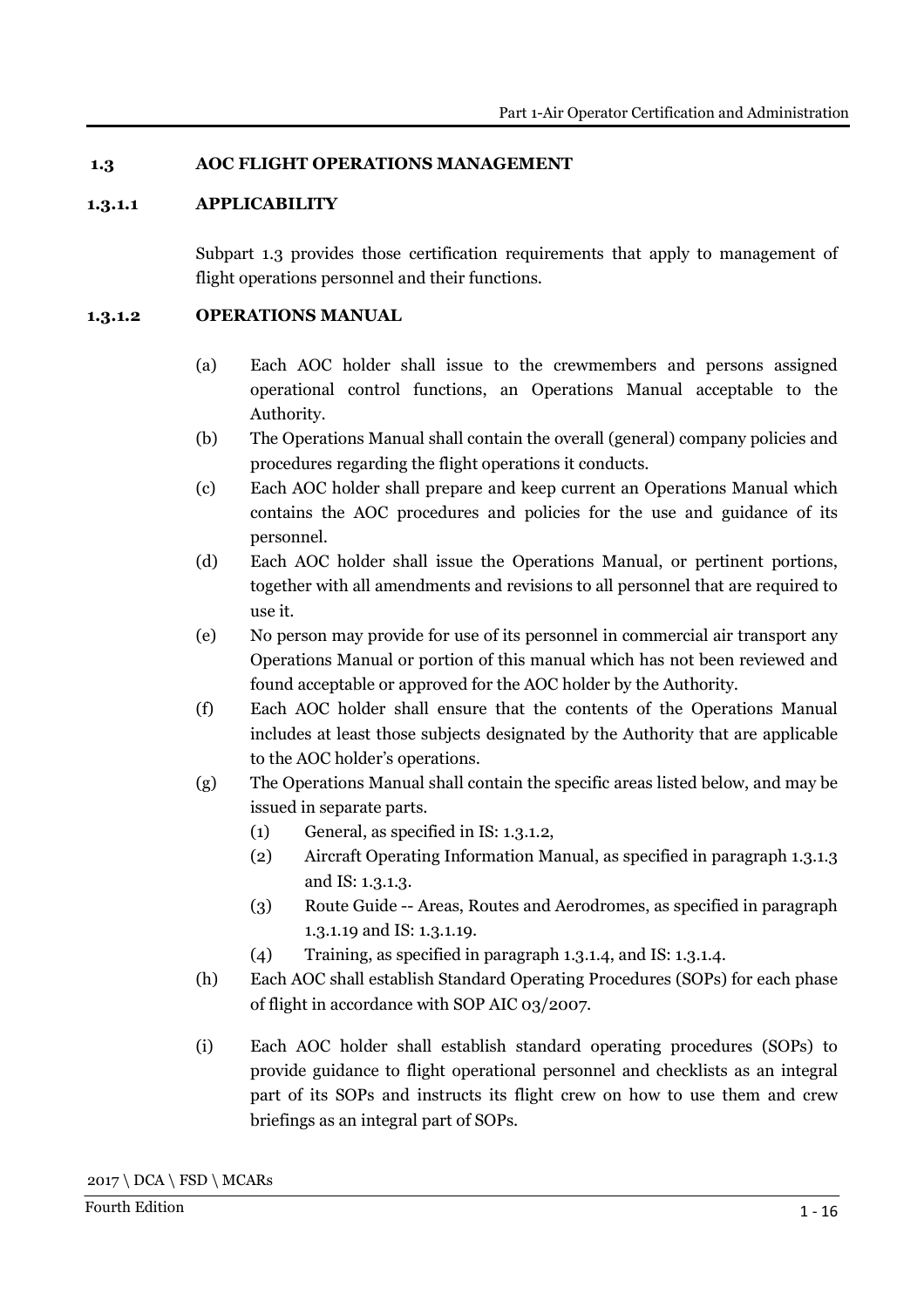# **1.3.1.3 AIRCRAFT OPERATING INFORMATION MANUAL**

- (a) Each AOC holder or applicant shall submit proposed aircraft operating manuals for each type and variant of aircraft operated, containing the normal, abnormal and emergency procedures relating to the operation of the aircraft for approval by the Authority.
- (b) Each Aircraft Operating Manual shall be based upon the aircraft manufacturer's data for the specific aircraft type and variant operated by the AOC holder and shall include specific operating parameters, details of the aircraft systems, and of the check lists to be used applicable to the operations of the AOC that are approved by the Authority. The design of the manual shall observe human factors principles.
- (c) The Aircraft Operating Manual shall be issued to the flight crewmembers and persons assigned operational control functions to each aircraft operated by the AOC.
- (d) The Aircraft Operating Manual, Route and Airport Instructions and Information Manual may conform to the outline contained in IS: 1.3.1.3.

#### **1.3.1.4 TRAINING PROGRAMME MANUAL**

- (a) Each AOC holder shall ensure that all operations personnel are properly instructed in their duties and responsibilities and the relationship of such duties to the operation as a whole.
- (b) Each AOC holder shall have a training programme manual approved by the Authority containing the general training, checking, and record keeping policies.
- (c) Each AOC holder shall have approval of the Authority prior to using a training curriculum for the purpose of qualifying a crewmember, or person performing operational control functions, for duties in commercial air transport.
- (d) Each AOC holder shall submit to the Authority any revision to an approved training programme, and shall receive written approval from the Authority before that revision can be used.
- (e) The training programme manual shall conform to the outline in IS: 1.3.1.4.

# **1.3.1.5 AIRCRAFT TECHNICAL LOG ENTRIES – JOURNEY RECORDS SECTION**

(a) Each AOC holder shall use an aircraft technical log containing a journey records section which includes the following information for each flight.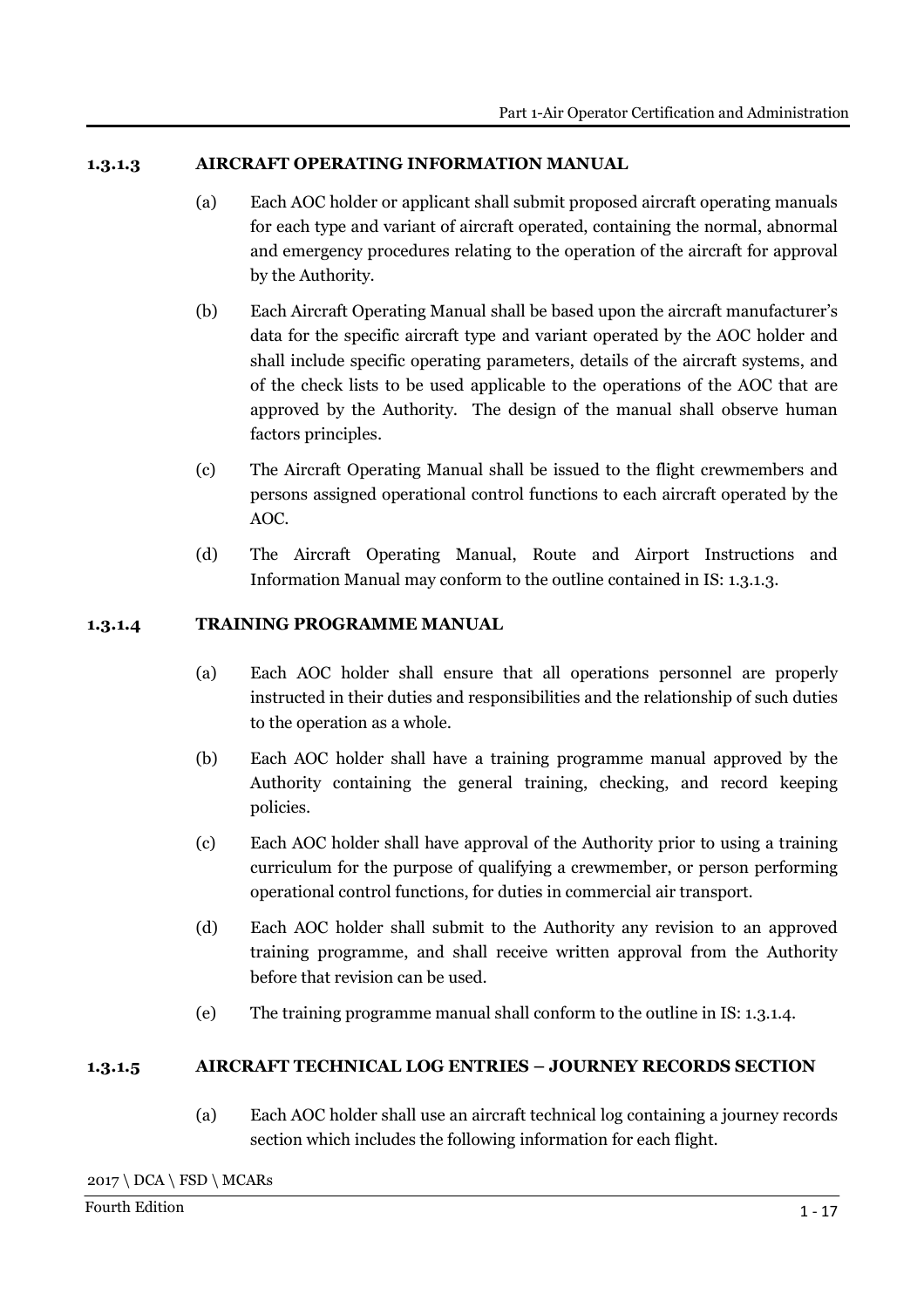- (1) Aircraft nationality and registration;
- (2) Date;
- (3) Names of crewmembers;
- (4) Duty assignments of crewmembers;
- (5) Place of departure;
- (6) Place of arrival;
- (7) Time of departure;
- (8) Time of arrival;
- (9) Hours of flight;
- (10) Nature of flight (private, aerial work, scheduled, non-scheduled);
- (11) Incidents, observations, if any; and
- (12) Signature of person in charge.
- (b) Entries in the journey logbook shall be made currently and in ink or indelible pencil.
- (c) Completed journey log books shall be retained to provide a continuous record of at least six months operations.

# **1.3.1.6 DESIGNATION OF PIC FOR COMMERCIAL AIR TRANSPORT**

The AOC holder shall, for each commercial air transport operation, designate in writing one pilot as the PIC.

#### **1.3.1.7 REQUIRED CABIN CREW MEMBERS**

- (a) The AOC holder shall schedule, and the PIC shall ensure that, the minimum numbers of required cabin crew members are on board passenger-carrying flights.
- (b) The number of cabin crew members may not be less than the minimum prescribed by the Authority in the AOC holder's operations specifications or the following, whichever is greater—
- (c) For a seating capacity of 20 to 50 passengers: one cabin crew member; and
- (d) One additional cabin crew member for each unit, or part of a unit, of 50 passenger seat capacity.
- (e) When passengers are on board a parked aircraft, the minimum number of flight attendants shall be one-half that required for the flight operation, but never less than one cabin crew member (or another person qualified in the emergency evacuation procedures for the aircraft).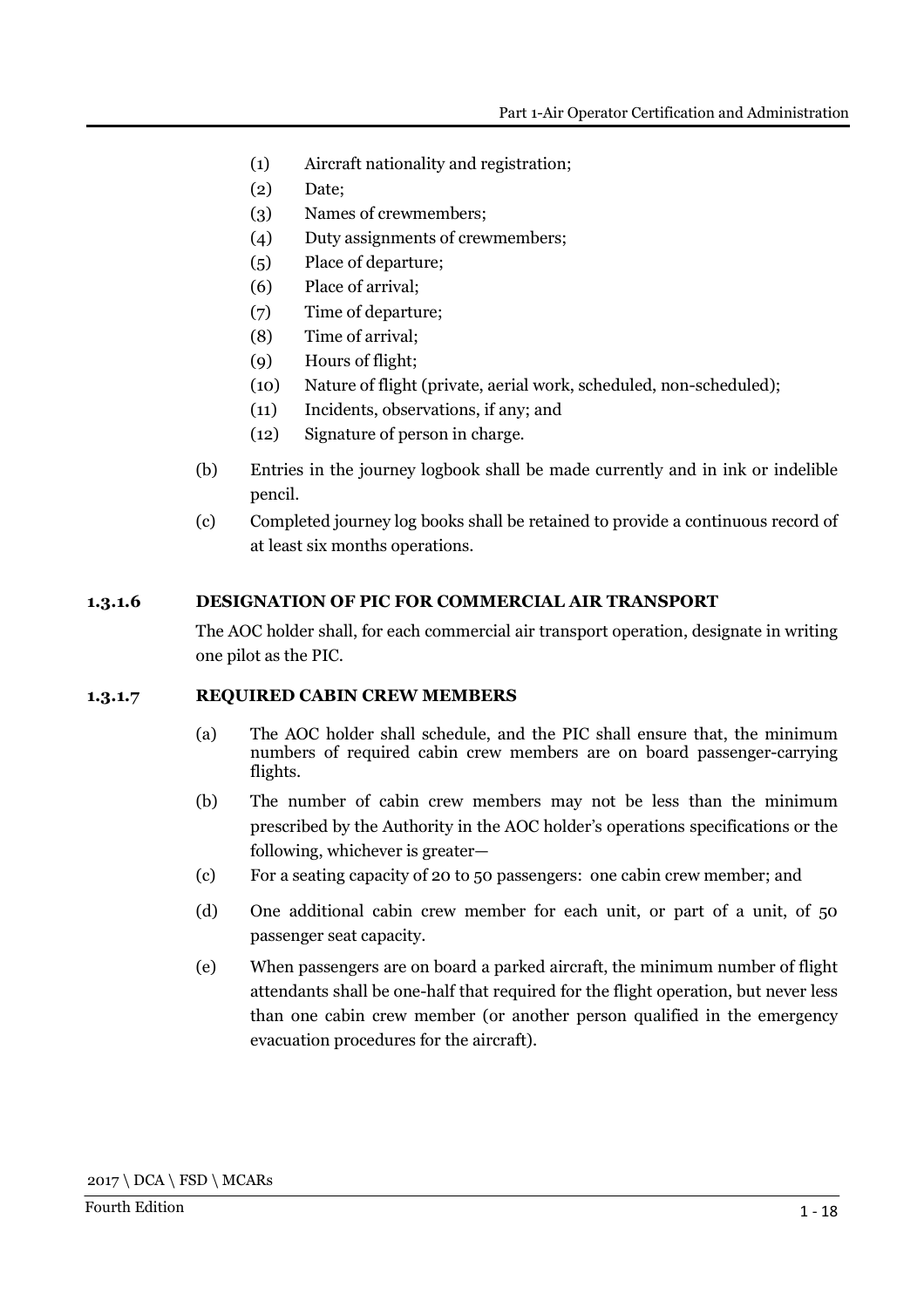# **1.3.1.8 CREW MEMBER CHECKING AND STANDARDISATION PROGRAMME**

- (a) Each AOC holder shall have a programmed of checking and standardization of crew members approved by the Authority.
- (b) An AOC holder shall check pilots' proficiency on those maneuver's and procedures that are prescribed by the Authority for pilot proficiency checks, which shall include emergency procedures and, where applicable, instrument flight rules.

#### **1.3.1.9 RESERVED**

# **1.3.1.10 COCKPIT CHECK PROCEDURE**

- (a) Each AOC holder shall issue to the flight crews and make available on each aircraft, the checklist procedures approved by the Authority appropriate to for the type and variant of aircraft.
- (b) Each AOC holder shall ensure that approved procedures include each item necessary for flight crew members to check for safety before starting engines, taking off, or landing, and for engine and systems abnormalities and emergencies.
- (c) Each AOC holder shall ensure that the checklist procedures are designed so that a flight crew member will not need to rely upon his memory for items to be checked.
- (d) Each AOC holder shall make the approved procedures readily useable in the cockpit of each aircraft and the flight crew shall be required to follow them when operating the aircraft.

#### **1.3.1.11 MINIMUM EQUIPMENT LIST AND CONFIGURATION DEVIATION LIST**

- (a) Each AOC holder shall provide for the use of the flight crew members, maintenance personnel and persons assigned operational control functions during the performance of their duties, an MEL approved by the Authority.
- (b) The MEL shall be specific to the aircraft type and variant which contains the circumstances, limitations and procedures for release or continuance of flight of the aircraft with inoperative components, equipment or instruments.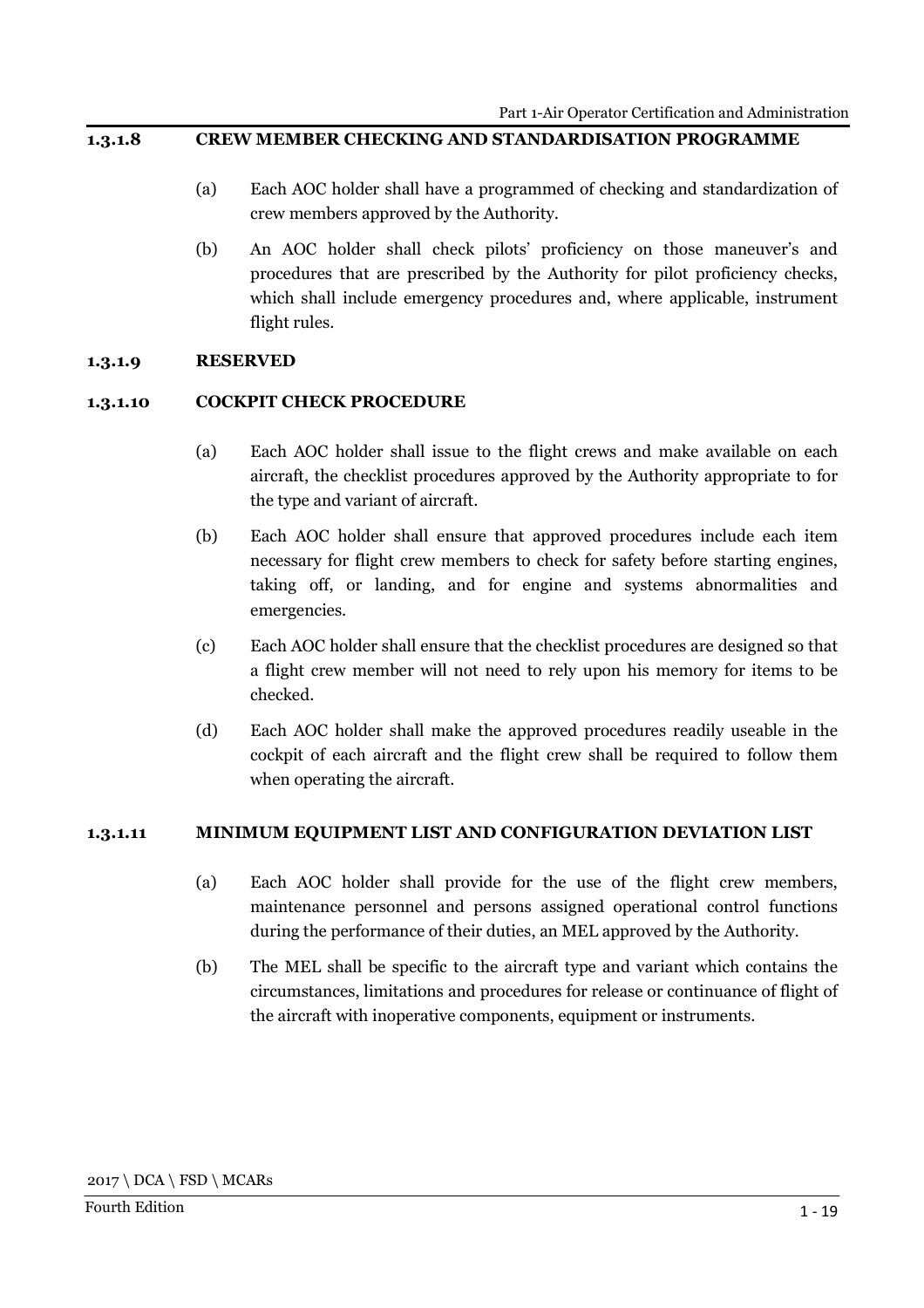(c) Each AOC holder may provide for the use of flight crew members, maintenance personnel and persons assigned operational control functions during the performance of their duties a Configuration Deviation List (CDL) specific to the aircraft type if one is provided and approved by the State of Design. An AOC Holder operations manual shall contain those procedures acceptable to the Authority for operations in accordance with the CDL requirements.

#### **1.3.1.12 AIRCRAFT PERFORMANCE**

- (a) Each AOC holder shall provide for the use of the flight crew members and persons assigned operational control functions during the performance of their duties. Aircraft performance shall be acceptable to the Authority.
- (b) The aircraft performance shall be specific to the aircraft type and variant and shall contain adequate performance information to accurately calculate the performance in all normal phases of flight operation.

# **1.3.1.13 AIRCRAFT PERFORMANCE DATA**

- (a) Each AOC holder shall have a system approved by the Authority for obtaining, maintaining and distributing to appropriate personnel current performance data for each aircraft, route and airport that it uses.
- (b) The data approved by the Authority shall provide current obstacle data for departure and arrival performance calculations.

#### **1.3.1.14 AIRCRAFT LOADING AND HANDLING MANUAL**

- (a) Each AOC holder shall provide for the use of the flight crew members, ground handling personnel and persons assigned operational control functions during the performance of their duties, an aircraft handling and loading manual acceptable to the Authority.
- (b) This manual shall be specific to the aircraft type and variant and shall contain the procedures and limitations for servicing and loading of the aircraft.

# **1.3.1.15 MASS AND BALANCE DATA CONTROL SYSTEM**

Each AOC holder shall have a system approved by the Authority for obtaining, maintaining and distributing to appropriate personnel current information regarding the mass and balance of each aircraft operated.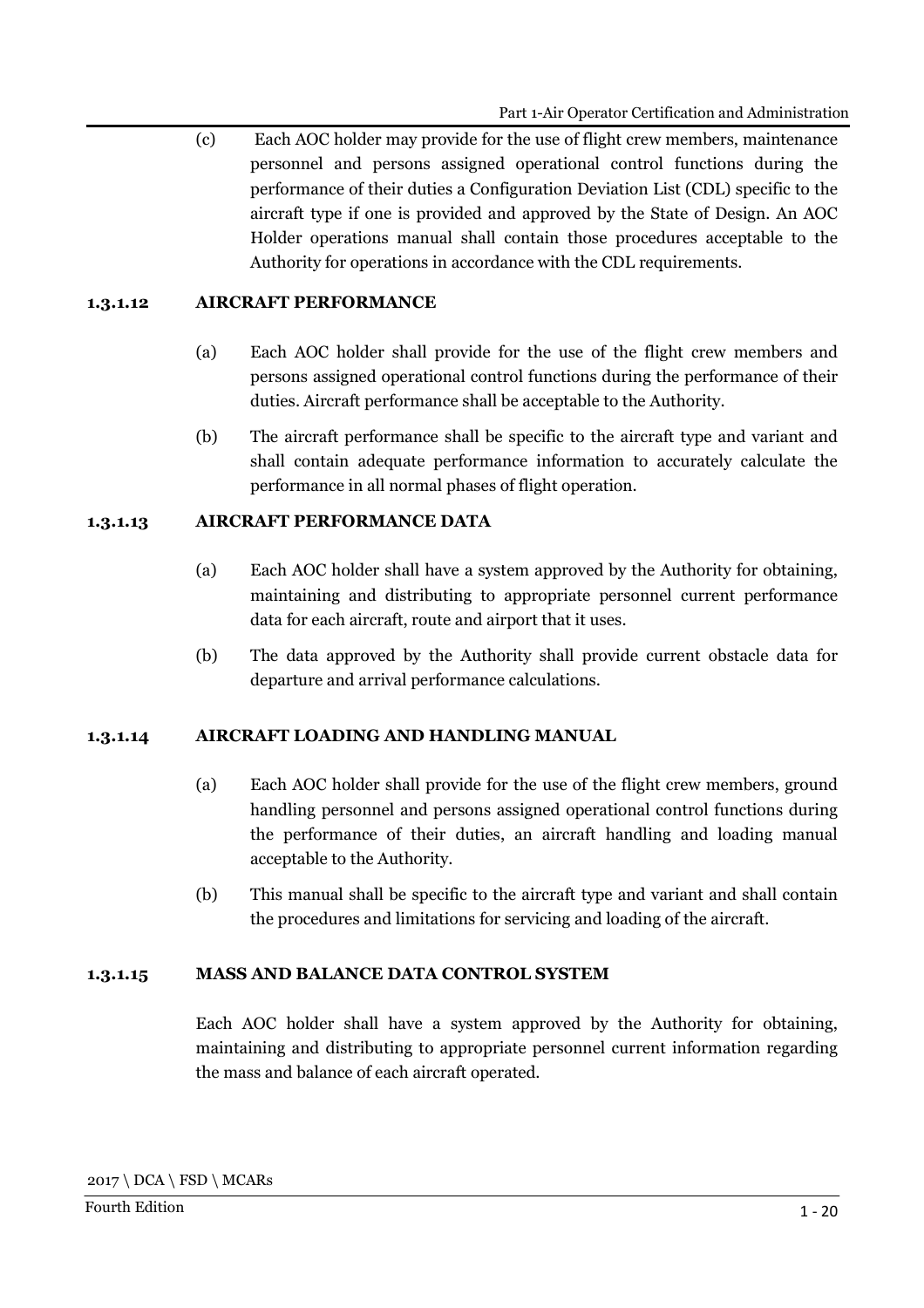## **1.3.1.16 CABIN CREW MEMBER MANUAL**

- (a) The AOC holder shall issue to the cabin crew members and provide to passenger agents during the performance of their duties, a cabin crew member manual acceptable to the Authority.
- (b) The cabin crew member manual shall contain those operational policies and procedures applicable to cabin crew members and the carriage of passengers.
- (c) The AOC holder shall issue to the cabin crew members, a manual specific to the aircraft type and variant which contains the details of their normal, abnormal and emergency procedures and the location and operation of emergency equipment.

## **1.3.1.17 PASSENGER BRIEFING CARDS**

- (a) Each AOC holder shall carry on each passenger carrying aircraft, in convenient locations for the use of each passenger, printed cards supplementing the oral briefing and containing—
	- (1) Diagrams and methods of operating the emergency exits;
	- (2) Other instructions necessary for use of the emergency equipment, and
	- (3) Information regarding the restrictions and requirements associated with sitting in an exit seat row.
- (b) Each AOC holder shall ensure that each card contains information that is pertinent only to the type and variant of aircraft used for that flight.
- (c) See IS: 1.3.1.17(c) for specific information to be included on passenger information cards regarding exit row seating.

## **1.3.1.18 AERONAUTICAL DATA CONTROL SYSTEM**

- (a) Each AOC holder shall have a system approved by the Authority for obtaining, maintaining and distributing to appropriate personnel current aeronautical data for each route and aerodrome that it uses.
- (b) See IS: 1.3.1.18(b) for the specific aerodrome information to be contained in the aeronautical data control system.

# **1.3.1.19 ROUTE GUIDE - AREAS, ROUTES AND AERODROMES**

(a) Each AOC holder shall provide for the use of the flight crew members and persons assigned operational control functions during the performance of their duties, information on areas, routes and aerodromes, and aeronautical charts approved by the Authority.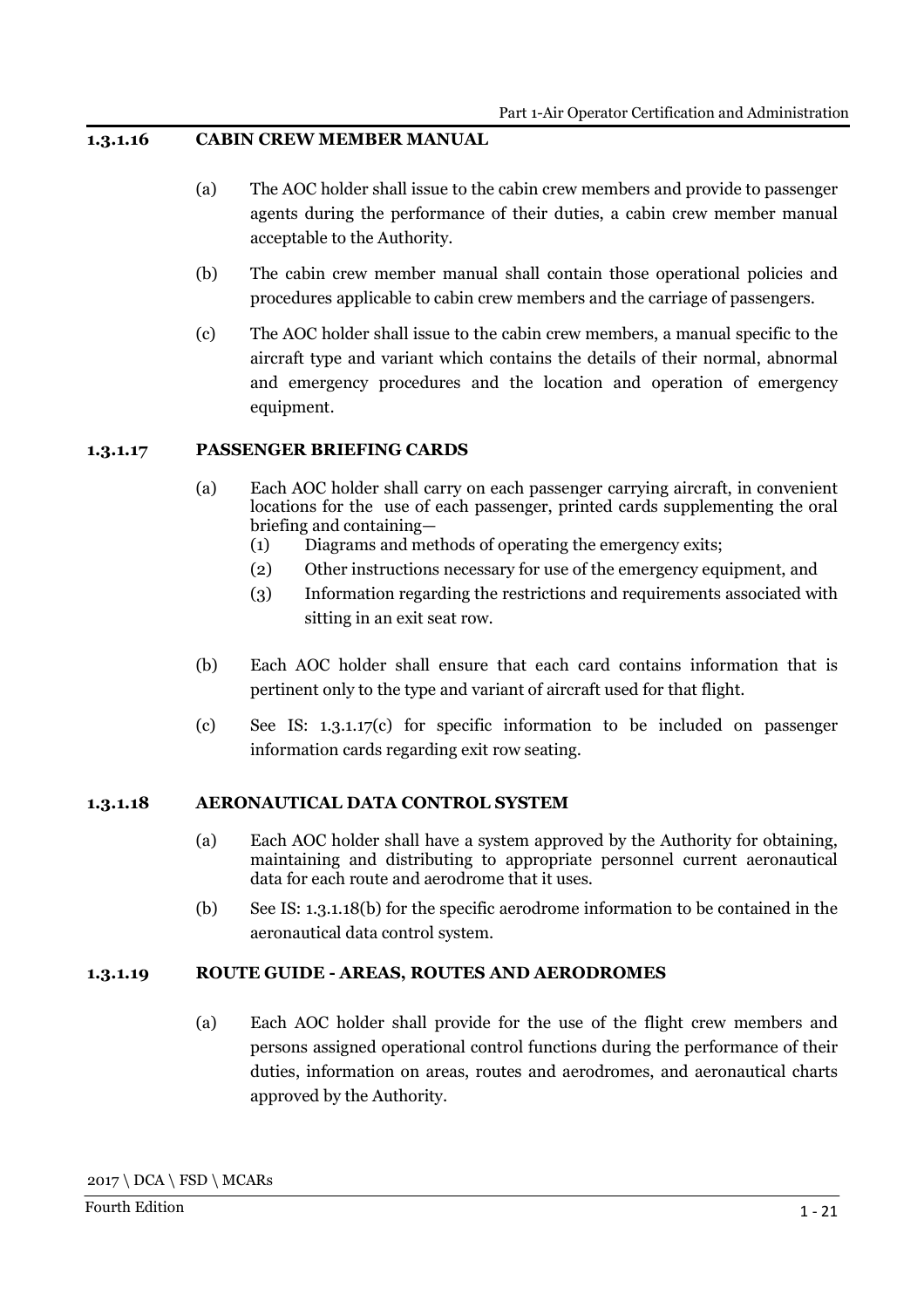- (b) The AOC holder shall keep this information and aeronautical charts current and appropriate for the proposed types and areas of operations to be conducted by the AOC holder. This information is issued as part of the operations manual or may be separate.
- (c) This information shall contain at least the information outlined in IS:1.3.1.19.

#### **1.3.1.20 WEATHER REPORTING SOURCES**

- (a) Each AOC holder shall use sources approved the Authority for the weather reports and forecasts used for decisions regarding flight preparation, routing and terminal operations.
- (b) For passenger carrying operations, the AOC holder shall have an approved system for obtaining forecasts and reports of adverse weather phenomena that may affect safety of flight on each route to be flown and airport to be used.
- (c) See IS: 1.3.1.20(c) for sources of weather reports satisfactory for flight planning or controlling flight movement.

#### **1.3.1.21 DEICING AND ANTI-ICING PROGRAMME**

- (a) Each AOC holder planning to operate an aircraft in conditions where frost, ice, or snow may reasonably be expected to adhere to the aircraft shall— (1) Use only aircraft adequately equipped for such conditions;
	-
	- (2) Ensure flight crew is adequately trained for such conditions; and
	- (3) Have an approved ground deicing and anti-icing programme.
- (b) See IS: 1.3.1.21(b) for detailed requirements pertaining to the AOC holder's deicing programme.

## **1.3.1.22 FLIGHT SUPERVISION AND MONITORING SYSTEM**

- (a) Each AOC holder shall have an adequate system approved by the Authority for proper dispatch and monitoring of the progress of the flights.
- (b) The dispatch and monitoring system shall have enough dispatch centers, adequate for the operations to be conducted, located at points necessary to ensure adequate flight preparation, dispatch and in-flight contact with the flight operations.
- (c) Each AOC holder shall provide enough qualified flight operations officers at each dispatch centre to ensure proper operational control of each flight.
- (d) See IS: 1.3.1.22(d) for detailed requirements pertaining to the AOC holder's flight monitoring system.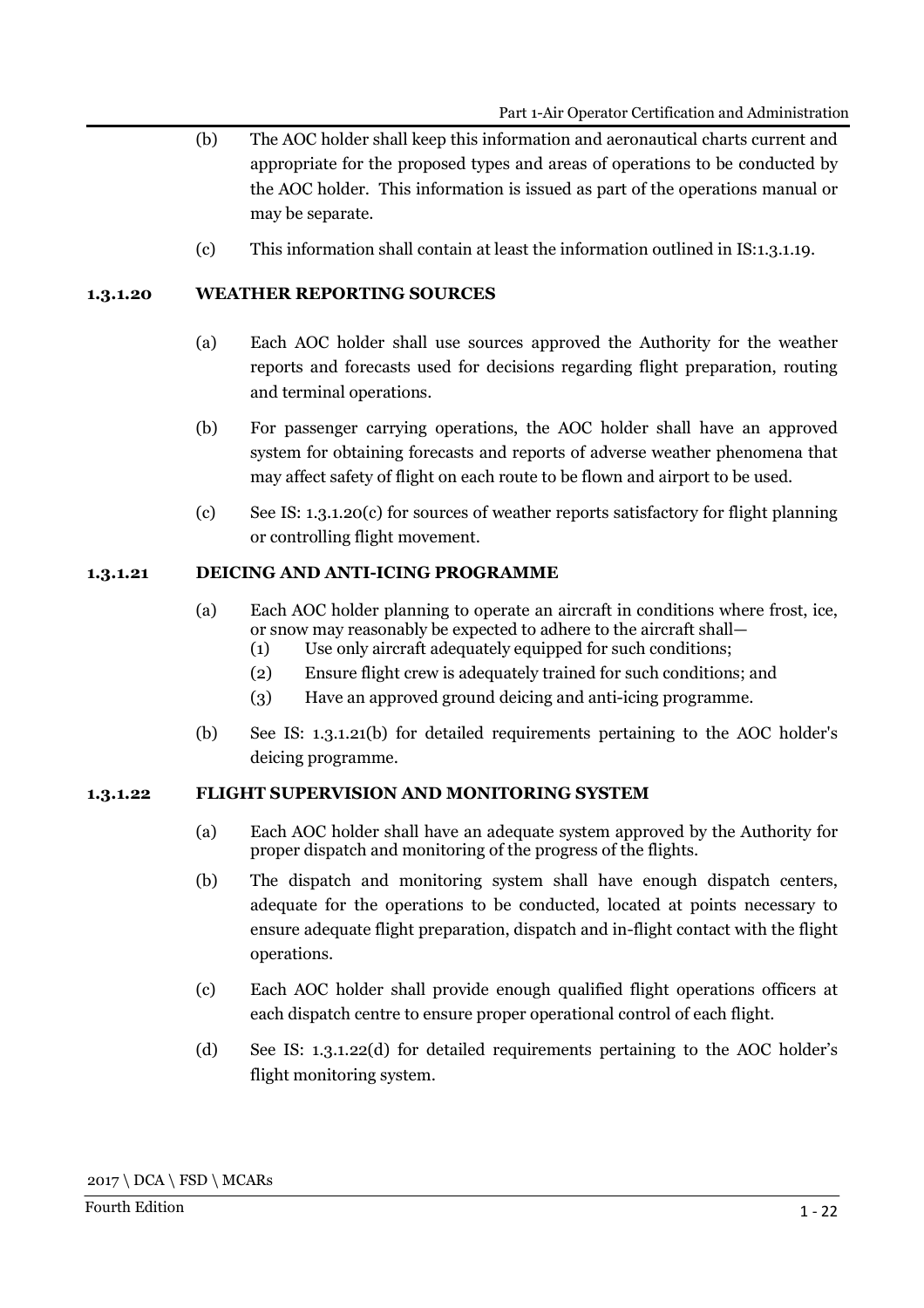# **1.3.1.23 MANAGING FATIGUE RELATED SAFETY RISKS**

- (a) For the purpose of managing fatigue related safety risks, an AOC holder shall establish either:
	- (1) flight time, flight duty period, duty period and rest period limitations that are within the prescriptive fatigue management requirements in MCAR Part 8 or
	- (2) a Fatigue Risk Management System (FRMS) in compliance with MCAR Part 8or
	- (3) an FRMS in compliance with MCAR Part 8for part of its operations and the requirements of MCAR Part 8for the remainder of its operations.
- (b) Where the operator adopts prescriptive fatigue management requirements for part or all of its operations, the Authority may approve, in exceptional circumstances, variations to these requirements on the basis of a risk assessment provided by the operator. Approved variations shall provide a level of safety equivalent to, or better than that achieved through the prescriptive fatigue management requirements.
- (c) The Authority shall approve an operator's FRMS before it may take the place of any or all of the prescriptive fatigue management requirements. An approved FRMS shall provide a level of safety equivalent to, or better than, the prescriptive fatigue management requirements.
- (d) Operators using an FRMS must adhere to the following provisions of the FRMS approval process that allows the Authority to ensure that the approved FRMS meets the requirements of MCAR Part 8.
	- (1) Establish maximum values for flight times and/or flight duty period(s) and duty period(s), and minimum values for rest periods that shall be based upon scientific principles and knowledge, subject to safety assurance processes.
	- (2) Adhere to Authority mandates to decrease maximum values and increase in minimum values in the event that the operator's data indicates these values are too high to too low, respectively; and
	- (3) Provide justification to the Authority for any increase in maximum values or decrease in minimum values based on accumulated FRMS experience and fatigue-related data before such changes will be approved by the Authority.
- (e) Operators implementing an FRMS to manage fatigue-related safety risks shall, as a minimum:
	- (1) Incorporate scientific principles and knowledge within the FRMS;
	- (2) Ensure that the remedial actions, necessary to effectively mitigate the risks associated with the hazards, are implemented promptly;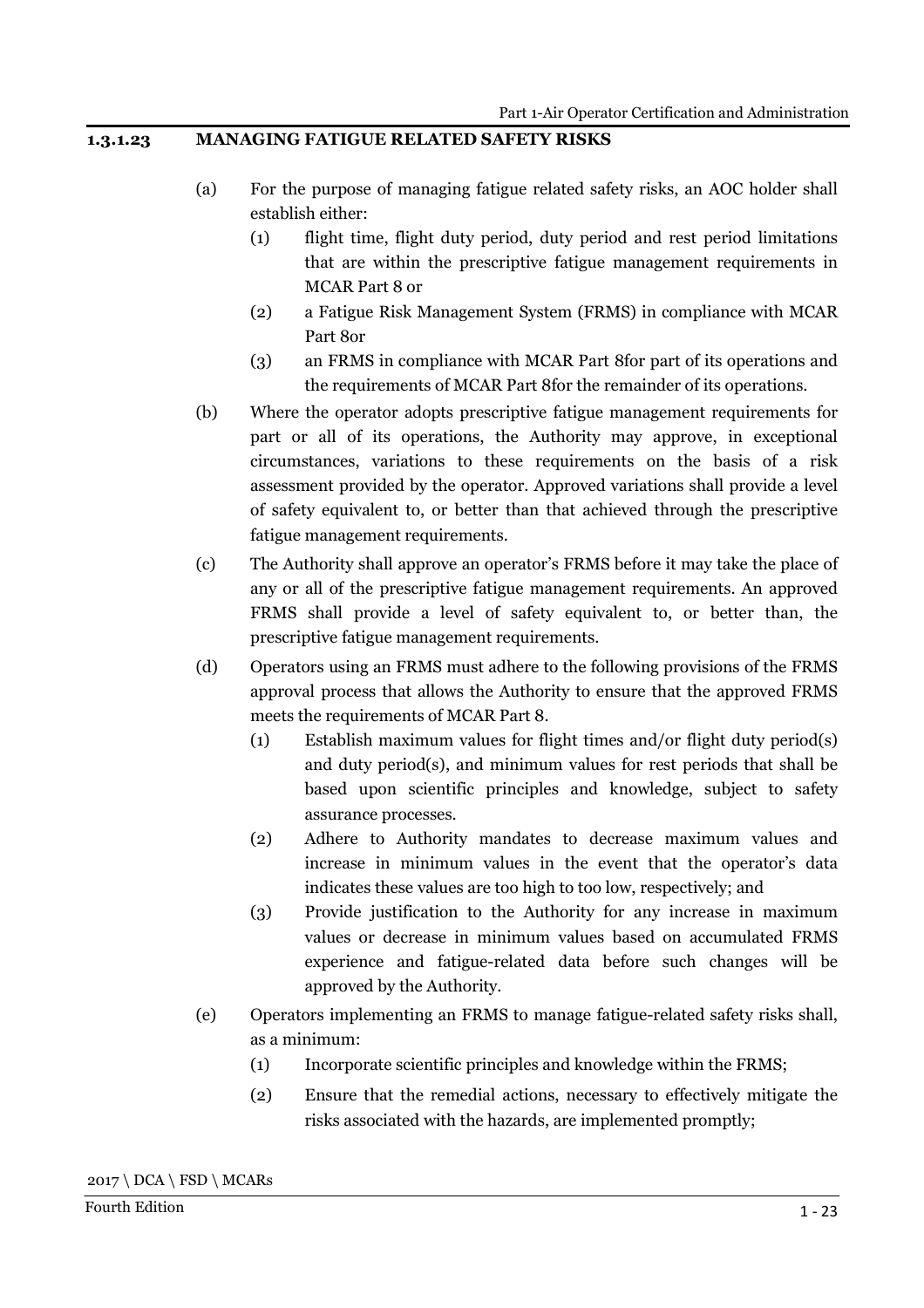- (3) Identify fatigue related safety hazards and the resulting risks on an ongoing basis;
- (4) Provide for continuous monitoring and regular assessment of the mitigation of fatigue risks achieved by such actions; and
- (5) Provide for continuous improvement to the overall performance of the FRMS.
- (f) See detailed IS: 1. 3.1.23(f) requirements pertaining to FRMS.

#### **1.3.1.24 COMMUNICATIONS FACILITIES**

- (a) Each AOC holder's flights shall be able to have two-way radio communications with all ATC facilities along the routes and alternate routes to be used.
- (b) For passenger carrying operations, each AOC holder shall be able to have rapid and reliable radio communications with all flights over the AOC's entire route structure under normal operating conditions. This radio communication system shall be independent from the ATC system.
- (c) Each AOC holder engaged in international air navigation shall at all times have available for immediate communication to rescue coordination centers, information on the emergency and survival equipment carried on board any of their aeroplanes including, as applicable —
	- (1) The number, colour and types of life rafts and pyrotechnics;
	- (2) Details of emergency water and medical supplies; and
	- (3) The type and frequencies of the emergency portable radio equipment.

## **1.3.1.25 ROUTES AND AREAS OF OPERATION**

- (a) An AOC holder may conduct operations only along such routes and within such areas for which—
	- (1) Ground facilities and services, including meteorological services, are provided which are adequate for the planned operation;
	- (2) The performance of the aircraft intended to be used is adequate to comply with minimum flight altitude requirements;
	- (3) The equipment of the aircraft intended to be used meets the minimum requirements for the planned operation;
	- (4) Appropriate and current maps and charts are available;
	- (5) If two-engine aircraft are used, adequate airports are available within the time/distance limitations; and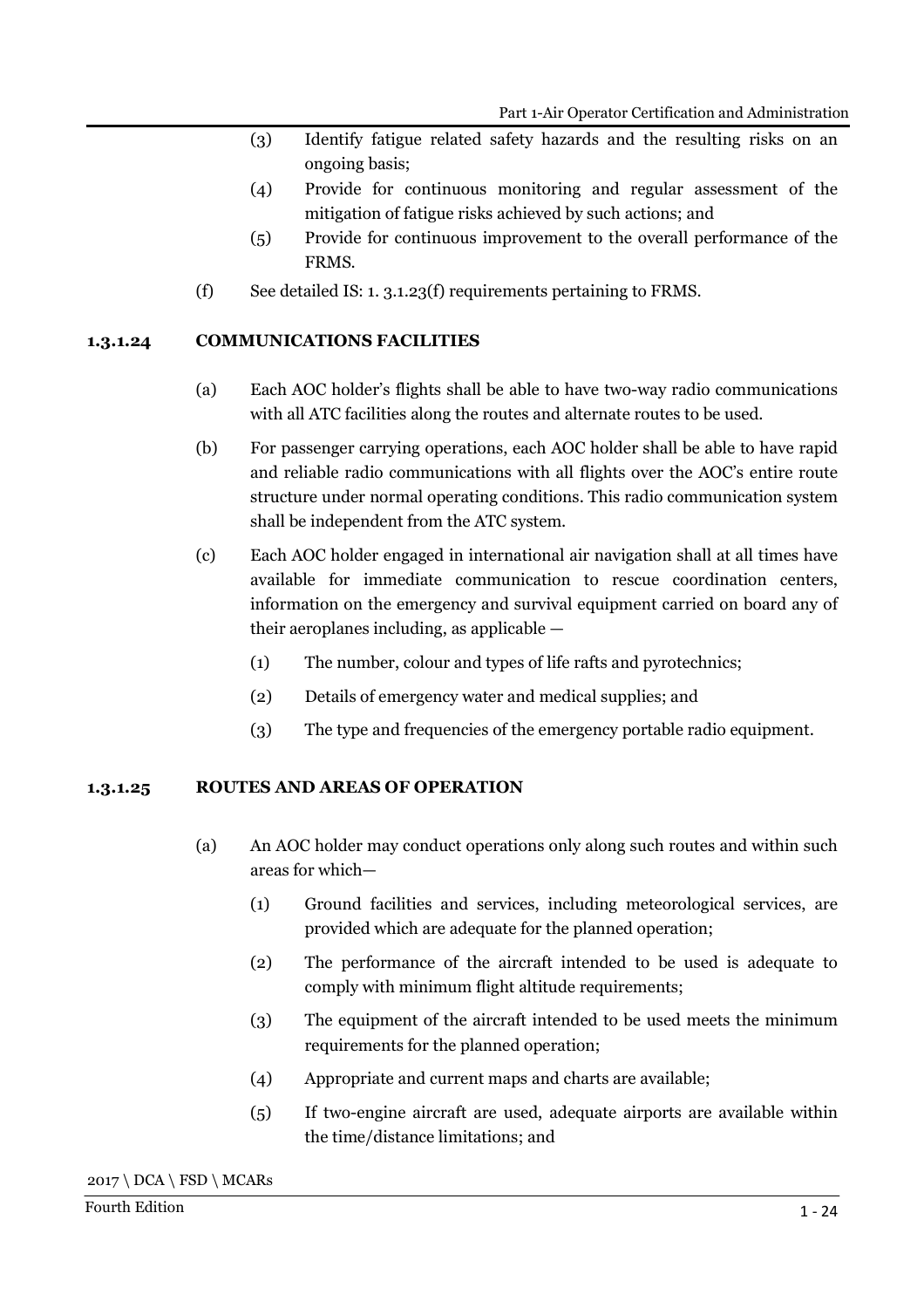- (6) If single-engine aircraft are used, surfaces are available which permit a safe forced landing to be executed.
- (b) No person may conduct commercial air transport operations on any route or area of operation unless those operations are in accordance with any restrictions imposed by the Authority.

#### **1.3.1.26 NAVIGATIONAL ACCURACY**

- (a) Each AOC holder shall ensure, for each proposed route or area, that the navigational systems and facilities it uses are capable of navigating the aircraft—
- (b) Within the degree of accuracy required for ATC; and
- (c) To the airports in the operational flight plan within the degree of accuracy necessary for the operation involved.
- (d) In situations without adequate navigation systems reference, the Authority may authorize day VFR operations that can be conducted safely by pilotage because of the characteristics of the terrain.
- (e) Except for those navigational aids required for routes to alternate airports, the Authority will list in the AOC holder's operations specifications non-visual ground aids required for approval of routes outside of controlled airspace.
- (f) Non-visual ground aids are not required for night VFR operations on routes that the certificate holder shows have reliably lighted landmarks adequate for safe operation.
- (g) Operations on route segments where the use of celestial or other specialized means of navigation is required shall be approved by the Authority.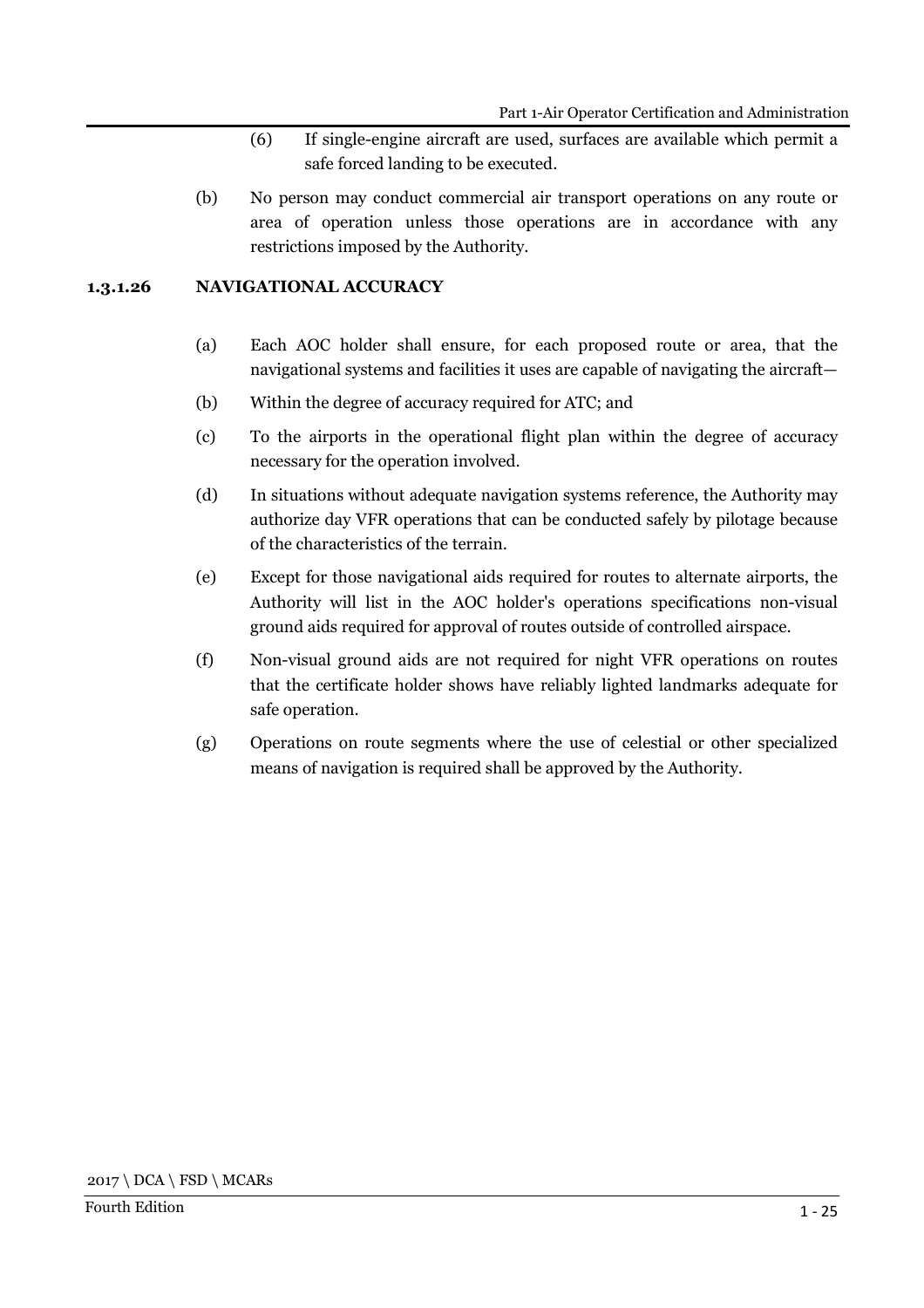#### **1.4 AOC MAINTENANCE REQUIREMENTS**

#### **1.4.1.1 APPLICABILITY**

This Subpart provides those certification and maintenance requirementsthat apply to an AOC holder utilizing an AMO or contracts suchorganization.

#### **1.4.1.2 MAINTENANCE RESPONSIBILITY**

Each AOC holder shall ensure that the continuing airworthiness of the aircraft it operates and the serviceability of both operational and emergency equipment in accordance with MCAR Part M.

#### **1.4.1.3 REST AND DUTY LIMITATIONS FOR PERSONS PERFORMING MAINTENANCE FUNCTIONS ON AOC HOLDER AIRCRAFT**

- (a) No person may assign, nor shall any person perform maintenance functions for aircraft certified for commercial air transport, unless that person has had a minimum rest period of 8 hours prior to the beginning of duty.
- (b) No person may schedule a person performing maintenance functions for aircraft certified for commercial air transport for more than 12 consecutive hours of duty.
- (c) In situations involving unscheduled aircraft serviceability, persons performing maintenance functions for aircraft certified for commercial air transport may be continued on duty for—
	- (1) Up to 16 consecutive hours; or
	- (2) 20 hours in 24 consecutive hours.
- (d) Following unscheduled duty periods, the person performing maintenance functions for aircraft shall have a mandatory rest period of 10 hours.
- (e) The AOC holder shall relieve the person performing maintenance functions from all duties for 24 consecutive hours during any 7 consecutive day period.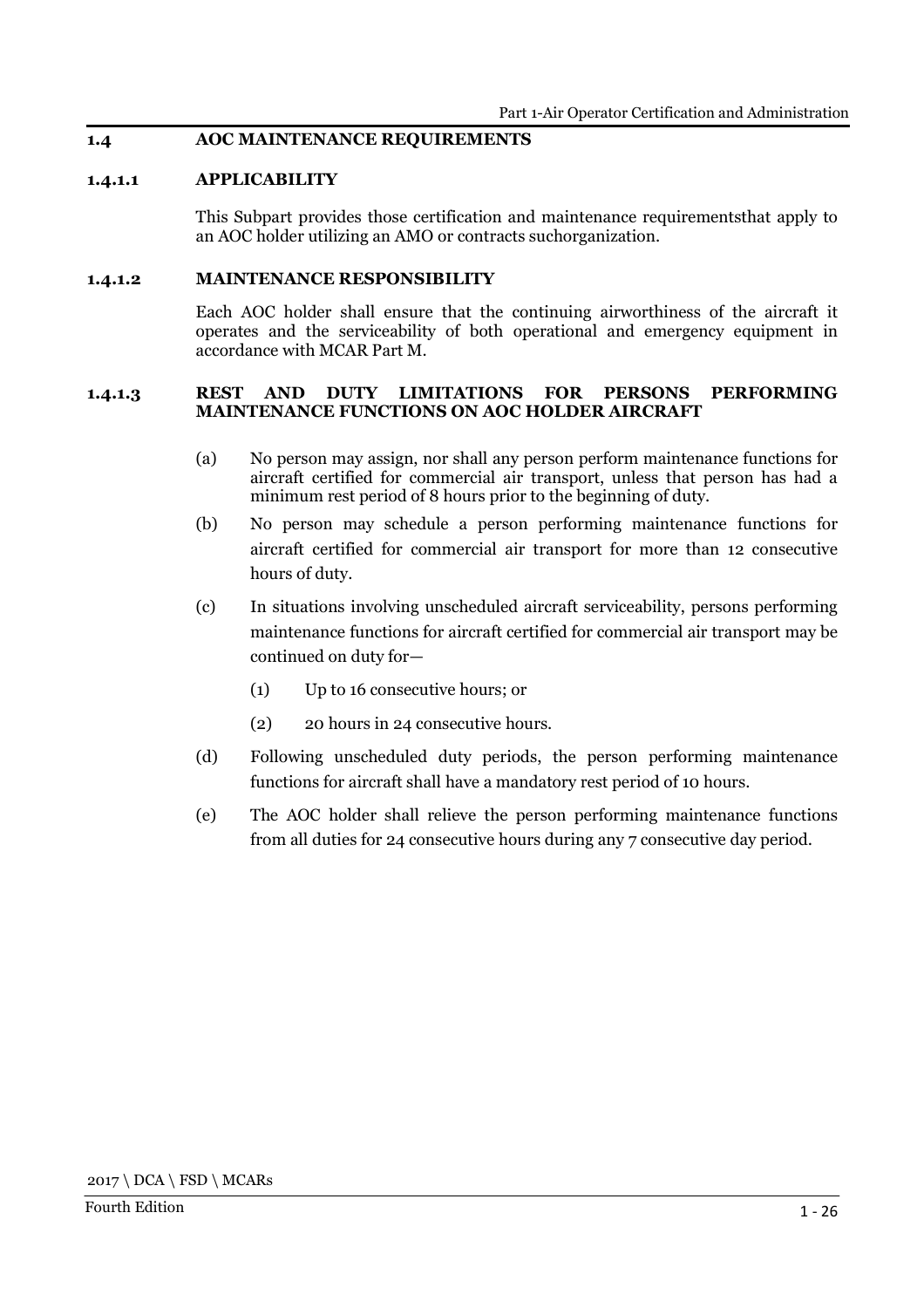## **1.5 AOC SECURITY MANAGEMENT**

## **1.5.1.1 APPLICABILITY**

Subpart 1.5 provides those certification requirements that apply to the AOC holder's protection of aircraft, facilities and personnel from unlawful interference.

#### **1.5.1.2 SECURITY REQUIREMENTS**

- (a) Each AOC holder shall ensure that has established,implemented andmaintained a written operator security programme that meets therequirements of the National Civil Aviation Security Programme of theRepublic of the Union of Myanmar.
- (b) Each AOC holder shall ensure that all appropriate personnel are familiar, and comply with, the relevant requirements of the National Civil Aviation Security Programme( NCASP) and Aircraft Operator Security Programme( AOSP ).

#### **1.5.1.3 SECURITY TRAINING PROGRAMMES**

- (a) Each AOC holder shall establish, maintain and conduct approved training programmed which enable the operator's personnel to take appropriate action to prevent acts of unlawful interference such as sabotage or unlawful seizure of aircraft and to minimize the consequences of such events should they occur.
- (b) The operator's personnel should be attended awareness security training by ASTP of regulator.
- (c) As a minimum, the security training programme shall include:
	- (1) Overview of civil aviation security international, regional and national .
	- (2) Aircraft search procedures and guidance on least-risk bomb locations where practicable.
	- (3) Understanding of behavior of terrorists so as to facilitate the ability of crewmembers to cope with hijacker behavior and passenger responses.
	- (4) Crew preventative measures and techniques in relation to passengers, baggage, cargo, mail, equipment, stores and supplies intended for carriage on an aircraft.
	- (5) Determination of the seriousness of any occurrence.
	- (6) Crew communication and coordination.
	- (7) Appropriate self-defense responses.
	- (8) Use of non-lethal protective devices assigned to crew members whose use of authorized by State.
	- (9) Live situational training exercises regarding various threat conditions.
	- (10) Flight deck procedures to protect the aircraft.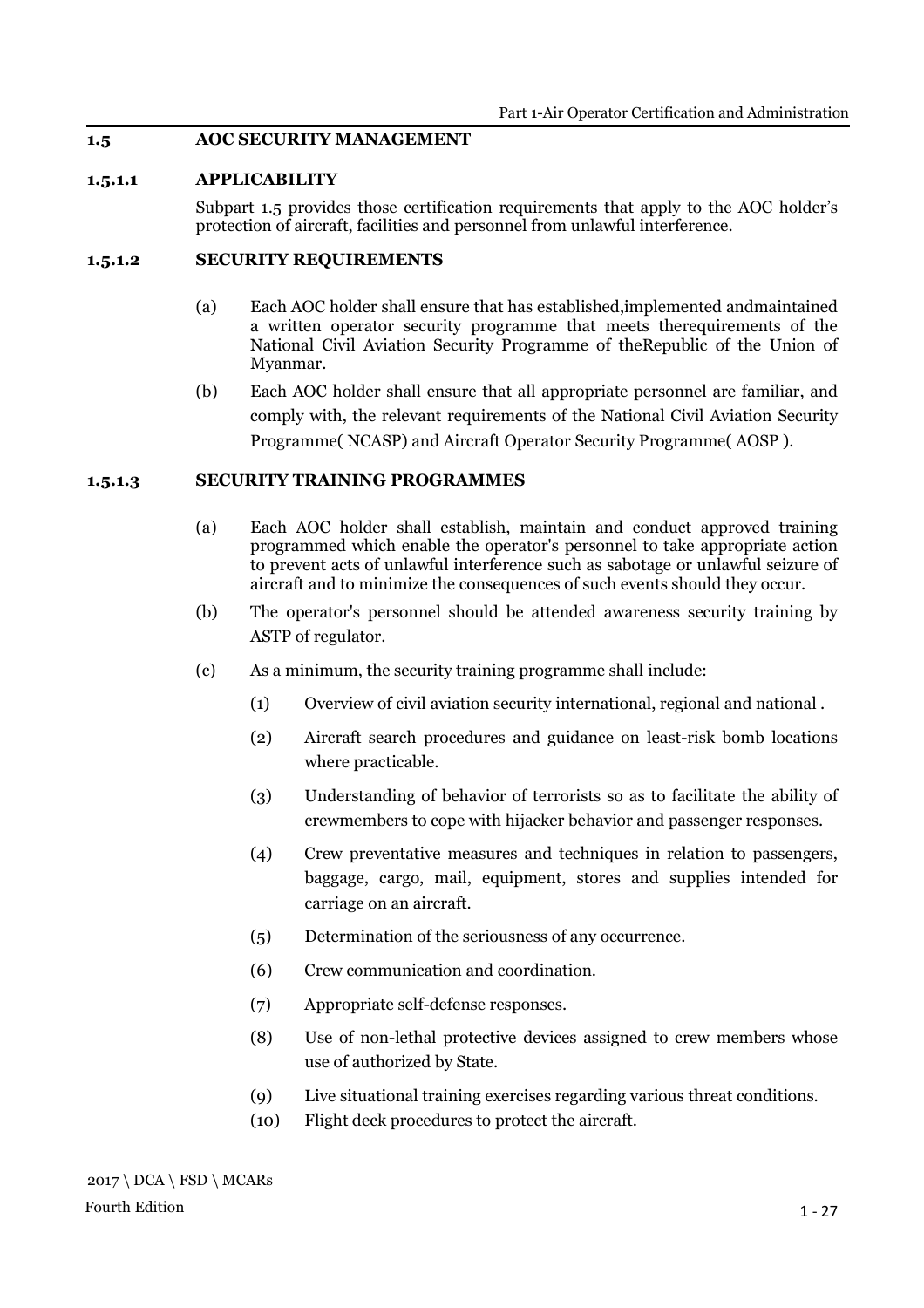# **1.5.1.4 REPORTING ACTS OF UNLAWFUL INTERFERENCE**

Following an act of unlawful interference on board an aircraft the PIC or, in his absence, the AOC holder shall submit, without delay, a report of such an act to the designated local authority and the Authority in the State of the operator.

# **1.5.1.5 AIRCRAFT SEARCH PROCEDURE CHECKLIST**

- (a) Each AOC holder shall ensure that all aircraft carry a checklist of the procedures to be followed for that type aircraft in searching for concealed weapons, explosives, or other dangerous devices.
- (b) The checklist shall be supported by guidance on the appropriate course of action to be taken should a bomb or suspicious object be found and information on the least-risk bomb location specific to the aeroplane.

# **1.5.1.6 FLIGHT CREW COMPARTMENT DOORS, IF INSTALLED SECURITY PROCEDURES**

- (a) The flight crew compartment door on aircraft operated for the purpose of carrying passengers shall be capable of being locked from within the compartment in order to prevent unauthorized access.
- (b) Each AOC holder shall have an approved means by which the cabin crew can discreetly notify the flight crew in the event of suspicious activity or security breaches in the cabin.
- (c) All passenger carrying aeroplanes should be equipped with an approved flight crew compartment door, where practicable, that is designed to resist penetration by small arms fire and grenade shrapnel and to resist forcible intrusions by unauthorized persons. This door should be capable of being locked and unlocked from either pilot's station.
	- (1) The door should be closed and locked from the time all external doors are closed following embarkation until any such door is opened for disembarkation, except when necessary to permit access and egress by authorized persons; and
	- (2) Means should be provided for monitoring from either pilot's station the entire door area outside the flight crew compartment to identify persons requesting entry and to detect suspicious behavior or potential threat.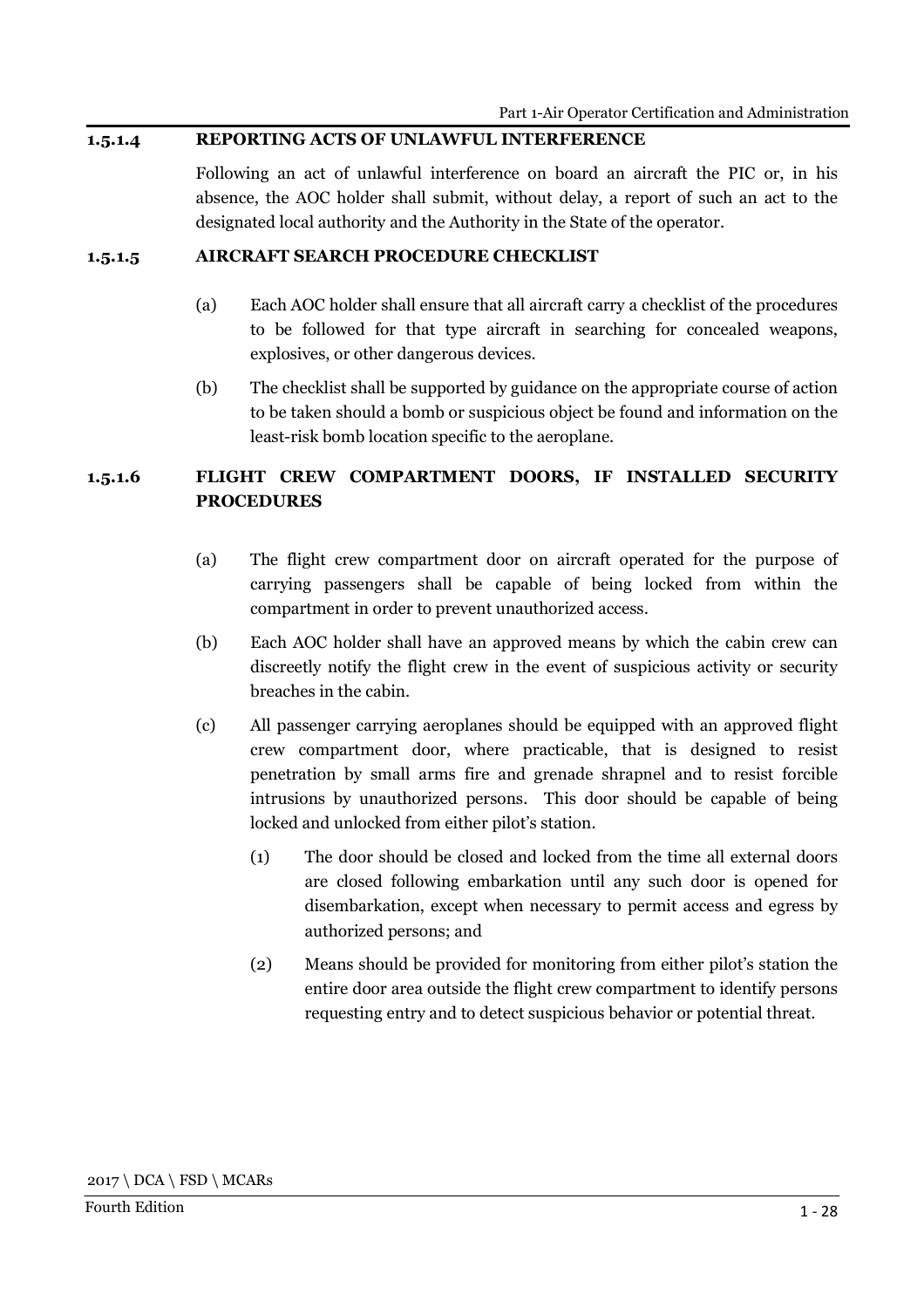# **1.5.1.7 FLIGHT CREW COMPARTMENT DOORS, LARGE AEROPLANES SECURITY PROCEDURES**

- (a) All aeroplanes certificated with a maximum certificated take-off mass in excess of 45500 kg or with a passenger seating capacity greater than 60 shall be equipped with an approved flight crew compartment door that is designed to resist penetration by small arms fire and grenade shrapnel, and to resist forcible intrusions by unauthorized persons. This door should be capable of being locked and unlocked from either pilot's station.
	- (1) The door shall be closed and locked from the time all external doors are closed following embarkation until any such door is opened for disembarkation, except when necessary to permit access and egress by authorized persons; and
	- (2) Means shall be provided for monitoring from either pilot's station the entire door area outside the flight crew compartment to identify persons requesting entry and to detect suspicious behavior or potential threat.

# **1.5.1.8 CARRIAGE OF WEAPONS**

Where an operator accepts the carriage of weapons removed from passengers, the aeroplaneshould have provision for stowing such weapons in a place so that they are not accessible to any person during flight time.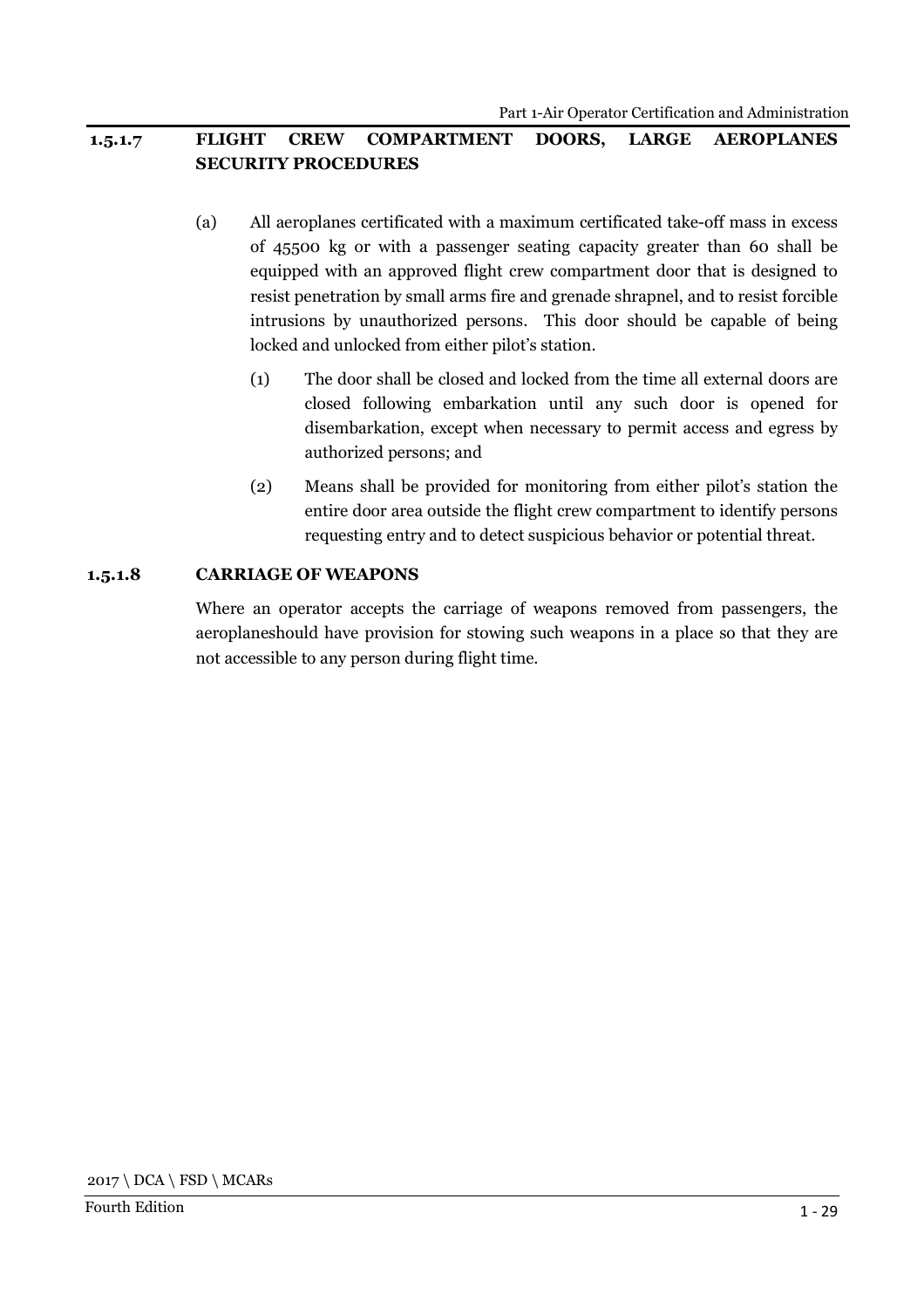## **1.6 AOC DANGEROUS GOODS MANAGEMENT**

## **1.6.1.1 APPLICABILITY**

- (a) In accordance with MyanmarAircraft Rules 1937, Rule No. (8) and this subpart 1.6 provide those certification requirements that apply to management and transport of dangerous goods.
- (b) Where specifically provided for in the Technical Instructions, Myanmar may grant an approval provided that in such instances an overall level of safety in transport which is equivalent to the level safety provided for in the Technical Instructions is achieved.
	- (i) In instances:
		- (aa) of extreme urgency ; or
		- (bb) when other forms of transport are inappropriate; or
		- (cc) when full compliance with the prescribed requirements is contrary to the public interest
- (c) The States concerned may grant an exemption from the provision of the Technical Instructions provided that in such instances every effort shall be made to achieve an overall level of safety in transport which is equivalent to the level of safety provided for in the Technical Instructions.
- (d) For the State of Over flight, if none of the criteria for granting an exemption are relevant , an exemption may be granted based solely on whether it is believed that an equivalent level of safety in air transport has been achieved.

## **1.6.1.2 DANGEROUS GOODS TECHNICAL INSTRUCTIONS**

Each Contracting State shall take the necessary measures to achieve compliance with the detailed provisions contained in the Technical Instructions. Each Contracting State shall also take the necessary measures to achieve compliance with any amendment to the Technical Instructions which may be published during the specified period of applicability of an edition of the Technical Instructions.

## **1.6.1.3 APPROVAL TO TRANSPORT DANGEROUS GOODS**

No AOC holder may transport dangerous goods unless approved to do so by the Authority.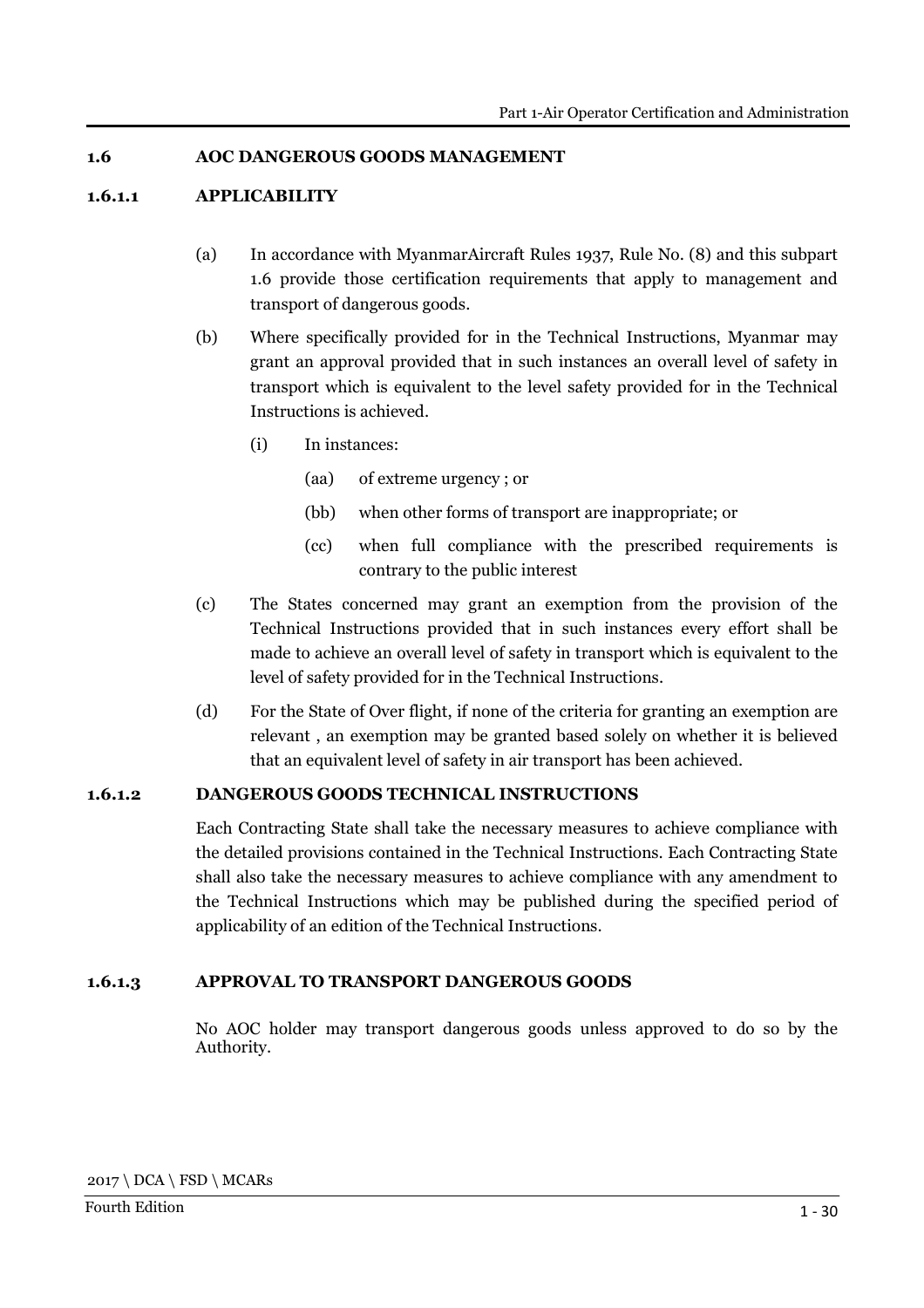## **1.6.1.4 SCOPE, EXCEPTION AND OPERATOR'S RESPONSIBILITIES**

(a) Each AOC holder shall comply with the provisions contained in the ICAO Technical Instructions for the Safe Transport of Dangerous Goods By Air, ICAO Doc. 9284 (Technical Instructions) on all occasions when dangerous goods are carried, irrespective of whether the flight is wholly or partly within or wholly outside the territory of Myanmar. Where dangerous goods are to be transported outside the territory of Myanmar, the AOC holder shall review and comply with the appropriate variations noted by contracting states contained in Attachment 3 to the Technical Instructions.

# (b) **Exceptions**

- (i) Articles and substances which would otherwise be classed as dangerous goods but which are required to be aboard the aircraft in accordance with the pertinent airworthiness requirements and operating regulations, or for those specialized purposes identified in the Technical Instructions, shall be excepted from the provision of in this part .
- (ii) Where articles and substances intended as replacements for those described in (i) or which have been removed for replacement are carried onan aircraft, they shall be transported in accordance with the provision of this part except as permitted in the Technical Instructions.
- (iii) Specific articles and substances carried by passengers or crew members shall be excepted from the provisions of this part to the extend specified in the Technical Instructions.

# **1.6.1.5 LIMITATIONS ON THE TRANSPORT OF DANGEROUS GOODS**

- (a) Each AOC holder shall take all reasonable measures to ensure that articles and substances that are specifically identified by name or generic description in the Technical Instructions as being forbidden for transport under any circumstancesare not carried on any aircraft.
- (b) Each AOC holder shall take all reasonable measures to ensure that articles and substances or other goods that are identified in the Technical Instructions as being forbidden for transport in normal circumstances or infected live animals are transported only when—
	- (1) They are exempted by the States concerned under the provisions of the Technical Instructions; or
	- (2) The Technical Instructions indicate they may be transported under an approval issued by the State of Origin.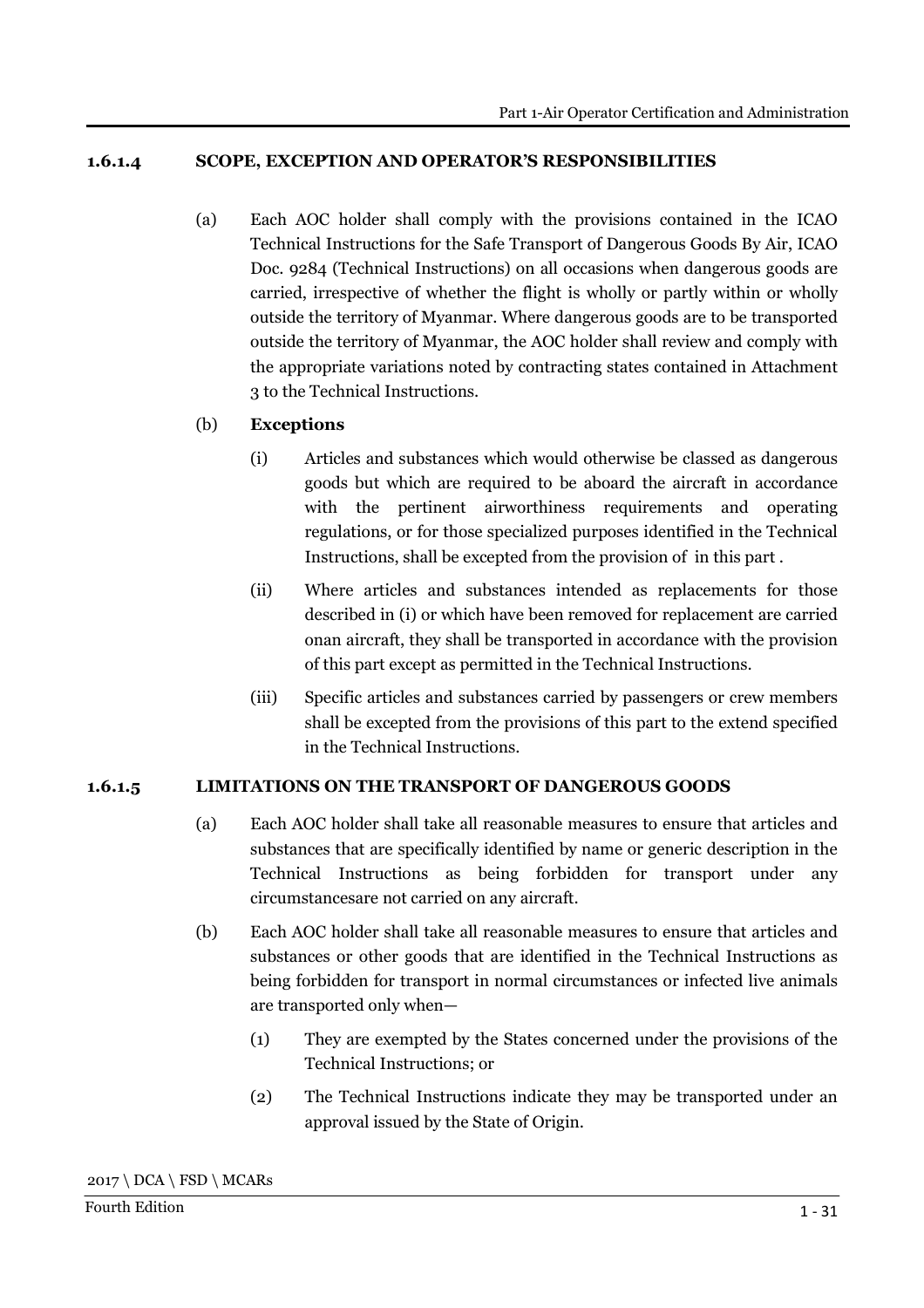# **1.6.1.6 CLASSIFICATION**

Each AOC holder shall ensure that articles and substances are classified as dangerous goods as specified in the Technical Instructions.

## **1.6.1.7 PACKING**

- (a) Each AOC holder shall ensure that dangerous goods are packed as specified in the Technical Instructions.
- (b) Packing used for the transport of dangerous goods shall:
	- (1) Be of good quality and shall be constructed and securely closed so as to prevent leakage which might be caused in normal conditions of transport, by changes in temperature, humidity or pressure, or by vibration.
	- (2) Be suitable for the contents. Packaging in direct contact with dangerous goods shall be resistant to any chemical or other action of such goods.
	- (3) Meet the material and construction specifications in the Technical Instructions.
	- (4) Be tested in accordance with the provisions of the Technical Instructions.
	- (5) For which retention of a liquid is a basic function, shall be capable of withstanding, without leaking, the pressure stated in the Technical Instructions.
	- (6) For inner packaging, shall be so packed, secured or cushioned as to prevent their breakage or leakage and to control their movement within the outer packaging(s) during normal conditions of air transport. Cushioning and absorbent materials shall not react dangerously with the contents of the packaging.
	- (7) Not be reused until it has been inspected and found free from corrosion or other damage. Where packaging is re-used, all necessary measures shall be taken to prevent contamination of subsequent contents.
- (c) If because of the nature of their former contents, uncleaned empty packaging may present a hazard, they shall be tightly closed and treated according to the hazard they constitute.
- (d) No harmful quantity of a dangerous substance shall adhere to the outside of packages.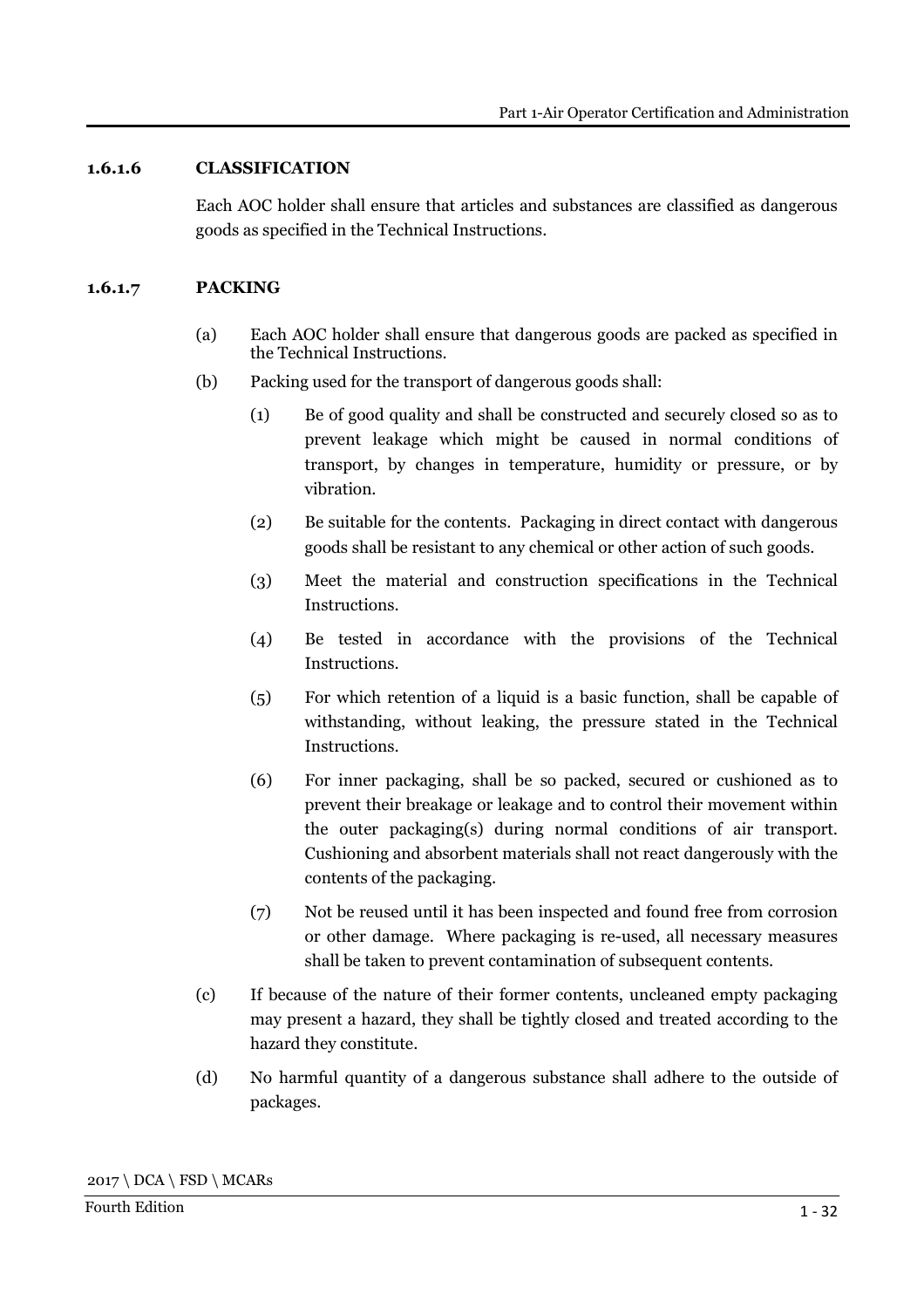## **1.6.1.8 LABELING AND MARKING**

- (a) Each AOC holder shall ensure that packages, over packs and freight containers are labeled as specified in the Technical Instructions.
- (b) Each AOC holder shall ensure that packages, over packs and freight containers are marked with:
	- (1) the proper shipping name of its contents;
	- (2) the UN number, when assigned, and
	- (3) other such markings as may be specified in the Technical Instructions.
- (c) Each AOC holder shall ensure that packaging manufactured to a specification contained in the Technical Instructions shall be so marked in accordance with the Technical Instructions.
- (d) Where dangerous goods are carried on a flight which takes place wholly or partly outside the territory of Myanmar, the AOC holder shall ensure that labeling and marking are in the English language in addition to any other language requirements.

## **1.6.1.9 DANGEROUS GOODS TRANSPORT DOCUMENT**

- (a) Each AOC holder shall ensure that, unless otherwise provided for in the Technical Instructions, the person who offers dangerous goods for transport by air shall complete, sign and provide to the operator a dangerous goods transport document, which shall contain the information required by Technical Instructions.
- (b) The transport document shall bear a declaration signed by the person who offers dangerous goods for transport indicating that the dangerous goods are fully and accurately described by their proper shipping names and that they are classified,packed, marked, labeled and in proper condition for transport by air in accordance with the relevant regulations.
- (c) Where dangerous goods are carried on a flight which takes place wholly or partly outside the territory of Myanmar, the AOC holder shall ensure that the English language is used for the dangerous goods transport document in addition to any other language requirements.

## **1.6.1.10 ACCEPTANCE OF DANGEROUS GOODS**

(a) No AOC holder shall not accept dangerous goods for transport by air unless the dangerous goods are accompanied by a completed dangerous goods transport document, except where the Technical Instructions indicate that such a document is not required.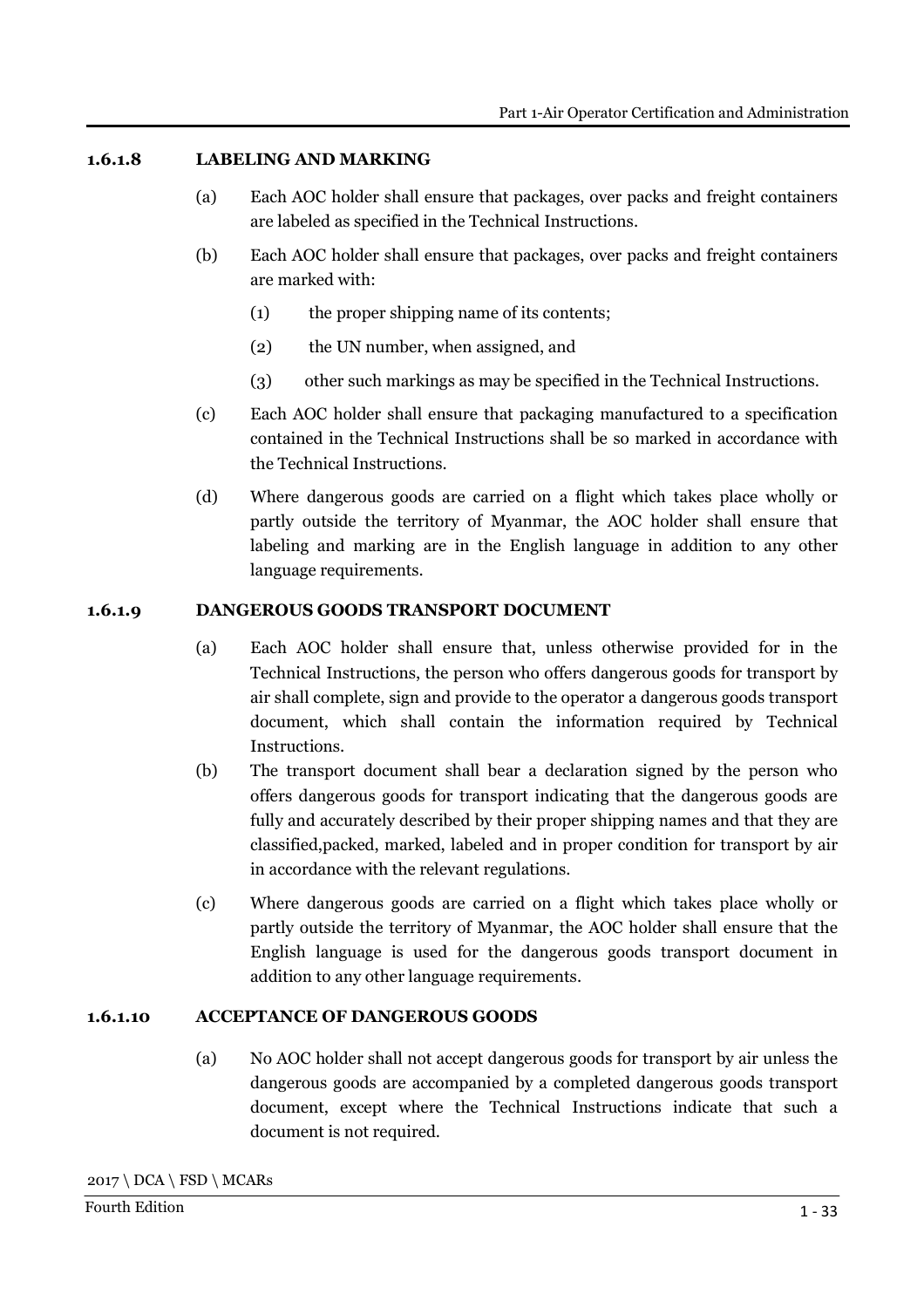- (b) No AOC holder may accept dangerous goods for transport until the package, over pack or freight container has been inspected in accordance with the acceptance procedures in the Technical Instructions.
- (c) Each AOC holder, or its handling agent, shall use an acceptance check list which—
	- (1) Shall allow for all relevant details to be checked; and
	- (2) Shall be in such form as will allow for the recording of the results of the acceptance check by manual, mechanical or computerized means.

# **1.6.1.11 INSPECTION FOR DAMAGE, LEAKAGE OR CONTAMINATION**

- (a) Each AOC holder shall ensure that:
	- (1) Packages and overpackscontaining dangerous goods and freight containers containing radioactive materials shall be inspected for evidence of leakage or damage before loading on an aircraft or into a unit load device. Leaking or damaged packages, overpacks or freight containers shall not be loaded on an aircraft.
	- (2) A unit load device shall not be loaded aboard an aircraft unless the device has been inspected and found free form any evidence of leakage from, or damage to, any dangerous goods contained therein.
	- (3) Where any package of dangerous goods loaded on an aircraft appears to be damaged or leaking, the operator shall remove such package from the aircraft, or arrange for its removal by an appropriate authority or organization, and thereafter shall ensure that the remainder of the consignment is in a proper condition for transport by air and that no other package has been contaminated.
	- (4) Packages or overpacks containing dangerous goods and freight containers containing radioactive materials shall be inspected for signs of damage or leakage upon unloading from the aircraft or unit load device. If evidence of damage or leakageis found, the area where the dangerous goods or unit load device were stowed on the aircraft shall be inspected for damage or contamination.

# **1.6.1.12 REMOVAL OF CONTAMINATION**

- (a) Each AOC holder shall ensure that—
	- (1) Any contamination found as a result of the leakage or damage of dangerous goods is removed without delay; and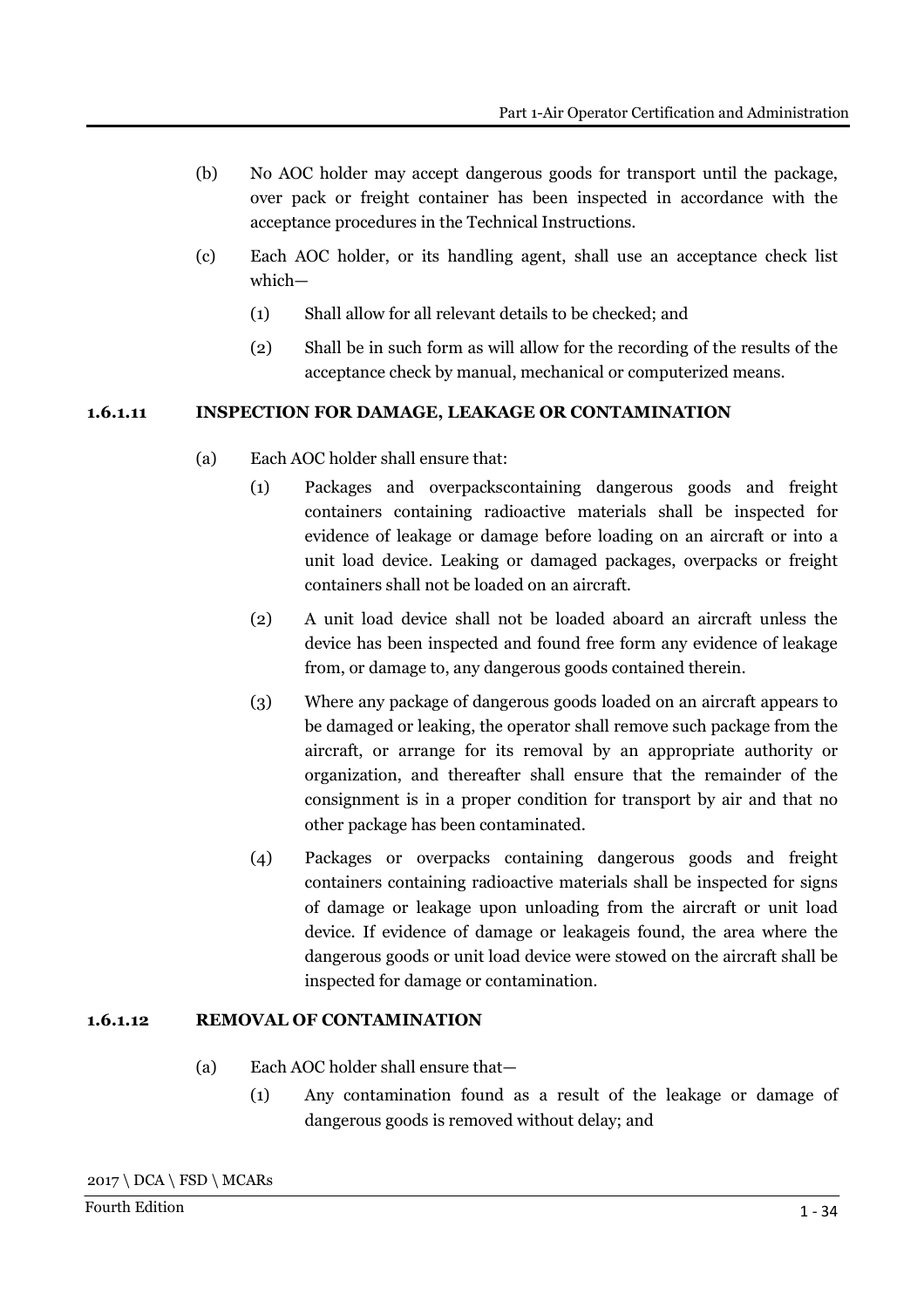(2) An aircraft which has been contaminated by radioactive materials is immediately taken out of service and not returned until the radiation level at any accessible surface and the non-fixed contamination are not more than the values specified in the Technical Instructions( Any accident or emergency involving the source shall be immediately notified to the Department of Atomic of Energy (DAE).

## **1.6.1.13 LOADING RESTRICTIONS AND STOWAGE OF DANGEROUS GOODS**

- (a) Each AOC holder shall ensure that packages and over packs containing dangerous goods and freight containers containing radioactive materials are loaded and stowed in accordance with the Technical Instructions.
	- (1) Passenger Cabin and Flight Deck. Each AOC holder shall ensure that dangerous goods are not carried in an aircraft cabin occupied by passengers or on the flight deck, unless otherwise specified in the Technical Instructions.
	- (2) Cargo Compartments. Each AOC holder shall ensure that dangerous goods are loaded, segregated, stowed and secured on an aircraft as specified in the Technical Instructions.
	- (3) Dangerous Goods Designated for Carriage Only on Cargo Aircraft. Each AOC holder shall ensure that packages of dangerous goods bearing the "Cargo Aircraft Only" label are carried on a cargo aircraft and loaded as specified in the Technical Instructions, and in a manner that a crew member or other authorized person can see, handle and, where size and weight permit, separate such packages from other cargo in flight.
- (b) Packages containing dangerous goods shall be separated when stowing as follows:
	- (1) Those packages that might react dangerously with other packages shall not be stowed next to each other or in a position that might allow interaction between them in the event of a leakage.
	- (2) Those packages containing toxic and infectious substances shall be stowed in accordance with the Technical Instructions.
	- (3) Those packages containing radioactive materials shall be stowed so that they are separated from persons, live animals and undeveloped film, and secured in flight in accordance with the Technical Instructions.
- (c) The AOC holder shall protect and secure any dangerous goods in such a manner that will prevent any movement in flight that might change the orientation of the packages.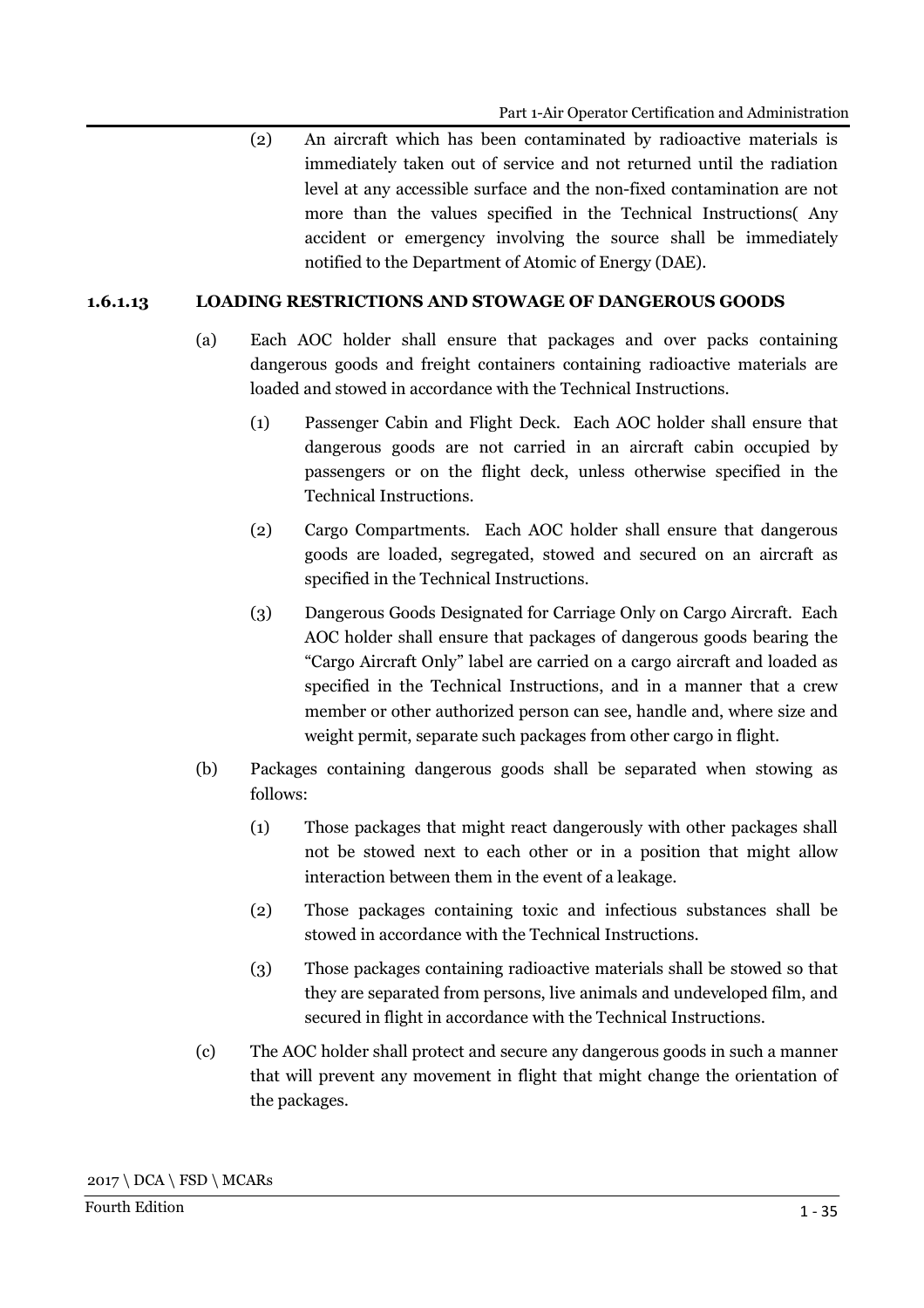## **1.6.1.14 PROVISION OF INFORMATION**

- (a) Information to Ground Staff .Each AOC holder shall ensure that:
	- (1) Information is provided to enable ground staff to carry out their duties with regard to the transport of dangerous goods, including the actions to be taken in the event of incidents and accidents involving dangerous goods; and
	- (2) Where applicable, the information referred to in paragraph  $(a)(1)$  is also provided to the handling agent.
- (b) Information to Passengers. Each AOC holder shall ensure that information is promulgated as required by the Technical Instructions so that passengers are warned as to the types of goods which they are forbidden from transporting aboard an aircraft.
- (c) Information to Shippers. Each AOC holder shall ensure that information is promulgated as required by the Technical Instructions so that shippers of dangerous goods are provided with the information as required by the Technical Instructions to enable them to carry out their responsibilities with regard to the transport of dangerous goods and the action to be taken in the event of emergencies arising involving dangerous goods.
- (d) Information to Acceptance Points Personnel. Each AOC holder and, where applicable, the handling agent shall ensure that notices are provided at acceptance points for cargo giving information about the transport of dangerous goods, including the actions to be taken in the event of emergencies arising involving dangerous goods.
- (e) Information to Crew Members. Each AOC holder shall ensure that information is provided in the Operations Manual to enable crew members to carry out their responsibilities in regard to the transport of dangerous goods, including the actions to be taken in the event of emergencies arising involving dangerous goods.
- (f) Information to Pilot in Command. Each AOC holder shall ensure that the PIC is provided, as early as practicable before the departure of the flight, with written information, as specified in the Technical Instructions. The operator shall establish procedures for retaining the Notification to Captain (NOTOC) on the ground and readily accessible to the aerodromes of last departure and next scheduled arrival for each of its flights on which dangerous goods are carried.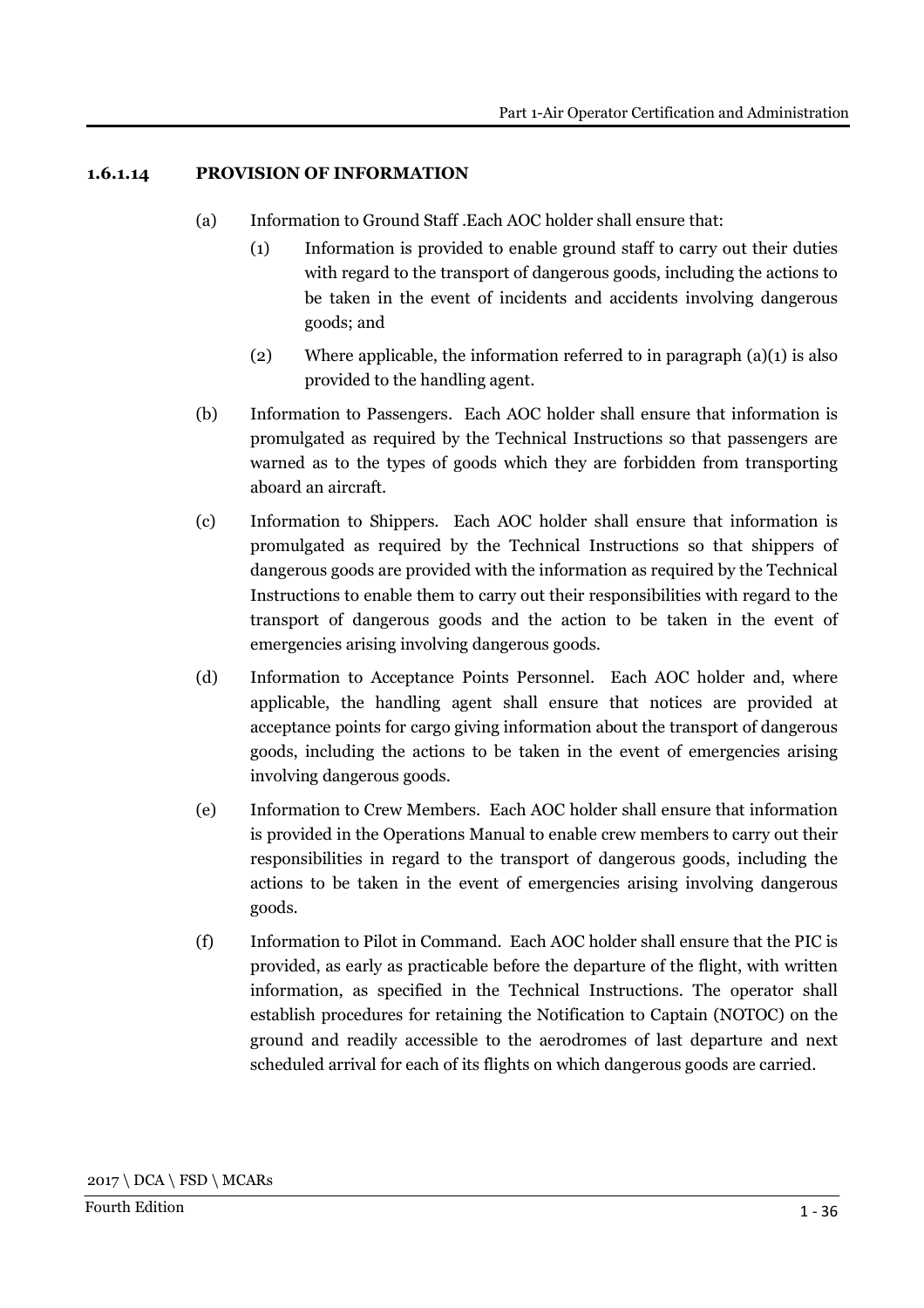- (g) Information in the Event of an In-Flight Emergency. If an in-flight emergency occurs, the PIC shall, as soon as the situation permits, inform the appropriate air traffic services unit, for the information of the aerodrome authorities, of any dangerous goods on board the aircraft, as provided for in the Technical Instructions.
- (h) Information in the Event of an Aircraft Incident or Accident. Each AOC holder which is involved in an aircraft accident or incident shall—
	- (1) As soon as possible, inform the appropriate authority of the State in which the aircraft accident or incident occurred of any dangerous goods carried; and
	- (2) On request, provide any information required to minimize the hazards created by any dangerous goods carried.

# **1.6.1.15 DANGEROUS GOODS TRAINING PROGRAMME AND MANUAL**

- (a) Initial and recurrent dangerous goods training programmes shall be established and maintained in accordance with the Technical Instructions. Dangerous goods training programmes for operator shall be approved by the authority. Dangerous goods training programmes for designated postal operators shall be approved by the DCA where the mail is accepted by the designated postal operator.
- $(b)$

Crew members, passenger handling staff, and security staff employed by the AOC holder who deal with the screening of a passengers and their baggage and cargo shall have received training which covers as a minimum, the areas identified in MCAR Part - 8 to a depth sufficient to ensure that an awareness is gained of the hazards associated with dangerous goods, how to identify them and what requirements apply to the carriage of such goods by passengers.

- (c) An AOC holder shall provide dangerous goods training manuals which contain adequate procedures and information to assist personnel in identifying packages marked or labeled as containing hazardous materials including—
	- (1) Instructions on the acceptance, handling, and carriage of hazardous materials.
	- (2) Instructions governing the determination of proper shipping names and hazard classes.
	- (3) Packaging, labeling, and marking requirements.
	- (4) Requirements for shipping papers, compatibility requirements, loading, storage, and handling requirements.
	- (5) Restrictions.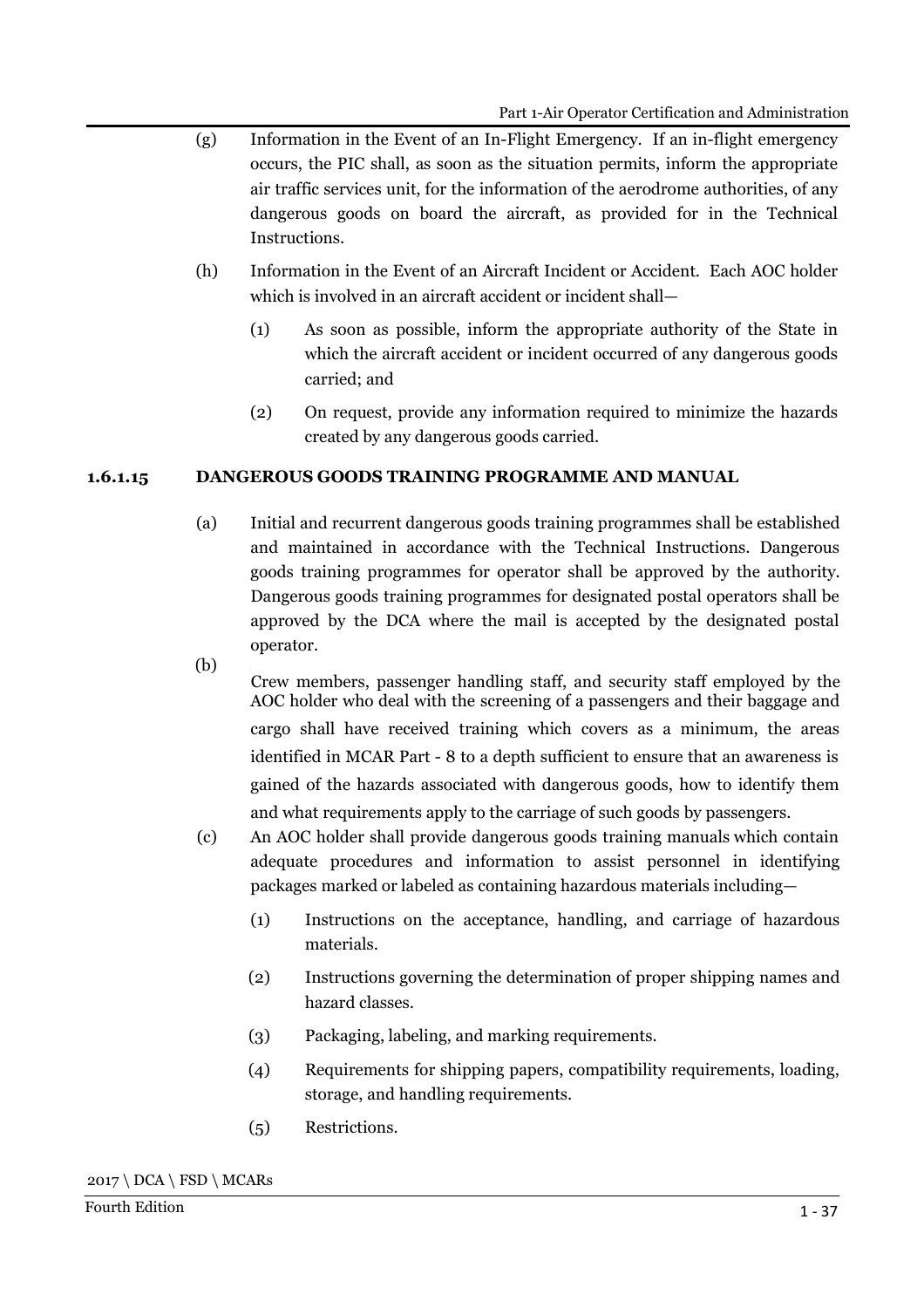## **1.6.1.16 DANGEROUS GOODS INCIDENT AND ACCIDENT REPORTS**

- (a) Each AOC holder shall report dangerous goods incidents and accidents to the Authority within 72 hours of the event, unless exceptional circumstances prevent this.
- (b) Each AOC holder shall report undeclared or misdeclare dangerous goods discovered in cargo or passenger's baggage to the Authority within 72 hours of the discovery, unless exceptional circumstances prevent this.

## **1.6.1.17 SHIPPER'S RESPONSIBILITIES**

- (a) No person shall offer a package, over pack or freight container containing dangerous goods for shipment by air unless that person has, in accordance with the Technical Instructions, ensured that the dangerous goods are properly--
	- (1) Classified;
	- (2) Packed;
	- (3) Labeled and
	- (4) Accompanied by a properly executed dangerous good transport document.
- (b) In completing the dangerous goods transport document for the AOC holder, the shipper shall, in accordance with the Technical Instructions and any other regulations of Myanmar:
	- (1) Declare that the dangerous goods are fully and accurately described by their proper shipping names;
	- (2) Declare that the dangerous goods are classified, packed, marked and labeled and in the proper condition for transport;
	- (3) Complete the form in English when the dangerous goods are to be carried either wholly or partly outside Myanmar;and
	- (4) Sign the form.

## **1.6.1.18 DANGEROUS GOODS SECURITY PROVISIONS**

Each shipper, operator and other individuals engaged in the transport of dangerous goods by air shall establish security measures, consistent with these regulations, to minimizetheft or misuse of dangerous goods that may endanger persons, property or the environment.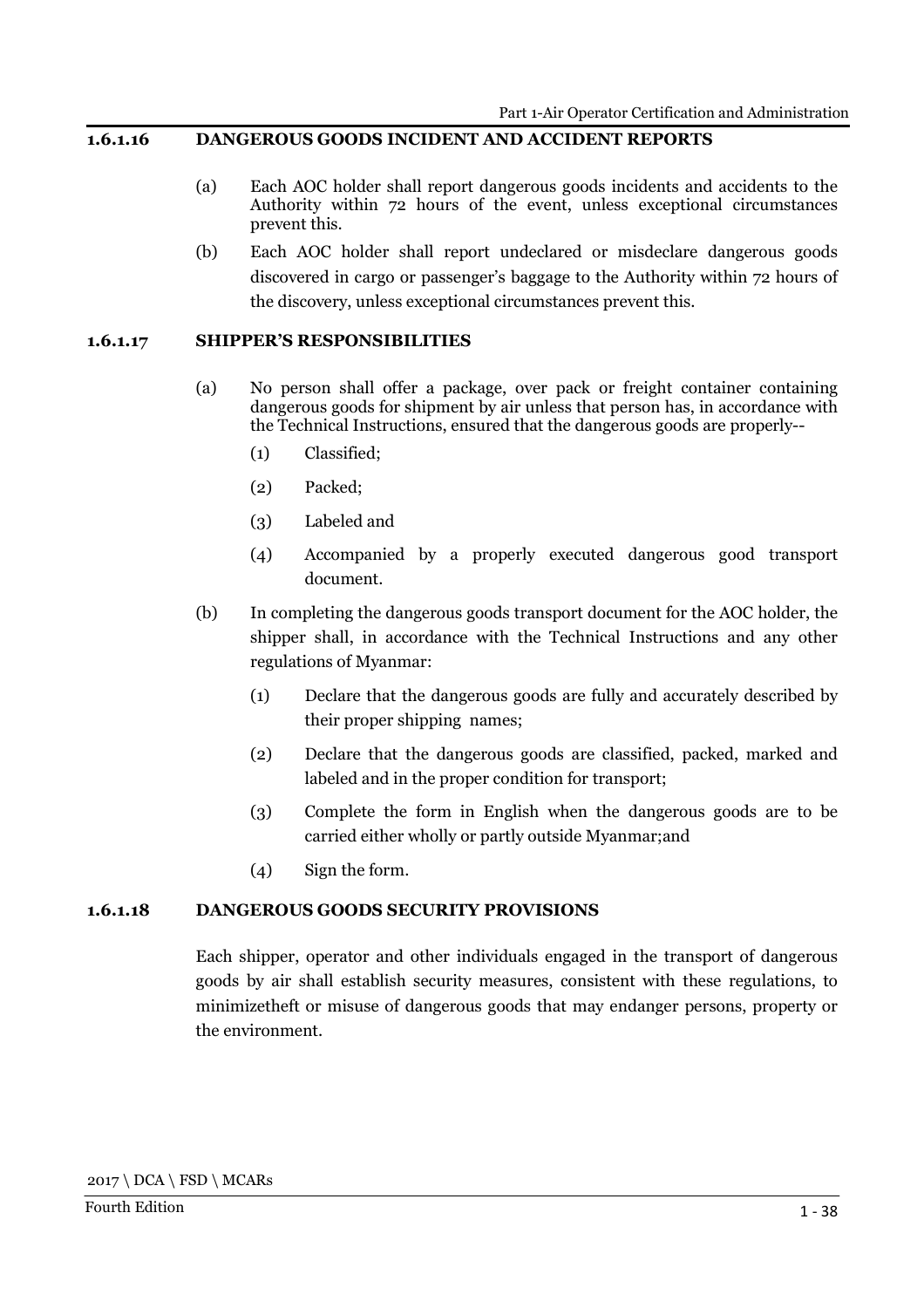# **1.6.1.19 COMPLIANCE**

## (a) **Inspection systems**

(i) Myanmar shall establish inspection , surveillance and enforcement procedures for all entities performing any function prescribed in its regulations for air transport of dangerous goods with a view to achieving compliance with those regulations.

## (b) **Penalties**

(i) Myanmar shall take such measures as it may deem appropriate to achieve compliance with its dangerous goods regulations including the prescription of appropriate penalties for violations according to Myanmar Aircraft Rule No 161.

## **1.6.1.20 Dangerous Goods by Mail**

The procedures of designated postal operators for controlling the introduction of dangerous goods in mail into air transport shall be approved by DCA Myanmar where the mail is accepted.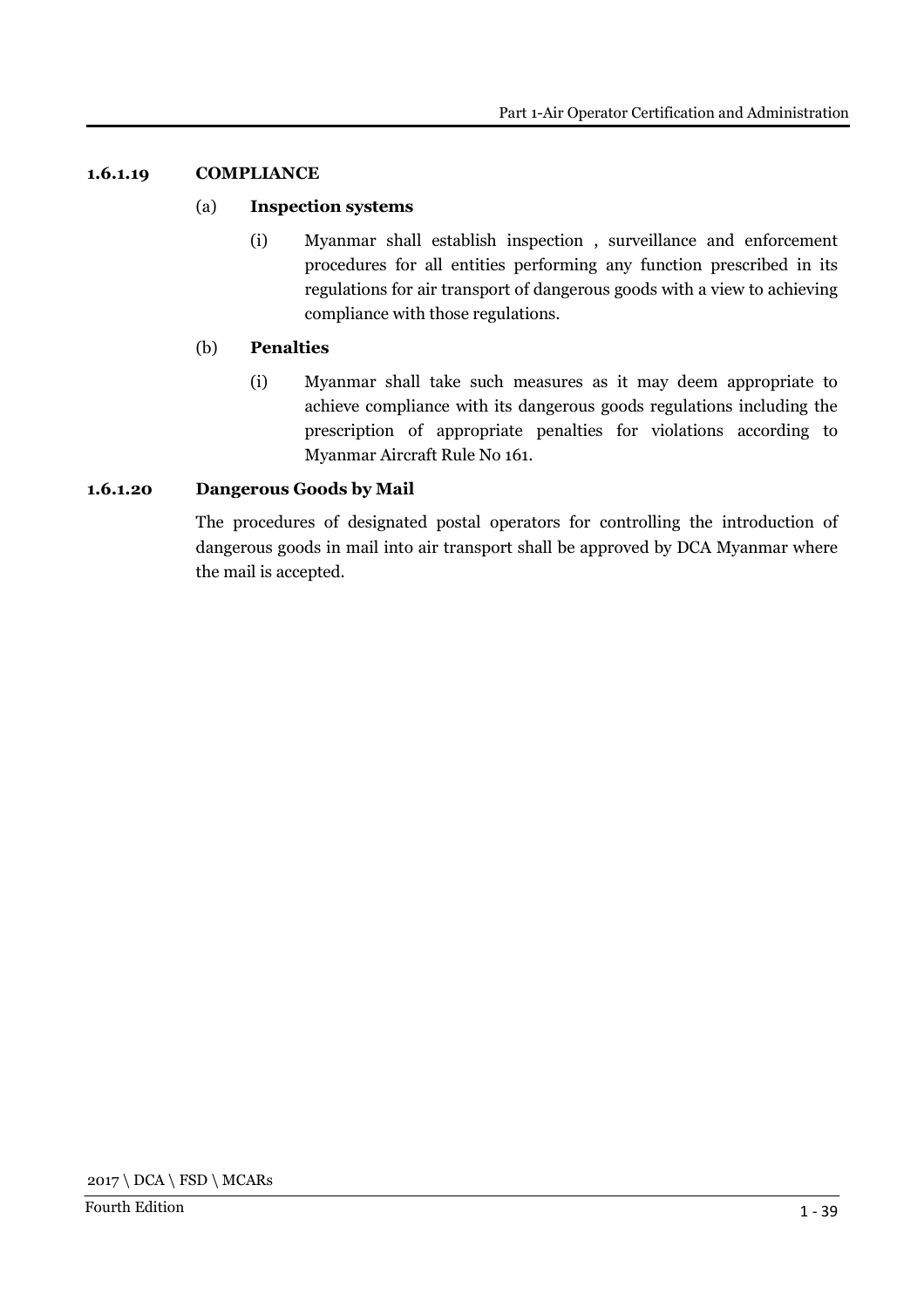## **1.7 Certificate Holder Oversight**

## **1.7.1.1 Indications of Unfavorable Financial Conditions**

- (a) DCA will carefully consider indicators of deterioration in a certificate holder's financial conditions. A deterioration of financial condition may introduce unacceptable safety risks.
- (b) A deterioration of financial condition could be related to a decrease in company financial performance or be related to rapid growth of a company.
- (c) The existence of any of the following conditions may indicate deterioration in a certificate holder's financial conditions.
	- (i) A pattern of safety concern identified by DCA inspectors or other civil aviation authorities.
	- (ii) Repetitive recurrence of the similar safety concerns,
	- (iii) Sudden changes in management personnel.
	- (iv) Significantturnover of personnel and / or lay off of personnel.
	- (v) Issues related to aircraft maintenance.
	- (vi) Increasing dependence on or violation of MEL limits
	- (vii) Shortage of supplies and spare parts.
	- (viii) Decreasing training standards.
	- (ix) Delays in paying wages to personnel.
	- (x) Supplier demands for cash payment before the delivery of services which were previously provided on credit terms .
	- (xi) Reduced frequency of operations.
	- (xii) Aircraft sales, lease cancellations or repossessions.
- (d) The DCA inspectors who indentify any of these or similar factors must report toDirector (Flight Standards Division and Airworthiness).
- (e) Director (Flight Standards Division and Airworthiness) will coordinate as necessary within the DCA and increase the frequency of technical inspections.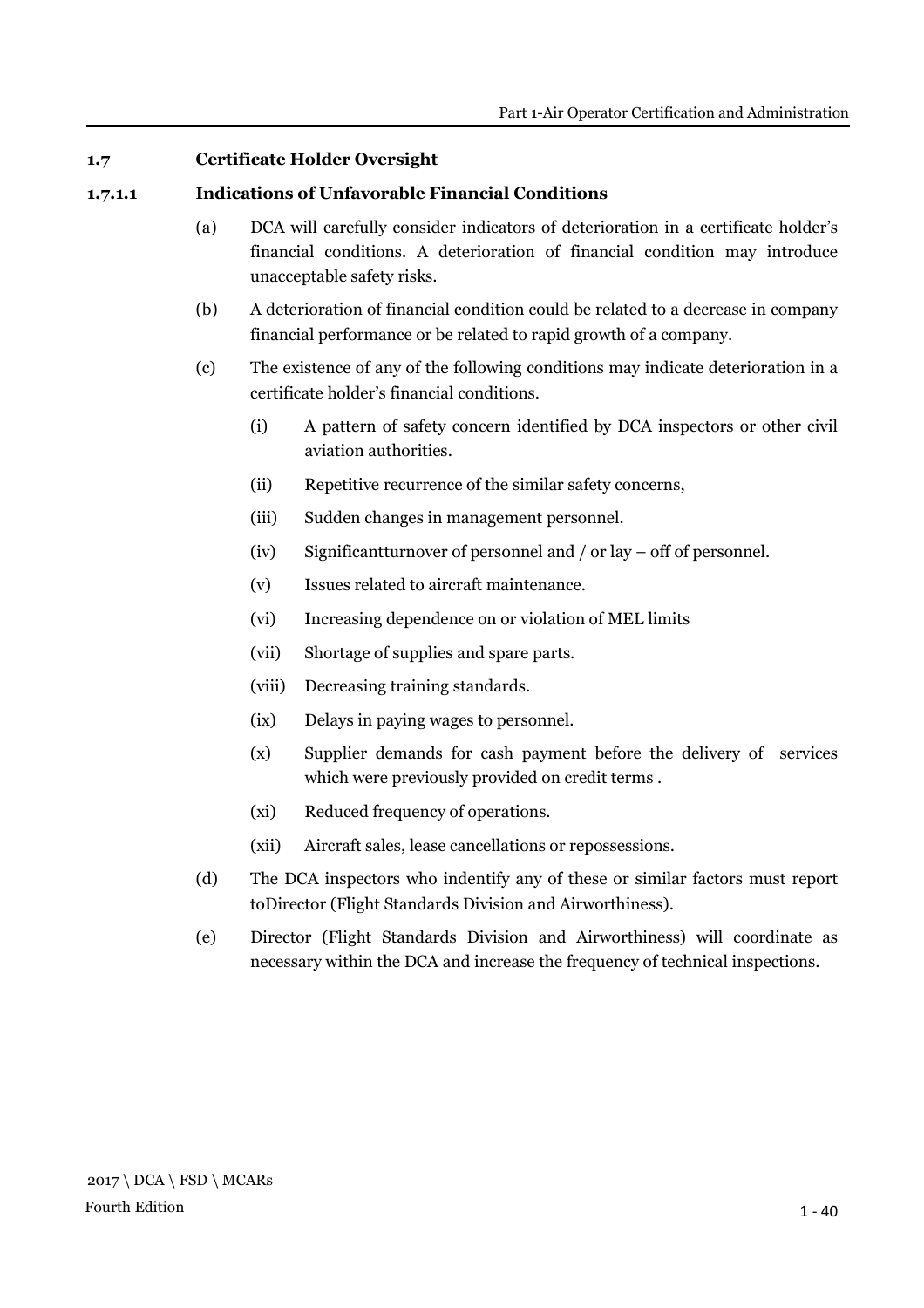Part 1-Air Operator Certification and Administration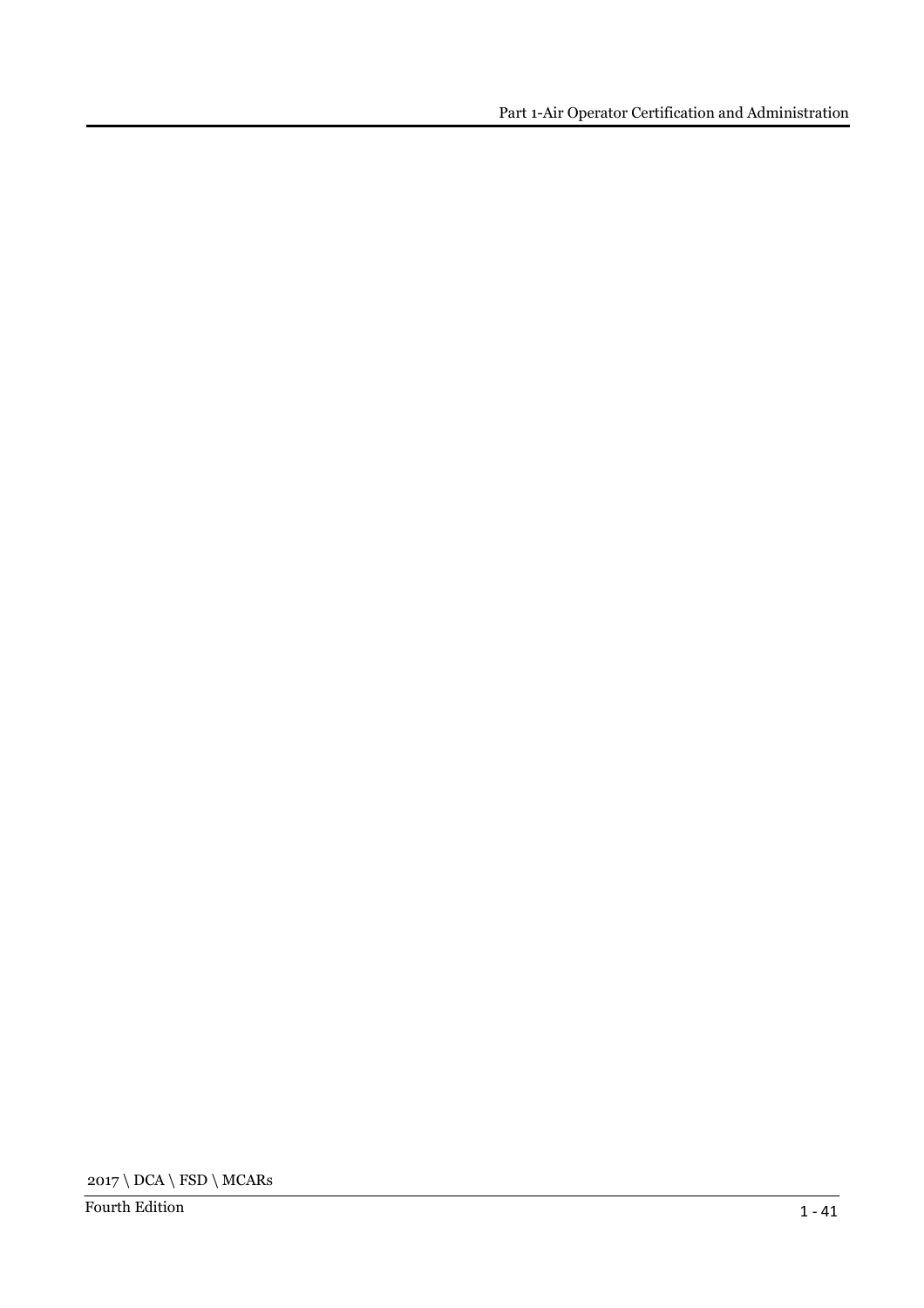# **MCAR PART - 1 — AIR OPERATOR CERTIFICATION AND ADMINISTRATION**

# **IMPLEMENTING STANDARDS**

**DCA, MYANMAR**

# **FOURTH EDITION- FEBRUARY 2017**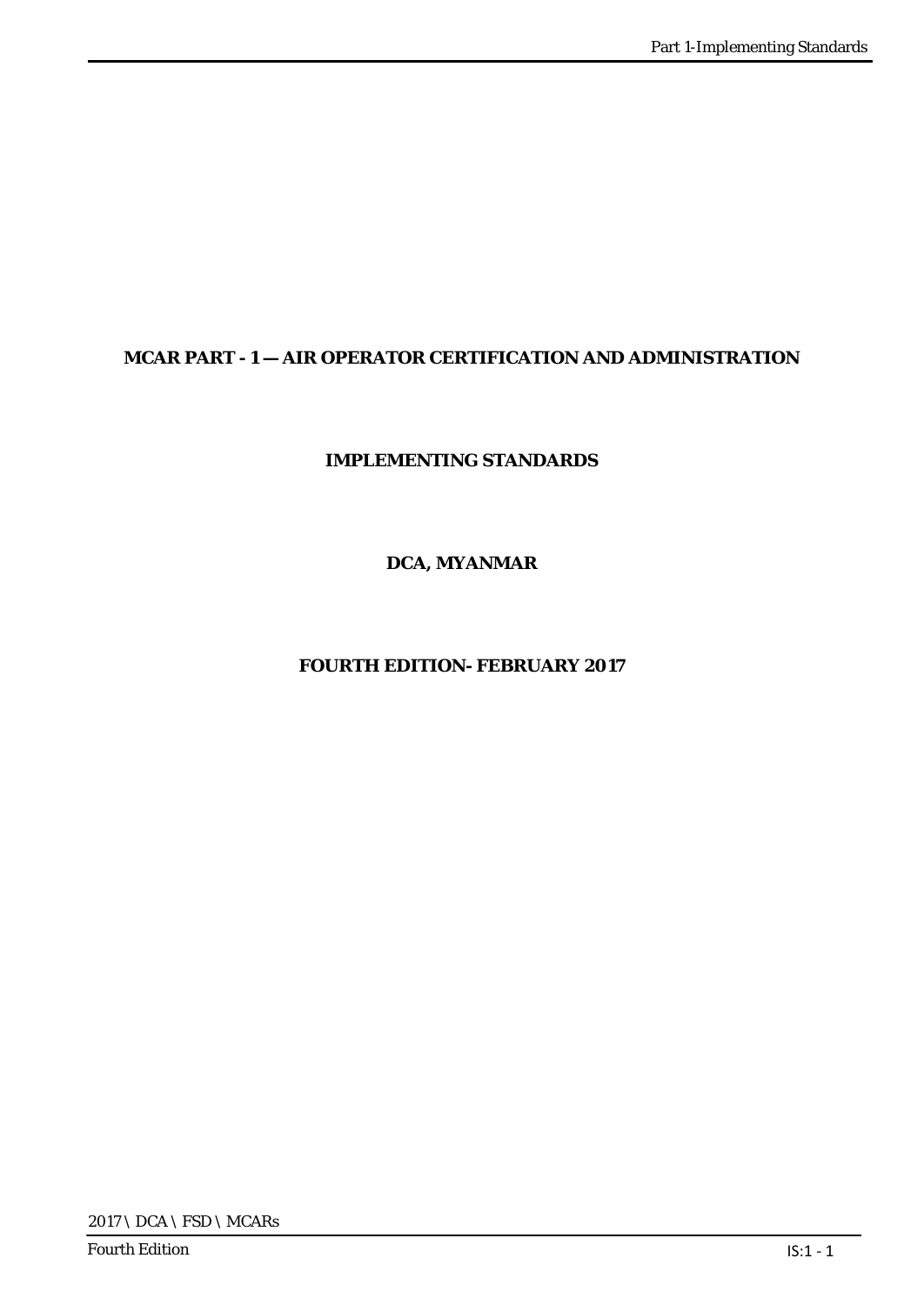# **[THIS PAGE INTENTIONALLY LEFT BLANK]**

 $2017 \smallsetminus DCA \smallsetminus FSD \smallsetminus MCARS$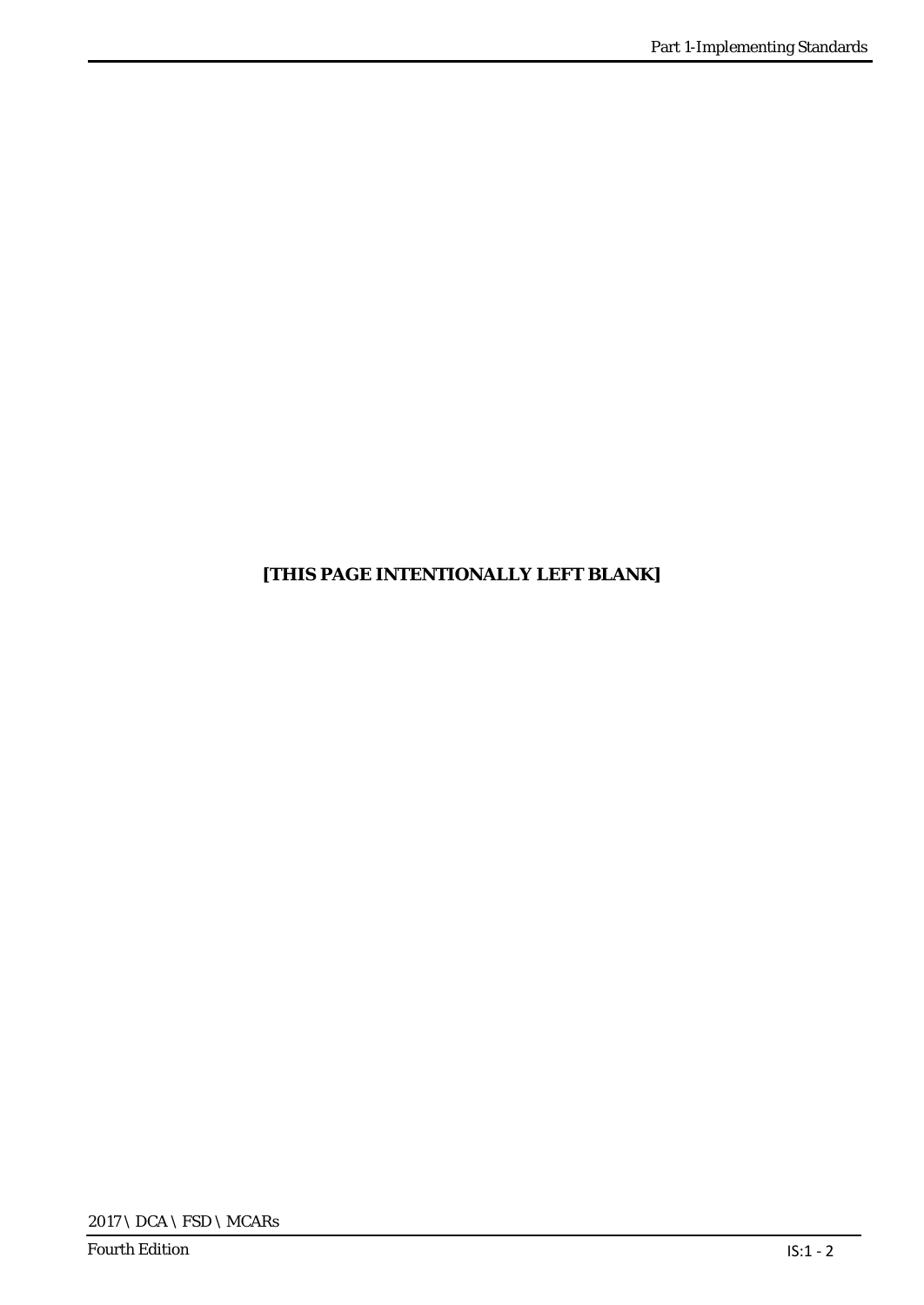## **PART- 1 IMPLEMENTING STANDARDS**

# **IS 1.1.1.7(c) CONTENTS OF AIR OPERATOR CERTIFICATE**

- (a) The AOC and its associated operations specifications shall contain the minimum information required in paragraphs (c) and (d) respectively, in a standardized format.
- (b) The air operator certificate and its associated operations specifications shall define the operations for which an operator is authorized.
- (c) The AOC shall be based on the following template:

|                                        | <b>AIR OPERATOR CERTIFICATE</b>                                                                |                                                                                    |  |  |  |
|----------------------------------------|------------------------------------------------------------------------------------------------|------------------------------------------------------------------------------------|--|--|--|
| $\mathbf{1}$                           | [State of the Operator] <sup>2</sup>                                                           | $\mathbf{1}$                                                                       |  |  |  |
|                                        | [Issuing Authority] <sub>3</sub>                                                               |                                                                                    |  |  |  |
| AOC#: 4                                | <b>Operator Name: 6</b>                                                                        | <b>Operational Points of</b><br>Contact: 10                                        |  |  |  |
|                                        | <b>DBA Trading Name:</b> 7                                                                     | Contact details, at which<br>operational management                                |  |  |  |
| <b>Expiry Date: 5</b>                  | <b>Operator address: 8</b>                                                                     | can be contacted without<br>undue delay, are listed in<br>attachment to this<br>an |  |  |  |
|                                        | Telephone: 9                                                                                   | document. <sup>11</sup>                                                            |  |  |  |
|                                        | Fax:                                                                                           |                                                                                    |  |  |  |
|                                        | E-mail:                                                                                        |                                                                                    |  |  |  |
| <sup>12</sup> is authorized to perform |                                                                                                |                                                                                    |  |  |  |
|                                        | commercial air operations, as defined in the attached operations specifications, in accordance |                                                                                    |  |  |  |
|                                        |                                                                                                |                                                                                    |  |  |  |
| Date of issue <sup>14</sup> :          | <b>Name</b><br>and                                                                             | Signature <sup>15</sup> :                                                          |  |  |  |
|                                        | <b>Title:</b>                                                                                  |                                                                                    |  |  |  |
|                                        |                                                                                                |                                                                                    |  |  |  |

DCA/FSD/CA-OPS/AOC-002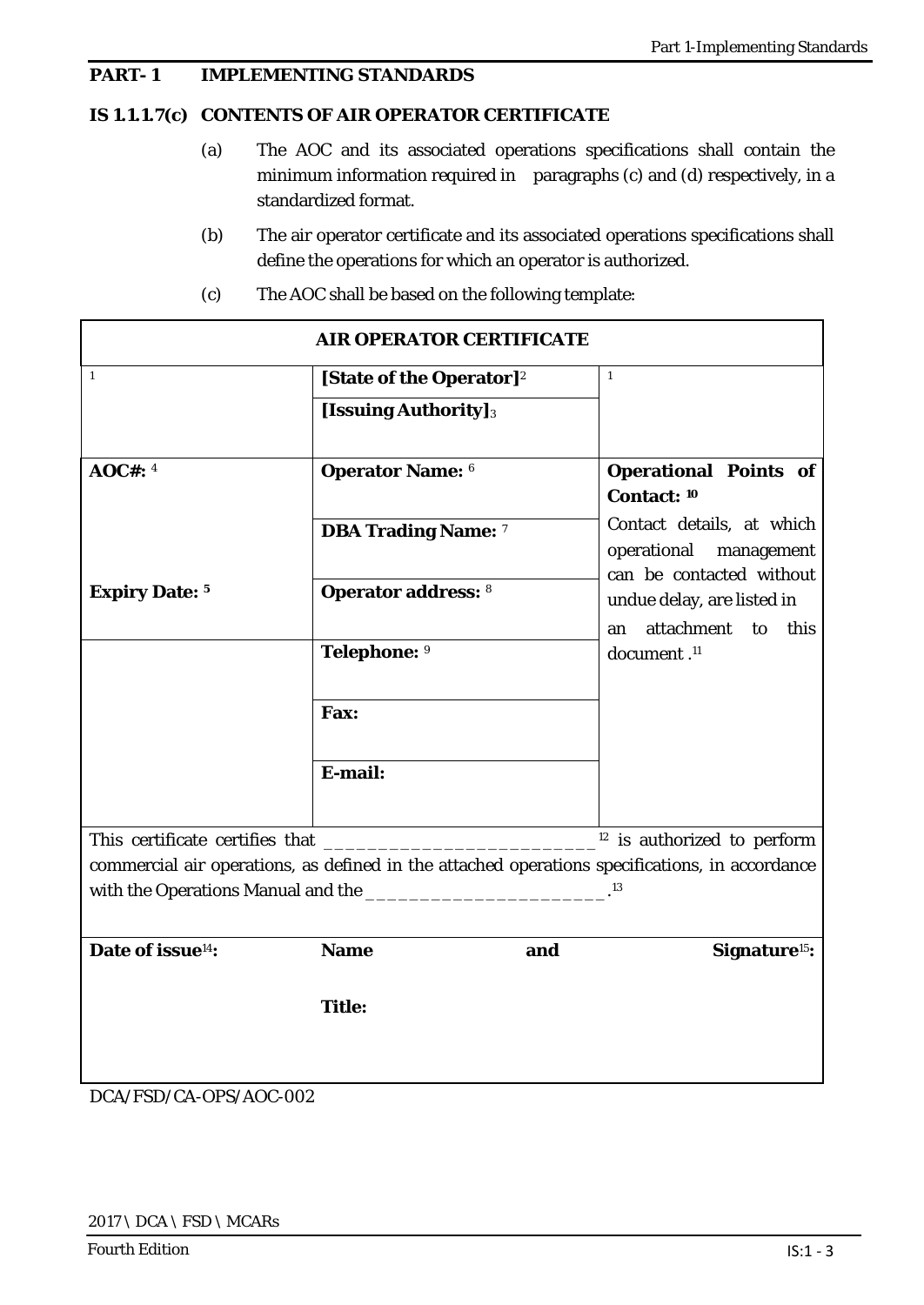*Notes:* 

- *1. For use of the State of the Operator.*
- *2. Replace by the name of the State of the Operator.*
- *3. Replace by the identification of the issuing authority of the State of the Operator.*
- *4. Unique AOC number, as issued by the State of the Operator.*
- *5. Date after which the AOC ceases to be valid (dd-mm-yyyy).*
- *6. Replace by the operator's registered name.*
- *7. Operator's trading name, if different. Insert "DBA" before the trading name (for "doing business as").*
- *8. Operator's principal place of business address.*
- *9. Operator's principal place of business telephone and fax details, including the country code. E-mail to be provided if available.*
- *10. The contact details include the telephone and fax numbers, including the country code, and the e-mail address (if available) at which operational management can be contacted without undue delay for issues related to flight operations, airworthiness, flight and cabin crew competency, dangerous goods and other matters, as appropriate.*
- *11. Insert the controlled document, carried on board, in which the contact details are listed, with the appropriate paragraph or page reference, e.g.: "Contact details are listed in the operations manual. Gen/Basic, Chapter 1, 1.1" or "…are listed in the operations specifications, page 1" or "…are listed in an attachment to this document."*
- *12. Operator's registered name.*
- *13. Insertion of reference to the appropriate civil aviation requirements.*
- *14. Issue date of the AOC (dd-mm-yyyy).*
- *15. Title, name and signature of the authority representative. In addition, an official stamp may be applied on the AOC (identification of the issuing Authority of the State of the Operator).*
- (d) For each aircraft model in the operator's fleet, identified by aircraft make, model and series, the following list of authorizations, conditions and limitations shall be included: issuing authority contact details, operator name and AOC number, date of issue and signature of the Authority representative, aircraft model, types and area of operations, special limitations and authorizations.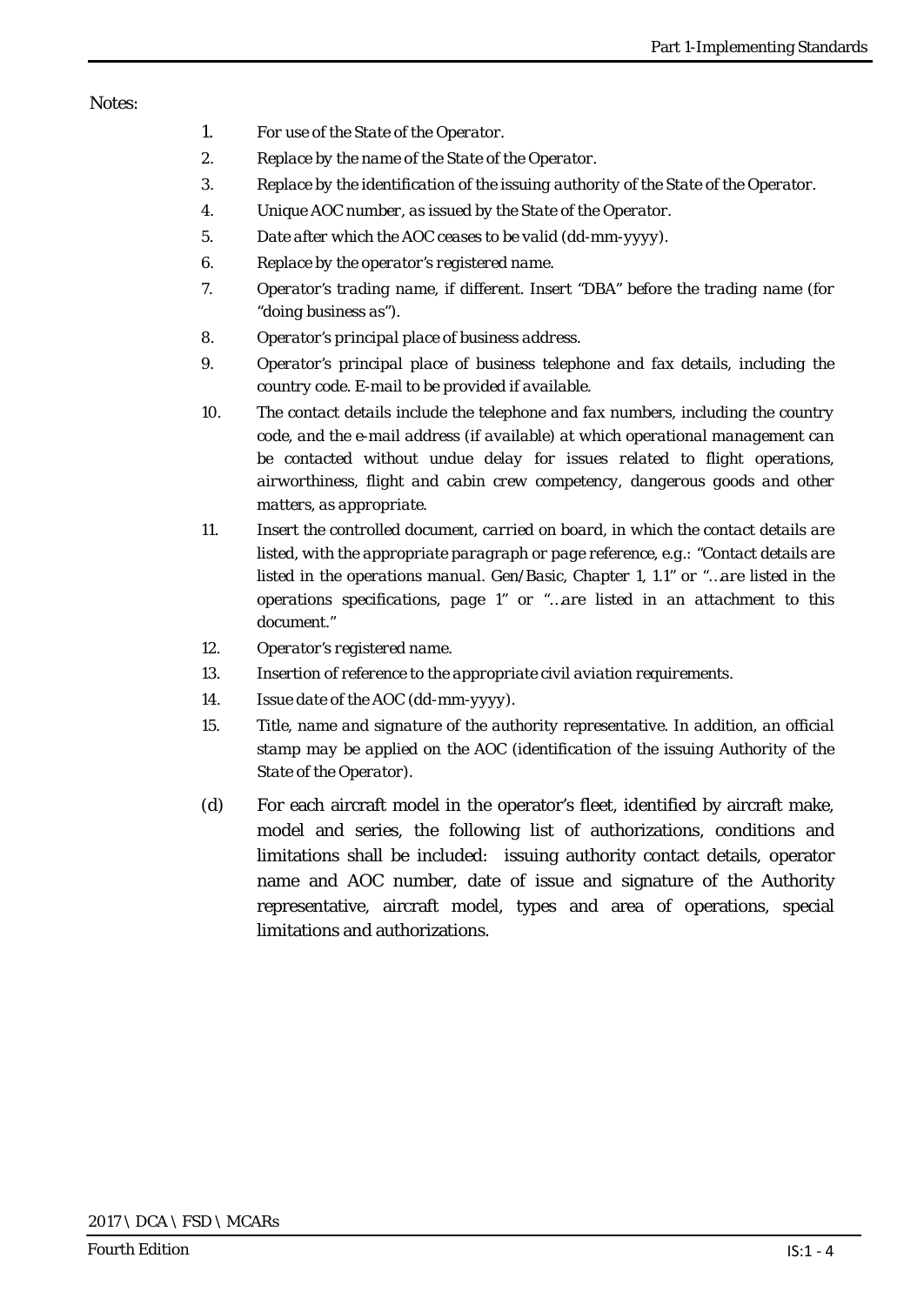# **IS 1.1.1.7(e) Contents of Operations Specifications**

The operations specifications layout shall be as follows:

| <b>OPERATIONS SPECIFICATIONS</b><br>(subject to the approved conditions in the operations manual)                                                             |                                                       |        |                                                                                                     |                |  |  |  |
|---------------------------------------------------------------------------------------------------------------------------------------------------------------|-------------------------------------------------------|--------|-----------------------------------------------------------------------------------------------------|----------------|--|--|--|
| <b>ISSUING AUTHORITY CONTACT DETAILS 1</b>                                                                                                                    |                                                       |        |                                                                                                     |                |  |  |  |
|                                                                                                                                                               | Telephone: Fax: Fax: Fax: Fax: Fax: Frail: Telephone: |        |                                                                                                     |                |  |  |  |
| AOC# <sup>2</sup> : _________________ Operator name <sup>3</sup> : ___________________ Date <sup>4</sup> : _________________ Signature: _____________________ |                                                       |        |                                                                                                     |                |  |  |  |
| Dba trading name:                                                                                                                                             |                                                       |        |                                                                                                     |                |  |  |  |
| Aircraft Model <sup>5</sup> :                                                                                                                                 |                                                       |        |                                                                                                     |                |  |  |  |
| Types of Operation: Commercial Air Transportation □Passengers □Cargo □ Other <sup>6</sup> :_______________                                                    |                                                       |        |                                                                                                     |                |  |  |  |
| Area(s) of Operation <sup>7</sup> :                                                                                                                           |                                                       |        |                                                                                                     |                |  |  |  |
| <b>Special Limitations8:</b>                                                                                                                                  |                                                       |        |                                                                                                     |                |  |  |  |
| <b>SPECIFIC APPROVAL</b>                                                                                                                                      | <b>YES</b>                                            | NO.    | <b>DESCRIPTION<sup>9</sup></b>                                                                      | <b>REMARKS</b> |  |  |  |
| Dangerous Goods                                                                                                                                               | $\Box$                                                | $\Box$ |                                                                                                     |                |  |  |  |
| <b>Low Visibility Operations</b>                                                                                                                              |                                                       |        |                                                                                                     |                |  |  |  |
| <b>Approach and Landing</b>                                                                                                                                   | □                                                     | $\Box$ | CAT <sup>10</sup> :_____ RVR: ____m DH: _____ft                                                     |                |  |  |  |
| Take-off                                                                                                                                                      | □                                                     | $\Box$ | $RVR^{11}$ : _______ m                                                                              |                |  |  |  |
| Operational credit(s)                                                                                                                                         | $\Box$                                                | $\Box$ | 12                                                                                                  |                |  |  |  |
| $RVSM^{13}$ $\Box N/A$                                                                                                                                        | $\Box$                                                | $\Box$ |                                                                                                     |                |  |  |  |
| $EDTO14 \square N/A$                                                                                                                                          | $\Box$                                                | $\Box$ | Threshold time <sup>15</sup> : ______ minutes<br>Maximum diversion time <sup>15</sup> : ___ minutes |                |  |  |  |
| <b>AR</b> navigation Specifications<br>for PBN Operations                                                                                                     | $\Box$                                                | $\Box$ | 16                                                                                                  |                |  |  |  |
| <b>Continuing Airworthiness</b>                                                                                                                               |                                                       |        | 17                                                                                                  |                |  |  |  |
| <b>EFB</b>                                                                                                                                                    |                                                       |        | 18                                                                                                  |                |  |  |  |
| Other <sup>19</sup>                                                                                                                                           | П                                                     | П      |                                                                                                     |                |  |  |  |

DCA / FSD / CA-OPS / AOC-003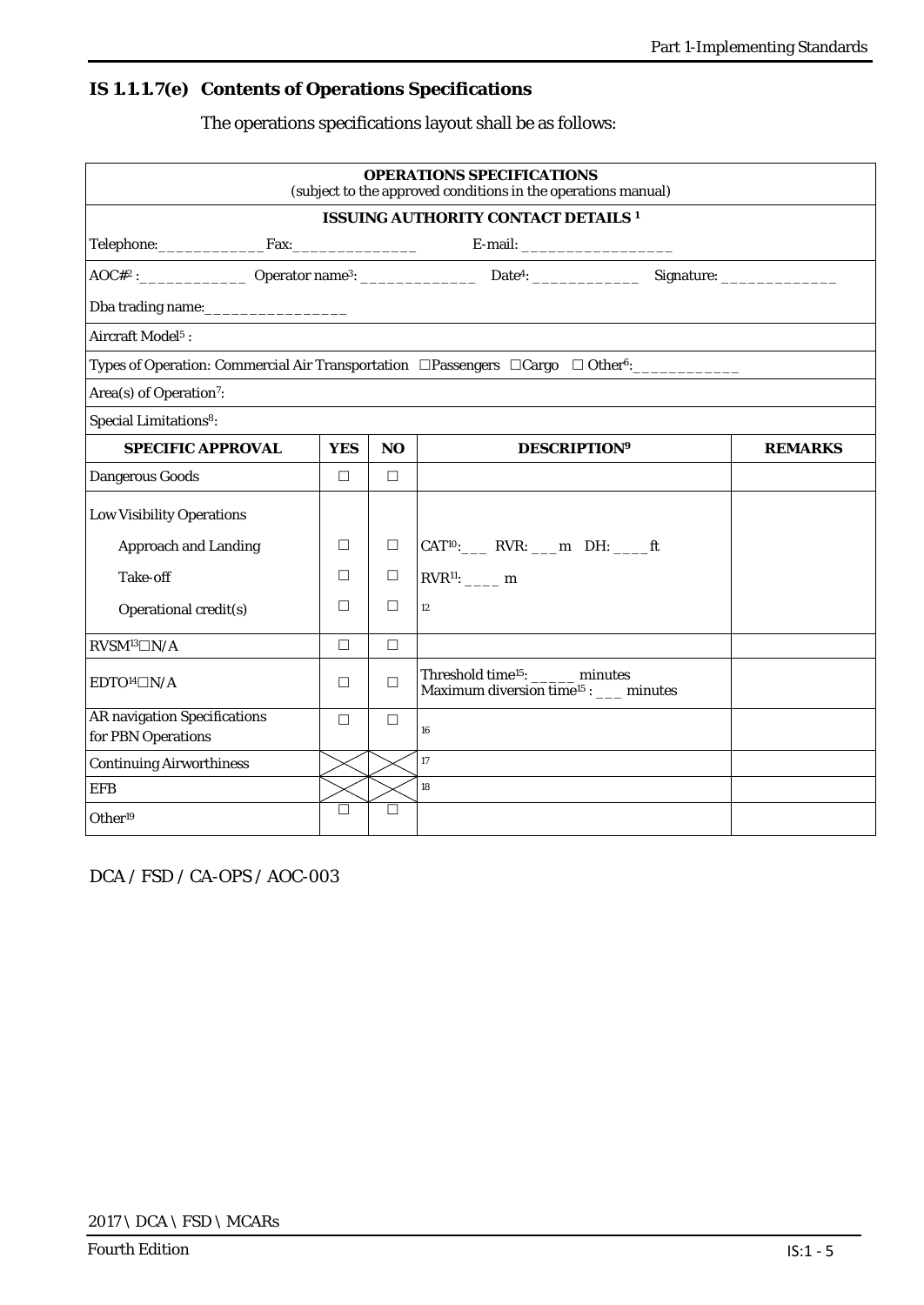| $Notes. -$ |                                                                                                                                                                                                                                                                                                                                            |
|------------|--------------------------------------------------------------------------------------------------------------------------------------------------------------------------------------------------------------------------------------------------------------------------------------------------------------------------------------------|
| 1.         | Telephone and fax contact details of the authority, including the country code. Email to be<br>provided if available.                                                                                                                                                                                                                      |
| 2.         | Insert the associated AOC number.                                                                                                                                                                                                                                                                                                          |
| 3.         | Insert the operator's registered name and the operator's trading name, if different. Insert                                                                                                                                                                                                                                                |
|            | "dba" before the trading name (for "doing businessas").                                                                                                                                                                                                                                                                                    |
| 4.         | Issue date of the operations specifications (dd-mm-yyyy) and signature of the authority                                                                                                                                                                                                                                                    |
|            | representative.                                                                                                                                                                                                                                                                                                                            |
| 5.         | Insert the Commercial Aviation Safety Team (CAST)/ICAO designation of the aircraft<br>make, model and series, or master series, if a series hasbeen designated (e.g. Boeing-737-<br>Boeing-777-232).<br><b>The</b><br><i>CAST/ICAO</i><br>taxonomy<br>3K2<br>is<br>available<br><b>or</b><br>at:<br>http://www.intlaviationstandards.org/. |
| 6.         | Other type of transportation to be specified (e.g. emergency medical service).                                                                                                                                                                                                                                                             |
| 7.         | List the geographical area(s) of authorized operation (by geographical coordinates or<br>specific routes, flight information region or national orregional boundaries).                                                                                                                                                                    |
| 8.         | List the applicable special limitations (e.g. VFR only, day only).                                                                                                                                                                                                                                                                         |
| 9.         | List in this column the most permissive criteria for each approval or the approval type<br>(with appropriate criteria).                                                                                                                                                                                                                    |
| 10.        | Insert the applicable precision approach category (CAT II, IIIA, IIIB or IIIC). Insert the<br>minimum RVR in metres and decision height in feet. Oneline is used per listed approach<br>category.                                                                                                                                          |
| 11.        | Insert the approved minimum take-off RVR in metres. One line per approval may be used                                                                                                                                                                                                                                                      |
|            | if different approvals are granted.                                                                                                                                                                                                                                                                                                        |
| 12.        | List the airborne capabilities (i.e. automatic landing, HUD, EVS, SVS, CVS) and associated                                                                                                                                                                                                                                                 |
|            |                                                                                                                                                                                                                                                                                                                                            |
| 13.        | operational credit(s) granted.<br>"Not applicable (N/A)" box may be checked only if the aircraft maximum ceiling is below                                                                                                                                                                                                                  |
|            | FL 290.                                                                                                                                                                                                                                                                                                                                    |
| 14.        | If extended diversion time operations (EDTO) approval does not apply based on the<br>provisions in Chapter 4, 4.7, select " $N/A$ ". Otherwise athreshold time and maximum<br>diversion time must be specified.                                                                                                                            |
| 15.        | The threshold time and maximum diversion time may also be listed in distance (NM), as<br>well as the engine type.                                                                                                                                                                                                                          |
| 16.        | Performance-based navigation (PBN): one line is used for each PBN AR navigation<br>specification approval (e.g. RNP AR APCH), withappropriate limitations listed in the<br>"Description" column.                                                                                                                                           |
| 17.        | Insert the name of the person/organization responsible for ensuring that the continuing<br>airworthiness of the aircraft is maintained and theregulation that requires the work, i.e.<br>within the AOC regulation or a specific approval (e.g. EC2042/2003, Part M, Subpart G).                                                           |
| 18.        | List the EFB functions with any applicable limitations.                                                                                                                                                                                                                                                                                    |
| 19.        | Other authorizations or data can be entered here, using one line (or one multi-line block)<br>per authorization (e.g. special approach authorization, MNPS, approved navigation<br>performance).                                                                                                                                           |
|            |                                                                                                                                                                                                                                                                                                                                            |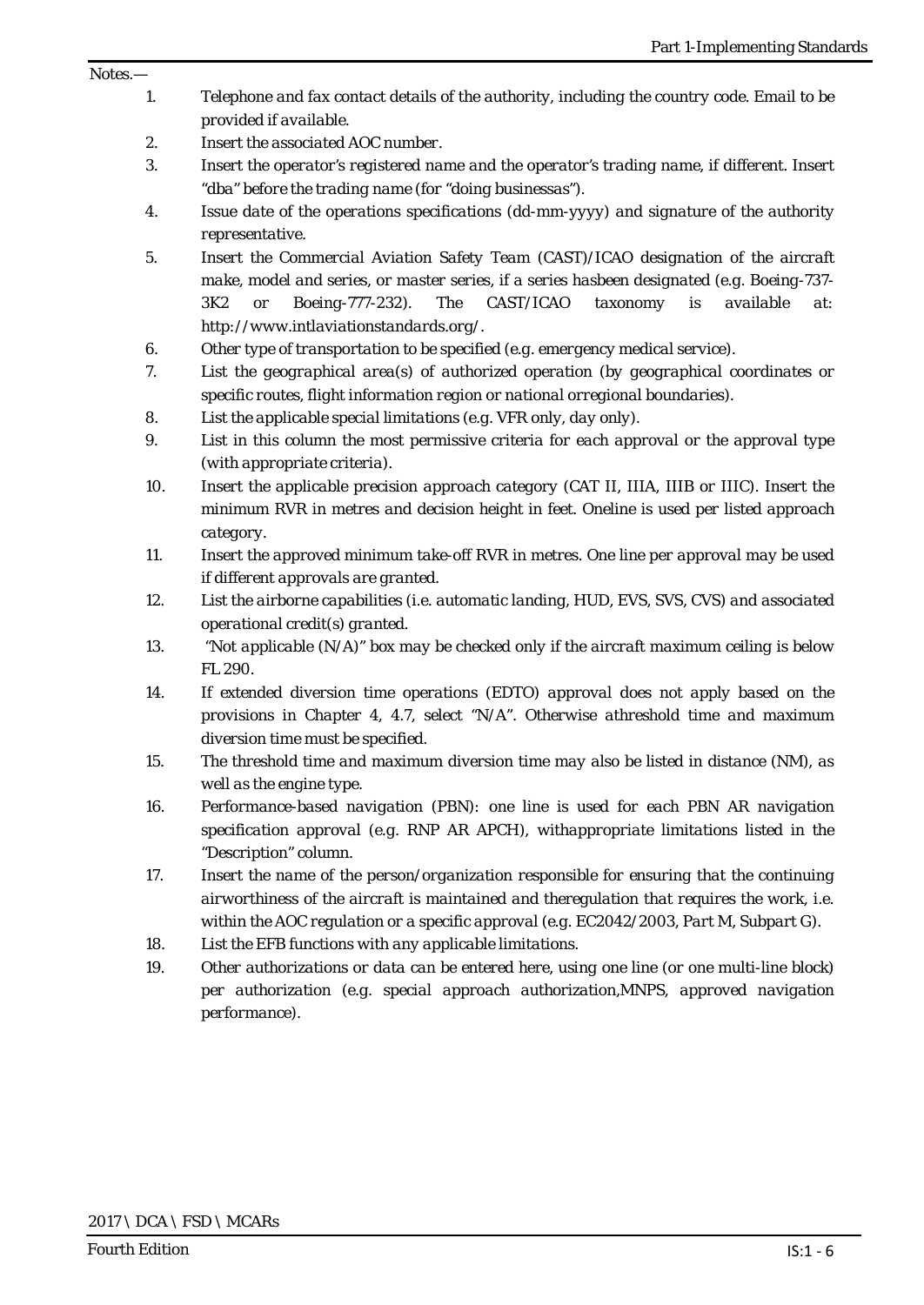## **IS: 1.2.2.1(e)MANAGEMENT PERSONNEL REQUIRED FOR COMMERCIAL AIR TRANSPORT OPERATIONS**

- (a) Each AOC holder shall make arrangements to ensure continuity of supervision if operations are conducted in the absence of any required management personnel.
- (b) Required management personnel shall be contracted to work sufficient hours such that the management functions are fulfilled.
- (c) A person serving in a required management position for an AOC holder may not serve in a similar position for any other AOC holder, unless an exemption is issued by the Authority.
- (d) The minimum initial qualifications for a Nominated post holder (Head of Operations) are—
	- (1) An ATP licence; and
	- (2) 3 years experience as PIC in commercial air transport operations—
		- (i) Of large aircraft if the AOC holder operates large aircraft, or
		- (ii) Of either large or small aircraft if the AOC holder operates only small aircraft.
- (e) The minimum qualifications for a Chief Pilot are—
	- (1) An ATP licence with the appropriate ratings for at least one of the aircraft used in the AOC holder's operations; and
	- (2) 3 years experience as PIC in commercial air transport operations—
		- (i) In large aircraft if the AOC holder operates large aircraft, or
			- (ii) In either large or small aircraft if the AOC holder operates only small aircraft.
- (f) The minimum entry qualifications for a Head of Engineering /Maintenance and or Head of ( CAMO ) are—
	- (1) Shall be engineering graduate specialized in Aeronautical, Mechanical Electrical, Electronic (or) former Transport Category Aircraft Maintenance Engineer Licence holder.
	- (2) Shall have at least 5 years experience in Manager Level or equivalent position including 2 years experience and Civil Aviation.
	- (3) Shall have Aircraft Maintenance experience not less than 10 years.
	- (4) Shall have broad knowledge on current Myanmar Civil Aviation Requirements, FAA, EASA regulations.
- (g) The minimum entry qualifications for head of Quality are—
	- (1) For Flight Crew;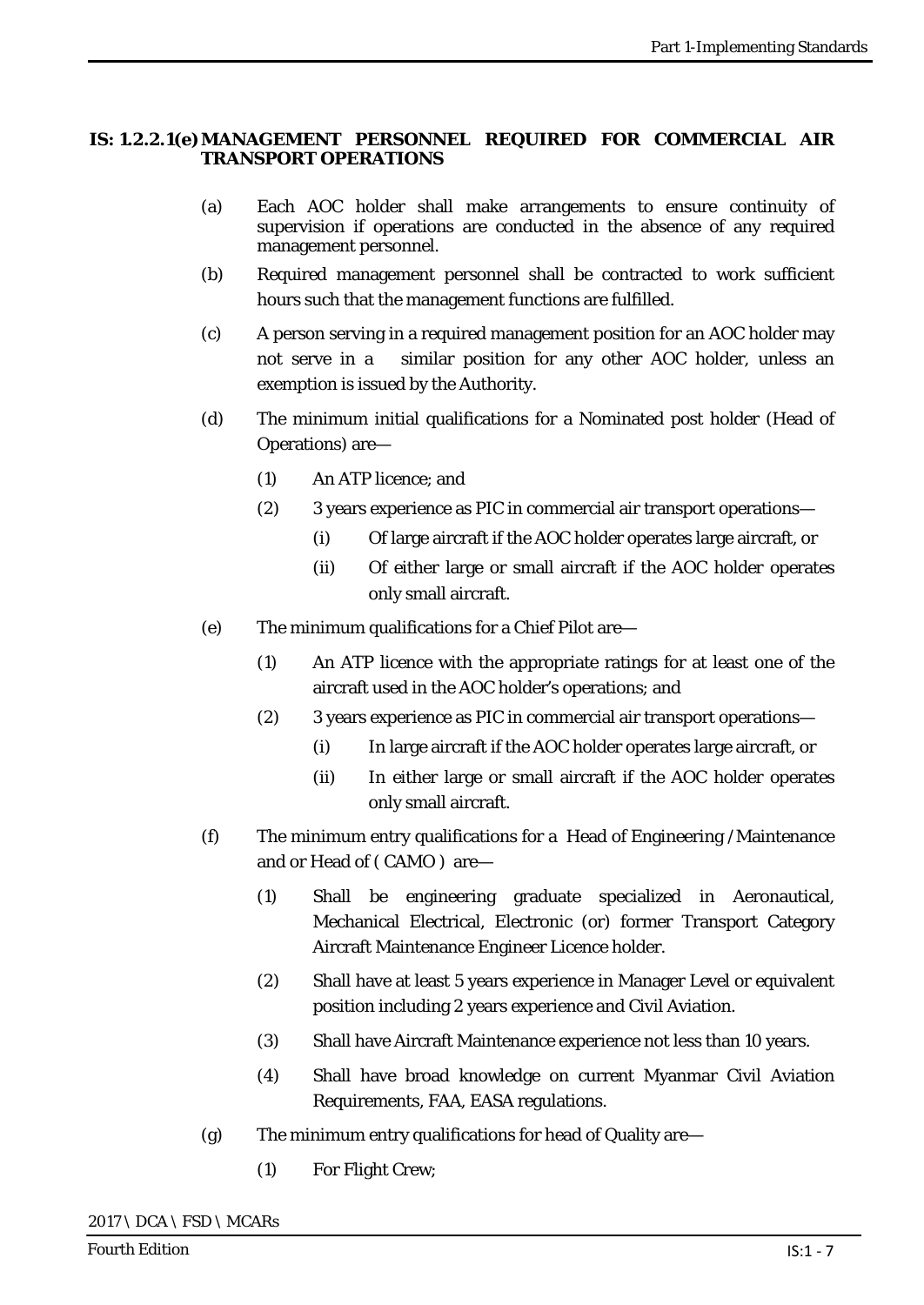- (a) An ATP licence with the appropriate ratings for at least one of the aircraft used in the AOC holder's operations; and
- (b) 3 years experience as PIC in commercial air transport operations—
	- (i) In large aircraft if the AOC holder operates large aircraft, or
	- (ii) In either large or small aircraft if the AOC holder operates only small aircraft.
- (2) For Engineering / Maintenance
	- (a) Shall be engineering graduate specialized in Aeronautical, Mechanical Electrical, Electronic (or) former Transport Category Aircraft Maintenance Engineer Licence holder.
	- (b) Shall have at least 3 years in Civil Aviation Maintenance Auditing and Quality control experience.
	- (c) Shall have Aviation Maintenance experience not less than 10 years and must include 3 years in Civil Aviation.
	- (d) Shall be capable of discharging his responsibilities and are conversant with Myanmar Civil Aviation Requirements, ICAO, FAA and EASA regulations and requirements there under as relates to his responsibilities.
- (h) The minimum entry qualifications for head of Safety are—
	- (1) He / She should hold a ATPL and appropriate ratings for at least one of the aircraft used by the operator, or he/she should have experience working in an airline or equivalent organization on aviation safety.
	- (2) Manage the SMS implementation plan on behalf of the accountable executive (upon initial implementation).
	- (3) Perform/facilitate hazard identification and safety risk analysis
	- (4) Monitor corrective actions and evaluate their results.
	- (5) Provide periodic reports on the organization's safety performance.
	- (6) Maintain SMS documentation and records.
	- (7) Plan and facilitate staff safety training.
	- (8) Provide independent advice on safety matters.
	- (9) Monitor safety concerns in the aviation industry and their perceived impact on the organization's operations aimed at product and service delivery.
	- (10) Coordinate and communicate (on behalf of the accountable executive)with the State's DCA Myanmar and other State authorities as necessary on issues relating to safety.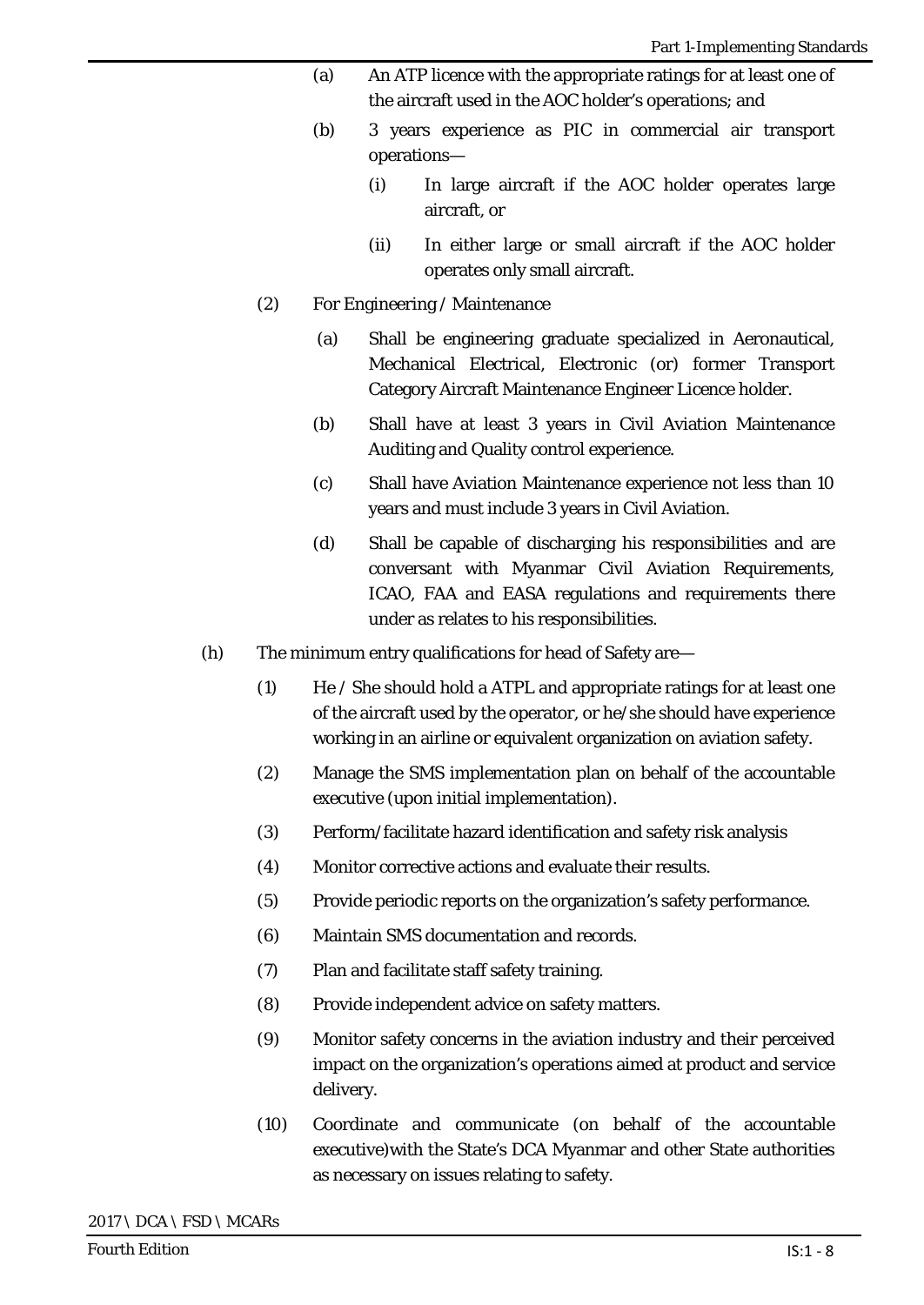# **IS: 1.2.2.2(d) QUALITY SYSTEM**

In order to show compliance with 1.2.2.2, an AOC holder should establish its quality system in accordance with the instruction and information contained in the following paragraphs.

#### **1.0 General.**

#### **1.1 Terminology.**

- (a) The terms used in the context of the requirement for an AOC's quality system have the following meaning:
- (1) Accountable Manager. The person acceptable to the Authority who has corporate authority for ensuring that all operations and maintenance activities can be financed and carried out to the standard required by the Authority, and any additional requirements defined by the operator.
- (2) Quality assurance. Quality assurance, as distinguished from quality control, involves activities in the business, systems, and technical audit areas. A set of predetermined, systemic actions which are required to provide adequate confidence that a product or service satisfies quality requirements.

#### **1.2 Quality Policy.**

**1.2.1** An operator shall establish a formal, written quality policy statement that is a commitment by the accountable manager as to what the quality system is intended to achieve. The quality policy should reflect the achievement and continued compliance with these MCARs together with any additional standards specified by the operator.

**1.2.2** The accountable manager is an essential part of the operator's management organization. With regard to the text in 1.2.2.2(a), the term "accountable manager" is intended to mean the Chief Executive/ President/ Managing Director/ General Manager, etc. of the operator's organization, who by virtue of his or her position has overall responsibility (including financial) for managing the organization.

**1.2.3** The accountable manager will have overall responsibility for the operator's quality system, including the frequency, format and structure of the internal management evaluation activities as prescribed in paragraph 3.9 below.

#### **1.3 Purpose of the Quality System.**

**1.3.1** The quality system should enable the operator to monitor compliance with these MCARs, the operator's manual system, and any other standards specified by the operator, or the Authority, to ensure safe operations and airworthy aircraft.

#### **1.4 Quality Manager.**

**1.4.1** The function of the quality manager to monitor compliance with, and the adequacy of, procedures required to ensure safe operational practices and airworthy aircraft as required by these MCARs may be carried out by more than one person by means of different, but complementary, quality assurance programmed.

**1.4.2** The primary role of the quality manager is to verify, by monitoring activity in the fields of flight operations, maintenance, crew training and ground operations, that the standards required by the Authority, and any additional requirements defined by the operator, are being carried out under the supervision of the relevant required management personnel.

**1.4.3** The quality manager should be responsible for ensuring that the quality assurance programmed is properly established, implemented and maintained.

**1.4.4** The quality manager should:

- (a) report to the accountable manager;
- (b) not be one of the required management personnel; and
- (c) have access to all parts of the operator's, and as necessary, any subcontractor's organization.

**1.4.5** In the case of small/very small operators, the posts of the Accountable Manager and quality manager may be combined.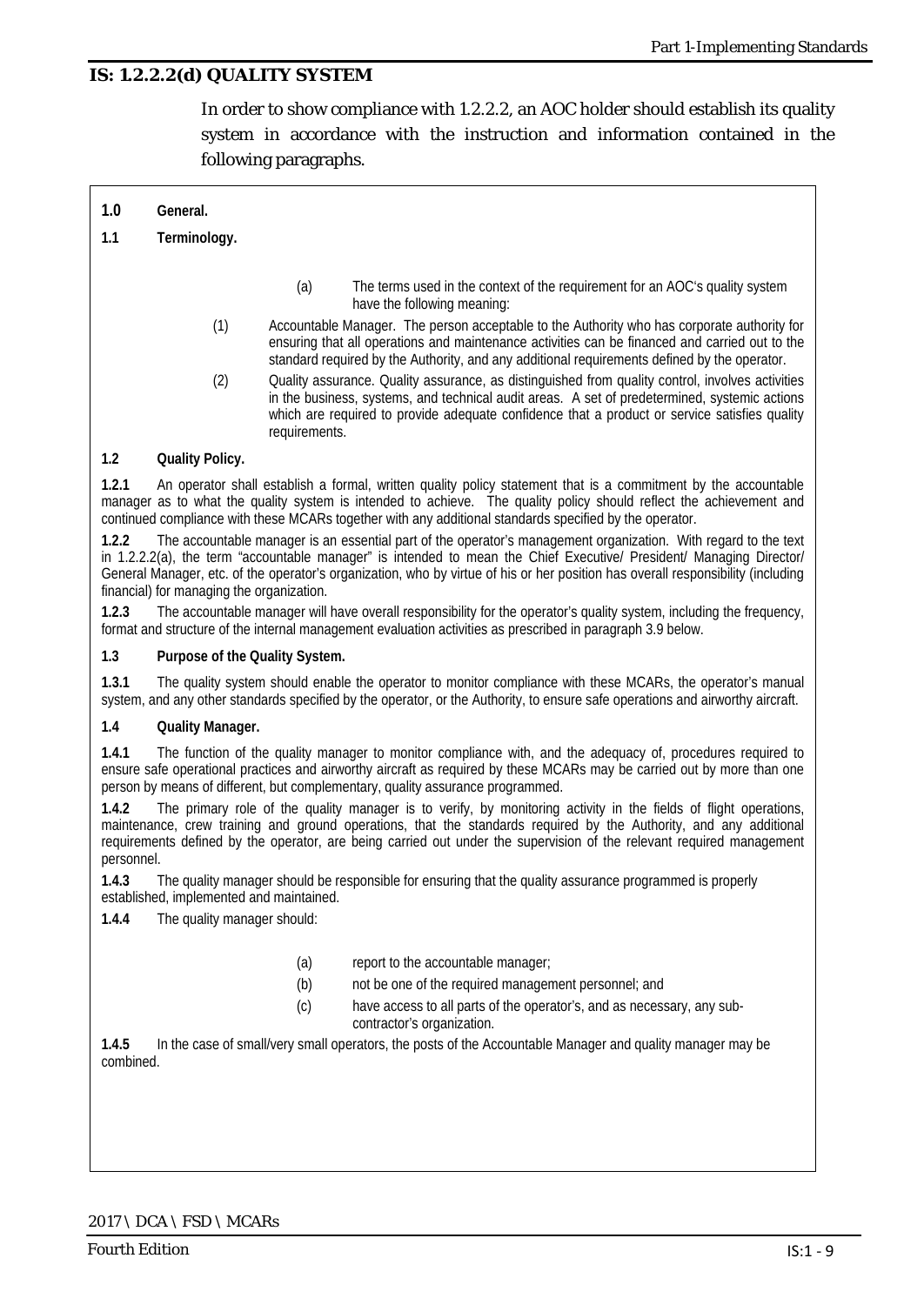#### **2.0 Quality System.**

#### **2.1 Introduction.**

**2.1.1** The operator's quality system should ensure compliance with and adequacy of operational and maintenance requirements, standards, and operational procedures.

- **2.1.2** The operator should specify the basic structure of the quality system applicable to the operation.
- **2.1.3** The quality system should be structured according to the size and complexity of the operation to be monitored.
- **2.2 Scope.**
- **2.2.1** As a minimum, the quality system should address the following:
	- (a) The provisions of these MCARs;
	- (b) The operator's additional standards and operating practices;
	- (c) The operator's quality policy;
	- (d) The operator's organizational structure;
	- (e) Responsibility for the development, establishment and management of the quality system;
	- (f) Documentation, including manuals, reports and records;
	- (g) Quality procedures;
	- (h) Quality assurance programmed;
	- (i) The required financial, material and human resources;
	- (j) Training requirements.
	- (k) Safety management system programmed;

**2.2.2** The quality system should include a feedback system to the accountable manager to ensure that corrective actions are both identified and promptly addressed. The feedback system should also specify who is required to rectify discrepancies and non-compliance in each particular case, and the procedure to be followed if corrective action is not completed within an appropriate timescale.

## **2.3 Relevant Documentation.**

- **2.3.1** Relevant documentation includes the relevant part of the operator's manual system.
- **2.3.2** In addition, relevant document should include the following:
	- (a) Quality policy;
	- (b) Terminology;
	- (c) Specified operational standards;
	- (d) A description of the organization;
	- (e) The allocation of duties and responsibilities;
	- (f) Operational procedures to ensure regulatory compliance;
	- (g) The quality assurance programmed, reflecting:
	- (1) Schedule of the monitoring process;
	- (2) Audit procedures;
	- (3) Reporting procedures;
	- (4) Follow-up and corrective action procedures;
	- (5) Recording system;
	- (6) The training syllabus; and
	- (7) Document control

#### **3.0 Quality Assurance Programmed.**

#### **3.1 Introduction.**

**3.1.1** The quality assurance programmed should include all planned and systematic actions necessary to provide confidence that all operations and maintenance are conducted in accordance with all applicable requirements, standards and operational procedures.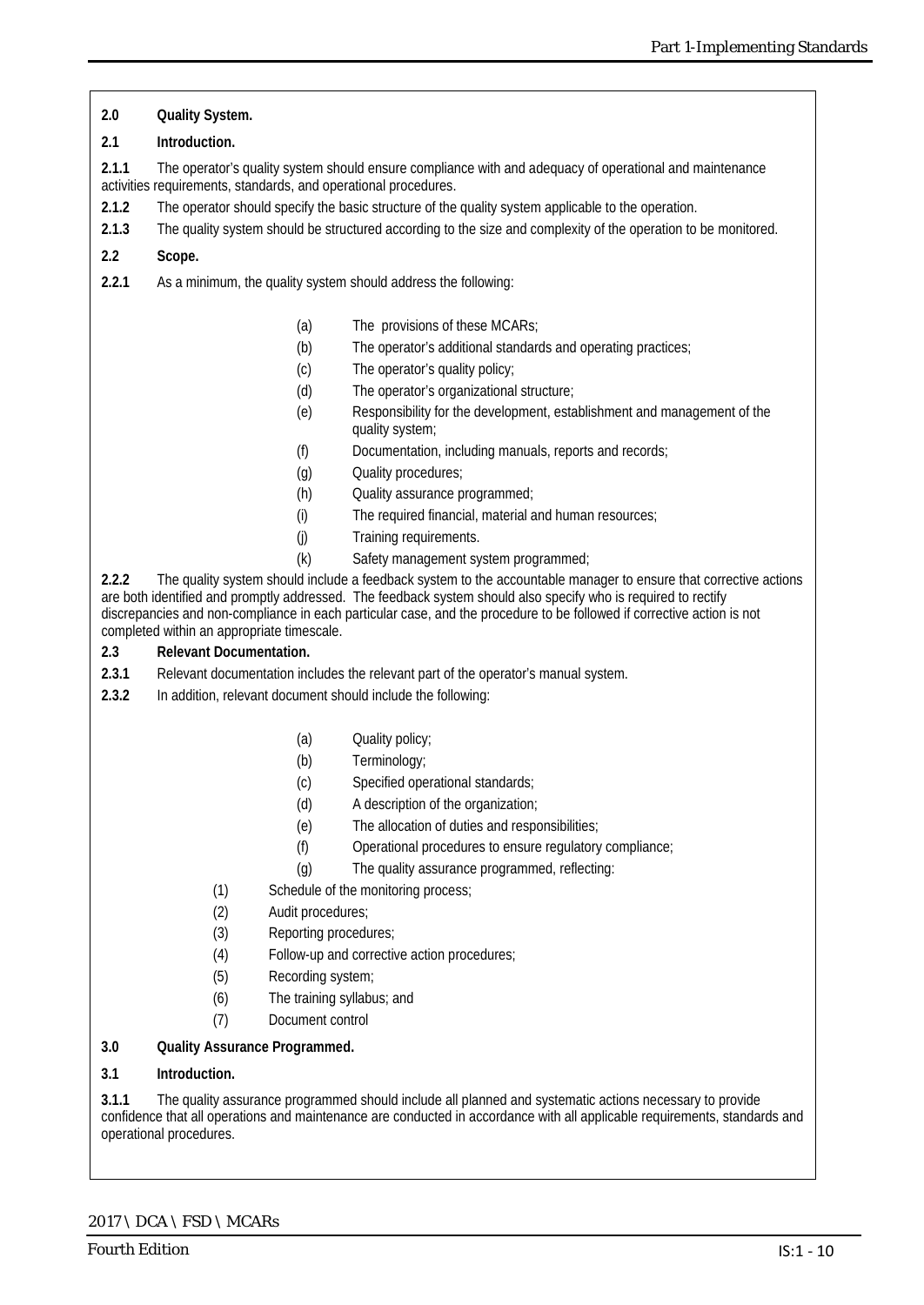**3.1.2** When establishing a quality assurance programmed, consideration should be given to at least the following:

- (a) Quality inspection;
- (b) Audit;
- (c) Auditors;
- (d) Auditor's independence
- (e) Audit scope;
- (f) Audit scheduling;
- (g) Monitoring and corrective action;
- (h) Management evaluation.

#### **3.2 Quality Inspection.**

**3.2.1** The primary purpose of a quality inspection is to observe a particular event/action/document, etc. in order to verify whether established operational procedures and requirements are followed during the accomplishment of that event and whether the required standard is achieved.

**3.2.2** Typical subject areas for quality inspections are:

- (a) Actual flight operations;
- (b) Ground deicing/anti-icing;
- (c) Flight support services;
- (d) Load control;
- (e) Maintenance;
- (f) Technical standards; and
- (g) Training standards.
- **3.2.3** Typical methods for quality inspections for maintenance include:
	- (a) Product sampling the part inspection of a representative sample of the aircraft fleet;
	- (b) Defect sampling the monitoring of defect rectification performance;
	- (c) Concession sampling the monitoring of any concession to not carry out maintenance on time;
	- (d) On time maintenance sampling the monitoring of when (flying hours/calendar time/flight cycles, etc.) aircraft and their components are brought in for maintenance;
	- (e) Sample reports of airworthy conditions and maintenance errors on aircraft and components.

#### **3.3 Audit.**

**3.3.1** An audit is a systematic and independent comparison of the way in which an operation is being conducted against the way in which the published operational procedures say it should be conducted.

- **3.3.2** Audits should include at least the following quality procedures and processes:
	- (a) A statement explaining the scope of the audit;
	- (b) Planning and preparation;
	- (c) Gathering and recording evidence; and
	- (d) Analysis of the evidence.
- **3.3.3** Techniques that contribute to an effective audit are:
	- (a) Interviews or discussions with personnel;
	- (b) A review of published documents;
	- (c) The examination of an adequate sample of records;
	- (d) The witnessing of the activities that make up the operation; and
	- (e) The preservation of documents and the recording of observations.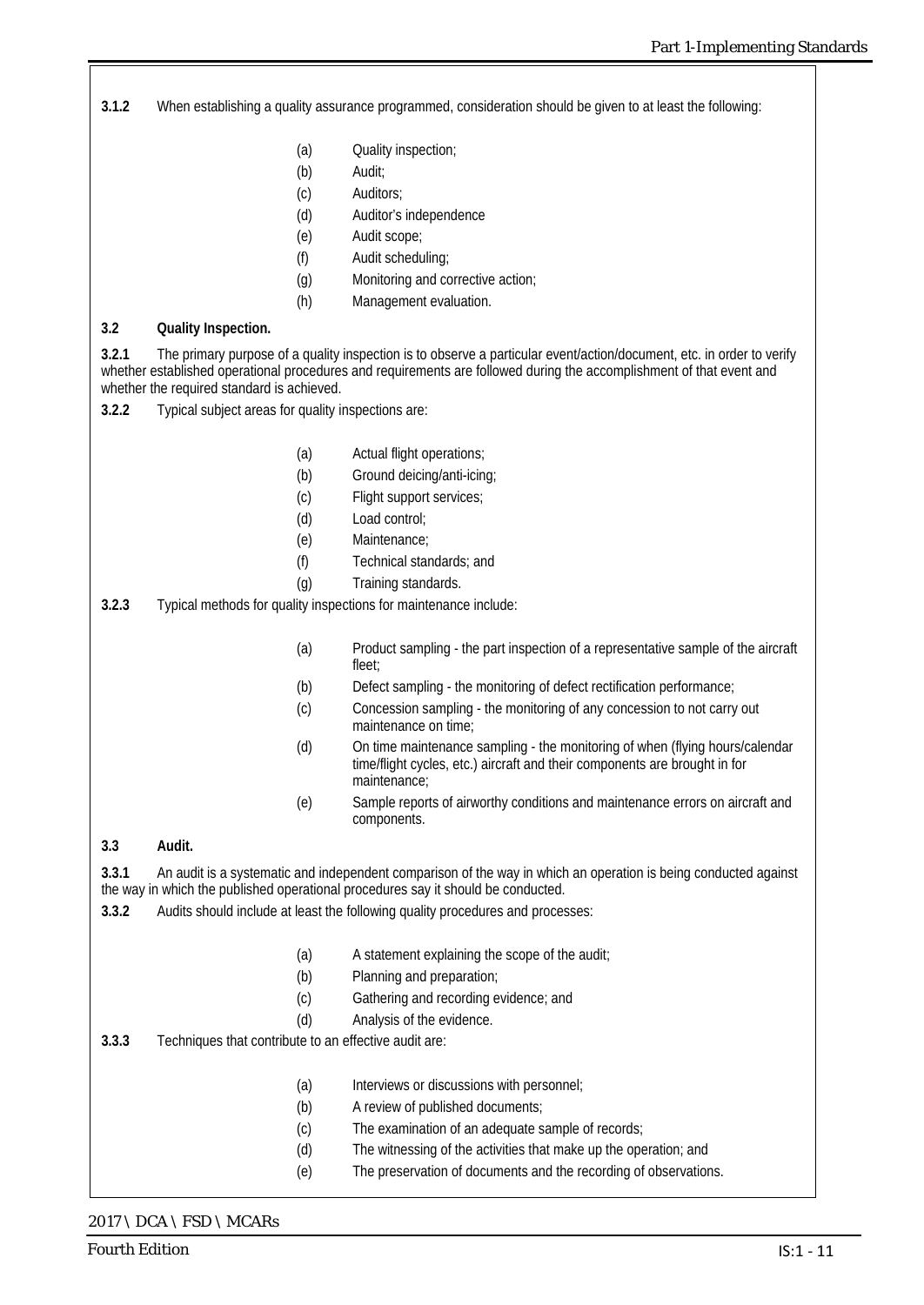#### **3.4. Auditors.**

**3.4.1** An operator should decide, depending upon the complexity of the operations, whether to make use of a dedicated audit team or a single auditor. In any event, the auditor or audit team should have relevant operational and/or maintenance experience.

**3.4.2** The responsibilities of the auditors should be clearly defined in the relevant documentation.

#### **3.5 Auditor's Independence.**

**3.5.1** Auditors should not have any day-to-day involvement in the area of the operation and/or maintenance activity that is to be audited. An operator may, in addition to using the services of full-time dedicated personnel belonging to a separate quality department, undertake the monitoring of specific areas or activities by the use of part-time auditors. An operator whose structure and size does not justify the establishment of full-time auditors, may undertake the audit function by the use of part-time personnel from within its own organization or from an external source under the terms of an agreement acceptable to the Authority. In all cases the operator should develop suitable procedures to ensure that persons directly responsible for the activities to be audited are not selected as part of the auditing team. Where external auditors are used, it is essential that any external specialist is familiar with the type of operation and/or maintenance conducted by the operator.

**3.5.2** The operator's quality assurance programmed should identify the persons within the company who have the experience, responsibility and authority to:

- (a) Perform quality inspections and audits as part of ongoing quality assurance;
- (b) Identify and record any concerns or findings, and the evidence necessary to substantiate such concerns or findings;
- (c) Initiate or recommend solutions to concerns or findings through designated reporting channels;
- (d) Verify the implementation of solutions within specific timescales;
- (e) Report directly to the quality manager.

#### **3.6 Audit Scope.**

**3.6.1** Operators are required to monitor compliance with the operational and maintenance procedures they have designed to ensure safe operations, airworthy aircraft and the serviceability of both operational and safety equipment. In doing so they should as a minimum, and where appropriate, monitor:

- (a) Organization;
- (b) Plans and company objectives;
- (c) Operational procedures;
- (d) Flight safety;
- (e) Operator certification (AOC/Operations specifications)
- (f) Supervision;
- (g) Aircraft performance;
- (h) All weather operations;
- (i) Communications and navigational equipment and practices;
- (j) Mass, balance and aircraft loading;
- (k) Instruments and safety equipment;
- (l) Manuals, logs, and records;
- (m) Flight and duty time limitations, rest requirements, and scheduling;
- (n) Aircraft maintenance/operations interface;
- (o) Use of the MEL;
- (p) Maintenance programmed and continued airworthiness;
- (q) Airworthiness directives management;
- (r) Maintenance accomplishment;
- (s) Defect deferral;
- (t) Flight crew;
- (u) Cabin crew;
- (v) Dangerous goods;
- (w) Security;
- (x) Training.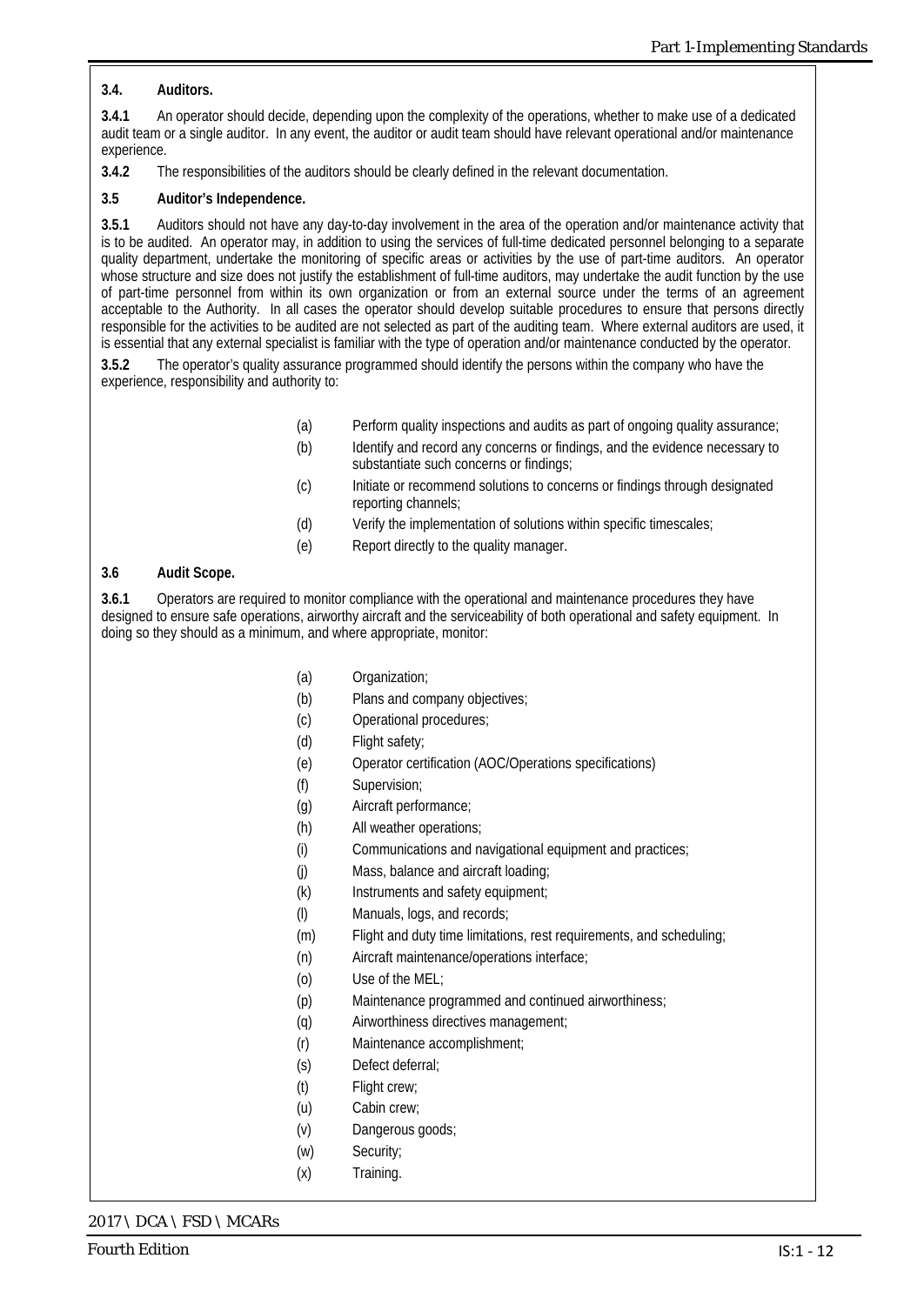#### **3.7 Audit Scheduling.**

**3.7.1** A quality assurance programmed should include a defined audit schedule and a periodic review cycle area by area. The schedule should be flexible, and allow unscheduled audits when trends are identified. Follow-up audits should be scheduled when necessary to verify that corrective action was carried out and that it was effective.

**3.7.2** An operator should establish a schedule of audits to be completed during a specified calendar period. All aspects of the operation should be reviewed within every 12 month period in accordance with the programmed unless an extension to the audit period is accepted as explained below. An operator may increase the frequency of audits at its discretion but should not decrease the frequency without the agreement of the Authority. Audit frequency should not be decreased beyond a 24 month period interval.

**3.7.3** When an operator defines the audit schedule, significant changes to the management, organization, operation, or technologies should be considered as well as changes to the regulatory requirements.

#### **3.8 Monitoring and Corrective Action.**

**3.8.1** The aim of monitoring within the quality system is primarily to investigate and judge its effectiveness and thereby to ensure that defined policy, operational, and maintenance standards are continuously complied with. Monitoring activity is based upon quality inspections, audits, corrective action and follow-up. The operator should establish and publish a quality procedure to monitor regulatory compliance on a continuing basis. This monitoring activity should be aimed at eliminating the causes of unsatisfactory performance.

**3.8.2.** Any non-compliance identified as a result of monitoring should be communicated to the manager responsible for taking corrective action or, if appropriate, the accountable manager. Such non-compliance should be recorded, for the purpose of further investigation, in order to determine the cause and to enable the recommendation of appropriate corrective action.

**3.8.3** The quality assurance programmed should include procedures to ensure that corrective actions are taken in response to findings. These quality procedures should monitor such actions to verify their effectiveness and that they have been completed. Organizational responsibility and accountability for the implementation of corrective action resides with the department cited in the report identifying the finding. The accountable manager will have the ultimate responsibility for resourcing the corrective active action and ensuring, through the quality manager, that the corrective action has reestablished compliance with the standard required by the Authority, and any additional requirements defined by the operator.

**3.8.4** Corrective action. Subsequent to the quality inspection/audit, the operator should establish:

|                                                                                                                                                                                          | (a)                         | The seriousness of any findings and any need for immediate corrective action;                                      |  |  |  |
|------------------------------------------------------------------------------------------------------------------------------------------------------------------------------------------|-----------------------------|--------------------------------------------------------------------------------------------------------------------|--|--|--|
|                                                                                                                                                                                          | (b)                         | The origin of the finding;                                                                                         |  |  |  |
|                                                                                                                                                                                          | (c)                         | What corrective actions are required to ensure that the non-compliance does<br>not recur:                          |  |  |  |
|                                                                                                                                                                                          | (d)                         | A schedule for corrective action;                                                                                  |  |  |  |
|                                                                                                                                                                                          | (e)                         | The identification of individuals or departments responsible for implementing<br>corrective action;                |  |  |  |
|                                                                                                                                                                                          | (f)                         | Allocation of resources by the accountable manager, where appropriate.                                             |  |  |  |
| 3.8.5                                                                                                                                                                                    | The quality manager should: |                                                                                                                    |  |  |  |
|                                                                                                                                                                                          |                             |                                                                                                                    |  |  |  |
|                                                                                                                                                                                          | (a)                         | Verify that corrective action is taken by the manager responsible in response to<br>any finding of non-compliance; |  |  |  |
|                                                                                                                                                                                          | (b)                         | Verify the corrective action includes the elements outlined in paragraph 3.8.4<br>above;                           |  |  |  |
|                                                                                                                                                                                          | (c)                         | Monitor the implementation and completion of corrective action'                                                    |  |  |  |
|                                                                                                                                                                                          | (d)                         | Provide management with an independent assessment of corrective action;<br>implementation and completion;          |  |  |  |
|                                                                                                                                                                                          | (e)                         | Evaluate the effectiveness of corrective action through follow-up process.                                         |  |  |  |
| 3.9                                                                                                                                                                                      | Management Evaluation.      |                                                                                                                    |  |  |  |
| 3.9.1<br>A management evaluation is a comprehensive, systematic, documented review by the management of the quality<br>system, operational policies and procedures, and should consider: |                             |                                                                                                                    |  |  |  |
|                                                                                                                                                                                          |                             |                                                                                                                    |  |  |  |
|                                                                                                                                                                                          | (a)                         | The results of quality inspections, audits and any other indicators;                                               |  |  |  |
|                                                                                                                                                                                          | (b)                         | The overall effectiveness of the management organization in achieving stated<br>objectives.                        |  |  |  |
|                                                                                                                                                                                          |                             |                                                                                                                    |  |  |  |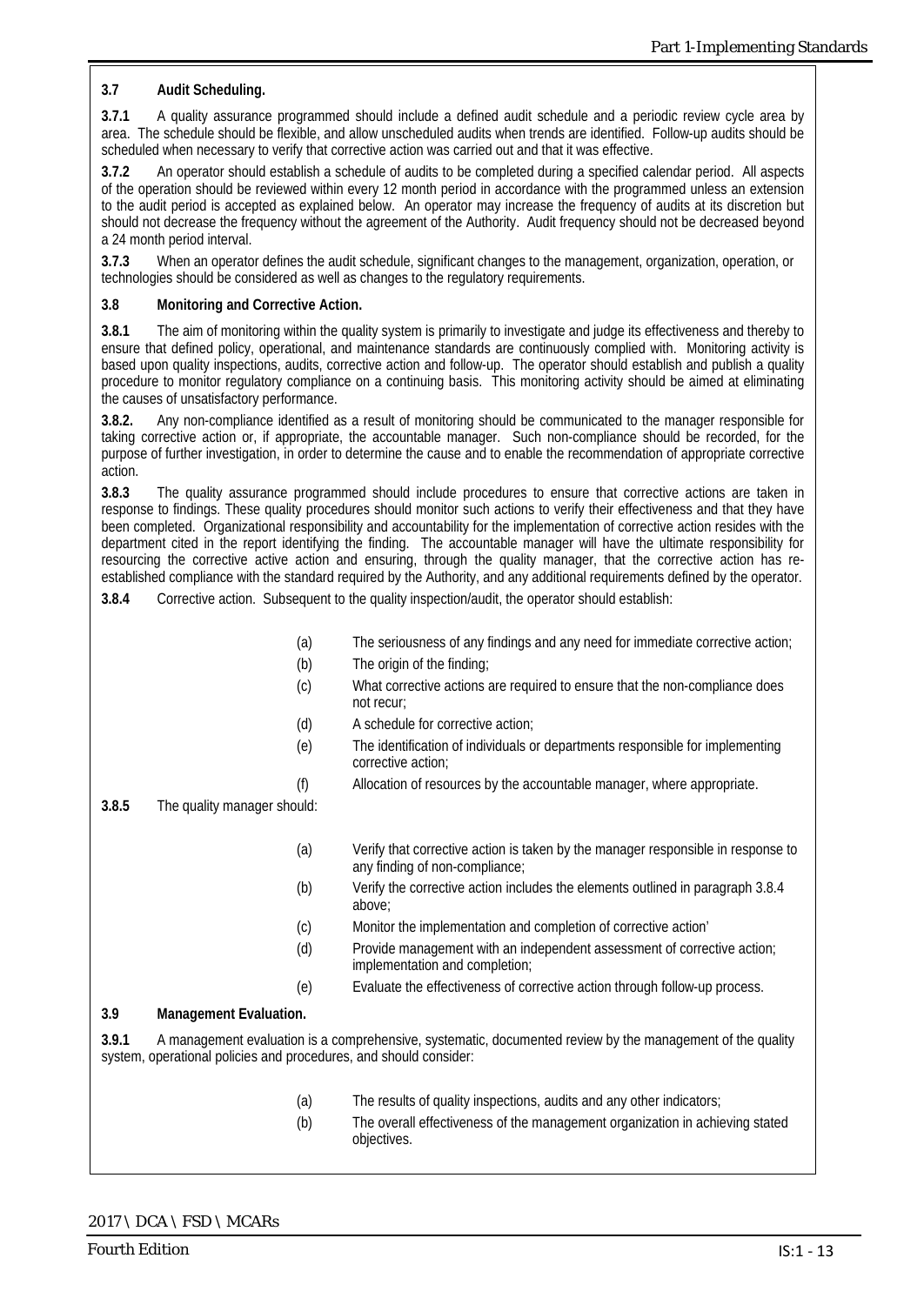**3.9.2** A management should identify and correct trends, and prevent, where possible, future non-conformities. Conclusions and recommendations made as a result of an evaluation should be submitted in writing to the responsible manager for action. The responsible manager should be an individual who has the authority to resolve issues and take action.

**3.9.3** The accountable manager should decide upon the frequency, format and structure of internal management evaluation activities.

#### **3.10 Recording.**

**3.10.1** Accurate, complete and readily accessible records documenting the results of the quality assurance programmed should be maintained by the operator. Records are essential data to enable an operator to analyses and determine the root causes of non-conformity, so that areas of non-compliance can be identified and addressed.

**3.10.2** The following records should be retained for a period of 5 years:

- (a) Audit schedules;
- (b) Quality inspection and audit reports;
- (c) Responses to findings;
- (d) Corrective action reports;
- (e) Follow-up and closure reports; and
- (f) Management evaluation reports.

#### **4.0 Quality Assurance Responsibility for Sub-Contractors.**

#### **4.1 Sub-Contractors.**

**4.1.1** Operators may decide to sub-contract out certain activities to external agencies for the provision of services related to areas such as:

- (a) Ground deicing/anti-icing;
- (b) Maintenance;
- (c) Ground handling;
- (d) Flight support (including performance calculations, flight planning, navigation database and dispatch);
- (e) Training;
- (f) Manual preparation.

**4.1.2** The ultimate responsibility for the product or service provided by the sub-contractor always remains with the operator. A written agreement should exist between the operator and the sub-contractor clearly defining the safety related services and quality to be provided. The sub-contractor's safety related activities relevant to the agreement should be included in the operator's quality assurance programmed.

**4.1.3** The operator should ensure that the sub-contractor has the necessary authorization/approval when required and commands the resources and competence to undertake the task.

## **5.0. Quality System Training.**

#### **5.1 General.**

**5.1.1** An operator should establish effective, well planned and resourced quality related briefing for all personnel.

**5.1.2** Those responsible for managing the quality system should receive training covering:

- (a) An introduction to the concept of the quality system;
- (b) Quality management;
- (c) The concept of quality assurance;
- (d) Quality manuals;
- (e) Audit techniques;
- (f) Reporting and recording; and
- (g) The way in which the quality system will function in the company.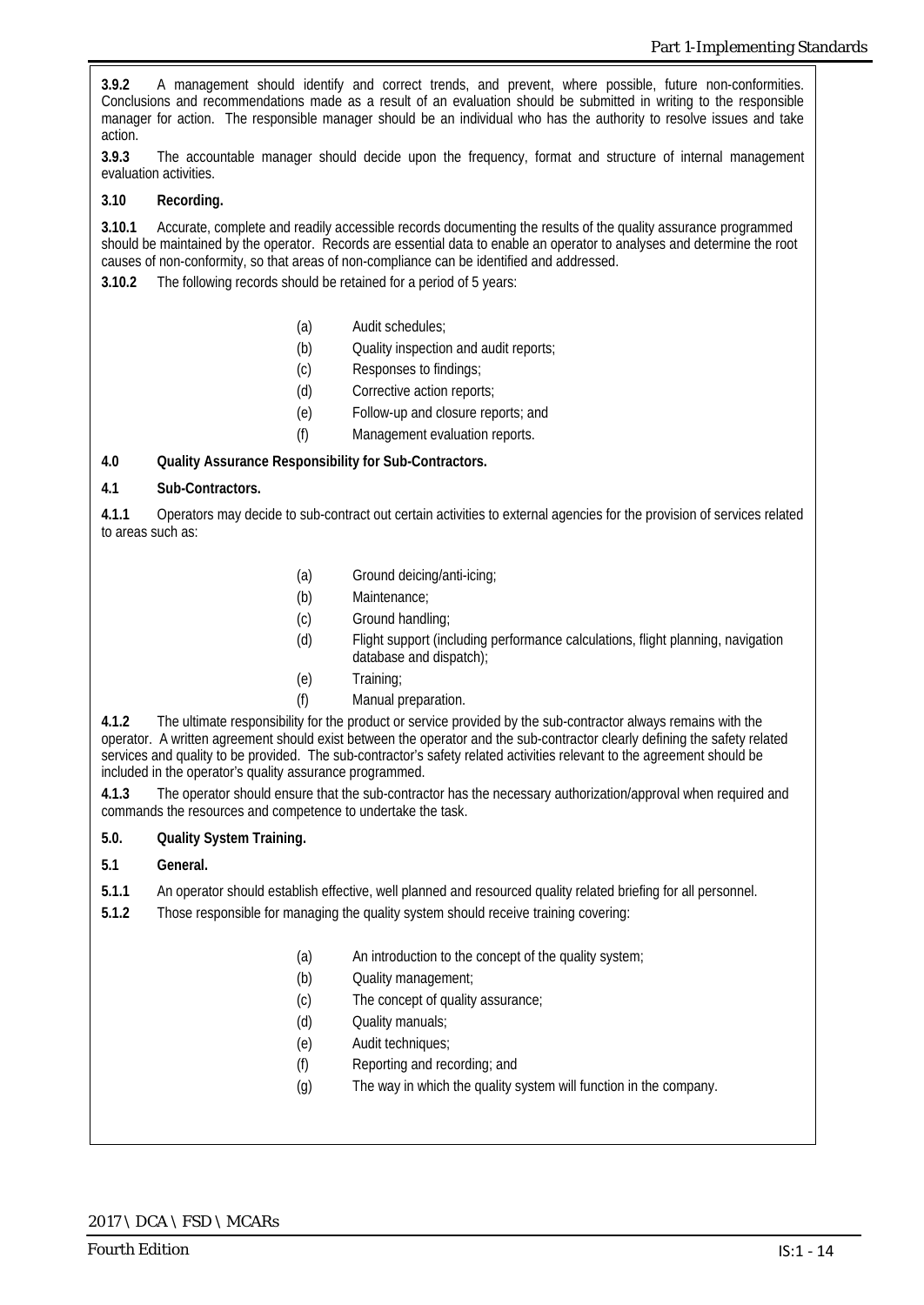**5.1.3** Time should be provided to train every individual involved in quality management and for briefing the remainder of the employees. The allocation of time and resources should be governed by the size and complexity of the operation concerned.

#### **5.2 Sources of Training.**

**5.2.1** Quality management courses are available from the various [National] or International Standards Institutions, and an operator should consider whether to offer such courses to those likely to be involved in the management of quality systems. Operators with sufficient appropriately qualified staff should consider whether to carry out in-house training.

#### **6.0 Organizations with 20 or Less Full-Time Employees.**

#### **6.1 Introduction.**

**6.1.1** The requirements to establish and document a quality system and to employ a quality manager apply to all operators. References to large and small operators elsewhere in these MCARs are governed by aircraft capacity (i.e. more or less than 20 seats) and by mass (i.e. greater or less than 10 tones maximum take-off mass). Such terminology is not relevant when considering the scale of an operation and the quality system required. In the context of quality systems therefore, operators should be categorized according to the number of full time staff employees.

#### **6.2 Scale of Operation.**

**6.2.1** Operators who employ 5 or less full time staff are considered to be "very small" while those employing between 6 and 20 full time employees are regarded as "small" operators as far as quality systems are concerned. Full-time in this context means employed for not less than 35 hours per week excluding vacation periods.

**6.2.2** Complex quality systems could be inappropriate for small or very small operators and the clerical effort required to draw up manuals and quality procedures for a complex system may stretch their resources. It is therefore accepted that such operators should tailor their quality systems to suit the size and complexity of their operation and allocate resources accordingly.

## **6.3 Quality System for Small/Very Small Operators.**

**6.3.1** For small and very small operators it may be appropriate to develop a quality assurance programmed that employs a checklist. The checklist should have a supporting schedule that requires completion of all checklist items within a specified timescale, together with a statement acknowledging completion of a periodic review by top management. An occasional independent overview of the checklist content and achievement of the quality assurance should be undertaken.

**6.3.2** The "small" operator may decide to use internal or external auditors or a combination of the two. In these circumstances it would be acceptable for external specialists and or qualified organizations to perform the quality audits on behalf of the quality manager.

**6.3.3** If the independent quality audit function is being conducted by external auditors, the audit schedule should be shown in the relevant documentation.

**6.3.4** Whatever arrangements are made, the operator retains the ultimate responsibility for the quality system and especially the completion and follow-up of corrective actions.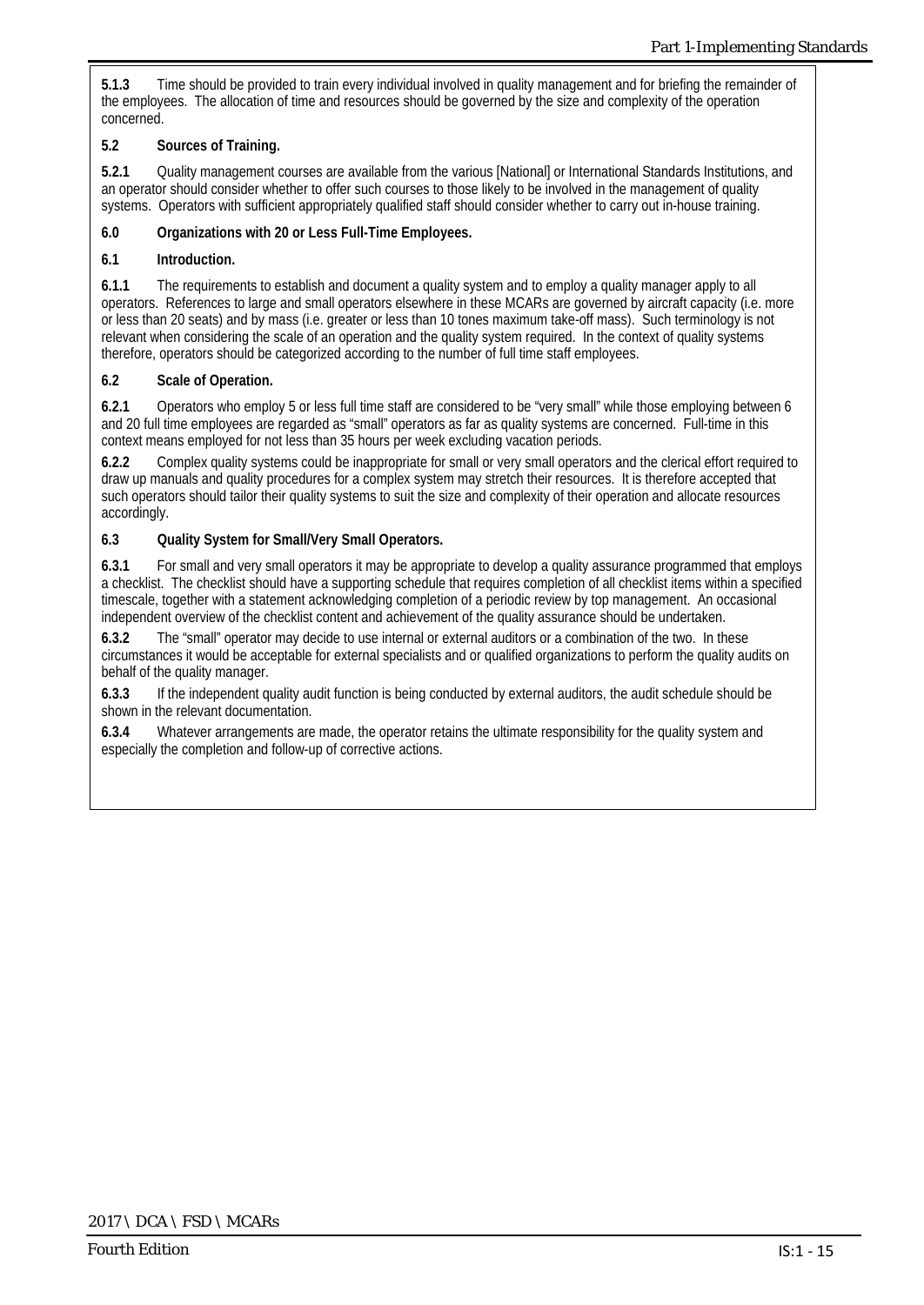# **Quality System —Organization Examples**

(a) The following diagrams illustrate two typical examples of Quality organizations.

(1) Quality System within the AOC holder's organization when the AOC holder also holds an approval for maintenance.



(b) Quality Systems related to an AOC holder's organization where aircraft maintenance is contracted out to an approved organization which is not integrated with the AOC holder.

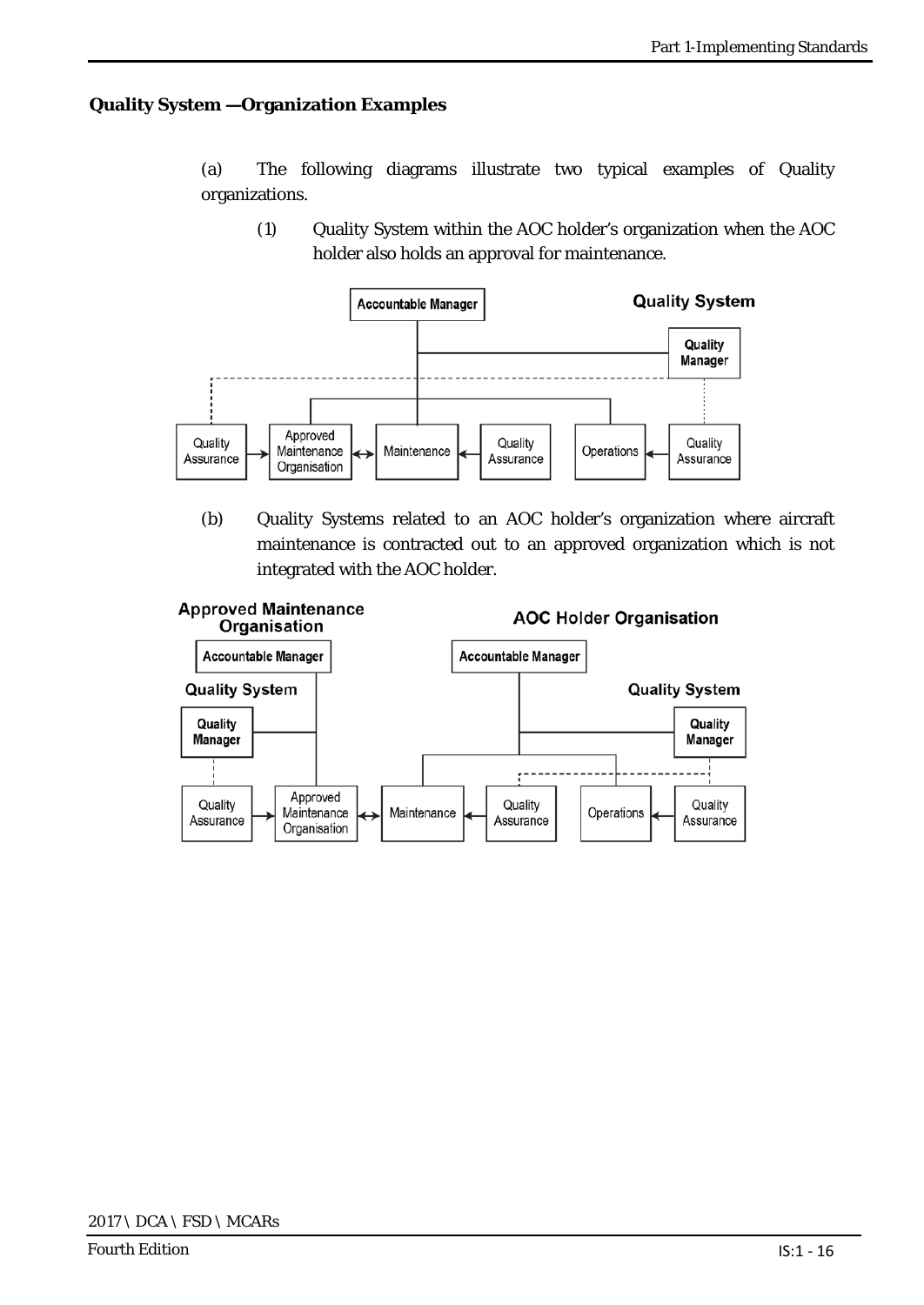# **IS: 1.2.2.4(a) Retention of Records**

An operator shall ensure that the following information or documentation is retained for the periods shown in the table below.

#### **Table of Record Retention**

| <b>Flight Crew Records</b>                                                                                               |                                                                                     |
|--------------------------------------------------------------------------------------------------------------------------|-------------------------------------------------------------------------------------|
| Flight, duty and rest time                                                                                               | 2 years                                                                             |
| Licence and medical certificate                                                                                          | Until 12 months after the flight crew member has left<br>the employ of the operator |
| Ground and flight training (all types)                                                                                   | Until 12 months after the flight crew member has left<br>the employ of the operator |
| Route and aerodrome/heliport qualification training                                                                      | Until 12 months after the flight crew member has left<br>the employ of the operator |
| Dangerous good training                                                                                                  | Until 12 months after the flight crew member has left<br>the employ of the operator |
| <b>Security training</b>                                                                                                 | Until 12 months after the flight crew member has left<br>the employ of the operator |
| Proficiency and qualification checks (all types)                                                                         | Until 12 months after the flight crew member has left<br>the employ of the operator |
| <b>Cabin Crew Records</b>                                                                                                |                                                                                     |
| Flight, duty and rest time                                                                                               | 2 years                                                                             |
| Licence, if applicable                                                                                                   | Until 12 months after the cabin crew member has left<br>the employ of the operator  |
| Ground and flight training (all types) and qualification<br>checks                                                       | Until 12 months after the cabin crew member has left<br>the employ of the operator  |
| Dangerous good training                                                                                                  | Until 12 months after the cabin crew member has left<br>the employ of the operator  |
| <b>Security training</b>                                                                                                 | Until 12 months after the cabin crew member has left<br>the employ of the operator  |
| Competency checks                                                                                                        | Until 12 months after the cabin crew member has left<br>the employ of the operator  |
| <b>Records for other AOC Personnel</b>                                                                                   |                                                                                     |
| Training/qualification of other personnel for whom an<br>approved training programme is required in these<br>regulations | Until 12 months after the employee has left the employ<br>of the operator           |
| Licence, if required, and medical certificate if required                                                                | Until 12 months after the employee has left the employ<br>of the operator           |
| Proficiency or competency checks, if required                                                                            | Until 12 months after the employee has left the employ<br>of the operator           |

# **Table of Record Retention**

| <b>Flight Preparation Forms</b> |                                                           |
|---------------------------------|-----------------------------------------------------------|
| Completed load manifest         | 3 months after the completion of the flight               |
| Mass and balance reports        | $\frac{1}{2}$ 3 months after the completion of the flight |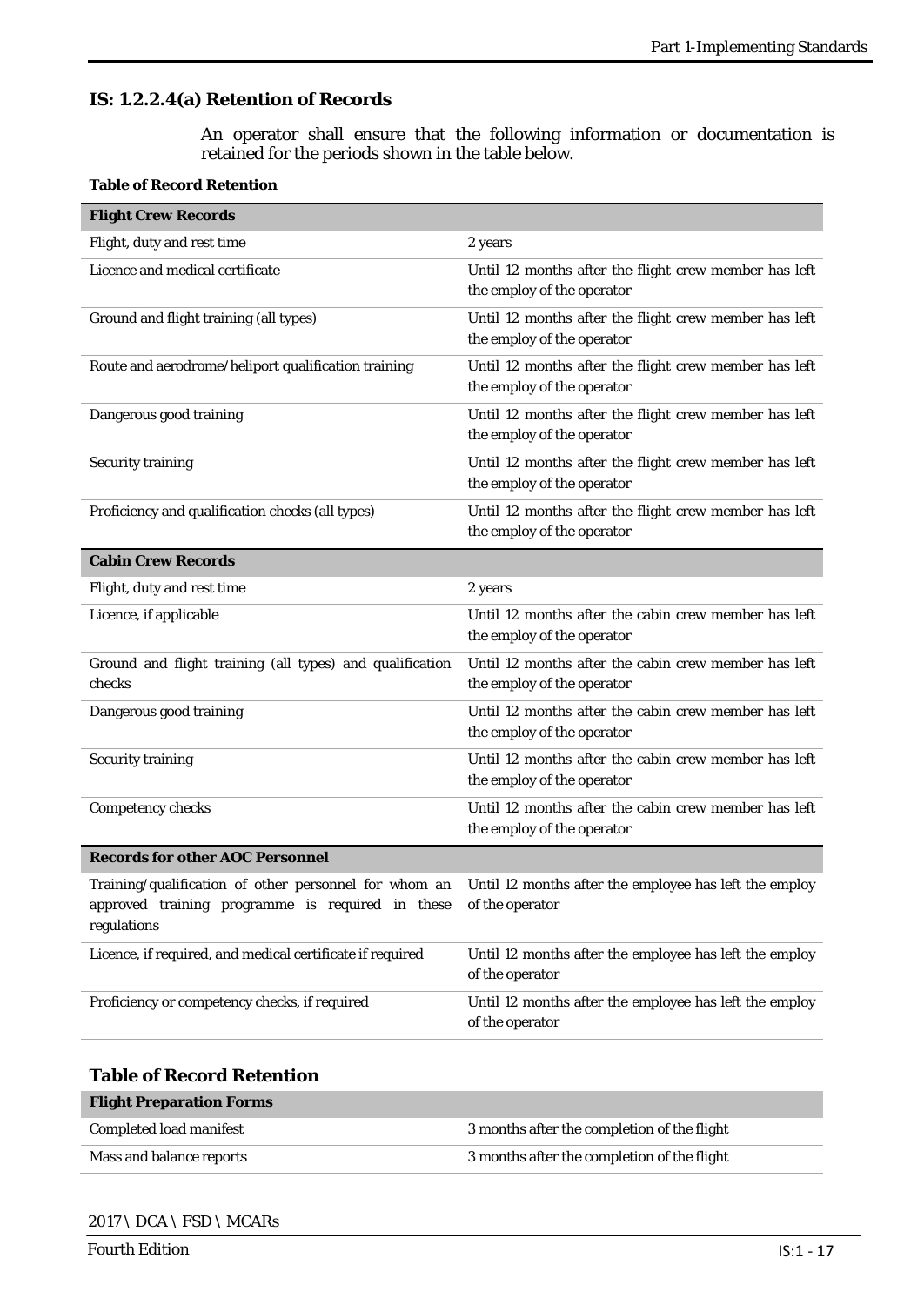| Dispatch releases                                                                                                                                                            | 3 months after the completion of the flight                                                    |
|------------------------------------------------------------------------------------------------------------------------------------------------------------------------------|------------------------------------------------------------------------------------------------|
| Flight plans                                                                                                                                                                 | 3 months after the completion of the flight                                                    |
| <b>Passenger manifests</b>                                                                                                                                                   | 3 months after the completion of the flight                                                    |
| <b>Weather reports</b>                                                                                                                                                       | 3 months after the completion of the flight                                                    |
| <b>Flight Recorder Records</b>                                                                                                                                               |                                                                                                |
| Cockpit voice recordings                                                                                                                                                     | Preserved after an accident or incident for 60 days or<br>longer if requested by the Authority |
| <b>Flight data recordings</b>                                                                                                                                                | Preserved after an accident or incident for 60 days or<br>longer if requested by the Authority |
| <b>Aircraft Technical Logbook</b>                                                                                                                                            |                                                                                                |
| Journey records section                                                                                                                                                      | at least six months                                                                            |
| Maintenance records section                                                                                                                                                  | <b>According to MCAR Part-M</b>                                                                |
| <b>Maintenance Records of the Aircraft</b>                                                                                                                                   |                                                                                                |
| Total time in service (hours, calendar time and cycles, as<br>appropriate) of the aircraft and all life-limited components                                                   | <b>According to MCAR Part-M</b>                                                                |
| Current status of compliance with all mandatory<br>continuing airworthiness information                                                                                      | <b>According to MCAR Part-M</b>                                                                |
| Appropriate details of modifications and repairs to the<br>aircraft and its components                                                                                       | <b>According to MCAR Part-M</b>                                                                |
| Total time in service (hours, calendar time and cycles, as<br>appropriate) since the last overhaul of the aircraft or its<br>components subject to a mandatory overhaul life | <b>According to MCAR Part-M</b>                                                                |
| detailed maintenance<br>records<br>The<br>show<br>all<br>to<br>requirements for a maintenance release have been met                                                          | <b>According to MCAR Part-M</b>                                                                |
| <b>Other Records</b>                                                                                                                                                         |                                                                                                |
| Operational flight plan                                                                                                                                                      | 3 months after the completion of the flight                                                    |
| Quality system records                                                                                                                                                       | 5 years                                                                                        |
| Dangerous goods transport document                                                                                                                                           | 6 months after the completion of the flight                                                    |
| Dangerous goods acceptance checklist                                                                                                                                         | 6 months after the completion of the flight                                                    |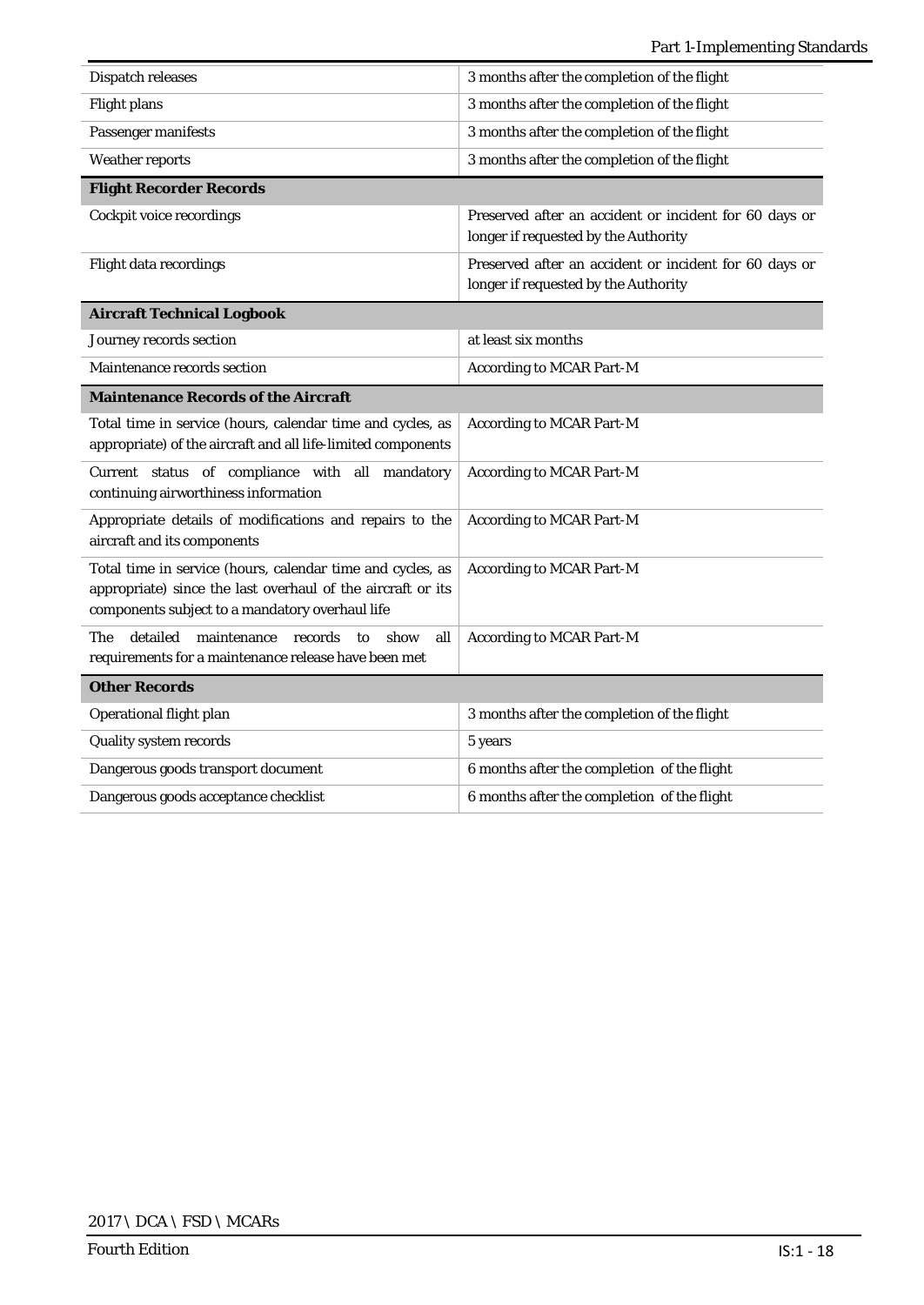# **IS: 1.2.2.9(a) FRAMEWORK FOR A SAFETY MANAGEMENT SYSTEM (SMS)**

This specifies the framework for the implementation and maintenance of an SMS. The framework comprises four components and twelve elements as the minimum requirements for SMS implementation:

- 1. Safety policy and objectives
	- (a) Management commitment and responsibility
	- (b) Safety accountabilities
	- (c) Appointment of key safety personnel
	- (d) Coordination of emergency response planning
	- (e) SMS documentation
- 2. Safety risk management
	- (a) Hazard identification
	- (b) Safety risk assessment and mitigation
- 3. Safety assurance
	- (a) Safety performance monitoring and measurement
	- (b) The management of change
	- (c) Continuous improvement of the SMS
- 4. Safety promotion
	- (a) Training and education
	- (b) Safety communication

# **1. Safety policy and objectives**

# **1.1 Management commitment and responsibility**

Each AOC holder shall define its safety policy in accordance with international and national requirements. The safety policy shall:

- (a) reflect organizational commitment regarding safety;
- (b) include a clear statement about the provision of the necessary resources for the implementation of the safety policy;
- (c) Include safety reporting procedures;
- (d) clearly indicate which types of behaviors are unacceptable related to the service provider's aviation activities andinclude the circumstances under which disciplinary action would not apply;
- (e) be signed by the accountable executive of the organization;
- (f) be communicated, with visible endorsement, throughout the organization; and
- (g) be periodically reviewed to ensure it remains relevant and appropriate to the service provider.

# **1.2 Safety accountabilities**

Each AOC holder shall:

(a) identify the accountable executive who, irrespective of other functions, has ultimate responsibility andaccountability, on behalf of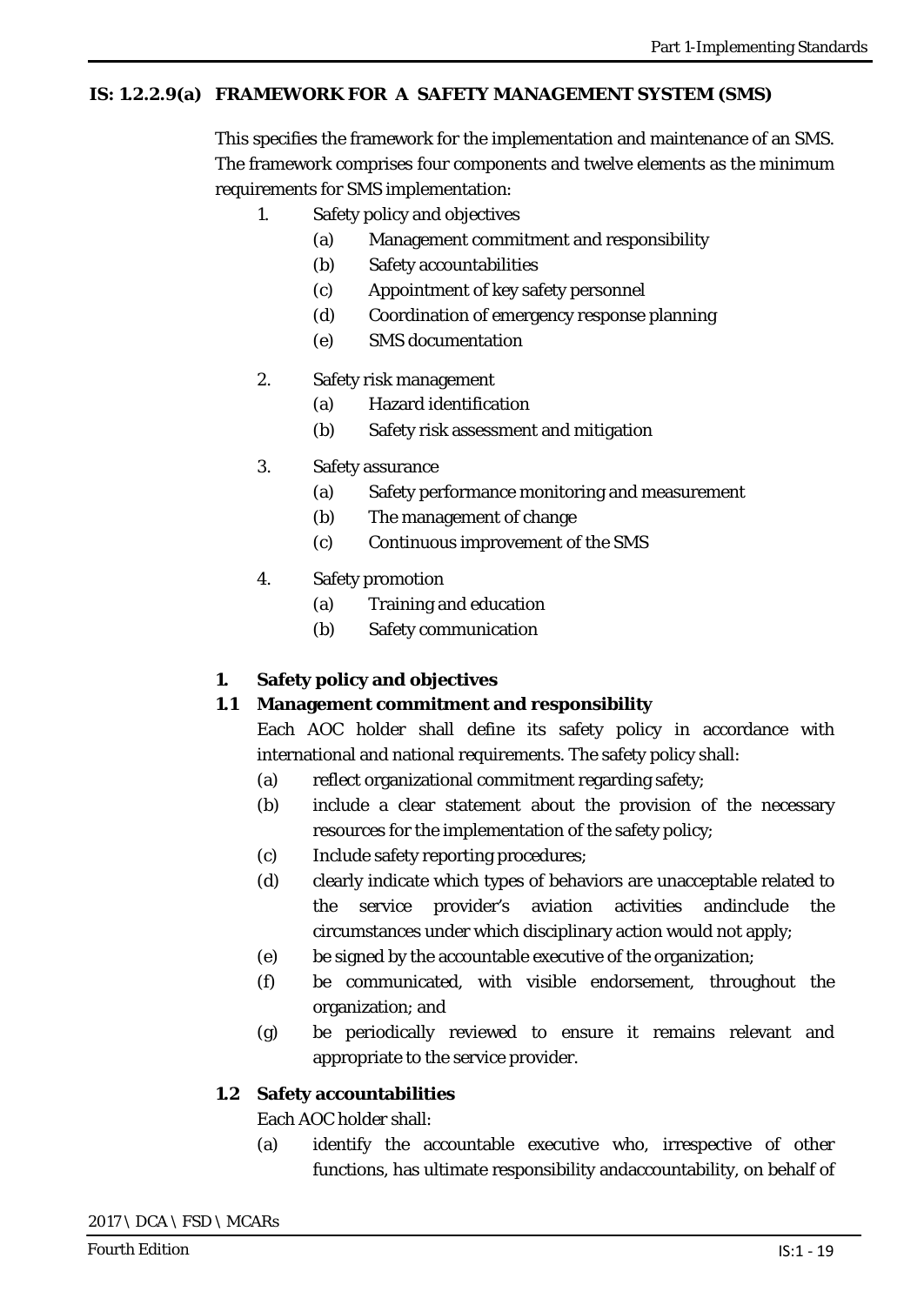the organization, for the implementation and maintenance of the SMS;

- (b) clearly define lines of safety accountability throughout the organization, including a direct accountability for safetyon the part of senior management;
- (c) identify the accountabilities of all members of management, irrespective of other functions, as well as of employees,with respect to the safety performance of the SMS;
- (d) document and communicate safety responsibilities, accountabilities and authorities throughout the organization; and
- (e) define the levels of management with authority to make decisions regarding safety risk tolerability.

# **1.3 Appointment of key safety personnel**

Each AOC holder shall appoint a safety manager who is responsible for the implementation and maintenance of aneffective SMS.

# **1.4 Coordination of emergency response planning**

Each AOC holder shall ensure that an emergency response plan is properly coordinated with the emergency response plansof those organizations it must interface with during the provision of its products and services.

# **1.5 SMS documentation**

- (a) Each AOC holder shall develop an SMS implementation plan, formally endorsed by the organization, that defines the organization's approach to the management of safety in a manner that meets the organization's safety objectives.
- (b) Each AOC holder shall develop and maintain SMS documentation that describes its:
	- (i) safety policy and objectives;
	- (ii) SMS requirements;
	- (iii) SMS processes and procedures;
	- (iv) accountabilities, responsibilities and authorities for SMS processes and procedures; and
	- (v) SMS outputs.
- (c) Each AOC holder shall develop and maintain an SMS manual as part of its SMS documentation.

# **2. Safety risk management**

# **2.1 Hazard identification**

- (a) Each AOC holder shall develop and maintain a process that ensures that hazards associated with its aviationproducts or services are identified.
- (b) Hazard identification shall be based on a combination of reactive, proactive and predictive methods of safety datacollection.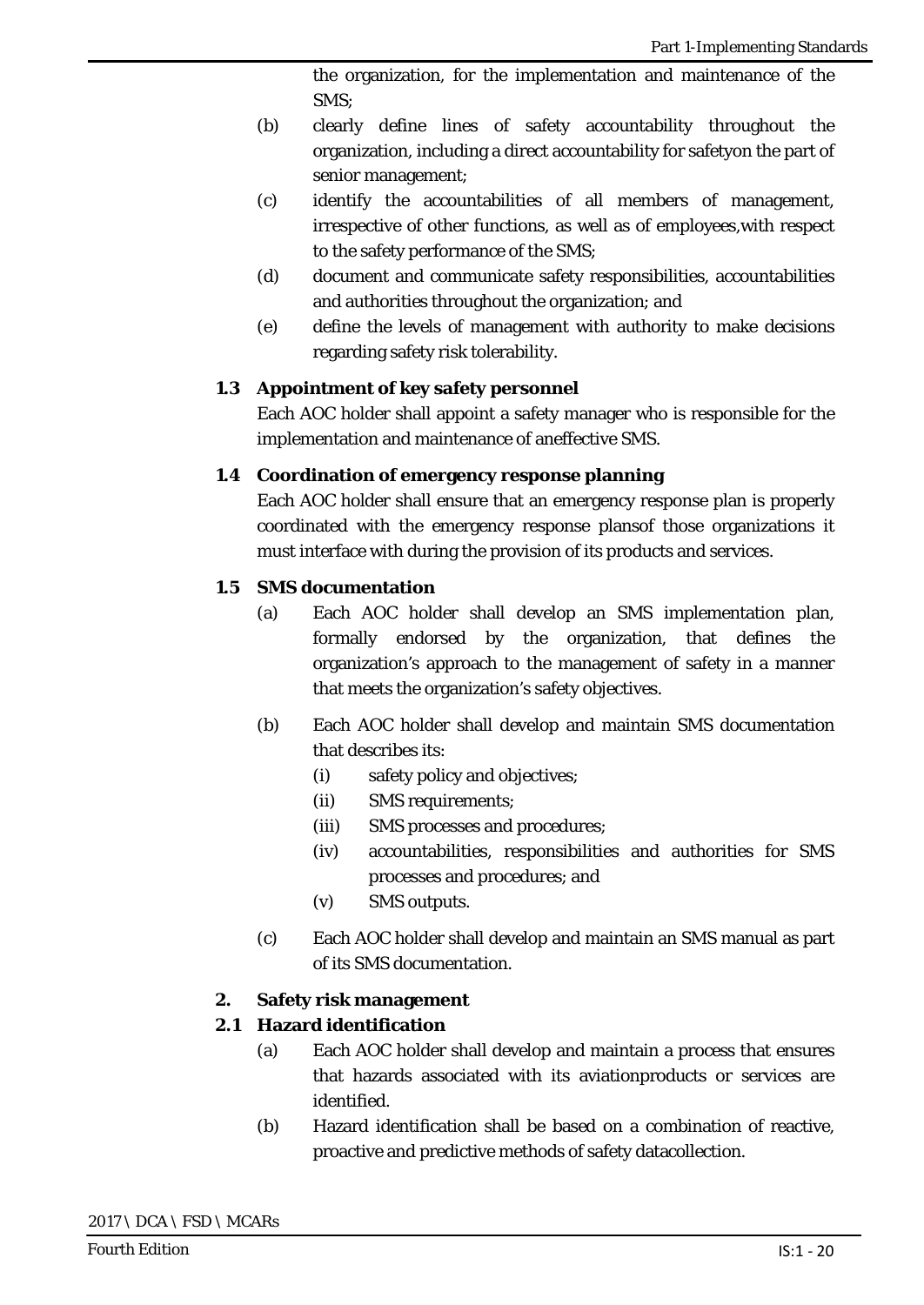# **2.2 Safety risk assessment and mitigation**

(a) Each AOC holder shall develop and maintain a process that ensures analysis, assessment and control of the safety risksassociated with identified hazards.

# **3. Safety assurance**

# **3.1 Safety performance monitoring and measurement**

- (a) Each AOC holder shall develop and maintain the means to verify the safety performanceof the organizationand to validate the effectiveness of safety risk controls.
- (b) Each AOC holder's safety performance shall be verified in reference to the safety performance indicators andsafety performance targets of the SMS.

# **3.2 The management of change**

(a) Each AOC holder shall develop and maintain a process to identify changes which may affect the level of safety riskassociated with its aviation products or services and to identify and manage the safety risks that may arise from those changes.

# **3.3 Continuous improvement of the SMS**

(a) Each AOC holder shall monitor and assess the effectiveness of its SMS processes to enable continuous improvement ofthe overall performance of the SMS.

# **4. Safety promotion**

# **4.1 Training and education**

- (a) Each AOC holder shall develop and maintain a safety training programme that ensures that personnel aretrained and competent to perform their SMS duties.
- (b) The scope of the safety training programme shall be appropriate to each individual's involvement in the SMS.

# **4.2 Safety communication**

Each AOC holder shall develop and maintain a formal means for safety communication that:

- (a) ensures personnel are aware of the SMS to a degree commensurate with their positions;
- (b) conveys safety-critical information;
- (c) explains why particular safety actions are taken; and
- (d) explains why safety procedures are introduced or changed.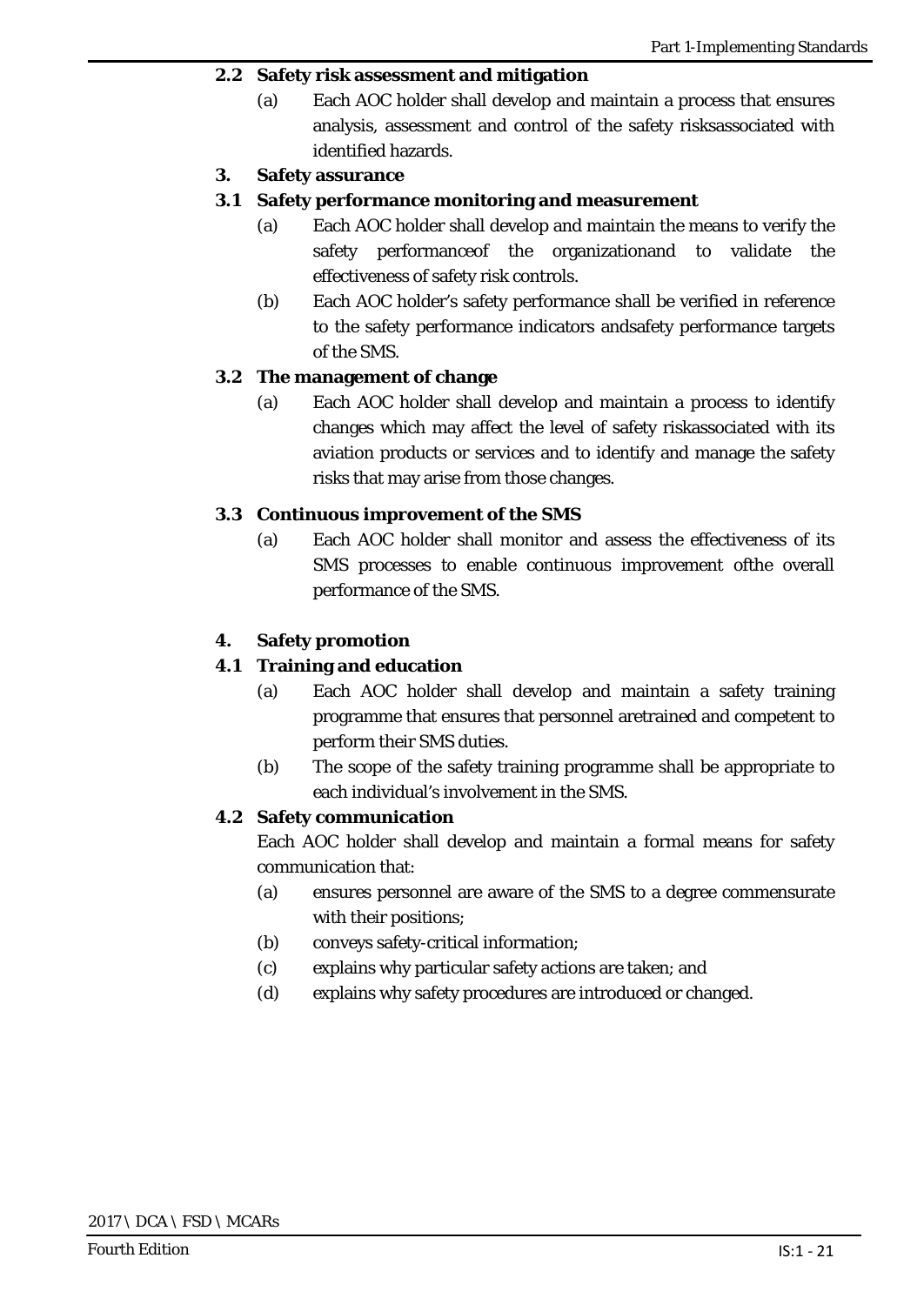# **IS: 1.2.2.10(b) FLIGHT SAFETY DOCUMENTS SYSTEM**

# The following outline addresses the major elements of an operator's flight safety documents system development process, with the aim of ensuring compliance with these requirements.

### **1. 0 Organization**

**1.1** A flight safety documents system shall be organized according to criteria, which ensure easy access to information, required for flight and ground operations contained in the various operational documents comprising the system and which facilitate management of the distribution and revision of operational documents.

**1.2** Information contained in a flight safety documents system shall be grouped according to the importance and use of the information, as follows:

- (a) Time critical information, e.g., information that can jeopardize the safety of the operation if not immediately available;
- (b) Time sensitive information, e.g., information that can affect the level of safety or delay the operation if not available in a short time period;
- (c) Frequently used information;
- (d) Reference information, e.g., information that is required for the operation but does not fall under b) or c) above; and
- (e) Information that can be grouped based on the phase of operation in which it is used.

**1.3** Time critical information shall be placed early and prominently in the flight safety documents system.

**1.4** Time critical information, time sensitive information, and frequently used information shall be placed in cards and quick-reference guides.

#### **2.0 Validation.**

A flight safety documents system shall be validated before deployment, under realistic conditions. Validation shall involve the critical aspects of the information use, in order to verify its effectiveness. Interactions among all groups that can occur during operations shall also be included in the validation process.

### **3.0 Design**

**3.1** A flight safety documents system shall maintain consistency in terminology and in the use of standard terms for common items and actions.

**3.2** Operational documents shall include a glossary of terms, acronyms and their standard definition, updated on a regular basis to ensure access to the most recent terminology. All significant terms, acronyms and abbreviations included in the flight documents system shall be defined.

**3.3** A flight safety documents system shall ensure standardization across document types, including writing style, terminology, use of graphics and symbols, and formatting across documents. This includes a consistent location of specific types of information, consistent use of units of measurement and consistent use of codes.

**3.4** A flight safety documents system shall include a master index to locate, in a timely manner, information included in more than one operational document.

*Note:* The master index must be placed in the front of each document and consist of no more than three levels of *indexing. Pages containing abnormal and emergency information must be tabbed for direct access.*

**3.5** A flight safety documents system shall comply with the requirements of the operator's quality system, if applicable.

#### **4.0 Deployment.**

Operators shall monitor deployment of the flight safety documents system, to ensure appropriate and realistic use of the documents, based on the characteristics of the operational environment and in a way which is both operationally relevant and beneficial to operational personnel. This monitoring shall include a formal feedback system for obtaining input from operational personnel.

### **5.0 Amendment.**

**5.1** Operators shall develop an information gathering, review, distribution and revision control system to process information and data obtained from all sources relevant to the type of operation conducted, including, but not limited to, the State of the Operator, State of design, State of Registry, manufacturers and equipment vendors.

*Note: Manufacturers provide information for the operation of specific aircraft that emphasizes the aircraft systems and procedures under conditions that may not fully match the requirements of operators. Operators shall ensure that such information meets their specific needs and those of the local authority.*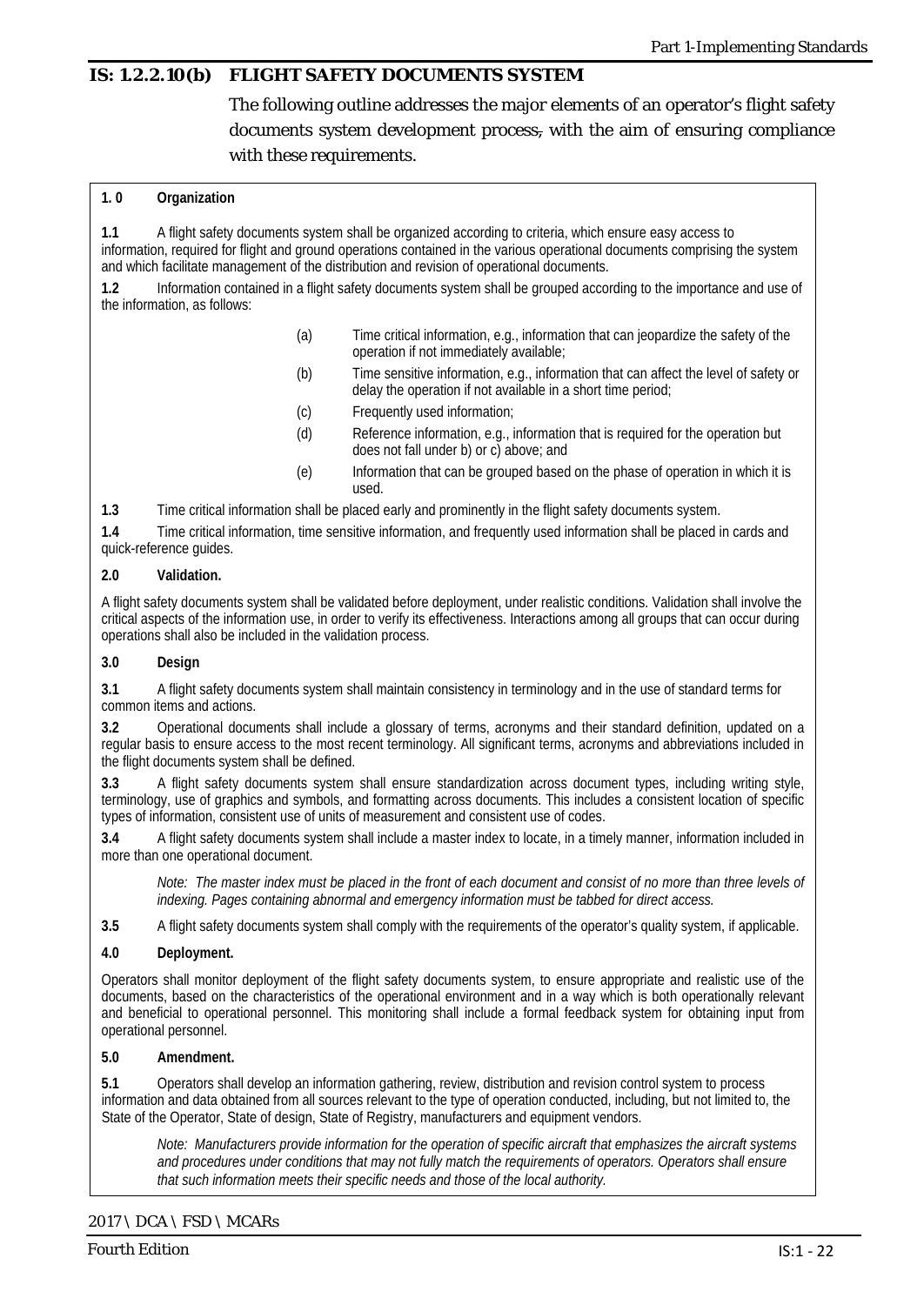### Part 1-Implementing Standards

**5.2** Operators shall develop an information gathering, review and distribution system to process information resulting from changes that originate within the operator, including: (a) Changes resulting from the installation of new equipment; (b) Changes in response to operating experience; (c) Changes in an operator's policies and procedures; (d) Changes in an operator certificate; and (e) Changes for purposes of maintaining cross fleet standardization. *Note: Operators shall ensure that crew coordination philosophy, policies and procedures are specific to their operation.* **5.3** A flight safety documents system shall be reviewed: (a) on a regular basis (at least once a year); (b) after major events (mergers, acquisitions, rapid growth, downsizing, etc.); (c) after technology changes (introduction of new equipment); and (d) after changes in safety regulations. **5.4** Operators shall develop methods of communicating new information. The specific methods shall be responsive to the degree of communication urgency. *Note: As frequent changes diminish the importance of new or modified procedures, it is desirable to minimize changes to the flight safety documents system.* **5.5** New information shall be reviewed and validated considering its effects on the entire flight safety documents system. **5.6** The method of communicating new information shall be complemented by a tracking system to ensure currency by operational personnel. The tracking system shall include a procedure to verify that operational personnel have the most recent updates.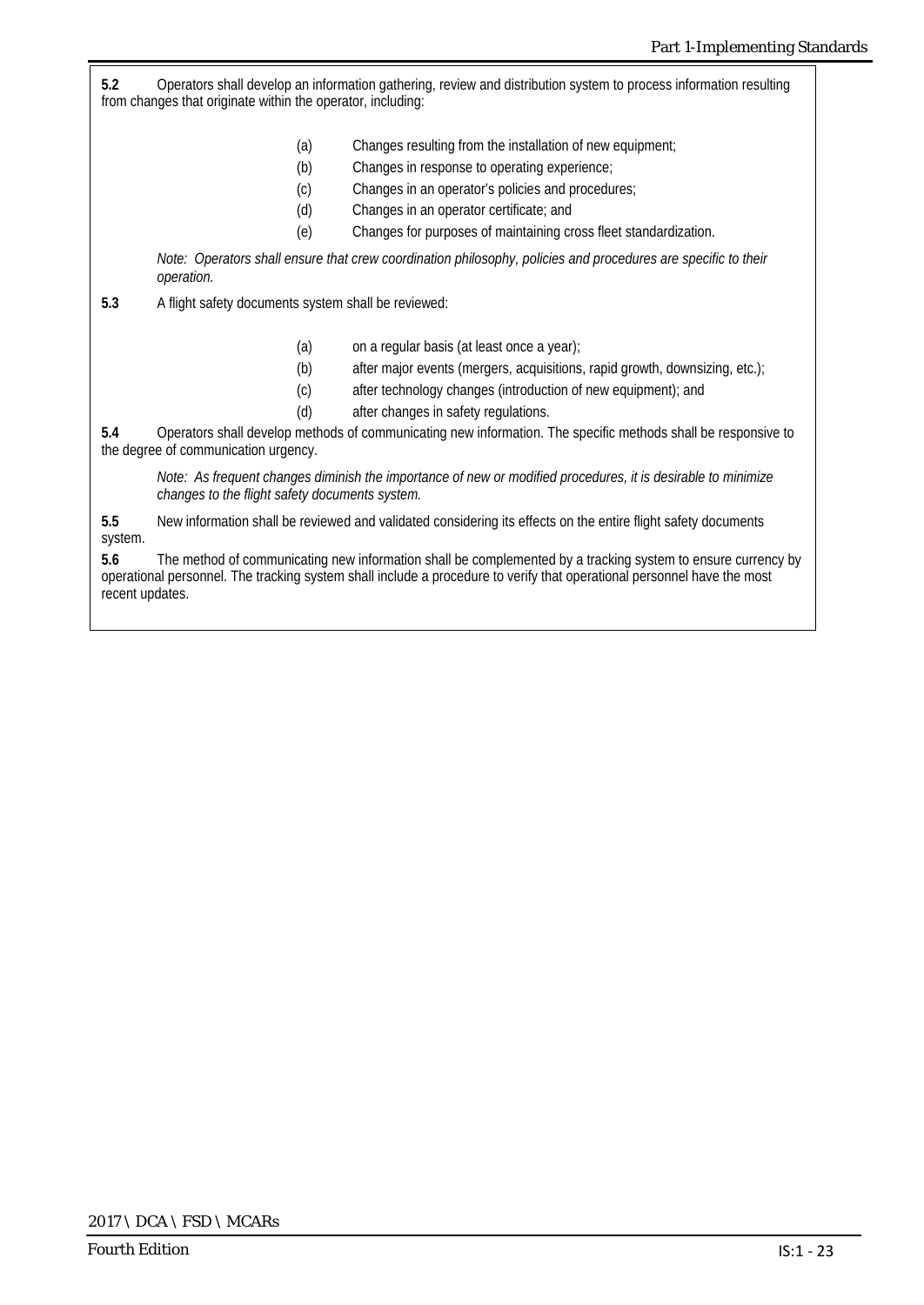# **IS: 1.2.3.2(c)DRY LEASING OF FOREIGN REGISTERED AIRCRAFT**

- (a) An AOC holder may dry lease an aircraft for the purpose of commercial air transportation from any AOC holder of a State which is signatory to the Chicago Convention provided that the following conditions are met:
	- (1) The aircraft carries an appropriate airworthiness certificate issued, in accordance with ICAO Annex 8, by the State of Registry and meets the registration and identification requirements of that country.
	- (2) The aircraft is of a type design which complies with all of the requirements that would be applicable to that aircraft were it registered in Myanmar, including the requirements which shall be met for issuance of a Myanmarstandard airworthiness certificate (including type design conformity, condition for safe operation, and the noise, fuel venting, and engine emission requirements).
	- (3) The aircraft is maintained according to an approved maintenance programmed.
	- (4) The aircraft is operated by Myanmarlicensed airmen with additional licence authorization by the State of Registry, employed by the AOC holder.
- (b) Each AOC holder shall provide the Authority with a copy of the dry lease to be executed.
- (c) Operational control of any dry leased aircraft rests with the AOC holder operating that aircraft.
- (d) The Authority will list the dry leased aircraft on the foreign air operator lessee AOC holder's operations specifications.
- (e) AOC holder engaged in dry leasing aircraft shall make the dry lease agreement explicit concerning the maintenance programmed and MEL to be followed during the term of the dry lease.

# **IS: 1.2.3.3(b) AIRCRAFT INTERCHANGE**

- (a) Before operating under an interchange agreement, each AOC holder shall show that—
	- (1) The procedures for the interchange operation conform with safe operating practices;
	- (2) Required crew members and flight operations officers meet approved training requirements for the aircraft and equipment to be used and are familiar with the communications and dispatch procedures to be used;
	- (3) Maintenance personnel meet training requirements for the aircraft and equipment, and are familiar with the maintenance procedures to be used;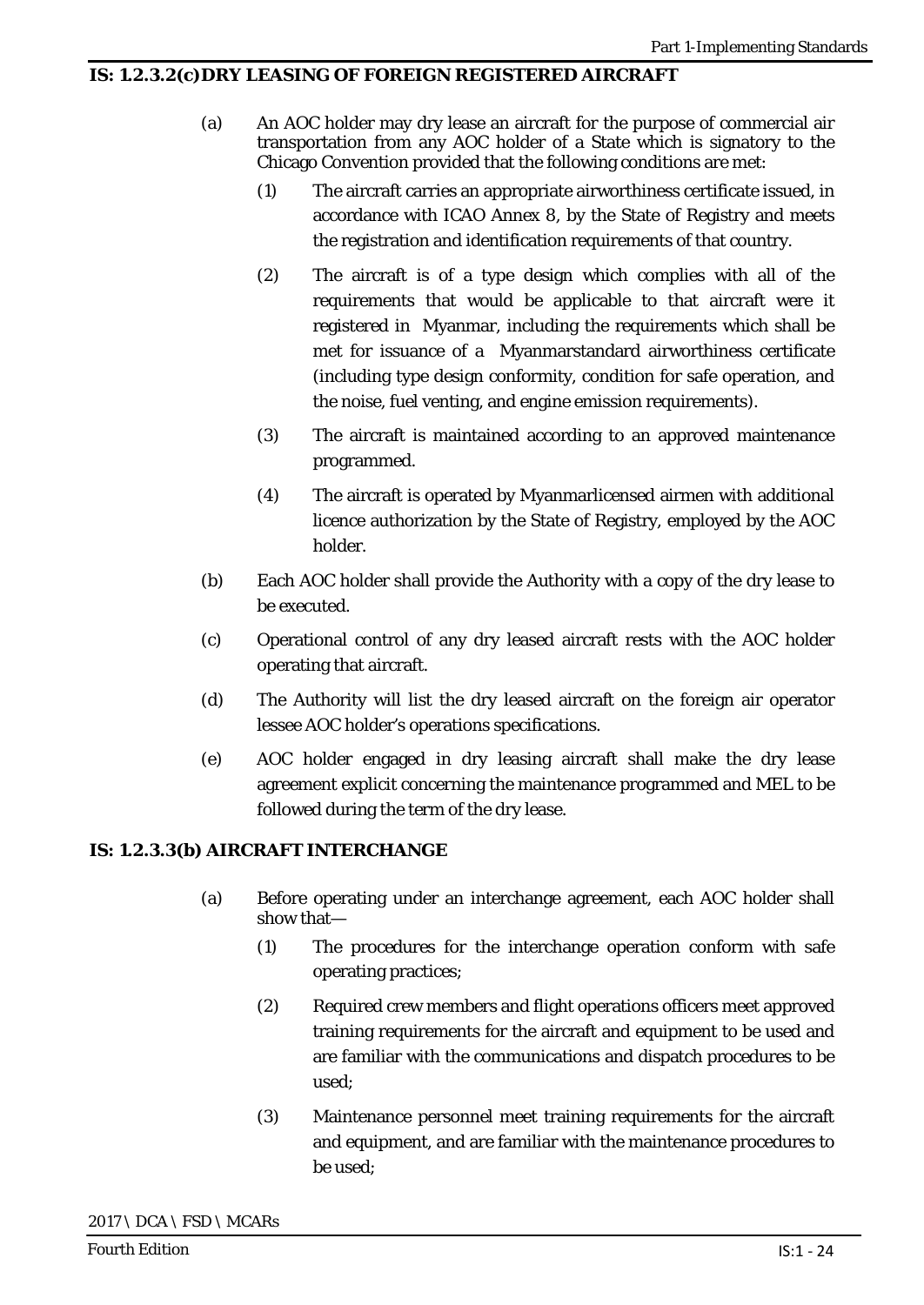- (4) Flight crew members and flight operations officers meet appropriate route and airport qualifications;
- (5) The aircraft to be operated are essentially similar to the aircraft of the AOC holder with whom the interchange is effected; and
- (6) The arrangement of flight instruments and controls that are critical to safety are essentially similar, unless the Authority determines that the AOC holder has adequate training programmes to ensure that any potentially hazardous dissimilarity are safely overcome by flight crew familiarization.
- (b) Each AOC holder conducting an interchange agreement shall include the pertinent provisions and procedures of the agreement in its manuals.
- (c) The AOC holder shall amend their operations specifications to reflect an interchange agreement.
- (d) The AOC holder shall comply with the applicable regulations of the State of Registry of an aircraft involved in an interchange agreement while it has operational control of that aircraft.

# **IS: 1.2.3.4(c)WET LEASING**

- (a) Each AOC holder shall provide the Authority with a copy of the wet leaseagreement to be executed.
- (b) The Authority will determine which party to a wet lease agreement has operational control considering the extent and control of certain operational functions such as:
	- (1) Initiating and terminating flights.
	- (2) Maintenance and servicing of aircraft.
	- (3) Scheduling crewmembers.
	- (4) Paying crewmembers.
	- (5) Training crewmembers.
- (c) Each AOC holder engaged in a wet leasing arrangement shall amend supplement operations specifications (see paragraph (d)) to contain the following information:
	- (1) The names of the parties to the agreement and the duration of the agreement.
	- (2) The make, model, and series of each aircraft involved in the agreement.
	- (3) The kind of operation.
	- (4) The expiration date of the lease agreement.
	- (5) A statement specifying the party deemed to have operational control.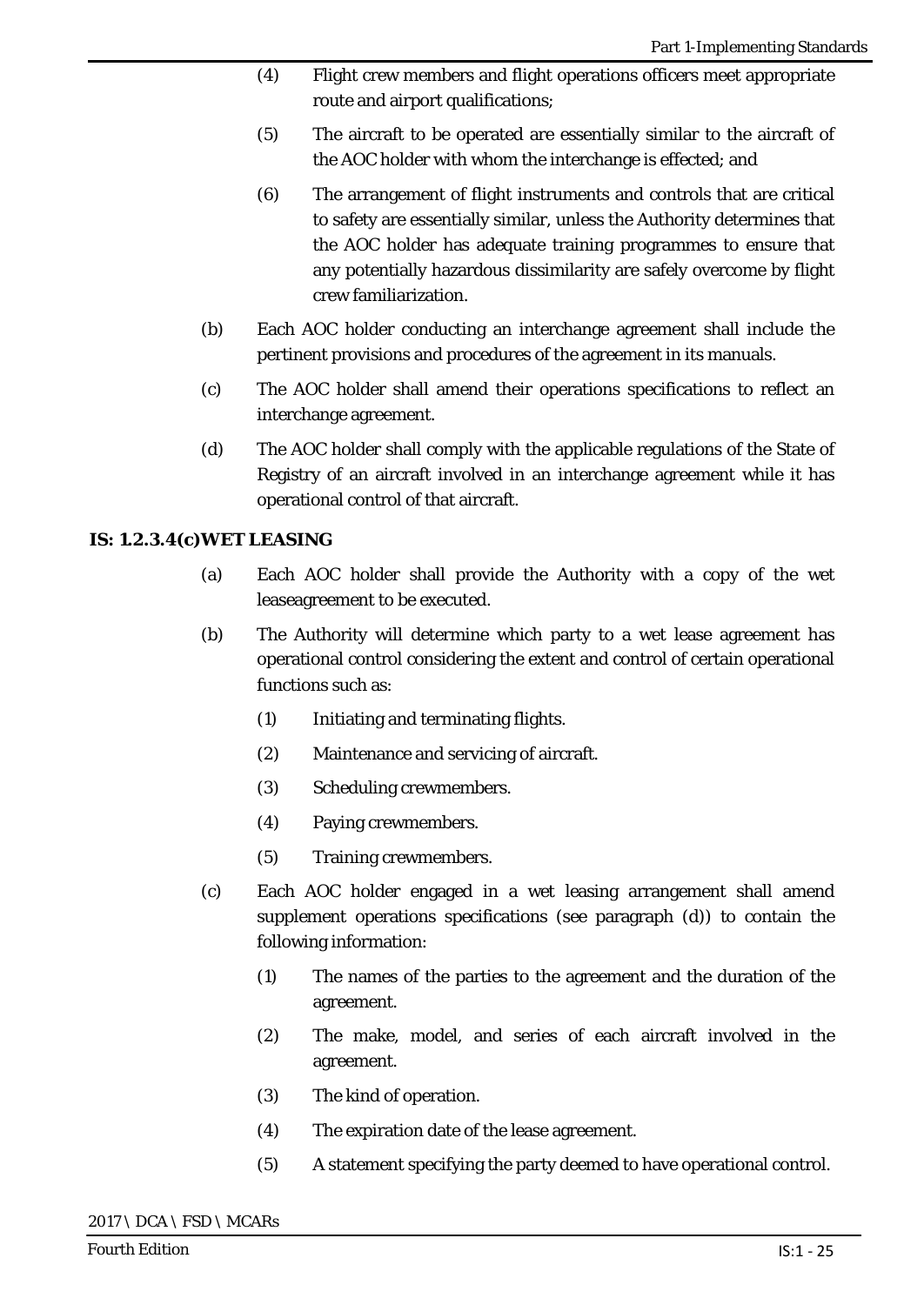- (6) Any other item, condition, or limitation the Authority determines necessary.
- (7) In case of total wet lease, the operational control is deemed to be with the lessor.
- (8) In case of total wet lease, the aircraft and its registration involved with remain in the nationality of AOC and Operations Specification of the lessor. Thus, for the purpose of this requirements, expiration of the lessor's AOC shall automatically suspend the lease agreement.
- (9) In case of any other wet lease, and the parties do not expressly stipulate who should assume operational control, the same is presumed to be with the lessee and MCARs shall be applied.
- (10) In case of a wet lease other than a total-wet lease, and the operational control is with the lessee who is a holder of a Myanmar AOC, the State of Registry and the lessee of said aircraft should allow the application of the provisions of MCAR on airworthiness, registration and marks of aircraft, flight operations and qualification of flight crew.
- (11) Any holder of a Myanmar AOC shall apply for an amendment of its AOC and Operations Specification to reflect any type of wet lease agreement.
- (12) Any holder of a Myanmar AOC cannot engage in any type of wet lease arrangement without a valid and subsisting insurance coverage. Thus for the purpose of this requirements, the operation in the Myanmar of the aircraft subject of a wet lease arrangement is deemed suspended upon termination or expiration of the insurance coverage.
- (13) For the purpose of these requirements, the lessee shall submit to the Authority an original copy or certified original of the position of the AOC and Operations Specification of the lessor reflecting the lease arrangement.
- (14) In case of foreign AOC who are party to a lease of commercial aircraft intended to be operated in the Myanmar, the lessee / operator shall comply with the existing bilateral air agreement with the Myanmar and MCARs.
- (15) Sub-leasing of a foreign registered aircraft to a Myanmar AOC holder should comply with legal requirements on contracts, rules on operational control and MCARs.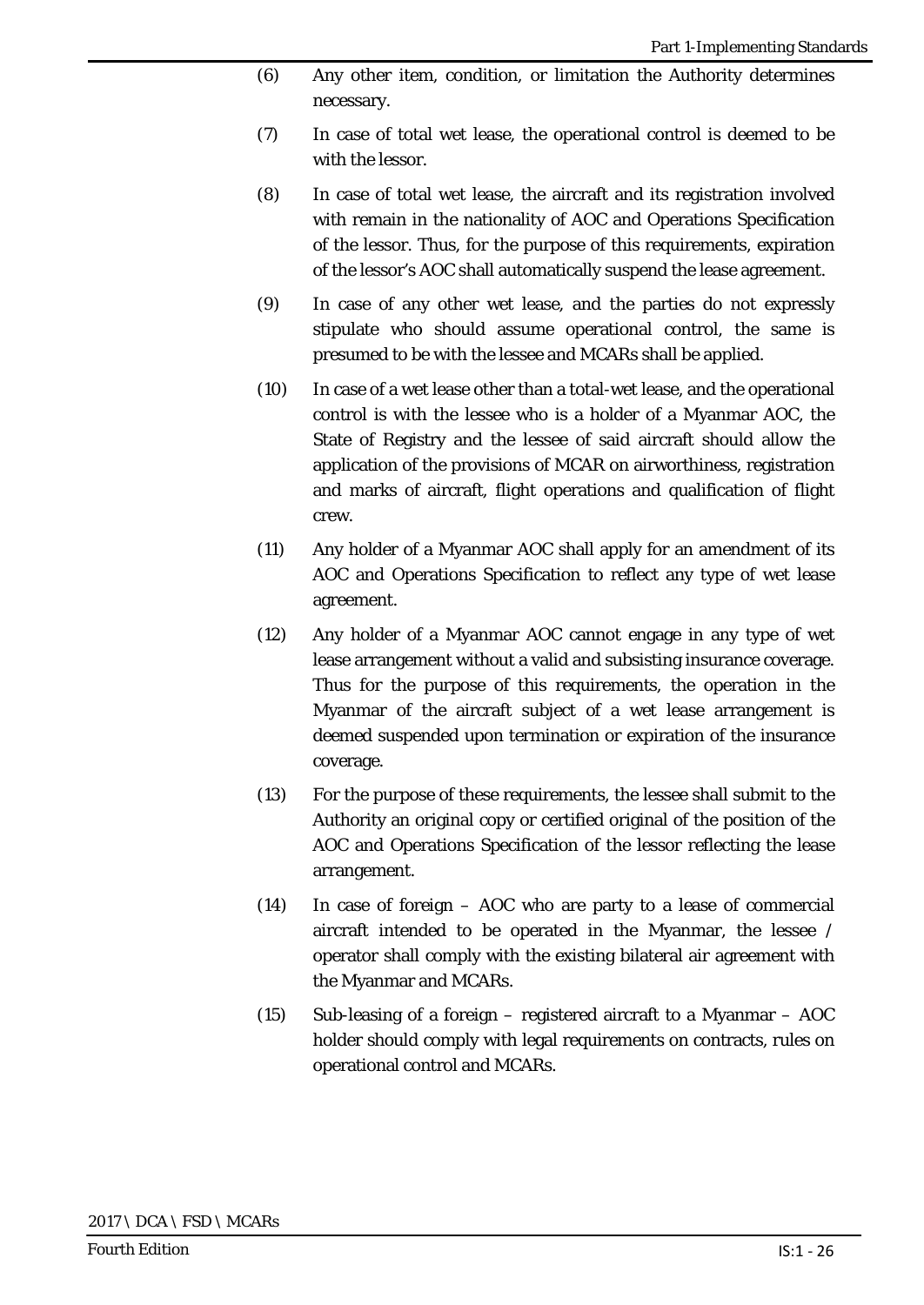(d) Supplement Operations Specifications.

# **SUPPLEMENT OPERATIONS SPECIFICATIONS**

Air Operator Certificate No;

# **AIRCRAFT LEASING OPERATIONS**

# **(Wet Lease)**

| 1.     | This Supplement Operations Specifications Authorized under Operations<br>Specifications Revision No. __ of AOC number ____________. The holder of this<br>Supplement Operations Specifications shall conduct all operations authorized<br>under the terms of the lease agreement between<br>and<br>in<br>accordance with the provisions of Myanmar DCA operating requirements and<br>these operations specifications. Such operations are authorized over the routes<br>and areas specified in these operations specifications. Such operations shall be |
|--------|----------------------------------------------------------------------------------------------------------------------------------------------------------------------------------------------------------------------------------------------------------------------------------------------------------------------------------------------------------------------------------------------------------------------------------------------------------------------------------------------------------------------------------------------------------|
|        | control of such flights.                                                                                                                                                                                                                                                                                                                                                                                                                                                                                                                                 |
| 2.     | All engineering responsibility, maintenance and repair of ________<br>type aircraft nationality and registration mark ______ will be accomplished by                                                                                                                                                                                                                                                                                                                                                                                                     |
| 3.     | This authorization for ____________ type aircraft nationality and registration mark ________ remains in effect until _________ or until<br>surrendered, suspended, revoked or otherwise terminated by of Myanmar DCA.                                                                                                                                                                                                                                                                                                                                    |
|        | Revision No.                                                                                                                                                                                                                                                                                                                                                                                                                                                                                                                                             |
|        |                                                                                                                                                                                                                                                                                                                                                                                                                                                                                                                                                          |
| Title: |                                                                                                                                                                                                                                                                                                                                                                                                                                                                                                                                                          |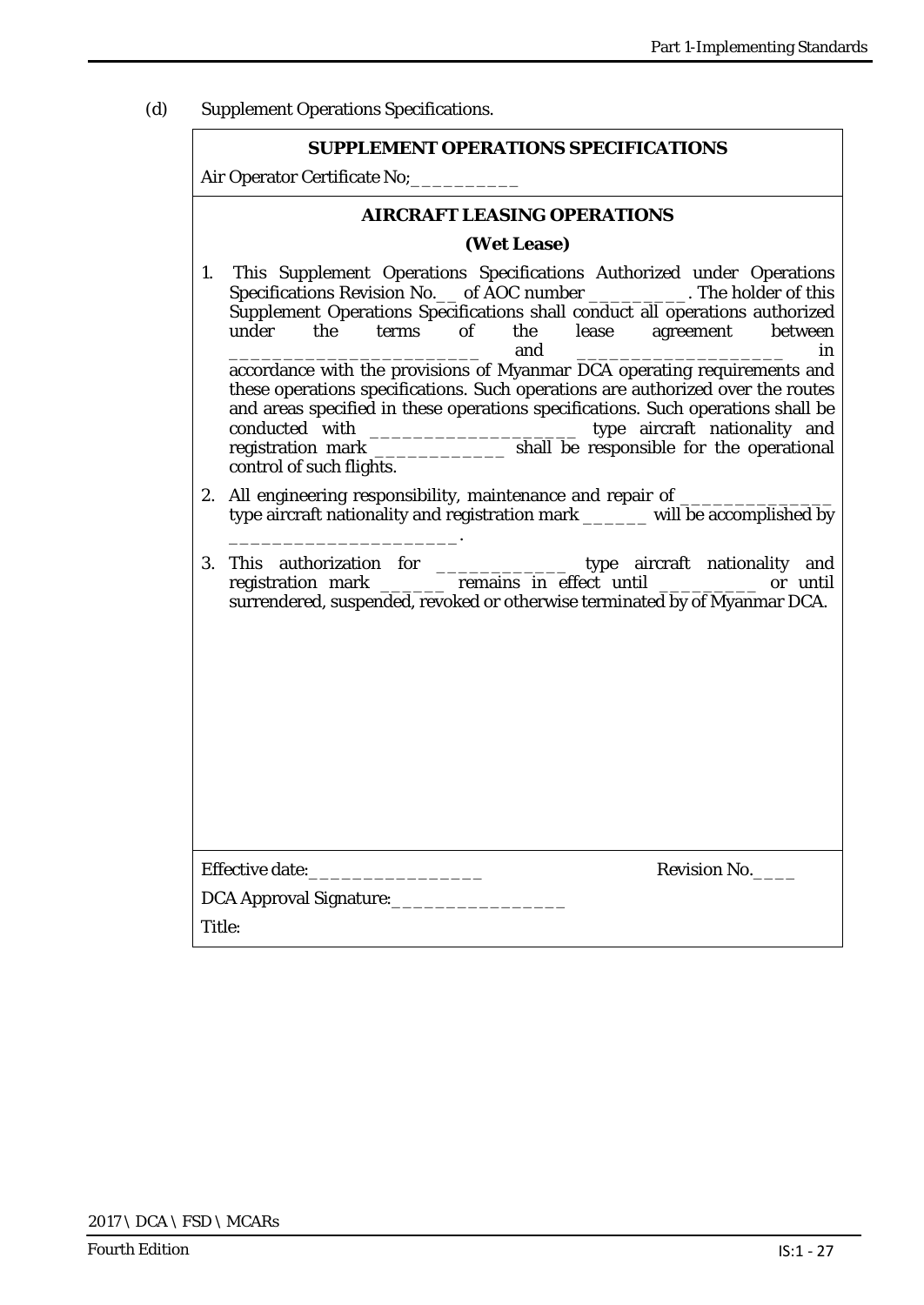## **IS: 1.2.3.5(e)EMERGENCY EVACUATION DEMONSTRATION**

- (a) Each AOC holder shall conduct a partial emergency evacuation and ditching evacuation, observed by the Authority that demonstrates the effectiveness of its crew member emergency training and evacuation procedures.
- (b) Prior to conducting an emergency evacuation demonstration, the AOC holder shall apply for and obtain approval from the Authority.
- (c) Cabin crew members used in the emergency evacuation demonstrations shall—
	- (1) Be selected at random by the Authority;
	- (2) Have completed the AOC holder's Authority-approved training programme for the type and model of aircraft; and
	- (3) Have passed the drills and competence check on the emergency equipment and procedures.
- (d) To conduct the partial emergency evacuation demonstration, the AOC holder's assigned cabin crew members shall, using the AOC holder's line operating procedures—
	- (1) Demonstrate the opening of 50 percent of the required floor-level emergency exits and 50 percent of the required non-floor-level emergency exits (whose opening by a cabin crew member is defined as an emergency evacuation duty) and deployment of 50 percent of the exit slides, selected by the Authority; and
	- (2) Prepare for use those exits and slides within 15 seconds.
- (e) To conduct the ditching evacuation demonstration, the AOC holder's assigned cabin crew members shall—
	- (1) Demonstrate their knowledge and use of each item of required emergency equipment;
	- (2) Prepare the cabin for ditching within 6 minutes after the intention to ditch is announced;
	- (3) Remove each life raft from storage (one life raft, selected by the Authority, shall be launched and properly inflated or one slide life raft properly inflated); and
	- (4) Enter the raft (the raft shall include all required emergency equipment) and completely set it up for extended occupancy.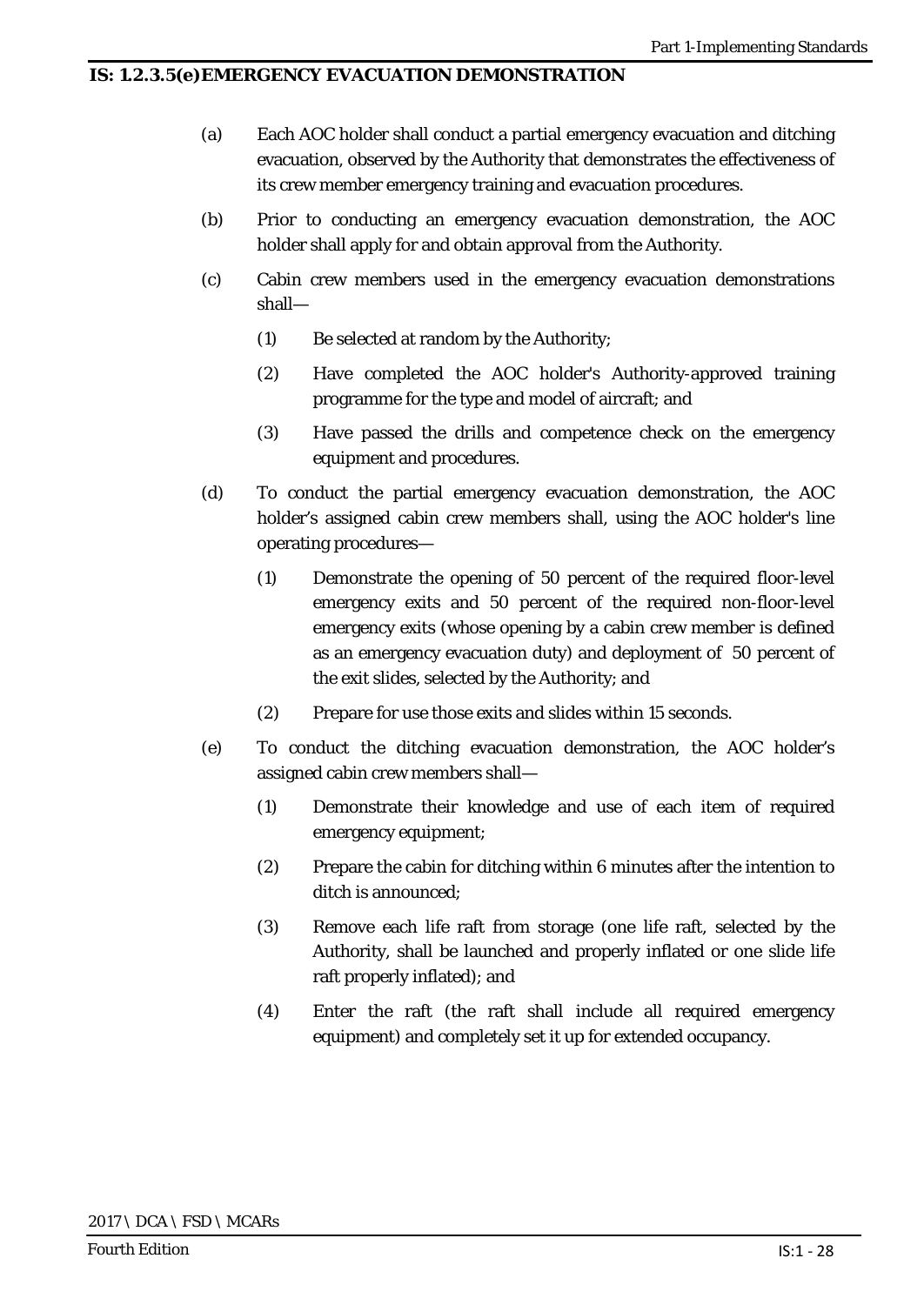# **IS: 1.2.3.6(d) DEMONSTRATION FLIGHTS**

- (a) Each AOC holder shall conduct demonstration flights for each type of aircraft which comply with Myanmar Aircraft Rules 1937, Part -6 Rule No (49).
- (b) Each AOC holder shall conduct demonstration flights shall be demonstrated according to satisfactory level of proficiency by DCA Myanmar with reasonable route structure and night operations.
- (c) No person may carry passengers in an aircraft during demonstration flights, except for those needed to make the demonstration flight and those designated by the Authority.
- (d) For those AOC holders of aircraft of less than 5700 kg, the necessity and extent of demonstration shall be at the option of the Authority.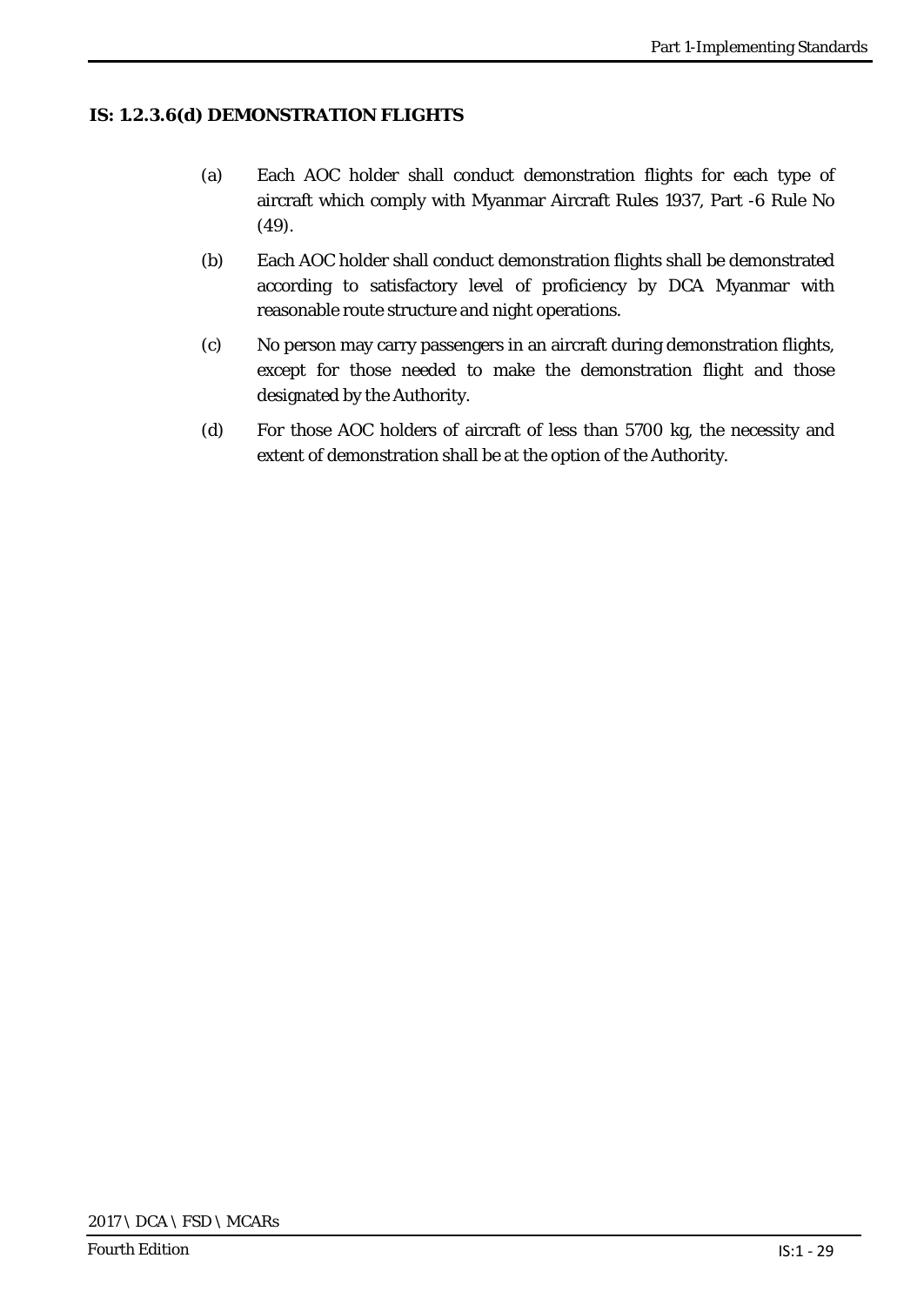# **IS: 1.3.1.2 OPERATIONS MANUAL – GENERAL (PART-A)**

The general part or section of the operations manual shall contain at least the following:

| 1.0 | Administration and Control of Operations Manual |                                                                                                                                                                       |
|-----|-------------------------------------------------|-----------------------------------------------------------------------------------------------------------------------------------------------------------------------|
| 1.1 | Introduction                                    |                                                                                                                                                                       |
|     |                                                 |                                                                                                                                                                       |
|     | (a)                                             | A statement that the manual complies with all applicable Authority requirements and with<br>the terms and conditions of the applicable Air Operator Certificate.      |
|     | (b)                                             | A statement that the manual contains operational instructions that is to be complied with by<br>the relevant personnel in the performance of their duties.            |
|     | (c)                                             | A list and brief description of the various operations manual parts, their contents,<br>applicability and use.                                                        |
|     | (d)                                             | Explanations and definitions of terms and words used in the manual.                                                                                                   |
| 1.2 | System of Amendment and Revision                |                                                                                                                                                                       |
|     | (a)                                             | An operations manual shall describe who is responsible for the issuance and insertion of<br>amendments and revisions.                                                 |
|     | (b)                                             | A record of amendments and revisions with insertion dates and effective dates is required.                                                                            |
|     | (c)                                             | A statement that hand-written amendments and revisions are not permitted except in<br>situations requiring immediate amendment or revision in the interest of safety. |
|     | (d)                                             | A description of the system for the annotation of pages and their effective dates.                                                                                    |
|     | (e)                                             | A list of effective pages and their effective dates.                                                                                                                  |
|     | (f)                                             | Annotation of changes (on text pages and as practicable, on charts and diagrams).                                                                                     |
|     | (g)                                             | A system for recording temporary revisions.                                                                                                                           |
|     | (h)                                             | A description of the distribution system for the manuals, amendments and revisions.                                                                                   |
|     | (i)                                             | A statement of who is responsible for notifying the Authority of proposed changes and<br>working with the Authority on changes requiring Authority approval.          |
| 2.0 | Organization and Responsibilities               |                                                                                                                                                                       |
| 2.1 | <b>Organizational Structure</b>                 |                                                                                                                                                                       |

A description of the organizational structure including the general company organization and operations department organization. The relationship between the operations department and the other departments of the company. In particular, the subordination and reporting lines of all divisions, departments etc., which pertain to the safety of flight operations shall be shown. Instructions outlining the responsibilities of operations personnel pertaining to the conduct of flight operations.

### **2.2 Responsible Manager**

The name of each manager responsible for flight operations, the maintenance system, crew training and ground operations shall be listed. A description of their function and responsibilities shall be included.

### **2.3 Responsibilities and Duties of Operations Management Personnel**

A description of the duties, responsibilities, and authority of operations management personnel pertaining to the safety of flight operations and with compliance with applicable regulations shall be listed.

### **2.4 Authority, Duties and Responsibilities of a PIC**

A statement defining the authority, duties and responsibilities of the PIC shall be listed.

### **2.5 Duties and Responsibilities of Crew Members Other Than the PIC**

A statement defining the authority, duties, and responsibilities of all required aircraft crew members shall be listed.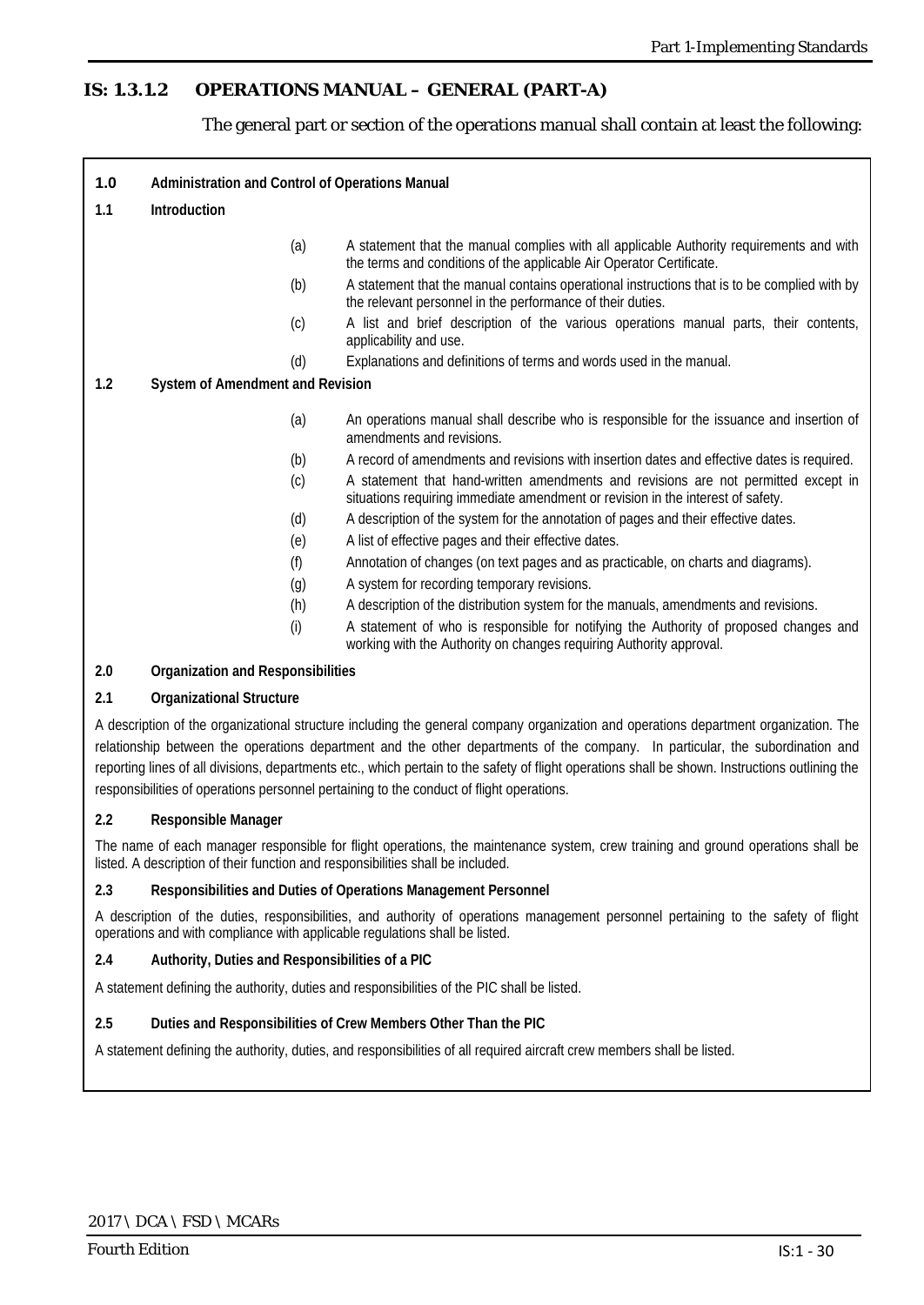# **3.0 Operational Control and Supervision**

### **3.1 Supervision of the Operation by the AOC Holder**

A description of the system for supervision of the operation by the AOC holder shall be listed. This description shall show how the safety of flight operations and the qualifications of personnel involved in all such operations are supervised and monitored. In particular, the procedures related to the following items shall be described:

- (a) Specifications for the operational flight plan
- (b) Competence of operations personnel; and
- (c) Control, analysis and storage of records, flight documents, additional information, and safety related data.

### **3.2 System of Promulgation of Additional Operational Instructions and Information**

A description of any system for promulgating information which may be of an operational nature but is supplementary to that in the operations manual. The applicability of this information and the responsibilities for its promulgation shall be included

### **3.3 Safety Management System (SMS)**

A description of the main aspects of the SMS programmed required by this part, including:

- (a) Safety Policy: General Expectations;
- (b) Safety Risk Management: General Expectations;
- (c) Safety Assurance: General Expectations; and
- (d) Safety Promotion: General Expectations.

### **3.4 Operational Control**

**3.4.1** A description of the objectives, procedures, and responsibilities necessary to exercise operational control with respect to flight safety.

**3.4.2** Procedure for preparation and dissemination of the information contained in the Aeronautical Information Publication (AIP), the Aeronautical Information Circular (AIC) and the Aeronautical Information Regulation and control (AIRAC) to flight crew and operations personnel shall be in placed.

### **4.0 Quality System**

A description of the quality system adopted.

### **5.0 Crew**

# **5.1 Crew Composition**

An explanation of the method for determining crew compositions taking into account of the following:

- (a) Experience (total and on type), regency and qualification of the crew members; and
- (b) The designation of the PIC and, if required by the duration of the flight, the procedures for the relief of the PIC or other members of the flight crew.
- (c) The flight crew for each type of operation including the designation of the succession of command.

# **5.2 Designation of the PIC**

The rules applicable to the designation of a PIC.

# **5.3 Flight Crew Incapacitation**

Instructions on the succession of command in the event of flight crew incapacitation.

# **6.0 Flight Crew, Cabin Crew, Flight Operations Officer, and Other Operations Personnel Qualifications**

# **6.1 Qualifications**

A description of the required licence rating(s), qualification/competency (e.g., for routes and airports) experience, training, checking and regency of experience for operations personnel to conduct their duties. Consideration shall be given to the aircraft type, kind of operation, and composition of the crew.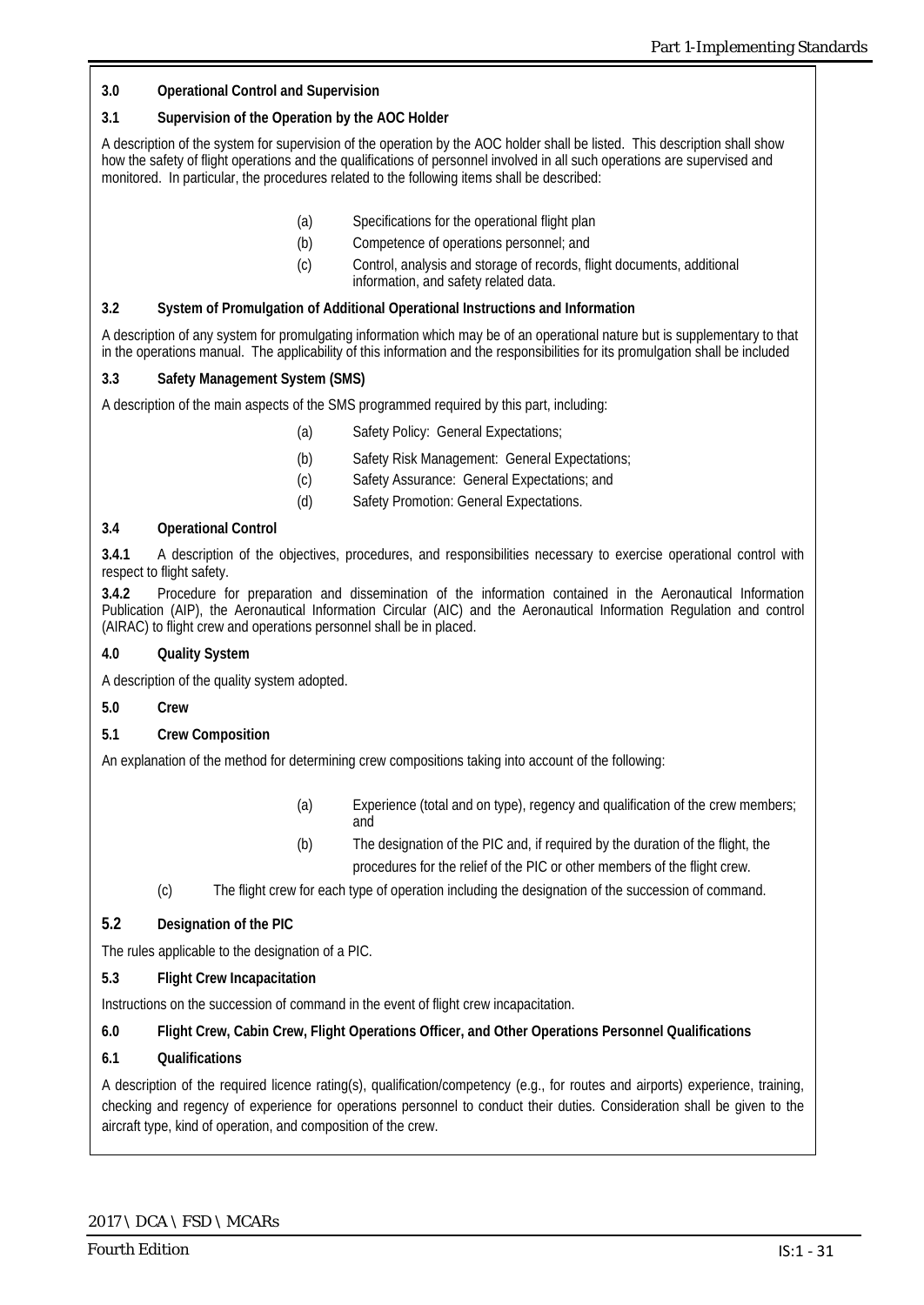| 6.2                                       | <b>Flight Crew</b>       |                                                                                                                                                                                                                                                    |                                                                                                                                                                                                                                                                                                                                  |
|-------------------------------------------|--------------------------|----------------------------------------------------------------------------------------------------------------------------------------------------------------------------------------------------------------------------------------------------|----------------------------------------------------------------------------------------------------------------------------------------------------------------------------------------------------------------------------------------------------------------------------------------------------------------------------------|
| 6.3                                       | (a)<br><b>Cabin Crew</b> | Operation on more than one type or variant.                                                                                                                                                                                                        |                                                                                                                                                                                                                                                                                                                                  |
|                                           | (a)<br>(b)<br>(c)        | Senior cabin crew member.<br>Cabin crewmember.<br>(1)<br>(2)<br>(3)<br>Operation on more than one type or variant.                                                                                                                                 | Required cabin crewmember.<br>Additional cabin crewmember, and<br>Cabin crewmember during familiarization flights.                                                                                                                                                                                                               |
| 6.4                                       |                          | <b>Other Operations Personnel</b>                                                                                                                                                                                                                  |                                                                                                                                                                                                                                                                                                                                  |
| 7.0                                       |                          | <b>Fatigue Management</b>                                                                                                                                                                                                                          |                                                                                                                                                                                                                                                                                                                                  |
| 7.1                                       |                          | Flight and Duty Time Limitations and Rest Schemes                                                                                                                                                                                                  |                                                                                                                                                                                                                                                                                                                                  |
|                                           |                          | (a)<br>(b)<br>(c)                                                                                                                                                                                                                                  | <b>Flight Crew</b><br>Cabin Crew<br>Flight Operations Officer/ Flight Dispatcher                                                                                                                                                                                                                                                 |
| 7.2                                       |                          | FRMS (if authorized by the Authority)                                                                                                                                                                                                              |                                                                                                                                                                                                                                                                                                                                  |
| 8.0                                       |                          | <b>Crew Health</b>                                                                                                                                                                                                                                 |                                                                                                                                                                                                                                                                                                                                  |
| 8.1                                       |                          | <b>Crew Health Precautions</b>                                                                                                                                                                                                                     |                                                                                                                                                                                                                                                                                                                                  |
|                                           |                          | (a)<br>(b)<br>(c)<br>(d)<br>(e)<br>(f)<br>(g)<br>(h)<br>(i)                                                                                                                                                                                        | The relevant regulations and guidance for crew members concerning health including:<br>Alcohol and other intoxicating liquor;<br>Narcotics:<br>Drugs;<br>Sleeping tablets;<br>Pharmaceutical preparations;<br>Immunization;<br>SCUBA diving;<br>Blood donation:<br>Meal precautions prior to and during flight;                  |
|                                           | (j)                      | Sleep and rest; and                                                                                                                                                                                                                                |                                                                                                                                                                                                                                                                                                                                  |
|                                           | (k)                      | Surgical operations.                                                                                                                                                                                                                               |                                                                                                                                                                                                                                                                                                                                  |
| 9.0                                       |                          | <b>Operating Procedures</b>                                                                                                                                                                                                                        |                                                                                                                                                                                                                                                                                                                                  |
| 9.1                                       |                          | <b>Flight Preparation Instructions</b>                                                                                                                                                                                                             |                                                                                                                                                                                                                                                                                                                                  |
| 9.1.1<br>9.1.2<br>9.1.3<br>9.1.4<br>9.1.5 |                          | As applicable to the operation:<br>Criteria for Determining the Usability of Airports<br>The method for determining minimum flight altitudes<br>The method for determining aerodrome operating minima<br>En-route Operating Minima for VFR Flights | A description of en-route operating minima for VFR flights or VFR portions of a flight and, where single-engine aircraft are<br>used, instructions for route selection with respect to the availability of surfaces which permit a safe forced landing.<br>Presentation and Application of Airport and En-route Operating Minima |

# $2017 \smallsetminus \text{DCA} \setminus \text{FSD} \setminus \text{MCARS}$

 $\mathsf{r}$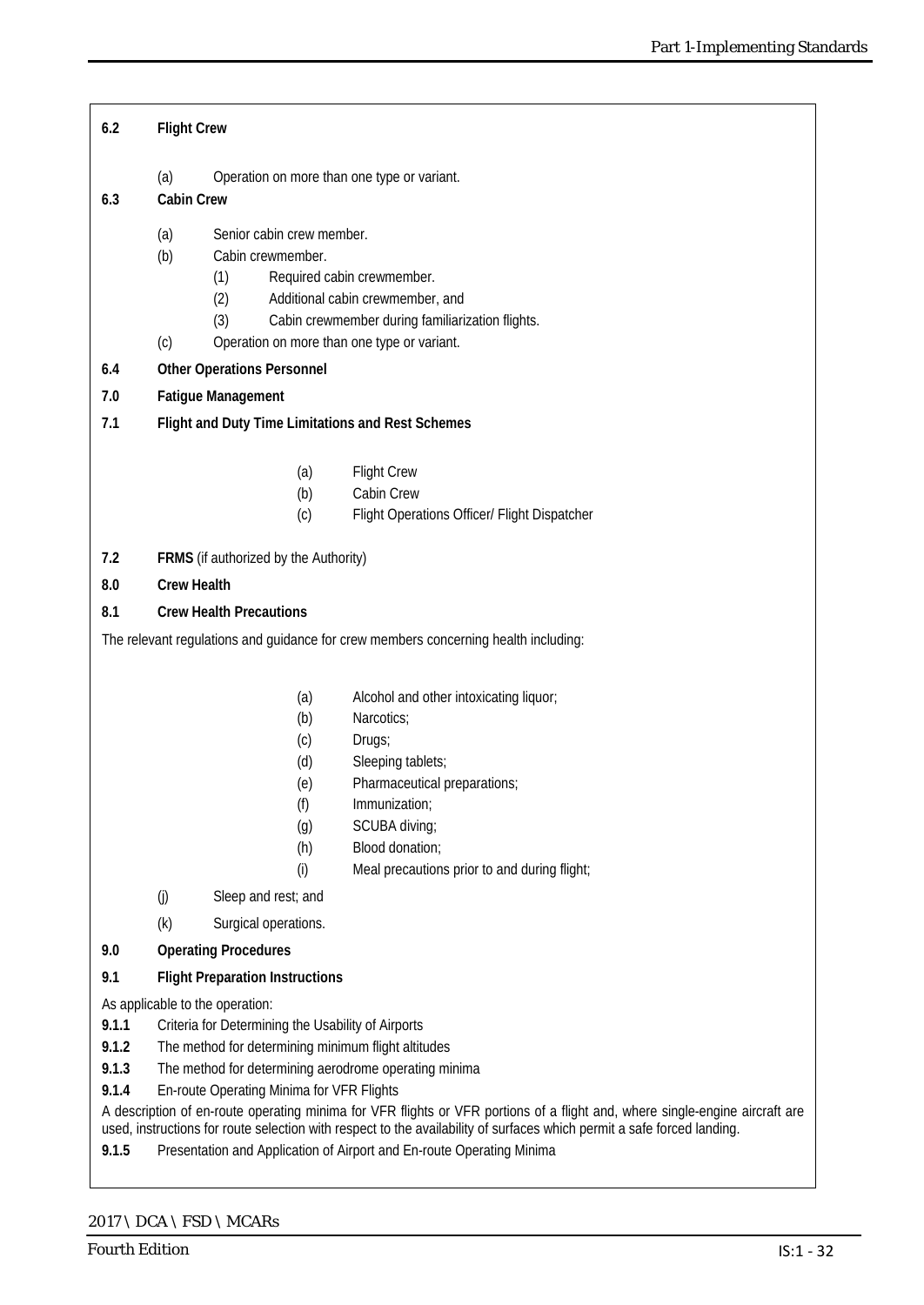**9.1.6** Interpretation of Meteorological Information.

Explanatory material on the decoding of MET forecasts and MET reports relevant to the area of operations, including the interpretation of conditional expressions.

**9.1.7** Determination of the Quantities of Fuel, Oil, and Water Methanol Carried.

The specific instructions and methods by which the quantities of fuel, oil and water methanol to be carried are determined and monitored in flight. This section shall also include instructions on the measurement and distribution of the fluid carried on board. Such instructions shall take account of all circumstances likely to be encountered on the flight, including the possibility of in-flight replanting and of failure of one or more of the aircraft's power plants, and possible loss of pressurization. The system for maintaining fuel and oil records shall also be described.

**9.1.8** Mass and Centre of Gravity.

The general principles of mass and center of gravity including:

- (a) The policy for using either standard and/or actual masses;
- (b) The method for determining the applicable passenger, baggage and cargo mass;
- (c) The applicable passenger and baggage masses for various types of operations and aircraft type;
- (d) General instruction and information necessary for verification of the various types of mass and balance documentation in use;
- (e) Last minute changes procedures;
- (f) Seating policy/procedures; and
- (g) List of documents, forms, and additional information to be carried during a flight.

# **9.2 Ground Handling Arrangements and Procedures**

**9.2.1** Fuelling Procedures.

A description of fuelling procedures, including:

- (a) Safety precautions during refueling and defueling including when an APU is in operation or when a turbine engine is running and, if applicable, the propeller brakes are on;
- (b) Refueling and defueling when passengers are embarking, on board or disembarking;
- (c) Precautions to be taken to avoid mixing fuels; and
- (d) Method to ensure the required amount of fuel is loaded.

# **9.2.2 Aircraft, Passengers, and Cargo Handling Procedures Related To Safety.**

A description of the handling procedures to be used when allocating seats and embarking and disembarking passengers and when loading and unloading the aircraft. Further procedures, aimed at achieving safety whilst the aircraft is on the ramp, shall also be given. Handling procedures shall include:

- (a) Sick passengers and persons with reduced mobility;
- (b) Permissible size and weight of hand baggage;
- (c) Loading and securing of items in the aircraft;
- (d) Special loads and classification of load compartments (i.e., dangerous goods, live animals, etc.);
- (e) Positioning of ground equipment;
- (f) Operation of aircraft doors;
- (g) Safety on the ramp, including fire prevention, blast and suction areas;
- (h) Start-up, ramp departure and arrival procedures;
- (i) Servicing of aircraft;
- (j) Documents and forms;
- (k) Multiple occupancy of aircraft seats.

# **9.2.3 Procedures for the Refusal of Embarkation.**

Procedures to ensure that persons who appear to be intoxicated or who demonstrate by manner or physical indications that they are under the influence of alcohol or drugs, except medical patients under proper care, are refused embarkation.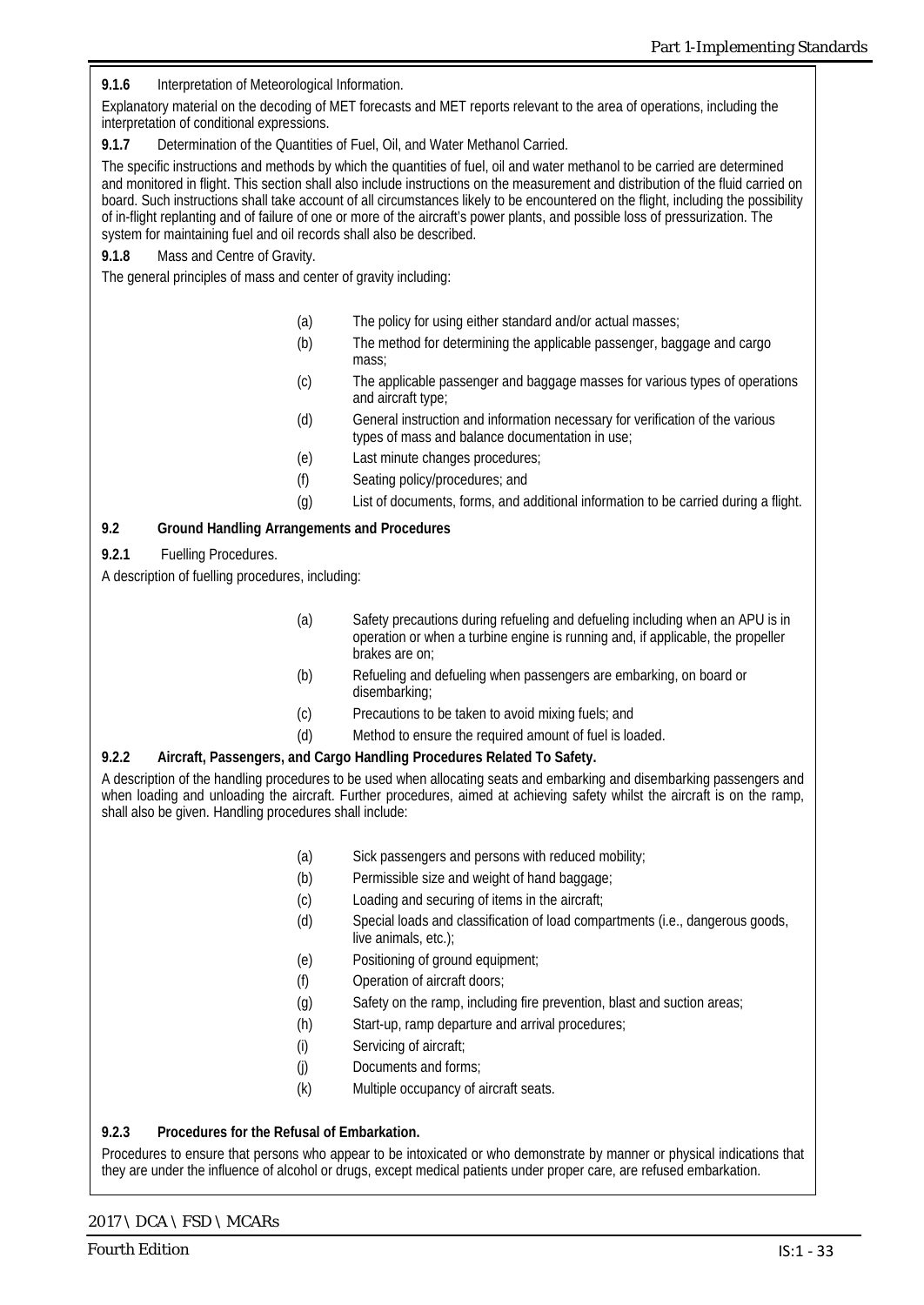| 9.2.4                                                                                                                                                                                                                                                                                                                                                                                                                                       | Deicing and Anti-Icing on the Ground.                                                                                                                                                    |  |  |  |
|---------------------------------------------------------------------------------------------------------------------------------------------------------------------------------------------------------------------------------------------------------------------------------------------------------------------------------------------------------------------------------------------------------------------------------------------|------------------------------------------------------------------------------------------------------------------------------------------------------------------------------------------|--|--|--|
| Instructions for the conduct and control of ground de-icing/anti-icing operations. A description of the deicing and anti-icing<br>policy and procedures for aircraft on the ground. These shall include descriptions of the types and effects of icing and other<br>contaminants on aircraft while stationary, during ground movements and during take-off. In addition, a description of the fluid<br>types used shall be given including: |                                                                                                                                                                                          |  |  |  |
|                                                                                                                                                                                                                                                                                                                                                                                                                                             |                                                                                                                                                                                          |  |  |  |
| (a)                                                                                                                                                                                                                                                                                                                                                                                                                                         | Proprietary or commercial names;                                                                                                                                                         |  |  |  |
| (b)                                                                                                                                                                                                                                                                                                                                                                                                                                         | Characteristics;                                                                                                                                                                         |  |  |  |
| (c)                                                                                                                                                                                                                                                                                                                                                                                                                                         | Effects on aircraft performance;                                                                                                                                                         |  |  |  |
| (d)                                                                                                                                                                                                                                                                                                                                                                                                                                         | Precautions during usage.                                                                                                                                                                |  |  |  |
| 9.3<br>Flight Procedures and Flight Navigation Equipment                                                                                                                                                                                                                                                                                                                                                                                    |                                                                                                                                                                                          |  |  |  |
| A description of flight procedures, including:                                                                                                                                                                                                                                                                                                                                                                                              |                                                                                                                                                                                          |  |  |  |
| (a)                                                                                                                                                                                                                                                                                                                                                                                                                                         | Standard operating procedures (SOP) for each phase of flight.                                                                                                                            |  |  |  |
| (b)                                                                                                                                                                                                                                                                                                                                                                                                                                         | Instructions on the use of normal checklists and the timing of their use.                                                                                                                |  |  |  |
| (c)                                                                                                                                                                                                                                                                                                                                                                                                                                         | Departure contingency procedures                                                                                                                                                         |  |  |  |
| (d)                                                                                                                                                                                                                                                                                                                                                                                                                                         | Instructions on the maintenance of altitude awareness and the use of<br>automated or flight crew altitude call-outs.                                                                     |  |  |  |
| (e)                                                                                                                                                                                                                                                                                                                                                                                                                                         | Instructions on the use of autopilots and auto-throttles in IMC.                                                                                                                         |  |  |  |
| (f)                                                                                                                                                                                                                                                                                                                                                                                                                                         | Instructions on the clarification and acceptance of ATC clearances, particularly<br>where terrain clearance is involved.                                                                 |  |  |  |
| (g)                                                                                                                                                                                                                                                                                                                                                                                                                                         | Departure and approach briefings                                                                                                                                                         |  |  |  |
| (h)                                                                                                                                                                                                                                                                                                                                                                                                                                         | Procedures for familiarization with areas, routes, and aerodromes                                                                                                                        |  |  |  |
| (i)                                                                                                                                                                                                                                                                                                                                                                                                                                         | Stabilized approach procedure                                                                                                                                                            |  |  |  |
| (j)                                                                                                                                                                                                                                                                                                                                                                                                                                         | Limitation on high rates of descent near the surface                                                                                                                                     |  |  |  |
| (k)                                                                                                                                                                                                                                                                                                                                                                                                                                         | Conditions required to commence or to continue an instrument approach.                                                                                                                   |  |  |  |
| $($ l $)$                                                                                                                                                                                                                                                                                                                                                                                                                                   | Instructions for the conduct of precision and non-precision instrument approach<br>procedures.                                                                                           |  |  |  |
| (m)                                                                                                                                                                                                                                                                                                                                                                                                                                         | Allocation of flight crew duties and procedures for the management of crew<br>workload during night and IMC instrument approach and landing operations.                                  |  |  |  |
| (n)                                                                                                                                                                                                                                                                                                                                                                                                                                         | The circumstances in which a radio listening watch is to be maintained.                                                                                                                  |  |  |  |
| (0)                                                                                                                                                                                                                                                                                                                                                                                                                                         | Instructions and training requirements for the use of head-up-displays (HUD)<br>and enhanced vision systems (EVS) equipment as applicable.                                               |  |  |  |
| (p)                                                                                                                                                                                                                                                                                                                                                                                                                                         | Instructions and training requirements for the use of the EFB.                                                                                                                           |  |  |  |
| 9.3.1<br><b>Navigation Equipment</b><br>A list of the navigational equipment to be carried including any requirements relating to operations where performance-based<br>navigation is prescribed.                                                                                                                                                                                                                                           |                                                                                                                                                                                          |  |  |  |
| 9.3.2<br><b>Navigation Procedures</b>                                                                                                                                                                                                                                                                                                                                                                                                       |                                                                                                                                                                                          |  |  |  |
| A description of all navigation procedures relevant to the type(s) and area(s) of operation. Consideration shall be given to:                                                                                                                                                                                                                                                                                                               |                                                                                                                                                                                          |  |  |  |
| (a)                                                                                                                                                                                                                                                                                                                                                                                                                                         | Standard navigational procedures including policy for carrying out independent<br>cross-checks of keyboard entries where these affect the flight path to be<br>followed by the aircraft, |  |  |  |
| (b)                                                                                                                                                                                                                                                                                                                                                                                                                                         | In-flight replanting,                                                                                                                                                                    |  |  |  |
| (c)                                                                                                                                                                                                                                                                                                                                                                                                                                         | Procedures in the event of system degradation,                                                                                                                                           |  |  |  |
| (d)                                                                                                                                                                                                                                                                                                                                                                                                                                         | Where relevant to the operations, the long range navigation procedures, engine<br>failure procedure for EDTO and the nomination and utilization of diversion<br>aerodromes               |  |  |  |
| (e)                                                                                                                                                                                                                                                                                                                                                                                                                                         | Instructions and training requirements for the avoidance of controlled flight into<br>terrain and policy for the use of the ground proximity warning system (GPWS).                      |  |  |  |
| (f)                                                                                                                                                                                                                                                                                                                                                                                                                                         | Policy, instructions, procedures and training requirements for the avoidance of<br>collisions and the use of the airborne collision avoidance system (ACAS).                             |  |  |  |

# $2017 \smallsetminus \text{DCA} \setminus \text{FSD} \setminus \text{MCARS}$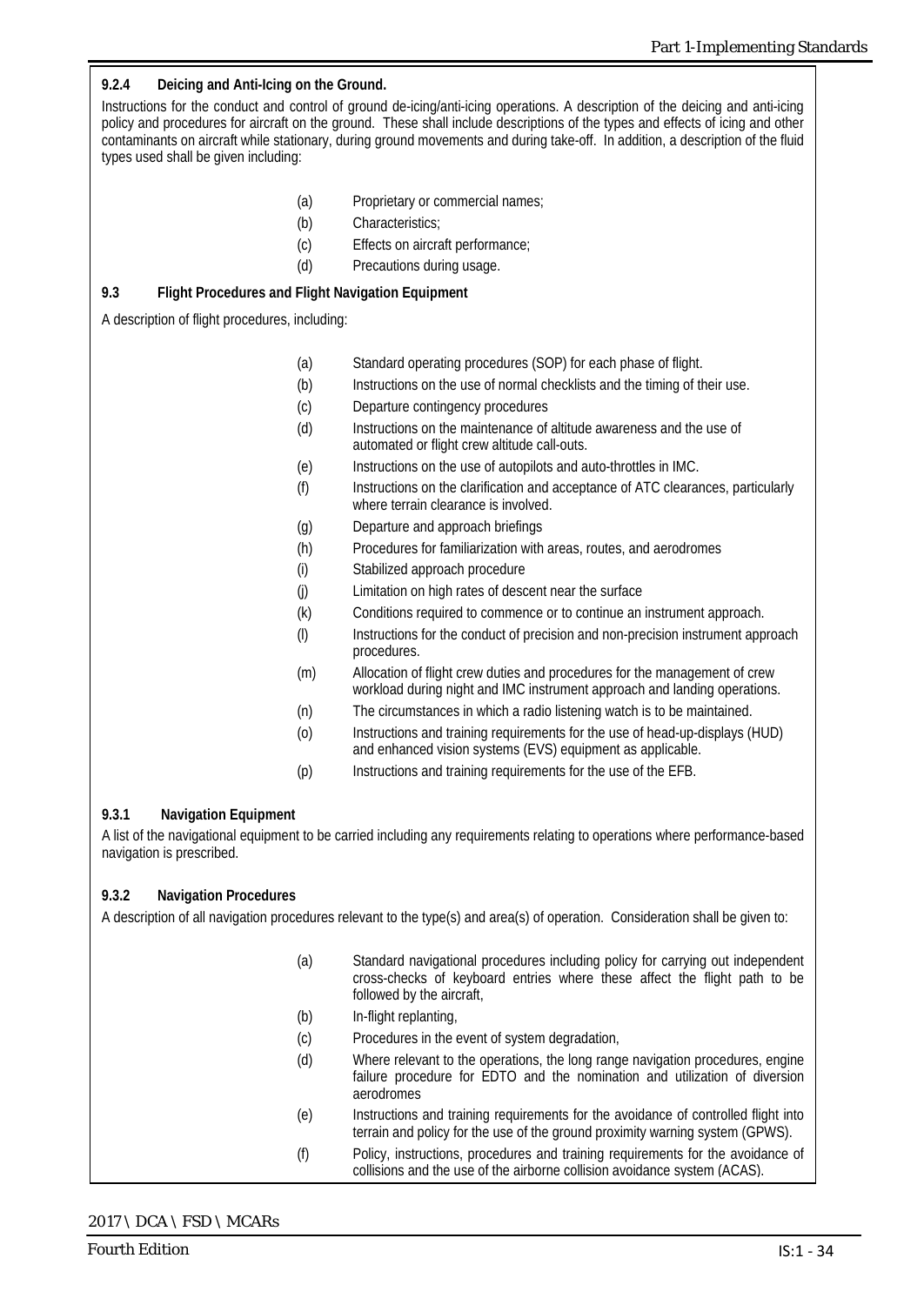| (1)<br>(2)                                                                                                                                                                                                                                          | (g)        | Information and instructions relating to the interception of civil aircraft including:<br>Procedures, as prescribed in MCAR Part 8 for pilots-in-command of intercepted aircraft; and<br>Visual signals for use by intercepting and intercepted aircraft, as contained in MCAR Part 8. |
|-----------------------------------------------------------------------------------------------------------------------------------------------------------------------------------------------------------------------------------------------------|------------|----------------------------------------------------------------------------------------------------------------------------------------------------------------------------------------------------------------------------------------------------------------------------------------|
|                                                                                                                                                                                                                                                     | (h)        | For aero planes intended to be operated above 49, 000 ft. (15,000 m)                                                                                                                                                                                                                   |
| (1)                                                                                                                                                                                                                                                 |            | information which will enable the pilot to determine the best course of action to take in the<br>event of exposure to solar cosmic radiation; and                                                                                                                                      |
| (2)                                                                                                                                                                                                                                                 |            | procedures in the event that a decision to descend is taken, covering:                                                                                                                                                                                                                 |
|                                                                                                                                                                                                                                                     | (i)        | the necessity of giving the appropriate ATS unit prior warning of the situation and of<br>obtaining a provisional descent clearance; and                                                                                                                                               |
|                                                                                                                                                                                                                                                     | (ii)       | the action to be taken in the event that communication with ATS unit cannot be<br>established or is interrupted.                                                                                                                                                                       |
| 9.3.3                                                                                                                                                                                                                                               |            | Policy and Procedures for In-flight Fuel Management                                                                                                                                                                                                                                    |
| 9.4.3                                                                                                                                                                                                                                               |            | Adverse and Potentially Hazardous Atmospheric Conditions.                                                                                                                                                                                                                              |
|                                                                                                                                                                                                                                                     |            | Procedures for operating in, and/or avoiding, potentially hazardous atmospheric conditions including:                                                                                                                                                                                  |
|                                                                                                                                                                                                                                                     | (a)        | Thunderstorms;                                                                                                                                                                                                                                                                         |
|                                                                                                                                                                                                                                                     | (b)        | Icing conditions;                                                                                                                                                                                                                                                                      |
|                                                                                                                                                                                                                                                     | (c)        | Turbulence,                                                                                                                                                                                                                                                                            |
|                                                                                                                                                                                                                                                     | (d)        | Wind shear;                                                                                                                                                                                                                                                                            |
|                                                                                                                                                                                                                                                     | (e)        | Jet stream;                                                                                                                                                                                                                                                                            |
|                                                                                                                                                                                                                                                     | (f)        | Volcanic ash clouds;                                                                                                                                                                                                                                                                   |
|                                                                                                                                                                                                                                                     | (g)<br>(h) | Heavy precipitation;<br>Sand storms;                                                                                                                                                                                                                                                   |
|                                                                                                                                                                                                                                                     | (i)        | Mountain waves; and                                                                                                                                                                                                                                                                    |
|                                                                                                                                                                                                                                                     | (j)        | Significant Temperature inversions                                                                                                                                                                                                                                                     |
| 9.3.5<br><b>Operating Restrictions</b>                                                                                                                                                                                                              |            |                                                                                                                                                                                                                                                                                        |
|                                                                                                                                                                                                                                                     | (a)        | Cold weather operations                                                                                                                                                                                                                                                                |
|                                                                                                                                                                                                                                                     | (b)        | Take-off and landing in turbulence                                                                                                                                                                                                                                                     |
|                                                                                                                                                                                                                                                     | (c)        | Low-level wind shear operations                                                                                                                                                                                                                                                        |
|                                                                                                                                                                                                                                                     | (d)        | Cross-wind operations (including tail wind components)                                                                                                                                                                                                                                 |
|                                                                                                                                                                                                                                                     | (e)        | High temperature operations                                                                                                                                                                                                                                                            |
|                                                                                                                                                                                                                                                     | (f)        | High altitude operations                                                                                                                                                                                                                                                               |
| 9.3.6<br>Incapacitation of Crew Members.                                                                                                                                                                                                            |            |                                                                                                                                                                                                                                                                                        |
| Procedures to be followed in the event of incapacitation of crew members in-flight. Examples of the types of incapacitation<br>and the means for recognizing them shall be included.<br>9.3.7<br>Cabin Safety Requirements.<br>Procedures covering: |            |                                                                                                                                                                                                                                                                                        |
|                                                                                                                                                                                                                                                     |            |                                                                                                                                                                                                                                                                                        |
|                                                                                                                                                                                                                                                     | (a)        | Cabin preparation for flight, in-flight requirements and preparation for landing<br>including procedures for securing cabin and galleys.                                                                                                                                               |
|                                                                                                                                                                                                                                                     | (b)        | Procedures to ensure that passengers are seated where, in the event that an<br>emergency evacuation is required, they may best assist and not hinder<br>evacuation from the aircraft;                                                                                                  |
|                                                                                                                                                                                                                                                     | (c)        | Procedures to be followed during passenger embarkation and disembarkation;<br>and                                                                                                                                                                                                      |
|                                                                                                                                                                                                                                                     | (d)        | Procedures for fuelling with passengers on board, embarking, or disembarking.                                                                                                                                                                                                          |
|                                                                                                                                                                                                                                                     | (e)        | Smoking on board.                                                                                                                                                                                                                                                                      |
|                                                                                                                                                                                                                                                     | (f)        | Use of portable electronic equipment and cellular telephones                                                                                                                                                                                                                           |
| 9.3.8<br>Passenger Briefing Procedures.<br>The contents, means, and timing of passenger briefing.                                                                                                                                                   |            |                                                                                                                                                                                                                                                                                        |

# $2017 \smallsetminus \text{DCA} \setminus \text{FSD} \setminus \text{MCARS}$

7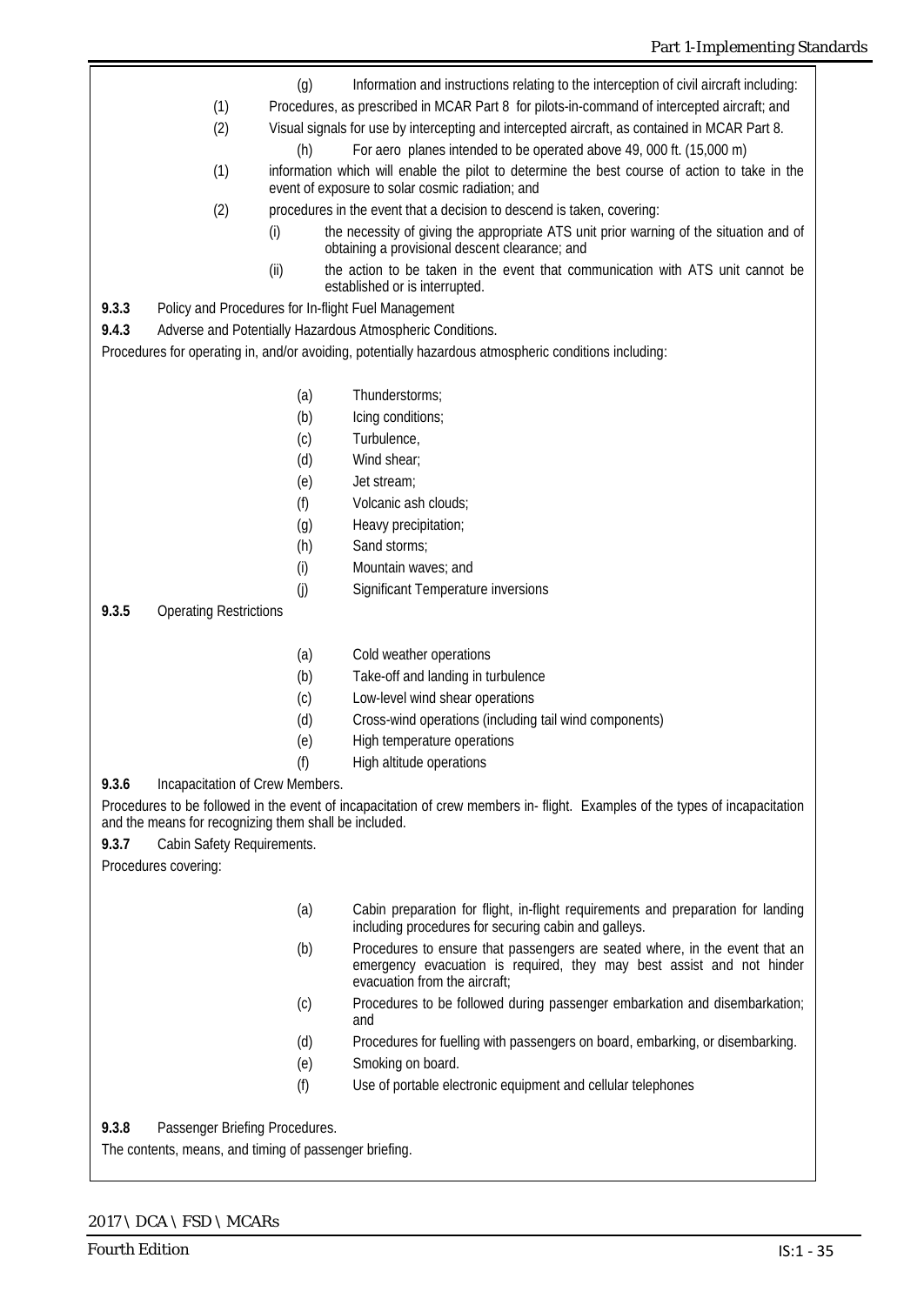**9.3.9** Procedures for Use of Cosmic or Solar Radiation Detection Equipment – Aero planes.

Procedures for the use of cosmic or solar radiation detection equipment and for recording its readings including actions to be taken in the event that limit values specified in the operations manual are exceeded. In addition, the procedures, including ATC procedures, to be followed in the event that a decision to descend or re-route is taken.

**9.4 All Weather Operations**

.

- **9.5 Use of the Minimum Equipment and Configuration Deviation List(s)**
- **9.6 Non Revenue Flights**

Procedures and limitations for:

- (a) Training flights;
- (b) Test flights;
- (c) Delivery flights,
- (d) Ferry flights;
- (e) Demonstration flights; and
- (f) Positioning flights, including the kind of persons who may be carried on such flights.

### **9.7 Oxygen Requirements**

An explanation of the conditions under which oxygen shall be provided and used.

**10.0 Dangerous Goods and Weapons**

### **10.1 Transport of Dangerous Goods**

Information, instructions and general guidance on the transport of dangerous goods including:

- (a) AOC holder's policy on the transport of dangerous goods;
- (b) Guidance on the requirements for acceptance, labeling, handling, stowage and segregation of dangerous goods;
- (c) Procedures and actions to be taken for responding to emergency situations involving dangerous goods;
- (d) Duties of all personnel involved; and
- (e) Instructions on the carriage of the AOC holder's employees

# **10.2 Transport of Weapons**

The conditions under which weapons, munitions of war and sporting weapons may be carried.

**11.0 Security**

### **11.1 Security Policies and Procedures**

A description of security policies and procedures for handling and reporting crime on board such as unlawful interference, sabotage, bomb threats, and hijacking.

### **11.2 Security Instructions and Guidance**

Security instructions and guidance of a non-confidential nature which shall include the authority and responsibilities of operations personnel.

### **11.3 Preventative Security Measures and Training**

A description of preventative security measures and training.

*Note: Parts of the security instructions and guidance may be kept confidential.*

**11.4** Aeroplane search procedures checklist and guidance on least-risk bomb locations.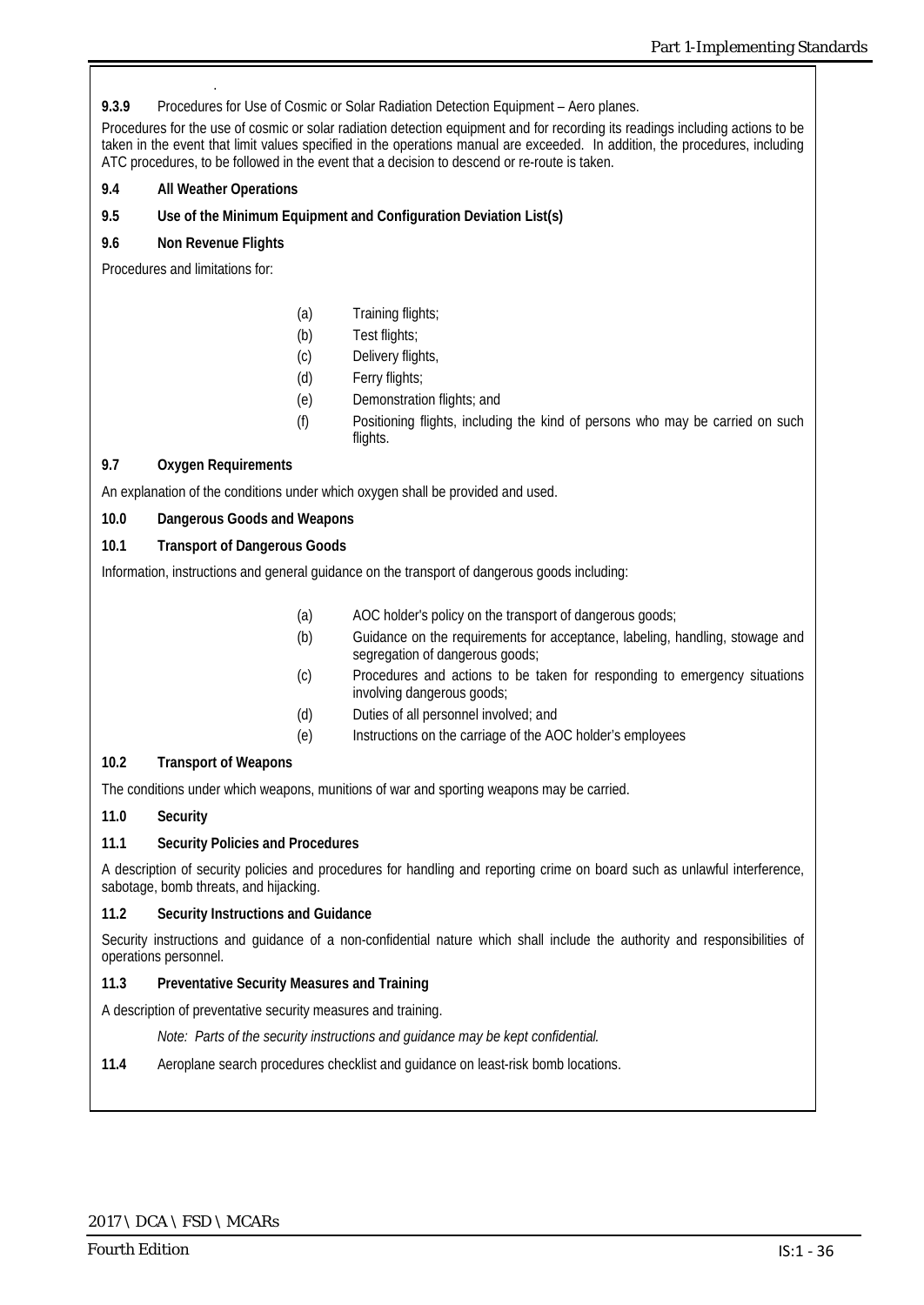| 12.0 | Handling of Accidents and Occurrences |           |                                                                                                                                                                         |
|------|---------------------------------------|-----------|-------------------------------------------------------------------------------------------------------------------------------------------------------------------------|
|      |                                       | (a)       | Procedures for the handling, notifying and reporting of accidents and<br>occurrences. This section shall include:                                                       |
|      |                                       | (b)       | Definitions of accidents and occurrences and the relevant responsibilities of all<br>persons involved;                                                                  |
|      |                                       | (c)       | The descriptions of which company departments, Authorities or other institutions<br>have to be notified by which means and in which sequence in case of an<br>accident: |
|      |                                       | (d)       | Special notification requirements in the event of an accident or occurrence<br>when dangerous goods are being carried;                                                  |
|      |                                       | (e)       | A description of the requirements to report specific occurrences and accidents;                                                                                         |
|      |                                       | (f)       | The forms used for reporting and the procedure for submitting them to the<br>Authority shall also be included; and                                                      |
|      |                                       | (g)       | If the AOC holder develops additional safety related reporting procedures for its<br>own internal use, a description of the applicability and related forms to be used. |
|      |                                       | (h)       | Procedures for pilots-in-command observing an accident.                                                                                                                 |
| 13.0 | Rules of the Air                      |           |                                                                                                                                                                         |
|      | Rules of the Air including:           |           |                                                                                                                                                                         |
|      |                                       | (i)       | Territorial application of the Rules of the Air;                                                                                                                        |
|      |                                       | (j)       | The circumstances during which a radio listening watch shall be maintained;                                                                                             |
|      |                                       | (k)       | ATC clearances, adherence to flight plan and position reports;                                                                                                          |
|      |                                       | $($ l $)$ | The ground/air visual codes for use by survivors, description and use of signal<br>aids; and                                                                            |
|      |                                       | (m)       | Distress and urgency signals.                                                                                                                                           |
|      |                                       |           |                                                                                                                                                                         |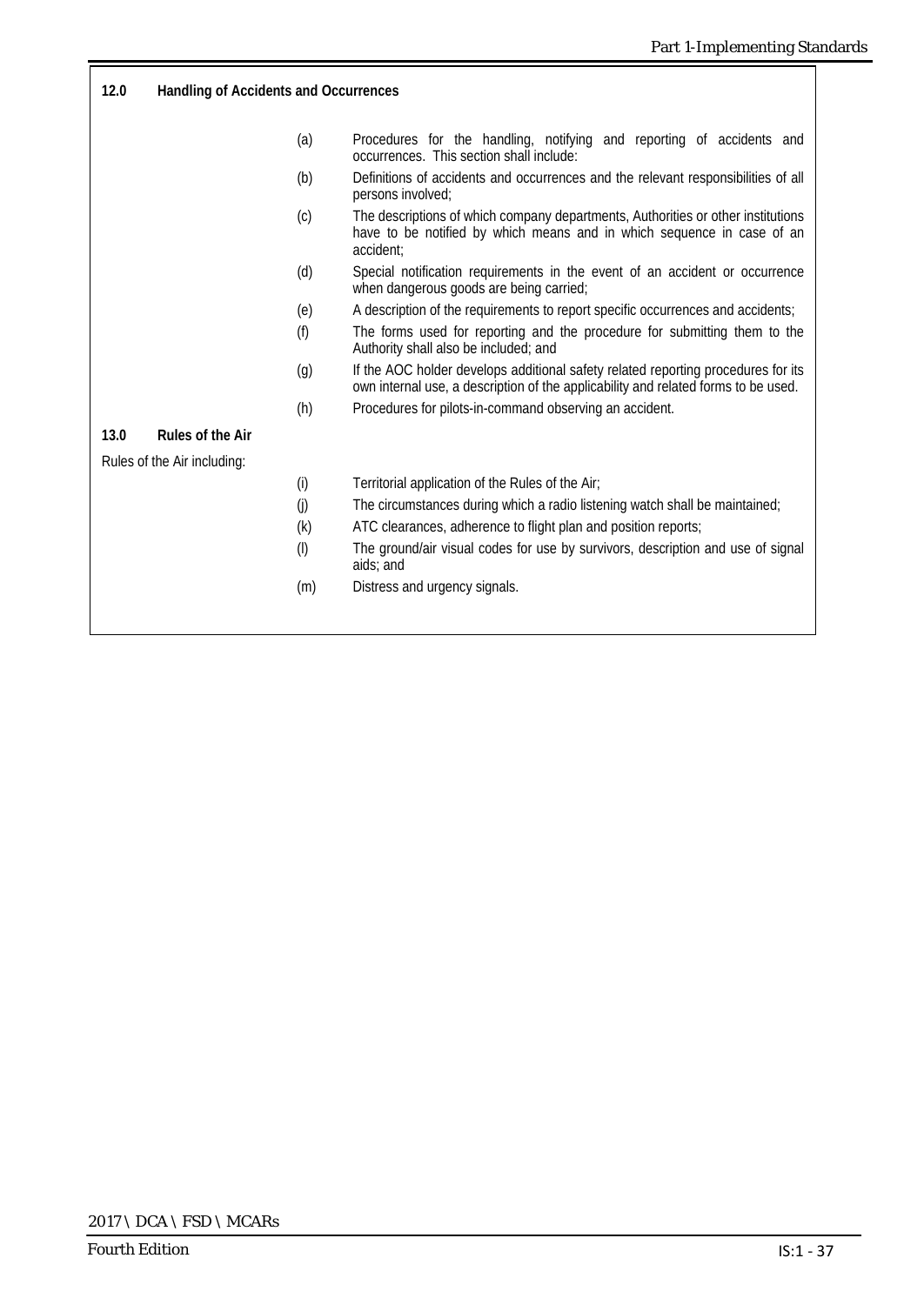# **IS: 1.3.1.3 AIRCRAFT OPERATING INFORMATION MANUAL (PART-B)**

Each AOC applicant and AOC holder should submit and maintain an aircraft operating information manual as part of its operations manual, all the information but not limited to a) Organization, update and revision system; b) Certification limitations and operating limitations;c) The normal, abnormal and emergency procedures to be used by the flight crew, related checklists, crew coordination and assignment;d) Instructions for aircraft loading; e) Data for mass and balance calculations; f) Aircraft systems, associated controls and instructions for their use; and g) Emergency evacuation procedures, including type-specific procedures, crew coordination and assignment and then write down elaborated below:

### **1.0 General Information and Units of Measurement**

General Information (e.g., aircraft dimensions), including a description of the units of measurement used for the operation of the aircraft type concerned and conversion tables.

### **2.0 Limitations**

### **2.1 Certification and Operational Limitations**

A description of the certified limitations and the applicable operational limitations including:

- (a) Certification status;
- (b) Passenger seating configuration for each aircraft type including a pictorial presentation;
- (c) Types of operation that are approved (e.g. AMO/IMC/VFR, CAT II/IIIA, flights in known icing conditions etc.);
- (d) Crew composition;
- (e) Operating within mass and Centre of gravity limitations;
- (f) Speed limitations;
- (g) Flight envelopes;
- (h) Wind limits including operations on contaminated runways;
- (i) Performance limitations for applicable configurations;
- (j) Runway slope;
- (k) Limitations on wet or contaminated runways;
- (l) Airframe contamination; and
- (m) Post landing

### **3.0 Normal Procedures**

The normal procedures and duties assigned to the crew, the appropriate checklists, the system for use of the checklists and a statement covering the necessary co-ordination procedures between flight and cabin crew. The following normal procedures and duties shall be included:

- (a) Pre-flight;
- (b) Pre-departure and loading;
- (c) Altimeter setting and checking;
- (d) Taxi, Take-off and Climb;
- (e) Noise abatement;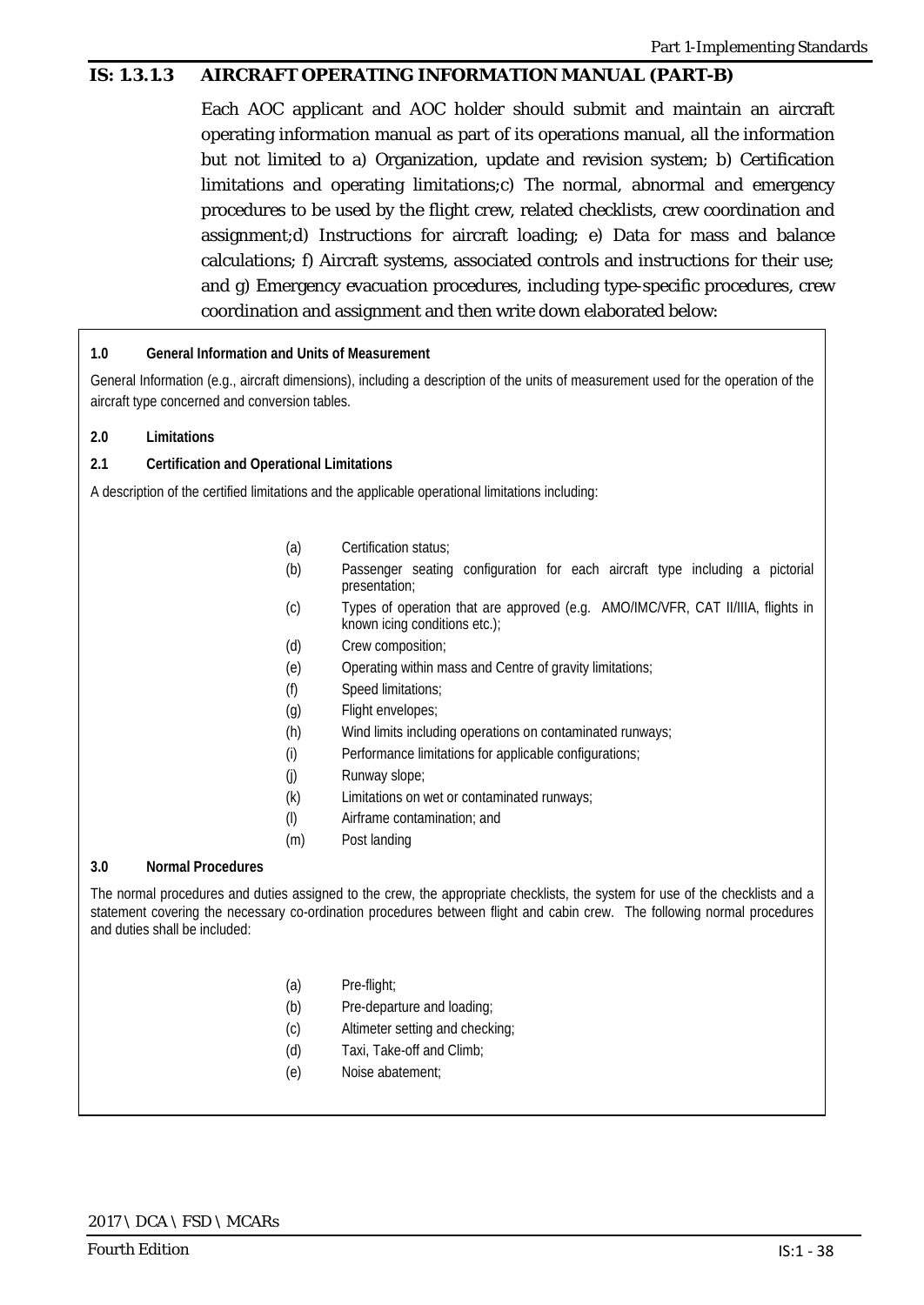|     | (f)<br>(g)<br>(h)<br>(i)<br>(j)<br>(k)<br>(1)<br>(m) | Cruise and descent;<br>Approach, landing preparation and briefing;<br>VFR approach;<br>Instrument approach;<br>Visual approach and circling:<br>Missed approach;<br>Normal landing;<br>Post landing; and |
|-----|------------------------------------------------------|----------------------------------------------------------------------------------------------------------------------------------------------------------------------------------------------------------|
|     | (n)                                                  | Operation on wet and contaminated runways.                                                                                                                                                               |
| 3.1 | <b>Specific Flight Deck Procedures</b>               |                                                                                                                                                                                                          |
|     | (a)                                                  | Determining airworthiness of aircraft                                                                                                                                                                    |
|     | (b)                                                  | Obtaining flight release                                                                                                                                                                                 |
|     | (c)                                                  | Initial cockpit preparation                                                                                                                                                                              |
|     | (d)                                                  | Standard operating procedures                                                                                                                                                                            |
|     | (e)                                                  | Cockpit discipline                                                                                                                                                                                       |
|     | (f)                                                  | Standard call-outs                                                                                                                                                                                       |
|     | (g)                                                  | Communications                                                                                                                                                                                           |
|     | (h)                                                  | Flight safety                                                                                                                                                                                            |
|     | (i)                                                  | Push-back and towing procedures                                                                                                                                                                          |
|     | (i)                                                  | Taxi guidelines and ramp signals                                                                                                                                                                         |
|     | (k)                                                  | Take-off and climb out procedures                                                                                                                                                                        |
|     | $($ l $)$                                            | Choice of runway                                                                                                                                                                                         |
|     | (m)                                                  | Take-off in limited visibility                                                                                                                                                                           |
|     | (n)                                                  | Take-off in adverse weather                                                                                                                                                                              |
|     | (0)                                                  | Use and limitations of weather radar                                                                                                                                                                     |
|     | (p)                                                  | Use of landing lights                                                                                                                                                                                    |
|     | (q)                                                  | Monitoring of flight instruments                                                                                                                                                                         |
|     | (r)                                                  | Power settings for take-off                                                                                                                                                                              |
|     | (s)                                                  | Malfunctions during take-off                                                                                                                                                                             |
|     | (t)                                                  | Rejected take-off decision                                                                                                                                                                               |
|     | (u)                                                  | Climb, best angle, best rate                                                                                                                                                                             |
|     | (v)                                                  | Sterile cockpit procedures                                                                                                                                                                               |
|     | (w)                                                  | En-route and holding procedures                                                                                                                                                                          |
|     | (x)                                                  | Cruise control                                                                                                                                                                                           |
|     | (y)                                                  | Navigation log book                                                                                                                                                                                      |
|     | (z)                                                  | Descent, approach and landing procedures                                                                                                                                                                 |
|     | (aa)                                                 | Reporting maintenance problems                                                                                                                                                                           |
|     | (bb)                                                 | How to obtain maintenance and service en route                                                                                                                                                           |
|     |                                                      |                                                                                                                                                                                                          |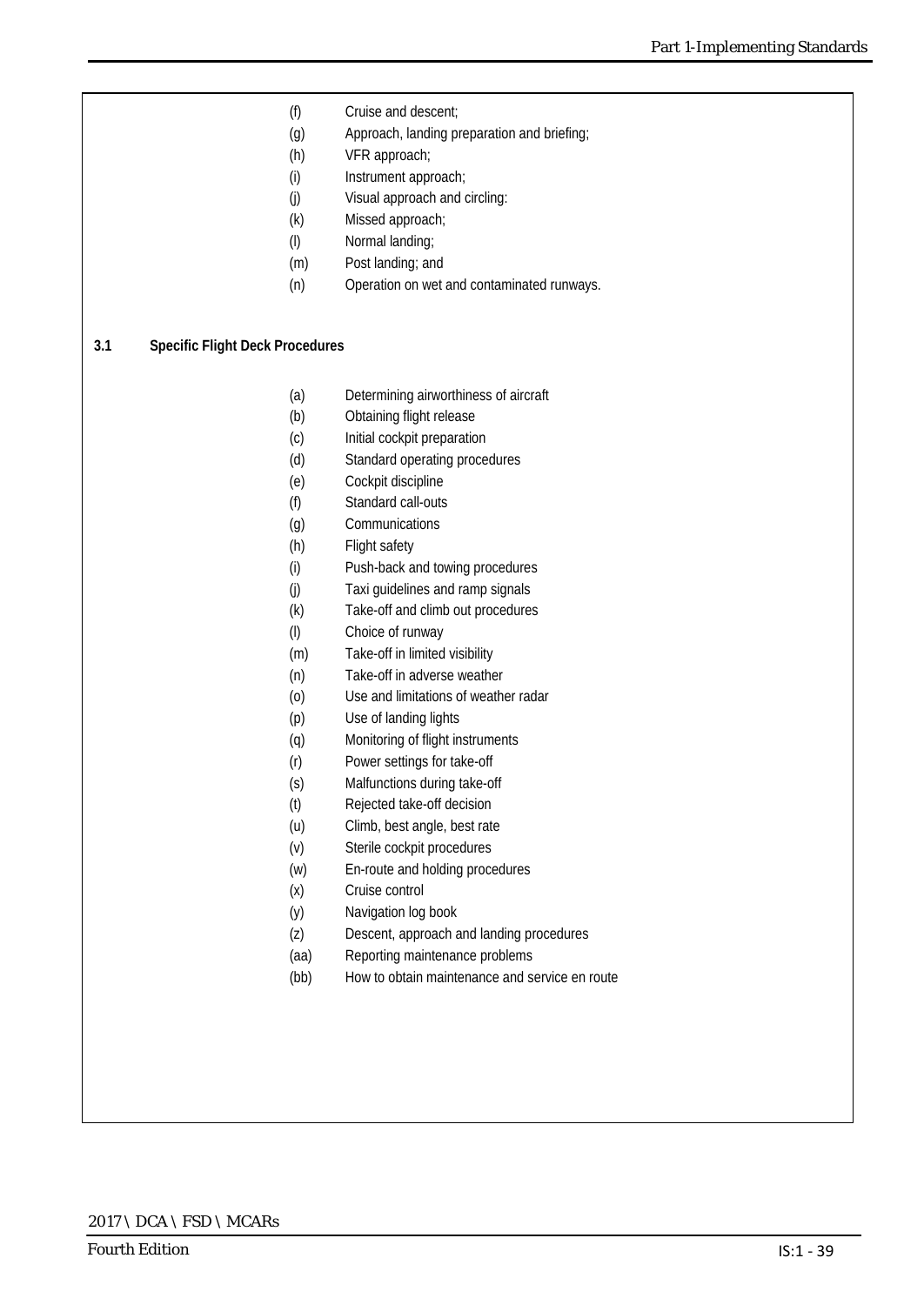### **4.0 Abnormal and Emergency Procedures**

### **4.1 Abnormal and Emergency Procedures and Duties**

The manual shall contain a listing of abnormal and emergency procedures assigned to crew members with appropriate check-lists that include a system for use of the check-lists and a statement covering the necessary co-ordination procedures between flight and cabin crew. The following abnormal and emergency procedures and duties shall be included:

- (a) Crew incapacitation;
- (b) Fire and smoke drills;
- (c) Unpressurised and partially pressurized flight; as applicable
- (d) Exceeding structural limits such as overweight landing;
- (e) Exceeding cosmic radiation limits; as applicable
- (f) Lightning strikes
- (g) Distress communications and alerting ATC to emergencies;
- (h) Engine failure;
- (i) System failures;
- (j) Guidance for diversion in case of serious technical failure;
- (k) Ground proximity warning;
- (l) ACAS warning;
- (m) Wind shear; and
- (n) Emergency landing/ditching.
- (o) Aircraft evacuation
- (p) Fuel Jettisoning (as applicable) and Overweight Landing:
- (q) General considerations and policy
- (r) Fuel jettisoning procedures and precautions
- (s) Emergency Procedures:
- (t) Emergency descent
- (u) Low fuel
- (v) Dangerous goods incident or accident
- (w) Interception procedures
- (x) Emergency signal for cabin crew members
- (y) Communication Procedures
- (z) Radio listening watch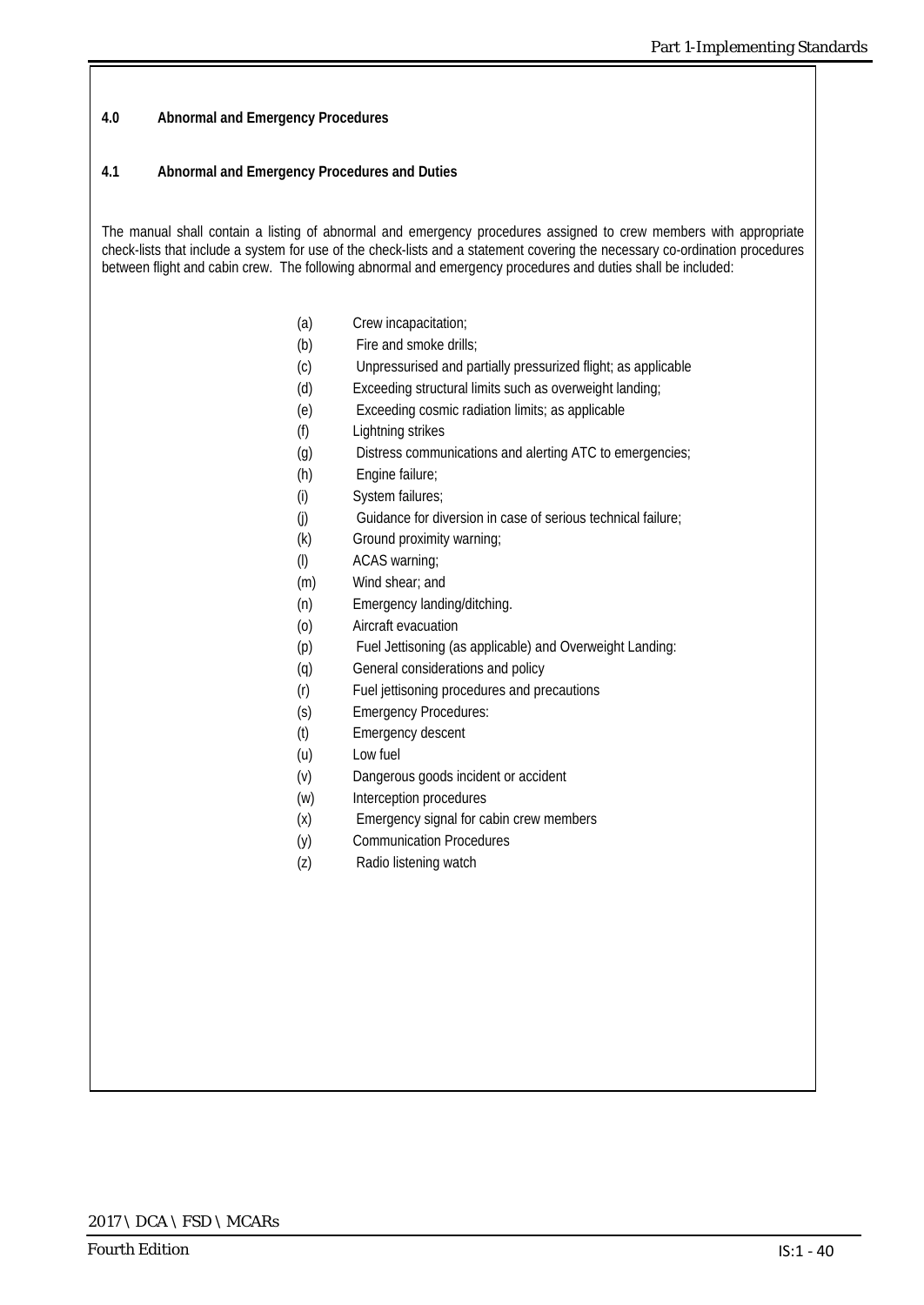# **5.0 Performance Data**

Performance data shall be provided in a form in which it can be used without difficulty.

# **5.1 Performance Data**

Performance material which provides the necessary data to allow the flight crew to comply with the approved aircraft flight manual performance requirements shall be included to allow the determination of-

- (a) Take-off climb limits Mass, Altitude, Temperature;
- (b) Take-off field length limits (dry, wet, contaminated);
- (c) Net flight path data for obstacle clearance calculation or, where applicable, take-off flight path;
- (d) The gradient losses for banked climb outs;
- (e) En-route climb limits;
- (f) Approach climb limits;
- (g) Landing climb limits;
- (h) Landing field length limits (dry, wet, contaminated) including the effects of an inflight failure of a system or device, if it affects the landing distance;
- (i) Brake energy limits; and
- (j) Speeds applicable for the various flight stages (also considering wet or contaminated runways).
- **5.1.1** Supplementary Performance Data

Supplementary data covering:

- (a) Flights in icing conditions
- (b) The maximum crosswind and tailwind components for each aero plane type operated and the reductions to be applied to these values having regard to gust, low visibility, runway surface conditions, crew experience, use of autopilot, abnormal or emergency circumstances, or any other relevant operational factors.
- (c) Any certified performance related to an allowable configuration, or configuration deviation, such as anti-skid inoperative, shall be included.
- **5.1.2.** Other Acceptable Performance Data

If performance data, as required for the appropriate performance class, is not available in the approved AFM, then other data acceptable to the Authority shall be included. Alternatively, the operations manual may contain cross-reference to the approved data contained in the AFM where such data is not likely to be used often or in an emergency.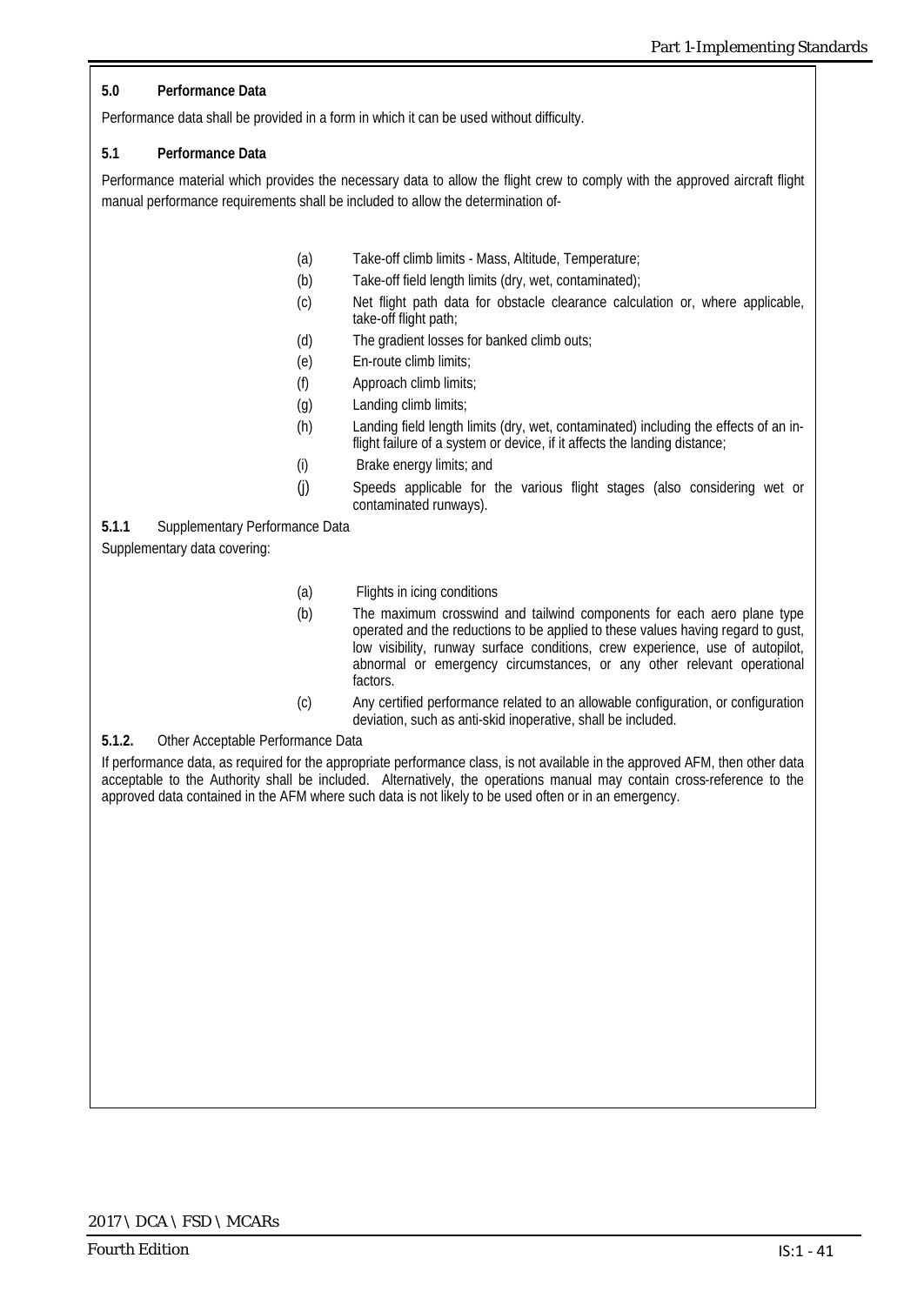## **5.2 Additional Performance Data**

Additional performance data where applicable including:

- (a) All engine climb gradients;
- (b) Drift-down data;
- (c) Effect of deicing/anti-icing fluids;
- (d) Flight with landing gear down;
- (e) For aircraft with 3 or more engines, one engine inoperative ferry flights; and
- (f) Flights conducted under the provisions of a configuration deviation list (CDL).

## **6.0 Flight Planning**

# **6.1 Flight Planning Data**

Specific data and instructions necessary for pre-flight and in-flight planning including factors such as speed schedules and power settings. Where applicable, procedures for engine(s) out operations, EDTO and flights to isolated airports shall be included for the flight plan and the operational flight plan.

### **6.2 Fuel and Oil Calculations**

The method for calculating fuel needed for the various stages of flight.

### **7.0 Mass And Balance**

# **7.1 Calculating Mass and Balance**

Instructions and data for the calculation of mass and balance including:

- (a) Calculation system (e.g. Index system);
- (b) Information and instructions for completion of mass and balance documentation, including manual and computer generated types;
- (c) Limiting mass and centre of gravity of the various versions;
- (d) Dry operating mass and corresponding centre of gravity or index.

# **8.0 Loading**

# **8.1 Loading Procedures**

Instructions for loading and securing the load in the aircraft;

(a) Use of aircraft systems and associated controls.

# **8.2 Loading Dangerous Goods**

The operations manual shall contain a method to notify the PIC when dangerous goods are loaded in the aircraft.

# **9.0 Survival And Emergency Equipment Including Oxygen**

# **9.1 List of Survival Equipment to be carried**

(a) A list of the survival equipment to be carried for the routes to be flown and the procedures for checking the serviceability of this equipment prior to take-off. Instructions regarding the location, accessibility and use of survival and emergency equipment and its associated check list(s) shall also be included.

# **9.2 Ground - Air Visual Signal**

Instructions illustrating the ground-air visual signal code for use by survivors shall also be included.

# **9.3 Oxygen Usage**

The procedure for determining the amount of oxygen required and the quantity that it available. The flight profile, number of occupants and possible cabin decompression shall be considered. The information provided shall be in a form in which it can be used without difficulty.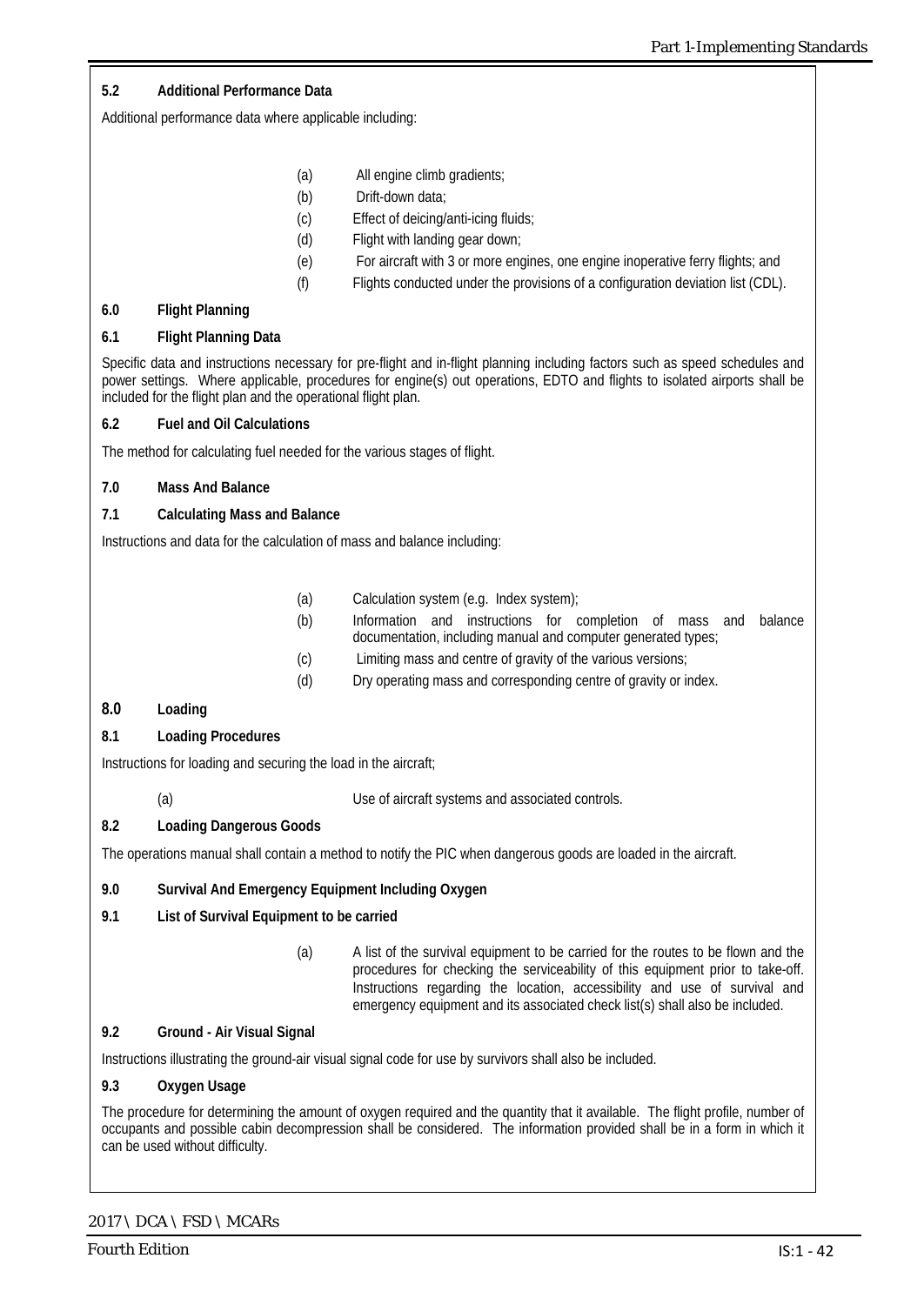## **9.4 Emergency Equipment Usage**

A description of the proper use of the following emergency equipment, if applicable:

- (a) Life jackets
- (b) Life rafts
- (c) Medical kits/first aid kits
- (d) Survival kits
- (e) Emergency locator transmitter (ELT)
- (f) Visual signaling devices
- (g) Evacuation slides
- (h) Emergency lighting

## **10.0 Emergency Evacuation Procedures**

### **10.1 Instructions for Emergency Evacuation**

Instructions for preparation for emergency evacuation including crew co-ordination and emergency station assignment.

### **10.2 Emergency Evacuation Procedures**

A description of the duties of all members of the crew for the rapid evacuation of an aircraft and the handling of the passengers in the event of a forced landing, ditching or other emergency.

### **11.0 Aircraft Systems**

### **11.1 Aircraft Systems**

A description of the aircraft systems, related controls and indications and operating instructions.

### **12.0 Minimum Equipment List and Configuration Deviation List**

The minimum equipment list and configuration deviation list for the aero plane types operated and specific operations authorized, including any requirements relating to operations where performance-based navigation is prescribed.

### **13.0 Route and Airport Instructions and Information Manual (Part – C)**

### **13.1 Instructions and Information**

A route guide to ensure that the flight crew will have, for each flight, information relating to communication facilities, navigation aids, aerodromes, instrument approaches, instrument arrivals and instrument departures as applicable for the operations, and such other information as the operator may deem necessary for the proper conduct of flight operations.

- (a) The minimum flight altitude for each route to be flown.
- (b) Aerodrome operating minima for each of the aerodromes that are likely to be used as aerodromes of intended landing or as alternate aerodromes.
- (c) The increase of aerodrome operating minima in case of degradation of approach or aerodrome facilities.
- (d) Instructions for determining aerodrome operating minima for instrument approaches using HUD and EVS.
- (e) The necessary information for compliance with all flight profiles required by regulations, including but not limited to, the determination of;
- (1) take-off runway length requirements for dry, wet and contaminated conditions, including those dictated by system failures which affect the take-off distance.
- (2) take-off climb limitations
- (3) en-route climb limitations
- (4) approach climb limitations and landing climb limitations
- (5) landing runway length requirements for dry, wet and contaminated conditions, including systems failures which effect the landing distance and supplementary information, such as tire speed limitations.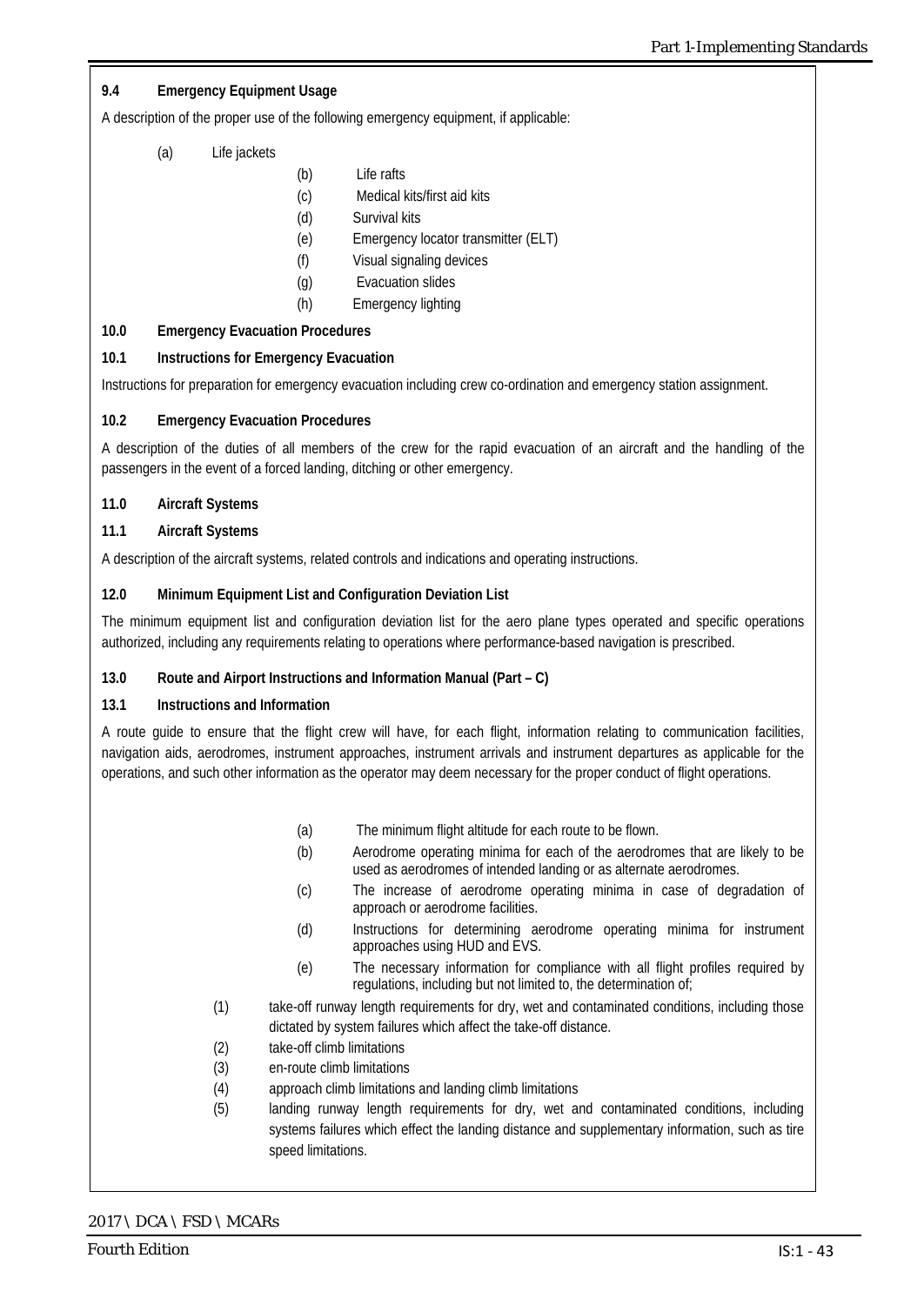# **IS: 1.3.1.4 TRAINING PROGRAMME MANUAL (PART – D)**

Each AOC holder and AOC applicant, as part of its operations manual, shall submit and maintain training programme based on the following outline:

| 1.0   | <b>Training Syllabus and Checking Programmed</b>                                                                                                                                                                                                                                                                                                                                                                                                                                                                                                                                                                                                                                                                                                                                                                                                                                                                                                                                                                                                                                                                                                                                                                                                                                                                                                                                                                       |  |  |
|-------|------------------------------------------------------------------------------------------------------------------------------------------------------------------------------------------------------------------------------------------------------------------------------------------------------------------------------------------------------------------------------------------------------------------------------------------------------------------------------------------------------------------------------------------------------------------------------------------------------------------------------------------------------------------------------------------------------------------------------------------------------------------------------------------------------------------------------------------------------------------------------------------------------------------------------------------------------------------------------------------------------------------------------------------------------------------------------------------------------------------------------------------------------------------------------------------------------------------------------------------------------------------------------------------------------------------------------------------------------------------------------------------------------------------------|--|--|
| 1.1   | <b>General Requirements.</b>                                                                                                                                                                                                                                                                                                                                                                                                                                                                                                                                                                                                                                                                                                                                                                                                                                                                                                                                                                                                                                                                                                                                                                                                                                                                                                                                                                                           |  |  |
|       | (a)<br>Training syllabus and checking programmed for all operations personnel<br>assigned to operational duties in connection with the preparation and/or<br>conduct of a flight shall be developed to meet the respective requirements of<br>the Authority. An AOC holder may not use, nor may any person serve in a<br>required crewmember capacity or operational capacity unless that person<br>meets the training and currency requirements established by the Authority for<br>that respective position.                                                                                                                                                                                                                                                                                                                                                                                                                                                                                                                                                                                                                                                                                                                                                                                                                                                                                                         |  |  |
| 1.2   | Flight Crew.                                                                                                                                                                                                                                                                                                                                                                                                                                                                                                                                                                                                                                                                                                                                                                                                                                                                                                                                                                                                                                                                                                                                                                                                                                                                                                                                                                                                           |  |  |
| 1.2.1 | Each AOC holder shall establish and maintain a ground and flight training programme, approved by the Authority,<br>which ensures that all flight crew members are adequately trained to perform their assigned duties. The training<br>programme shall:<br>include ground and flight training facilities and properly qualified instructors as determined by the<br>a)<br>Authority;<br>consist of ground and flight training in the type(s) of aeroplane on which the flight crew member serves;<br>b)<br>c)<br>include proper flight crew coordination and training in all types of emergency and abnormal situations or<br>procedures caused by engine, airframe or systems malfunctions, fire or other abnormalities;<br>d)<br>include upset prevention and recovery training;<br>e)<br>include training in knowledge and skills related to visual and instrument flight procedures for the intended<br>area of operation, charting, human performance including threat and error management and in the<br>transport of dangerous goods;<br>f)<br>ensure that all flight crew members know the functions for which they are responsible and the relation of<br>these functions to the functions of other crew members, particularly in regard to abnormal or emergency<br>procedures; and<br>be given on a recurrent basis, as determined by the Authority and shall include an assessment of<br>g)<br>competence. |  |  |
|       | Note 1.— Prohibits the in-flight simulation of emergency or abnormal situations when passengers or cargo are<br>being carried.                                                                                                                                                                                                                                                                                                                                                                                                                                                                                                                                                                                                                                                                                                                                                                                                                                                                                                                                                                                                                                                                                                                                                                                                                                                                                         |  |  |
|       | Note 2.— Flight training may, to the extent deemed appropriate by the Authority, be given in flight simulation<br>training devices approved by the Authority for that purpose.                                                                                                                                                                                                                                                                                                                                                                                                                                                                                                                                                                                                                                                                                                                                                                                                                                                                                                                                                                                                                                                                                                                                                                                                                                         |  |  |
|       | Note 3.— The scope of the recurrent training required by 1.2 and 1.2.2 may be varied and need not be as<br>extensive as the initial training given in a particular type of aeroplane.                                                                                                                                                                                                                                                                                                                                                                                                                                                                                                                                                                                                                                                                                                                                                                                                                                                                                                                                                                                                                                                                                                                                                                                                                                  |  |  |
|       | Note 4.— The use of correspondence courses and written examinations as well as other means may, to the<br>extent deemed feasible by the Authority, be utilized in meeting the requirements for periodic ground training.                                                                                                                                                                                                                                                                                                                                                                                                                                                                                                                                                                                                                                                                                                                                                                                                                                                                                                                                                                                                                                                                                                                                                                                               |  |  |
|       | Note 5.— For more information on dangerous goods operational requirements, see MCAR Part 8.                                                                                                                                                                                                                                                                                                                                                                                                                                                                                                                                                                                                                                                                                                                                                                                                                                                                                                                                                                                                                                                                                                                                                                                                                                                                                                                            |  |  |
|       | Note 6. — Guidance material to design training programmes to develop knowledge and skills in human<br>performance can be found in the Human Factors Training Manual (Doc 9683).                                                                                                                                                                                                                                                                                                                                                                                                                                                                                                                                                                                                                                                                                                                                                                                                                                                                                                                                                                                                                                                                                                                                                                                                                                        |  |  |
|       | Note 7.- Information for pilots and flight operations personnel on flight procedure parameters and<br>operationalprocedures is contained in PANS-OPS (Doc 8168), Volume I. Criteria for the construction of<br>visual and instrument flightprocedures are contained in PANS-OPS (Doc 8168), Volume II. Obstacle<br>clearance criteria and procedures used in certainStates may differ from PANS-OPS, and knowledge of<br>these differences is important for safety reasons.                                                                                                                                                                                                                                                                                                                                                                                                                                                                                                                                                                                                                                                                                                                                                                                                                                                                                                                                            |  |  |
|       | Note 8.— Guidance material to design flight crew training programmes can be found in the Manual of Evidence<br>basedTraining (Doc 9995).                                                                                                                                                                                                                                                                                                                                                                                                                                                                                                                                                                                                                                                                                                                                                                                                                                                                                                                                                                                                                                                                                                                                                                                                                                                                               |  |  |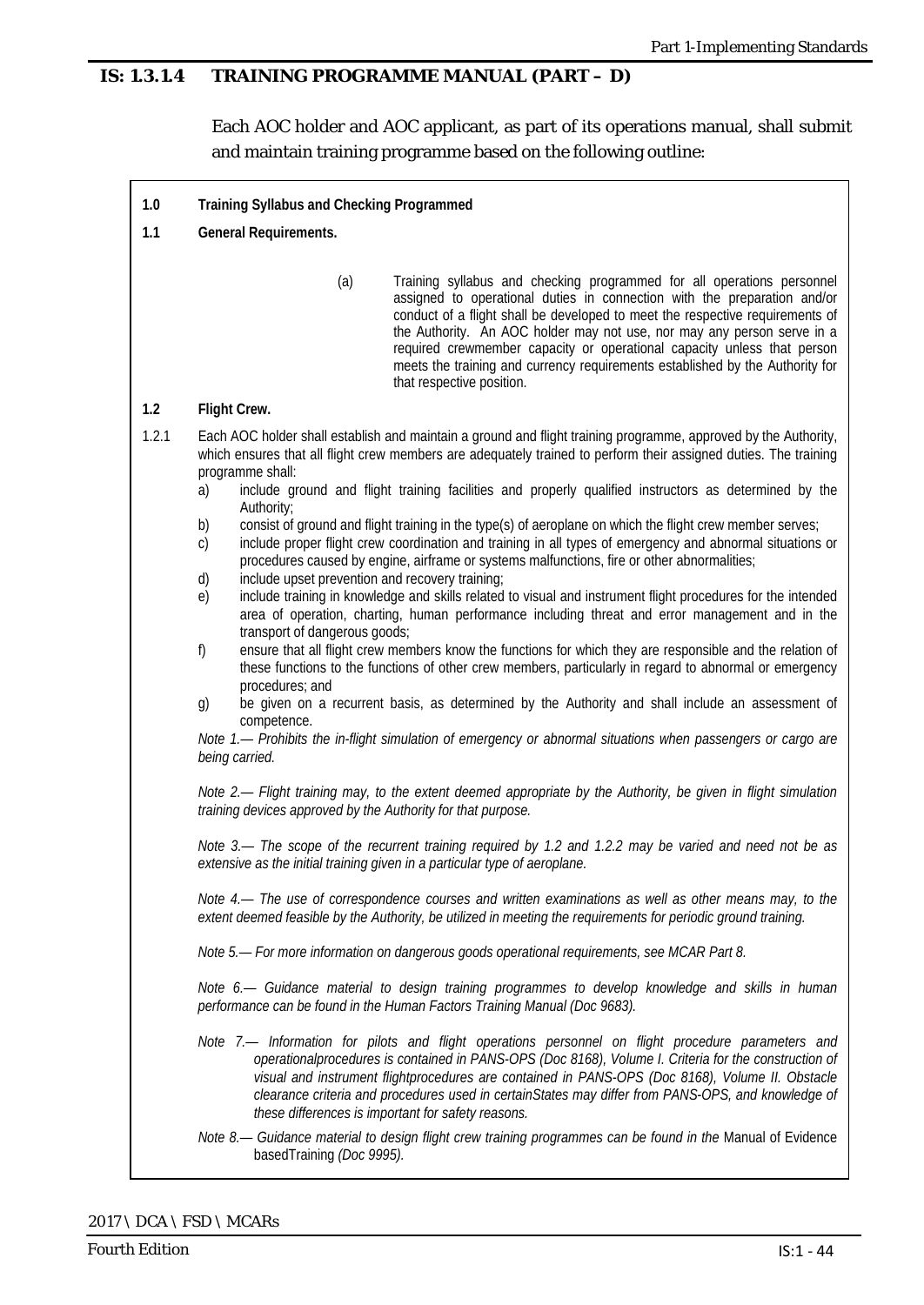- *Note 9.— Guidance material on the different means used to assess competence can be found in the Attachment toChapter 2 of the* Procedures for Air Navigation Services *—* Training *(PANS-TRG, Doc 9868).*
- *Note 10.— Procedures for upset prevention and recovery training in a flight simulation training device are contained inthe*  Procedures for Air Navigation Services — Training *(PANS-TRG, Doc 9868).*
- *Note 11.— Guidance on upset prevention and recovery training in a flight simulation training device is contained in the*Manual on Aeroplane Upset Prevention and Recovery Training *(Doc 10011).*
- **1.2.2** The requirement for recurrent flight training in a particular type of aeroplane shall be considered fulfilled by:
	- a) the use, to the extent deemed feasible by the Authority, of flight simulation training devices approved by the Authority for that purpose; or
	- b) the completion within the appropriate period of the proficiency check required by MCAR Part 8.

### **1.3 Cabin Crew**

- **1.3.1** Each AOC holder shall establish and maintain a training programme, approved by the Authority, to be completed by all persons before being assigned as a cabin crew member. Cabin crew members shall complete a recurrent training programme annually. These training programmes shall ensure that each person is:
	- a) competent to execute those safety duties and functions which the cabin crew member is assigned to perform in the event of an emergency or in a situation requiring emergency evacuation;
	- b) drilled and capable in the use of emergency and life-saving equipment required to be carried, such as life jackets, life rafts, evacuation slides, emergency exits, portable fire extinguishers, oxygen equipment, first-aid and universal precaution kits, and automated external defibrillators;
	- c) when serving on aeroplanes operated above 3 000 m (10 000 ft), knowledgeable as regards the effect of lack of oxygen and, in the case of pressurized aeroplanes, as regards physiological phenomena accompanying a loss of pressurization;
	- d) aware of other crew members' assignments and functions in the event of an emergency so far as is necessary for the fulfillment of the cabin crew member's own duties;
	- e) aware of the types of dangerous goods which may, and may not, be carried in a passenger cabin; and
	- f) knowledgeable about human performance as related to passenger cabin safety duties including flight crew-cabin crew coordination.
- *Note 1.— Requirements for the training of cabin crew members in the transport of dangerous goods are included in the MCAR Part 8.*
- *Note 2.— Guidance material to design training programmes to develop knowledge and skills in human performance can be found in the* Human Factors Training Manual *(Doc 9683).*

### **1.4 Flight Operations Officer / Flight Dispatcher**

- **1.4.1** Each AOC holder shall establish and maintain a training programme, approved by the Authority, to be completed by all persons before being assigned as a flight operations officer. These training programmes shall ensure that each person is delivered with:
	- (a) Civil air law and regulations
	- (b) Aviation indoctrination
	- (c) Aircraft mass (weight) and performance
	- (d) Navigation
	- (e) Air traffic management
	- (f) Meteorology
	- (g) Mass (weight) and balance control
	- (h) Transportation of dangerous goods by air
	- (i) Flight Planning
	- (j) Flight monitoring
	- (k) Communication radio
	- (l) Human factors
	- (m) Security (emergencies and abnormal situations)
	- (n) Applied practical training

*Note.*— *Guidance on the composition of such training syllabi is provided in the Training Manual (<i>Doc 7192), Part D-3* — Flight Operations Officers/Flight Dispatchers.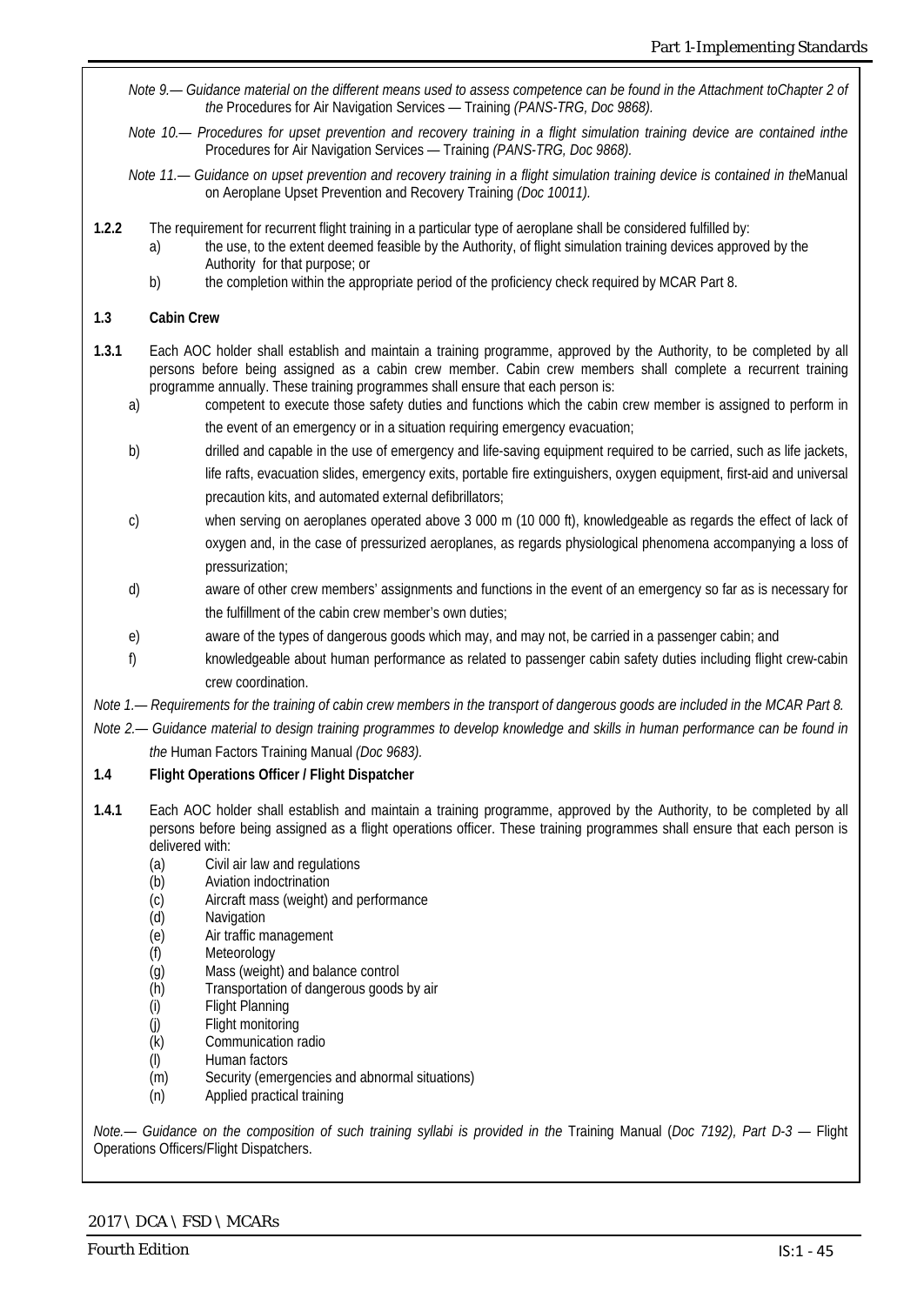- (a) Each AOC holder shall, at each exit seat, provide passenger information cards that include the following information in the primary language and English in which emergency commands are given by the crew:
	- (1) Functions required of a passenger in the event of an emergency in which a crew member is not available to assist, including how to—
		- (i) Locate the emergency exit;
		- (ii) Recognize the emergency exit opening mechanism;
		- (iii) Comprehend the instructions for operating the emergency exit;
		- (iv) Operate the emergency exit;
		- (v) Assess whether opening the emergency exit will increase the hazards to which passengers may be exposed;
		- (vi) Follow oral directions and hand signals given by a crew member;
		- (vii) Stow or secure the emergency exit door so that it will not impede use of the exit;
		- (viii) Assess the condition of an escape slide, activate the slide, and stabilize the slide after deployment to assist others in getting off the slide;
		- (ix) Pass expeditiously through the emergency exit; and
		- (x) Assess, select, and follow a safe path away from the emergency exit
	- (2) A request that a passenger identify himself or herself to allow reseating if he or she—
		- (i) Cannot perform the emergency functions stated in the information card;
		- (ii) Has a non-discernible condition that will prevent him or her from performing the functions;
		- (iii) May suffer bodily harm as the result of performing one or more of those functions;
		- (iv) Does not wish to perform those functions; or
		- (v) Lacks the ability to read, speak, or understand the language or the graphic form in which instructions are provided by the AOC holder.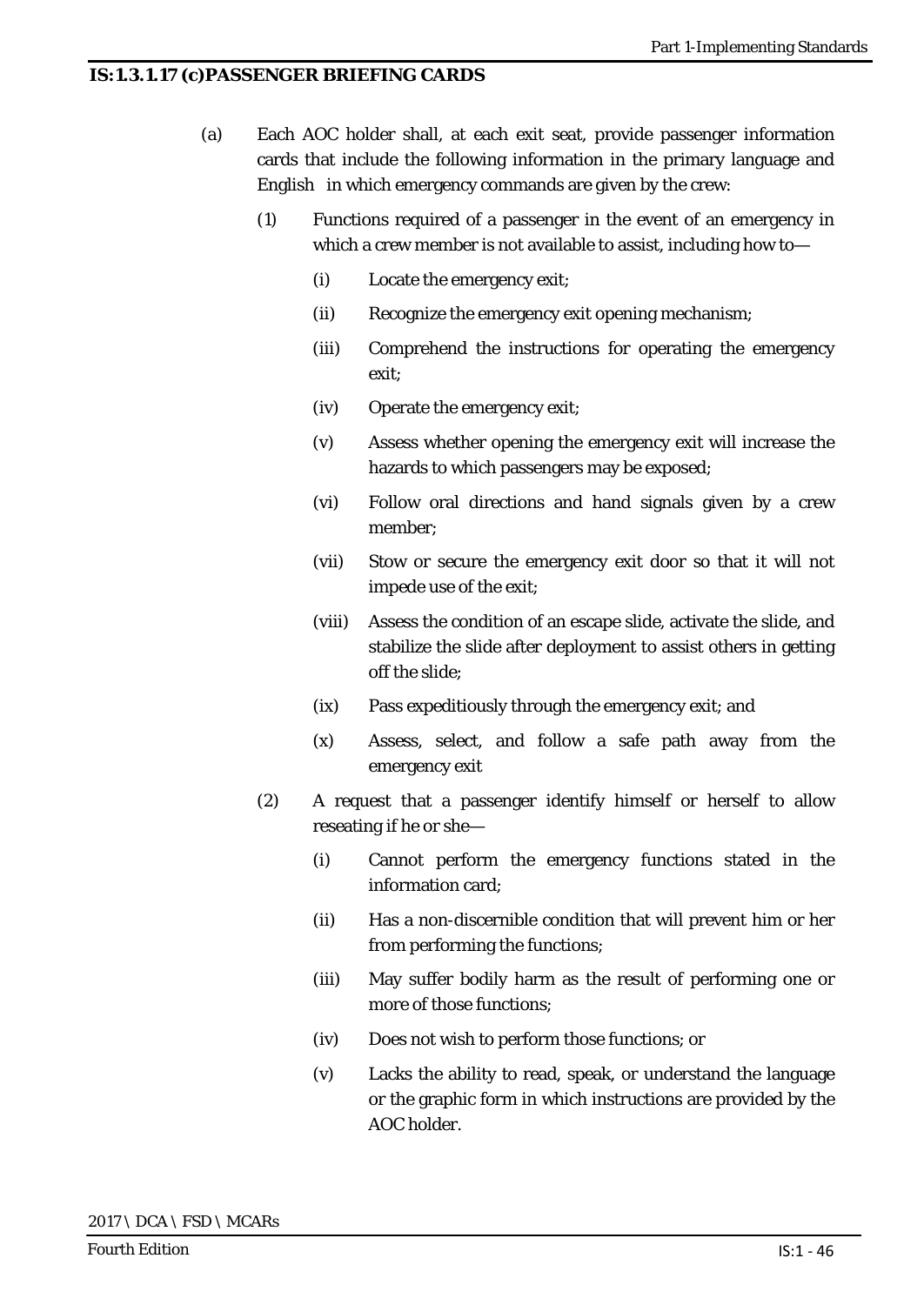# **IS: 1.3.1.18(b) AERONAUTICAL DATA CONTROL SYSTEM**

- (a) Each AOC holder shall provide aeronautical data for each airport used by the AOC holder which includes the following:
	- (1) Aerodromes/heliports.
		- (i) Facilities.
		- (ii) Public protection.
		- (iii) Navigational and communications aids.
		- (iv) Construction affecting take-off, landing, or ground operations.
		- (v) Air traffic facilities.
	- (2) Runways, clearways, and stop ways:
		- (i) Dimensions.
		- (ii) Surface.
		- (iii) Marking and lighting systems.
		- (iv) Elevation and gradient.
	- (3) Displaced thresholds:
		- (i) Location.
		- (ii) Dimensions.
		- (iii) Take-off or landing or both.
	- (4) Obstacles—

(i) Those affecting take-off and landing performance computations.

- (ii) Controlling obstacles.
- (5) Instrument flight procedures.
	- (i) Departure procedure.
	- (ii) Approach procedure.
	- (iii) Missed approach procedure.
- (6) Special information:
	- (i) Runway visual range measurement equipment.
	- (ii) Prevailing winds under low visibility conditions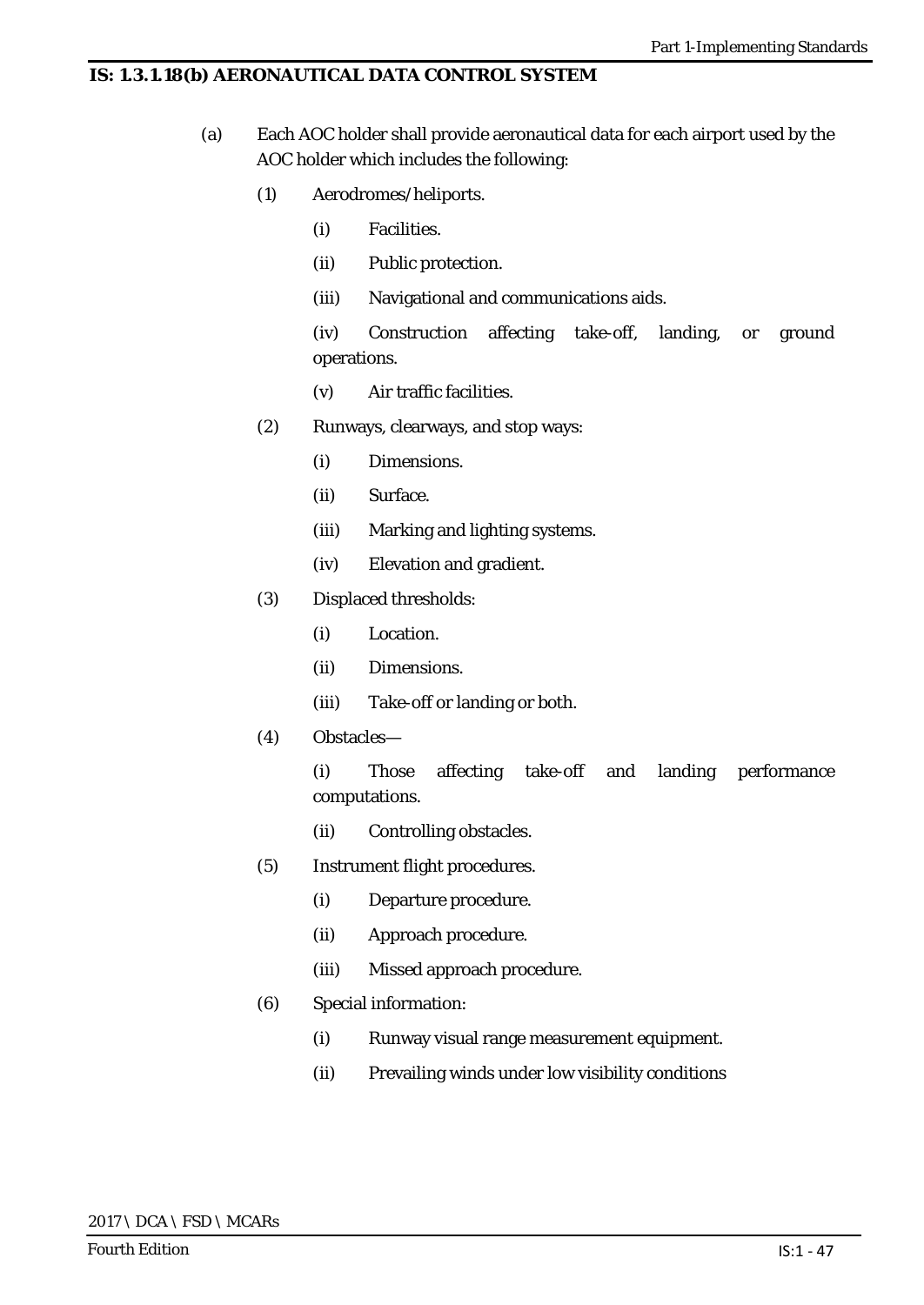## **IS: 1.3.1.19 ROUTE GUIDE - AREAS, ROUTES AND AERODROMES**

- (a) Each AOC applicant and AOC holder shall submit and maintain a route guide containing specifics on areas, routes and aerodromes, as part of its operations manual that contains at least the information in (c) below.
- (b) The route guide will ensure that the flight crew will have for each flight, information relating to communication facilities, navigation aids, aerodromes, instrument approaches, instrument arrivals and instrument departures as applicable for the operation, and such other information as the operator may deem necessary in the proper conduct of flight operations.
- (c) Each route guide shall contain at least the following information:
	- (1) The minimum flight altitudes for each aircraft to be flown
	- (2) Aerodrome operating minima for each of the aerodromes that are likely to be used as aerodromes of intended landing or as alternate aerodromes.
	- (3) The increase of aerodrome operating minima in case of degradation of approach or aerodrome facilities
	- (4) The necessary information for compliance with all flight profiles required by regulations, including but not limited to, the determination of:
		- (i) Take-off runway length requirements for dry, wet and contaminated conditions, including those dictated by systems failures which affect the take-off distance;
		- (ii) Take-off climb limitations:
		- (iii) En-route climb limitations;
		- (iv) Approach climb limitations and landing climb limitations;
		- (v) Landing runway length requirements for dry, wet and contaminated conditions, including systems failures which affect the landing distance; and
		- (vi) Supplementary information, such as tire speed limitations

# **IS: 1.3.1.20(c) WEATHER REPORTING SOURCES**

- (a) The Authority approves and considers the following sources of weather reports satisfactory for flight planning or controlling flight movement:
	- (1) Department of Meteorology and Hydrology (Myanmar).
	- (2) Myanmar-operated automated surface observation stations.
	- (3) Myanmar-operated supplemental aviation weather reporting stations.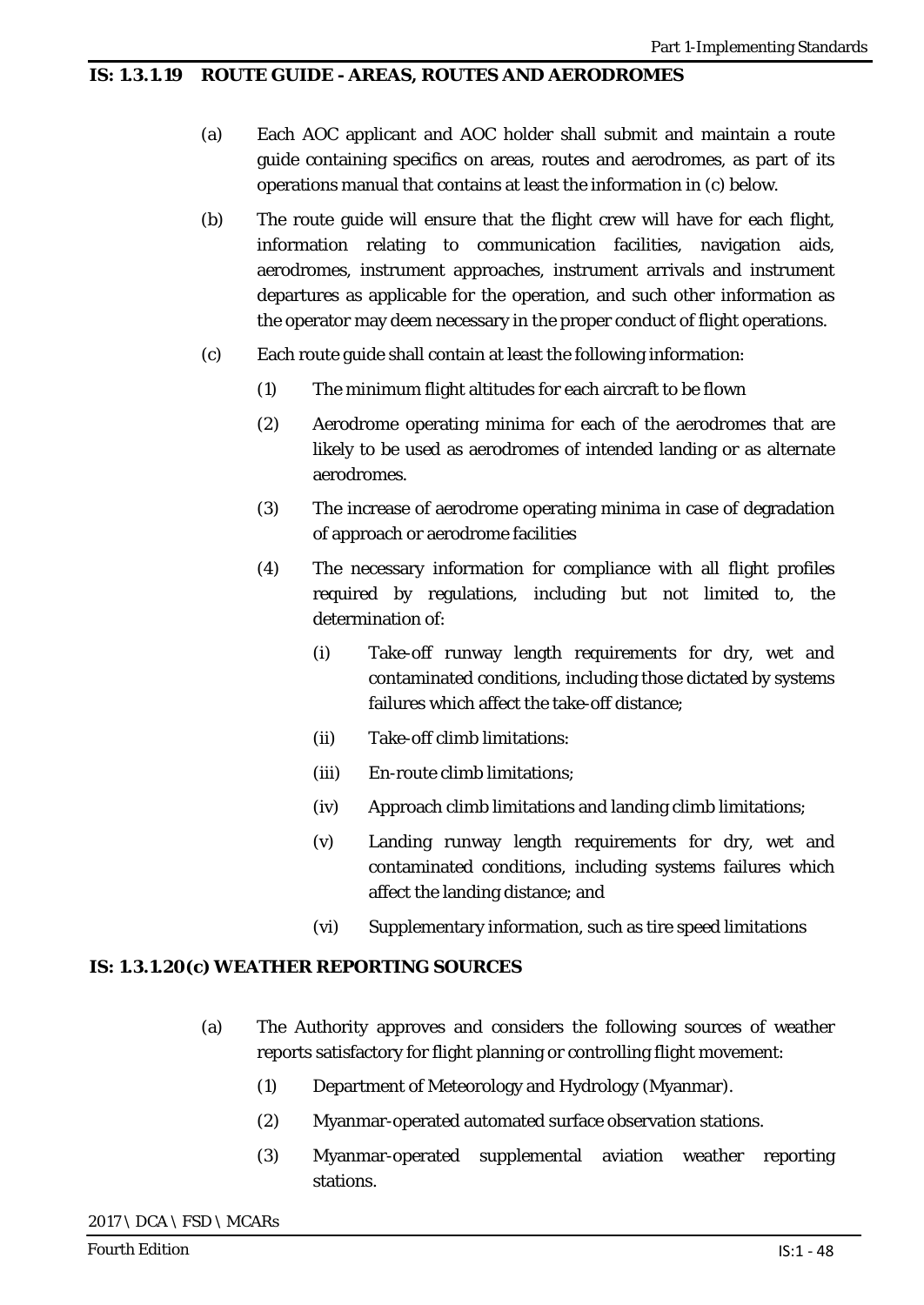- (4) Observations taken by airport traffic control towers.
- (5) Myanmar-contracted weather observatories.
- (6) Any active meteorological office operated by a foreign state which subscribes to the standards and practices of ICAO conventions.
- (7) Any military weather reporting sources.
- (8) Near real time reports such as pilot reports, radar reports, radar summary charts, and satellite imagery reports made by commercial weather sources or other sources specifically approved by the Authority.
- (9) An AOC holder operated and maintained weather reporting system approved by the Authority.

# **IS: 1.3.1.21(b) DEICING AND ANTI-ICING PROGRAMME**

- (a) Contents of the AOC holder's ground deicing and anti-icing programmed shall include a detailed description of—
	- (1) How the AOC holder determines that conditions are such that frost, ice, or snow may reasonably be expected to adhere to the aircraft and that ground deicing and anti-icing operational procedures shall be in effect;
	- (2) Who is responsible for deciding that ground deicing and anti-icing operational procedures shall be in effect;
	- (3) The procedures for implementing ground deicing and anti-icing operational procedures; and
	- (4) The specific duties and responsibilities of each operational position or group responsible for getting the aircraft safely airborne while ground deicing and anti-icing operational procedures are in effect.
- (b) Initial and annual recurrent ground training for flight crew and all other affected personnel (e.g. dispatchers/flight operations officers, ground crews, contract personnel) concerning the specific requirements of the approved programme and each person's responsibilities and duties under the approved programme specifically covering the following areas:
	- (1) The use of holdover times;
	- (2) Aircraft deicing/anti-icing procedures including inspection and check procedures and responsibilities;
	- (3) Communication procedures;
	- (4) Aircraft surface contamination (i.e., adherence of frost, ice or snow) and critical area identification, and how contamination adversely affects aircraft performance and flight characteristics;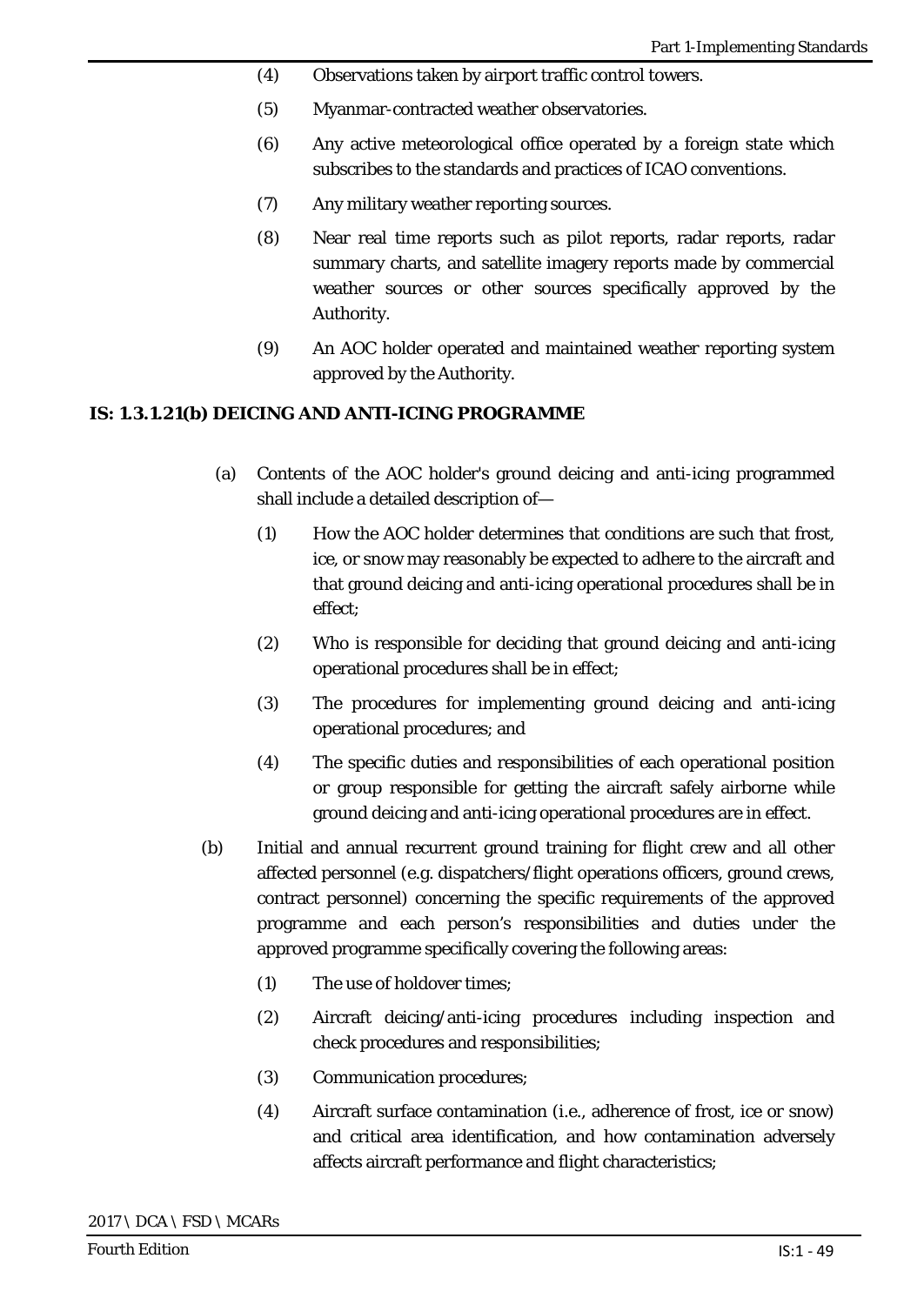- (5) Types and characteristics of deicing/anti-icing fluids;
- (6) Cold weather pre-flight inspection procedures; and
- (7) Techniques for recognizing contamination on the aircraft.
- (c) The AOC holder's programme shall include procedures for flight crew members to increase or decrease the determined holdover time in changing conditions. The holdover time shall be supported by data acceptable to the Authority. If the maximum holdover time is exceeded, take-off is prohibited unless at least one of the following conditions exists—
	- (1) A pre-take-off contamination check is conducted outside the aircraft (within five minutes prior to beginning take-off) to determine that the wings, control surfaces, and other critical surfaces, as defined in the AOC holder's programme, are free of frost, ice, or snow;
	- (2) It is otherwise determined by an alternate procedure, approved by the Authority and in accordance with the AOC holder's approved programme, that the wings, control surfaces, and other critical surfaces are free of frost, ice, or snow; or
	- (3) The wings, control surfaces, and other critical surfaces are de-iced again and a new holdover time is determined.

# **IS: 1.3.1.22(d) FLIGHT MONITORING SYSTEM**

- (a) Each AOC holder shall have an approved flight following system established and adequate for the proper monitoring of each flight, considering the operations to be conducted.
- (b) For AOC holders having flight following centers, these centers shall be located at those points necessary to ensure—
	- (1) The proper monitoring of the progress of each flight with respect to its departure at the point of origin and arrival at its destination, including intermediate stops and diversions; and
	- (2) That the PIC is provided with all information necessary for the safety of the flight.
- (c) An AOC holder conducting charter operations may arrange to have flight following facilities provided by persons other than its employees, but in such a case the AOC holder continues to be primarily responsible for operational control of each flight.
- (d) Each AOC holder conducting charter operations using a flight following system shall show that the system has adequate facilities and personnel to provide the information necessary for the initiation and safe conduct of each flight to—
	- (1) The flight crew of each aircraft; and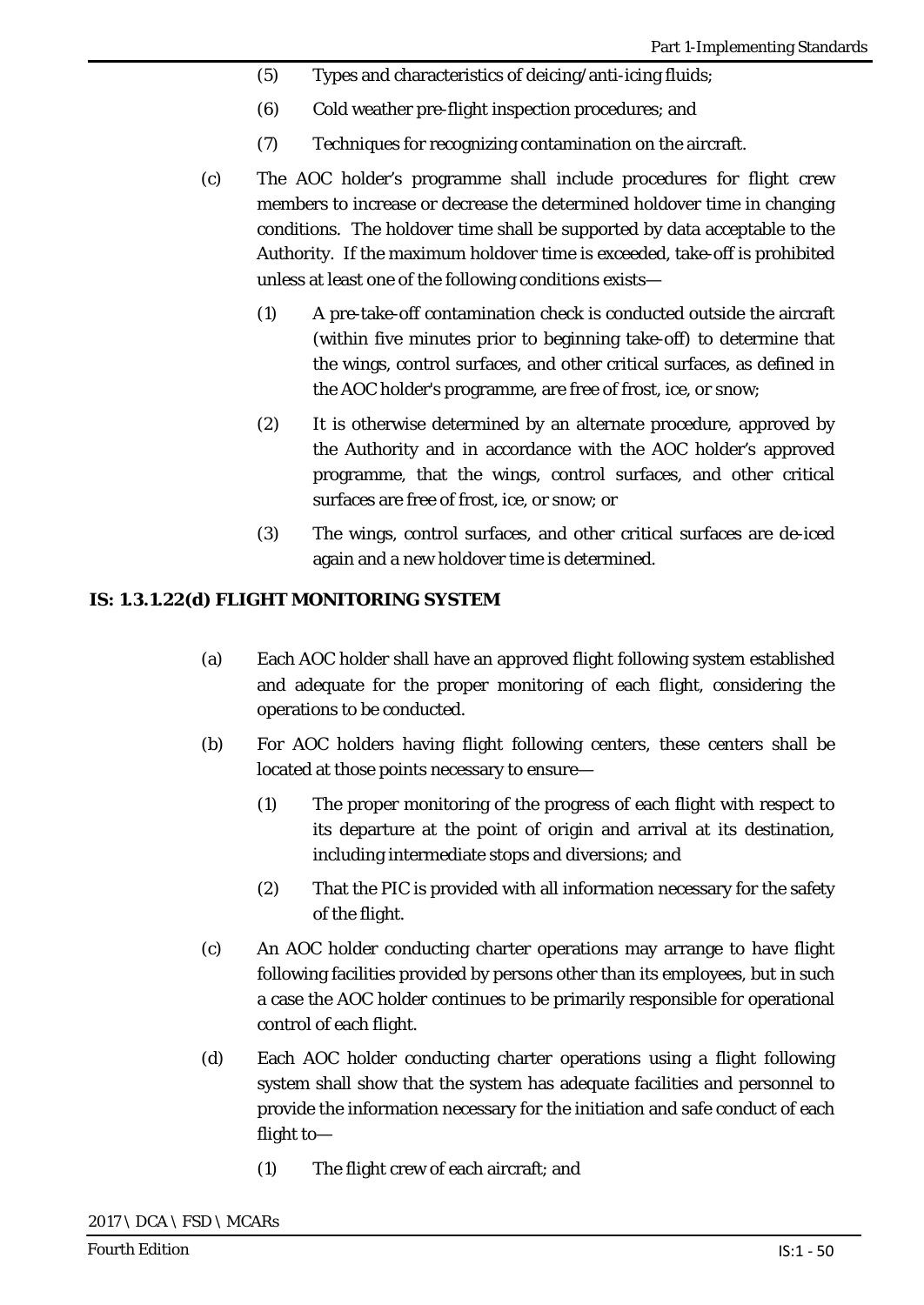- (2) The persons designated by the certificate holder to perform the function of operational control of the aircraft.
- (e) Each AOC holder conducting charter operations shall show that the personnel required to perform the function of operational control are able to perform their duties.

# **IS: 1.3 1. 23(f) FATIGUE RISK MANAGEMENT SYSTEM REQUIREMENTS**

- (a) A Fatigue Risk Management System (FRMS) shall contain as a minimum:
	- (1) FRMS policy and documentation
	- (2) Fatigue risk management processes
	- (3) FRMS safety assurance process
	- (4) FRMS promotion processes
- (b) The operator shall define its FRMS policy, with all elements of the FRMS clearly identified
- (c) The policy shall require that the scope of FRMS operations be clearly defined in the Operations Manual.
- (d) The FRMS policy shall:
	- (1) Reflect the shared responsibility of management, flight and cabin crews, and other involved personnel;
	- (2) Clearly state the safety objectives of the FRMS;
	- (3) Be signed by the accountable executive of the organizations;
	- (4) Be communicated, with visible endorsement, to all the relevant areas and levels of the organization;
	- (5) Declare management commitment to effective safety reporting;
	- (6) Declare management commitment to the provision of adequate resources for the FRMS;
	- (7) Declare management commitment to continuous improvement of the FRMS;
	- (8) Require that clear lines of accountability for management, flight and cabin crews, and all other involved personnel are identified; and

(9) Require periodic reviews to ensure it remains relevant and appropriate.

- (e) FRMS documentation
	- (1) An operator shall develop and keep current FRMS documentation that describes and records:
		- (i) FRMS policy and objectives;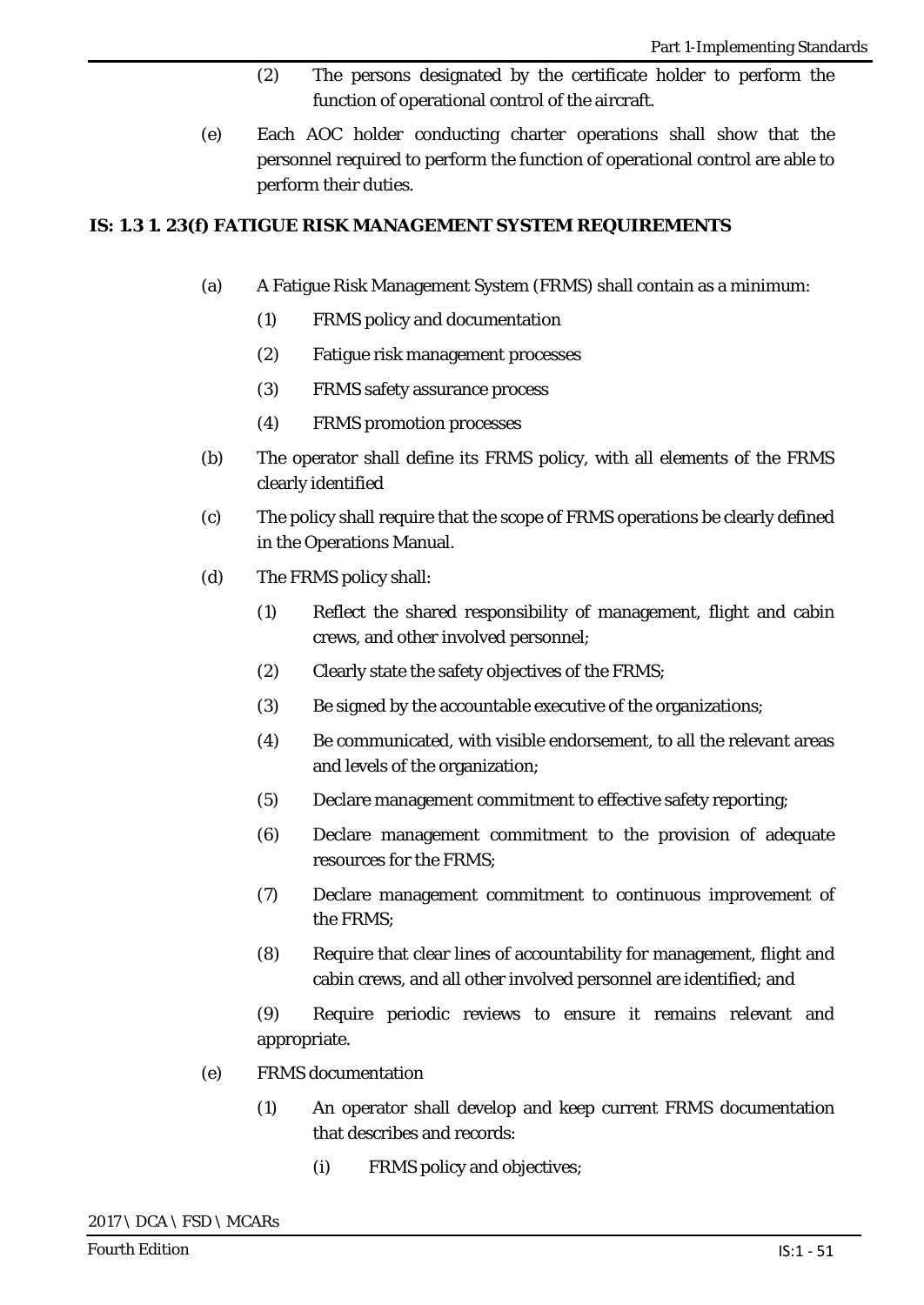- (ii) FRMS processes and procedures;
- (iii) Accountabilities, responsibilities and authorities for these processes and procedures;
- (iv) Mechanisms for ongoing involvement of management, flight and cabin crew members, and all other involved personnel;
- (v) FRMS training programmes, training requirements and attendance records;
- (vi) Scheduled and actual flight times, duty periods and rest periods with significant deviations and reasons for deviations noted; and
- (vii) FRMS outputs including findings from collected data, recommendations, and actions taken.
- (f) Fatigue Risk Management Processes –Identification of hazards, an operator shall develop and maintain three fundamental and documented processes for fatigue hazard identification:
	- (1) Predictive The predictive process shall identify fatigue hazards by examining crew scheduling and taking into account factors known to affect sleep and fatigue and their effects on performance. Methods of examination may include but are not limited to:
		- (i) Operator or industry operational experience and data collected on similar types of operations;
		- (ii) Evidence-based scheduling practices; and
		- (iii) Bio-mathematical models.
	- (2) Proactive The proactive process shall identify fatigue hazards within current flight operations. Methods of examination may include but are not limited to:
		- (i) Self-reporting of fatigue risks;
		- (ii) Crew fatigue surveys;
		- (iii) Relevant flight and cabin crew performance data;
		- (iv) Available safety databases and scientific studies; and
		- (v) Analysis of planned versus actual time worked.
	- (3) Reactive The reactive process shall identify the contribution of fatigue hazards to reports and events associated with potential negative safety consequences in order to determine how the impact of fatigue could have been minimized. At a minimum, the process may be triggered by any of the following:
		- (i) Fatigue reports;
		- (ii) Confidential reports;

## $2017 \setminus DCA \setminus FSD \setminus MCARS$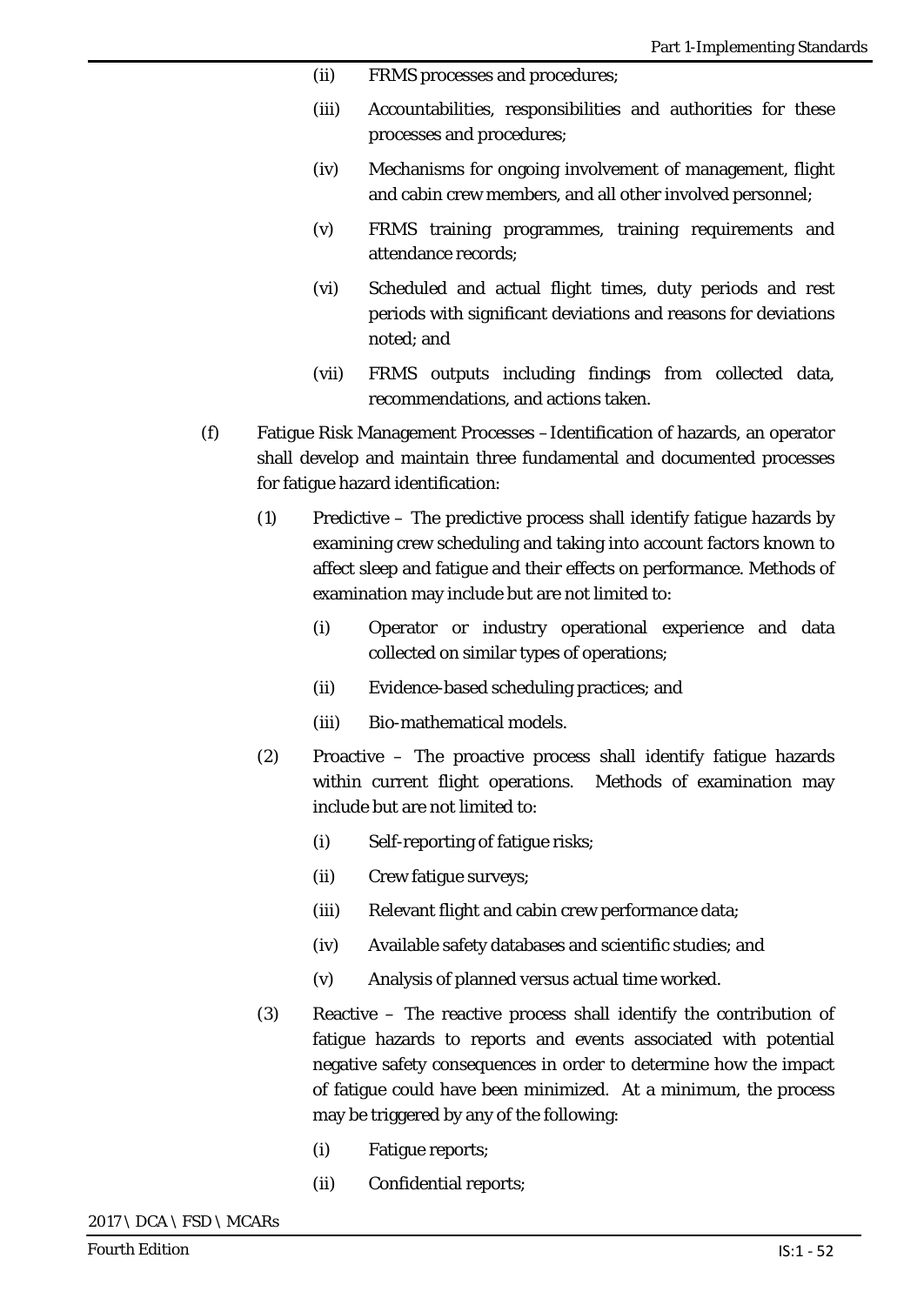- (iii) Audit reports;
- (iv) Incidents; and
- (v) Flight data analysis events.
- (g) Risk assessment
	- (1) An operator shall develop and implement risk assessment procedures that determine the probability and potential severity of fatigue-related events and identify when the associated risks require mitigation. The risk assessments procedures shall review identified hazards and link them to:
		- (i) Operational processes;
		- (ii) Their probability;
		- (iii) Possible consequences; and
		- (iv) The effectiveness of existing safety barriers and controls.
- (h) Risk mitigation
	- (1) An operator shall develop and implement risk mitigation procedures that:
		- (i) Select the appropriate mitigation strategies;
		- (ii) Implement the mitigation strategies; and
		- (iii) Monitor the strategies implementation and effectiveness.
- (i) FRMS Safety Assurance Process The operator shall develop and maintain FRMS safety assurance process to:
	- (1) Provide for continuous FRMS performance monitoring, analysis of trend, and measurement to validate the effectiveness of the fatigue safety risk controls. The sources of data may include, but are not limited to:
		- (i) Hazard reporting and investigations;
		- (ii) Audits and surveys; and
		- (iii) Reviews and fatigue studies;
	- (2) Provide a formal process for the management of change which shall include but is not limited to:
		- (i) Identification of changes in the operational environment that may affect FRMS;
		- (ii) Identification of changes within the organization that may affect FRMS; and
		- (iii) Consideration of available tools which could be used to maintain or improve FRMS performance prior to implementing changes; and

 $2017 \setminus DCA \setminus FSD \setminus MCARS$